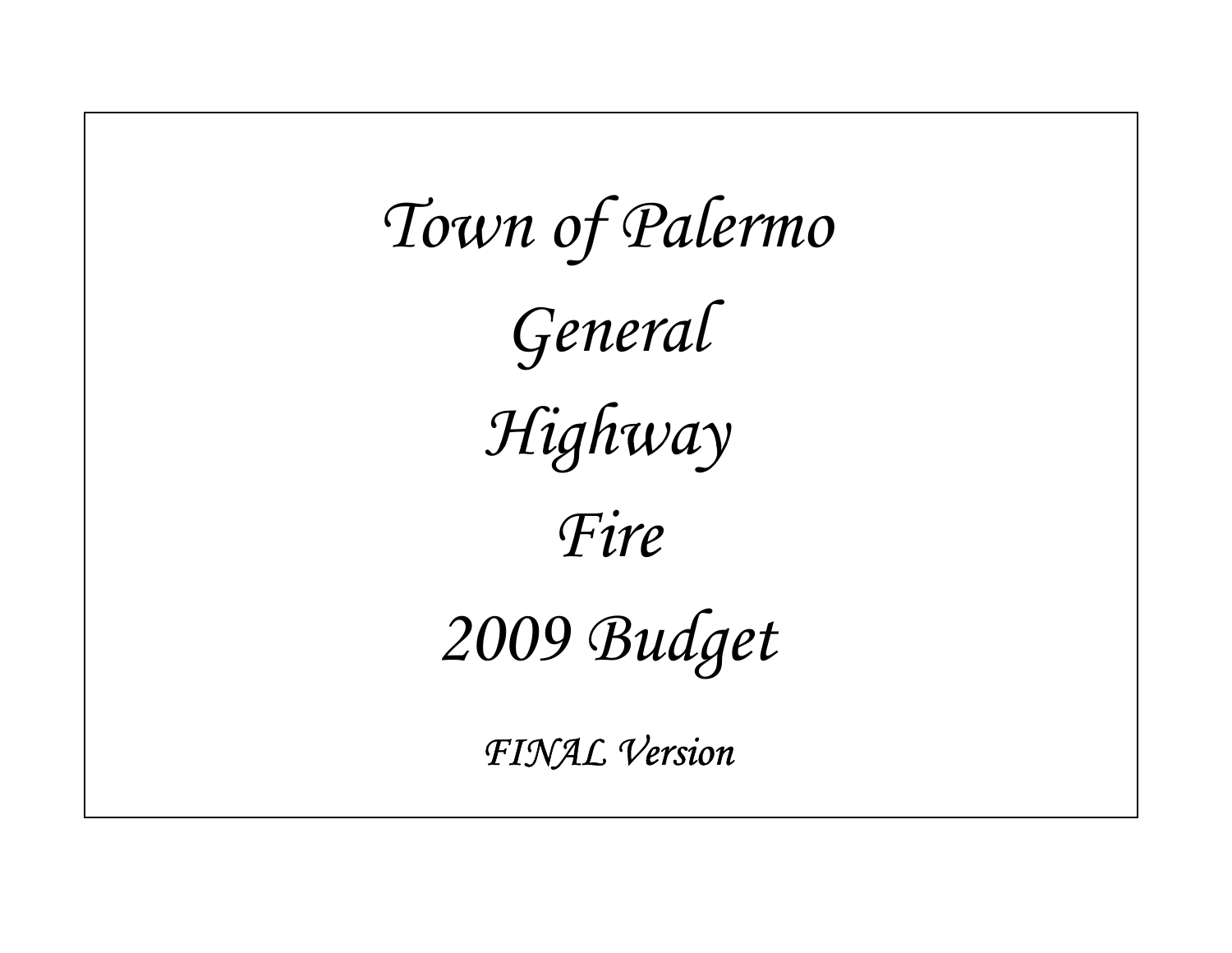# TOWN OF PALERMO2009 BUDGET

# TOWN OF PALERMOIN THE COUNTY OF OSWEGOCERTIFICATION OF CLERK

I, JEAN GULLIVER, TOWN CLERK OF THE TOWN OF PALERMO, DO HEREBY CERTIFY THAT THE FOLLOWING IS A TRUE AND CORRECT COPY OF THE 2008 BUDGET OF THE TOWN OF PALERMO AS ADOPTED BY THE TOWN BOARD ON THE 30th DAY OF OCTOBER 2008.



SEAL Julie Sean Gulliver

Jean Gulliver, Town Clerk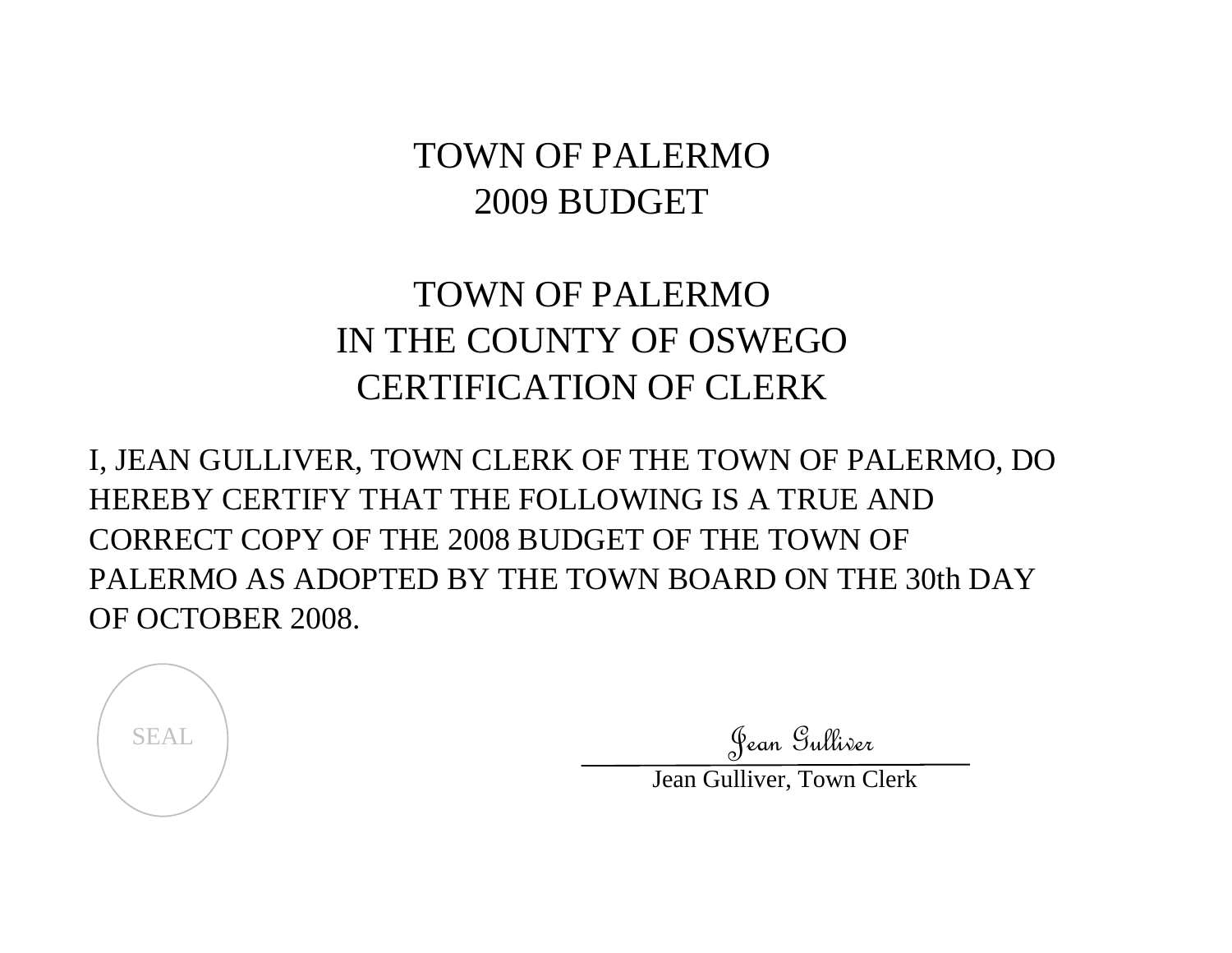# **SUMMARY OF TOWN OF PALERMO 2009 BUDGET**

| Code | <b>Fund</b>                       | <b>Appropriations</b><br>and Provisions<br><b>For Other Uses</b> |            |  | <b>Less Estimated Unexpended</b><br><b>Revenues</b> | <b>Less</b><br><b>Balance</b> | Amount to be<br><b>Raised by</b><br><b>Taxes</b> |
|------|-----------------------------------|------------------------------------------------------------------|------------|--|-----------------------------------------------------|-------------------------------|--------------------------------------------------|
| A    | <b>General</b>                    | \$                                                               |            |  | 525,289.00 \$ 231,975.00 \$ 120,000.00              |                               | \$173,314.00                                     |
| DA   | <b>Highway</b><br><b>Townside</b> | \$                                                               | 847,400.00 |  | $$164,000.00$$ \$ 90,000.00                         |                               | \$593,400.00                                     |
|      | <b>Fire Contract</b>              | \$                                                               | 155,700.00 |  |                                                     |                               | \$<br>155,700.00                                 |
|      | Tax Breakdown Per 1000            |                                                                  |            |  |                                                     |                               |                                                  |

# Tax Breakdown Per 1000

|             | 2009                       | 2008        | 2007        | 2006        |
|-------------|----------------------------|-------------|-------------|-------------|
| General     | 1.374168439                | 1.251849344 | 1.331413529 | 1.548760599 |
|             | <b>Highway</b> 4.704937578 | 4.565061821 | 4.551463835 | 4.685847354 |
| <b>Fire</b> | 1.174609098                | 1.195474227 | 1.220054691 | 1.2194784   |
|             | 7.253715114                | 7.012385392 | 7.102932055 | 7.454086353 |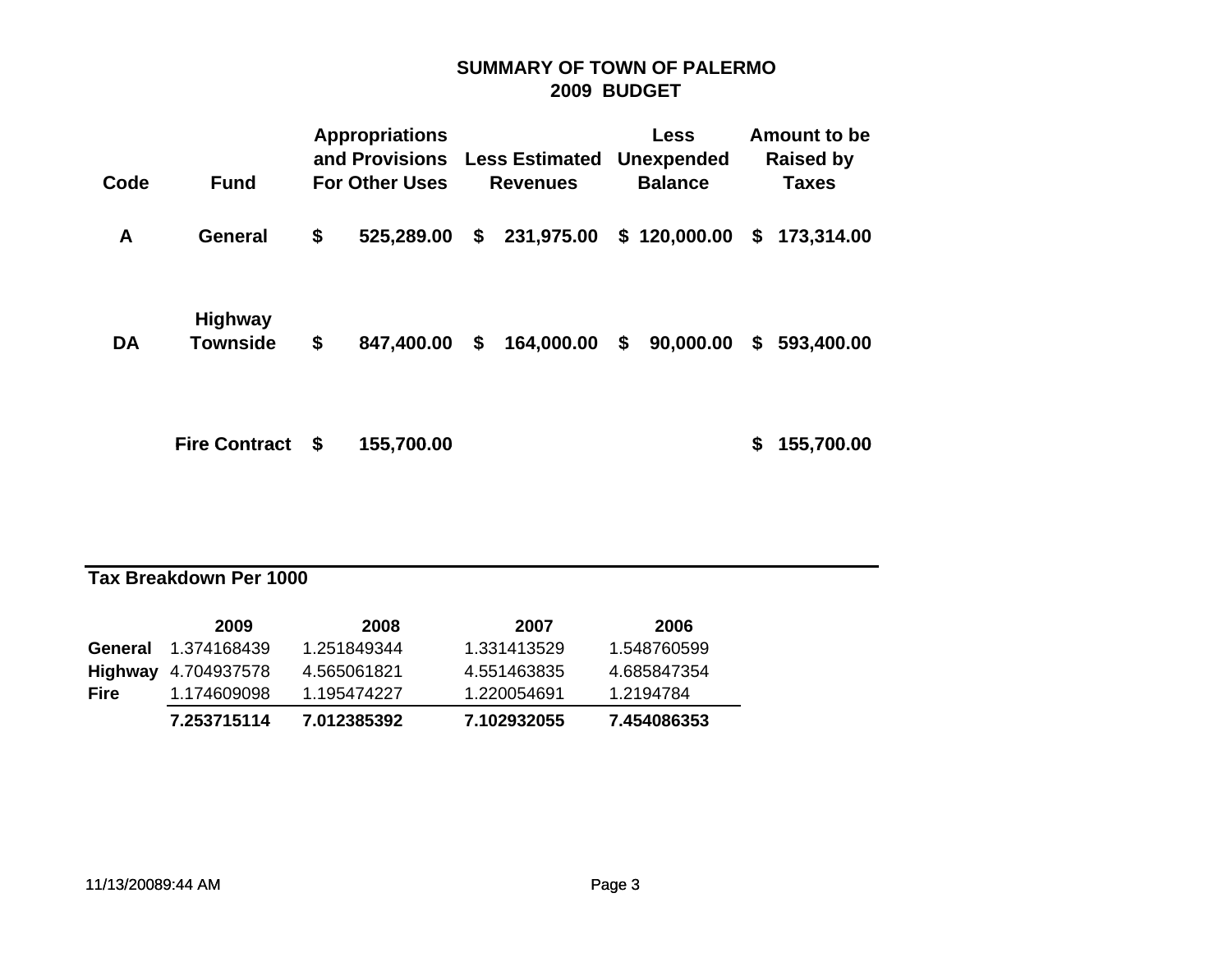|                                                                |                               |                 |          |                    |    |                   |    |                   |                       |                       | <b>Preliminary</b> |
|----------------------------------------------------------------|-------------------------------|-----------------|----------|--------------------|----|-------------------|----|-------------------|-----------------------|-----------------------|--------------------|
| <b>ACCOUNTS</b><br><b>TOWN BOARD</b>                           | <b>CODE</b>                   | Actual 2005     |          | <b>Actual 2006</b> |    | <b>Final 2007</b> |    | <b>Final 2008</b> | <b>Tentative 2009</b> |                       | 2009               |
| PERSONAL SERVICE<br><b>EQUIPMENT</b>                           | A1010.1<br>A1010.2            | \$<br>7,650.00  | \$<br>\$ | 7,844.00           | \$ | 8,185.50          | \$ | 8,185.50          | \$<br>8,431.00        | -\$                   | 8,431.00           |
| <b>CONTRACTUAL EXP</b>                                         | A1010.4                       | \$              |          |                    | \$ | 500.00            | \$ | 500.00            | \$<br>500.00          | \$                    | 500.00             |
| <b>TOTAL</b>                                                   |                               | \$<br>7,650.00  | \$       | 7,844.00           | \$ | 8,685.50          | \$ | 8,685.50          | \$<br>8,931.00        | \$                    | 8,931.00           |
| <b>JUSTICES</b>                                                |                               |                 |          |                    |    |                   |    |                   |                       |                       |                    |
| PERSONAL SERVICE                                               | A1110.1                       | \$<br>11,139.00 | \$       | 15,182.00          | \$ | 16,602.42         | \$ | 20,700.00         | \$<br>21,321.00       | \$                    | 21,321.00          |
| <b>EQUIPMENT</b>                                               | A1110.2                       |                 | \$       | 262.00             | \$ | 1,000.00          | \$ | 500.00            | \$<br>500.00          | \$                    | 500.00             |
| <b>CONTRACTUAL EXP</b>                                         | A1110.4                       | \$<br>881.00    | \$       | 462.00             | \$ | 1,000.00          | \$ | 1,000.00          | \$<br>1,000.00        | \$                    | 1,000.00           |
| <b>TOTAL</b>                                                   |                               | \$<br>12,020.00 | \$       | 15,906.00          | S  | 18,602.42         | S  | 22,200.00         | \$<br>22,821.00       | S                     | 22,821.00          |
| <b>SUPERVISOR</b>                                              |                               |                 |          |                    |    |                   |    |                   |                       |                       |                    |
| PERSONAL SERVICE                                               | A1220.1                       | \$<br>15,700.00 | \$       | 17,338.00          | \$ | 19,600.00         | \$ | 20,400.00         | \$<br>21,012.00       | \$                    | 21,012.00          |
| <b>EQUIPMENT</b>                                               | A1220.2                       | \$<br>1,975.00  | S        | 3,125.00           | \$ | 2,000.00          | \$ | 1,500.00          | \$<br>6,000.00        | \$                    | 3,000.00           |
| <b>CONTRACTUAL EXP</b>                                         | A1220.4                       | \$<br>915.00    | \$       | 938.00             | \$ | 1,000.00          | \$ | 1,000.00          | \$<br>1,000.00        | \$                    | 1,000.00           |
| <b>TOTAL</b>                                                   |                               | \$<br>18,590.00 | \$       | 21,401.00          | S  | 22,600.00         | \$ | 22,900.00         | \$<br>28,012.00       | \$                    | 25,012.00          |
| <b>INDEPENDENT AUDIT</b>                                       |                               |                 |          |                    |    |                   |    |                   |                       |                       |                    |
| CONTRACTUAL                                                    | A1320.4 \$                    |                 | S        |                    |    |                   |    |                   |                       |                       |                    |
| <b>TAX COLLECTION</b>                                          |                               |                 |          |                    |    |                   |    |                   |                       |                       |                    |
| PERSONAL SERVICE                                               | A1330.1                       | \$<br>4,762.00  | \$       |                    | \$ |                   | \$ |                   | \$                    | \$                    |                    |
| <b>EQUIPMENT</b>                                               | A1330.2                       | \$              | \$       |                    | \$ |                   | \$ |                   | \$                    | $\boldsymbol{\theta}$ |                    |
| <b>CONTRACTUAL EXP</b>                                         | A1330.4                       | \$<br>1,174.00  | \$       |                    | \$ |                   | \$ |                   | \$                    | \$                    |                    |
| <b>TOTAL</b>                                                   |                               | \$<br>5,936.00  | \$       |                    | \$ |                   | \$ |                   | \$                    | \$                    |                    |
| <b>BUDGET</b>                                                  |                               |                 |          |                    |    |                   |    |                   |                       |                       |                    |
| PERSONAL SERVICE<br><b>EQUIPMENT</b><br><b>CONTRACTUAL EXP</b> | A1340.1<br>A1340.2<br>A1340.4 | \$<br>500.00    | \$       | 500.00             | \$ | 500.00            | \$ | 500.00            | \$<br>500.00          | \$                    | 500.00             |
| <b>TOTAL</b>                                                   |                               | \$<br>500.00    | \$       | 500.00             | \$ | 500.00            | \$ | 500.00            | \$<br>500.00          | \$                    | 500.00             |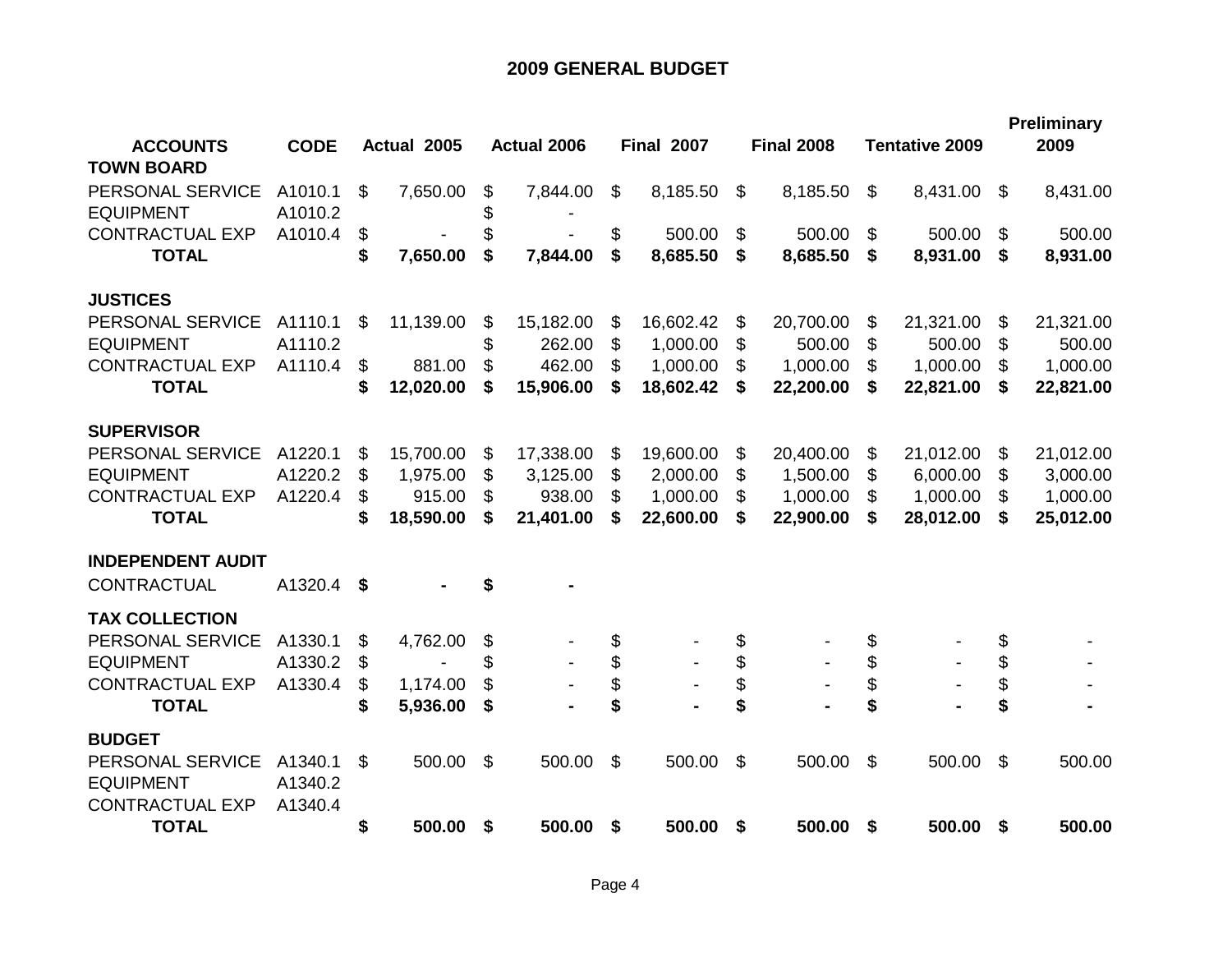| <b>ACCOUNTS</b>        | <b>CODE</b> | Actual 2005     |    | <b>Actual 2006</b> |    | <b>Final 2007</b> |    | <b>Final 2008</b> |     | <b>Tentative 2009</b> |     | <b>Preliminary</b><br>2009 |
|------------------------|-------------|-----------------|----|--------------------|----|-------------------|----|-------------------|-----|-----------------------|-----|----------------------------|
|                        |             |                 |    |                    |    |                   |    |                   |     |                       |     |                            |
| <b>ASSESSORS</b>       |             |                 |    |                    |    |                   |    |                   |     |                       |     |                            |
| PERSONAL SERVICE       | A1355.1     | \$<br>16,000.00 | \$ | 16,600.00          | \$ | 17,800.00         | \$ | 18,400.00         | \$  | 19,222.00             | \$  | 19,222.00                  |
| <b>EQUIPMENT</b>       | A1355.2     | \$              | \$ | 575.00             | \$ | 600.00            | \$ | 600.00            | \$. | 600.00                | \$  | 600.00                     |
| <b>CONTRACTUAL EXP</b> | A1335.4     | \$<br>235.00    | \$ | 68.00              | S  | 300.00            | \$ | 300.00            | \$. | 300.00                | \$  | 300.00                     |
| <b>TOTAL</b>           |             | \$<br>16,235.00 | S  | 17,243.00          | S  | 18,700.00         | \$ | 19,300.00         | \$  | 20,122.00             | \$  | 20,122.00                  |
| <b>TOWN CLERK</b>      |             |                 |    |                    |    |                   |    |                   |     |                       |     |                            |
| PERSONAL SERVICE       | A1410.1     | \$<br>11,456.00 | \$ | 17,497.00          | \$ | 25,500.00         | \$ | 26,520.00         | \$  | 27,315.00             | \$. | 27,315.00                  |
| <b>EQUIPMENT</b>       | A1410.2     | \$              | \$ | 1,499.00           | \$ | 1,500.00          | \$ | 1,000.00          | S   | 1,000.00              | \$. | 1,000.00                   |
| <b>CONTRACTUAL EXP</b> | A1410.4     | \$<br>3,723.00  | \$ | 7,103.00           | \$ | 6,500.00          | \$ | 7,000.00          | S   | 7,000.00              | \$  | 7,000.00                   |
| <b>TOTAL</b>           |             | \$<br>15,179.00 | \$ | 26,099.00          | \$ | 33,500.00         | \$ | 34,520.00         | \$  | 35,315.00             | \$  | 35,315.00                  |
| <b>ATTORNEY</b>        |             |                 |    |                    |    |                   |    |                   |     |                       |     |                            |
| PERSONAL SERVICE       | A1420.1     |                 |    |                    |    |                   |    |                   |     |                       |     |                            |
| <b>EQUIPMENT</b>       | A1420.2     |                 |    |                    |    |                   |    |                   |     |                       |     |                            |
| <b>CONTRACTUAL EXP</b> | A1420.4     | \$<br>9,625.00  | \$ | 950.00             | \$ | 15,000.00         | \$ | 10,000.00         | \$  | 10,000.00             | \$  | 10,000.00                  |
| <b>TOTAL</b>           |             | \$<br>9,625.00  | \$ | 950.00             | S  | 15,000.00         | S  | 10,000.00         | \$  | 10,000.00             | \$  | 10,000.00                  |
| <b>ENGINEER</b>        |             |                 |    |                    |    |                   |    |                   |     |                       |     |                            |
| PERSONAL SERVICE       | A1440.1     | \$              | \$ |                    | \$ | 5,000.00          | \$ | 5,000.00          | -\$ | 5,000.00              | \$  | 5,000.00                   |
| <b>EQUIPMENT</b>       | A1440.2     |                 |    |                    |    |                   |    |                   |     |                       |     |                            |
| <b>CONTRACTUAL EXP</b> | A1440.4     |                 |    |                    |    |                   |    |                   |     |                       |     |                            |
| <b>TOTAL</b>           |             | \$              | \$ |                    | \$ | 5,000.00          | \$ | 5,000.00          | \$  | 5,000.00              | \$  | 5,000.00                   |
| <b>ELECTIONS</b>       |             |                 |    |                    |    |                   |    |                   |     |                       |     |                            |
| PERSONAL SERVICE       | A1450.1     | \$<br>1,360.00  |    |                    |    |                   |    |                   |     |                       |     |                            |
| <b>EQUIPMENT</b>       | A1450.2     |                 |    |                    |    |                   |    |                   |     |                       |     |                            |
| <b>CONTRACTUAL EXP</b> | A1450.4     | \$<br>101.00    |    |                    |    |                   |    |                   |     |                       |     |                            |
| <b>TOTAL</b>           |             | \$<br>1,461.00  | \$ |                    | S  |                   |    |                   |     |                       | S   |                            |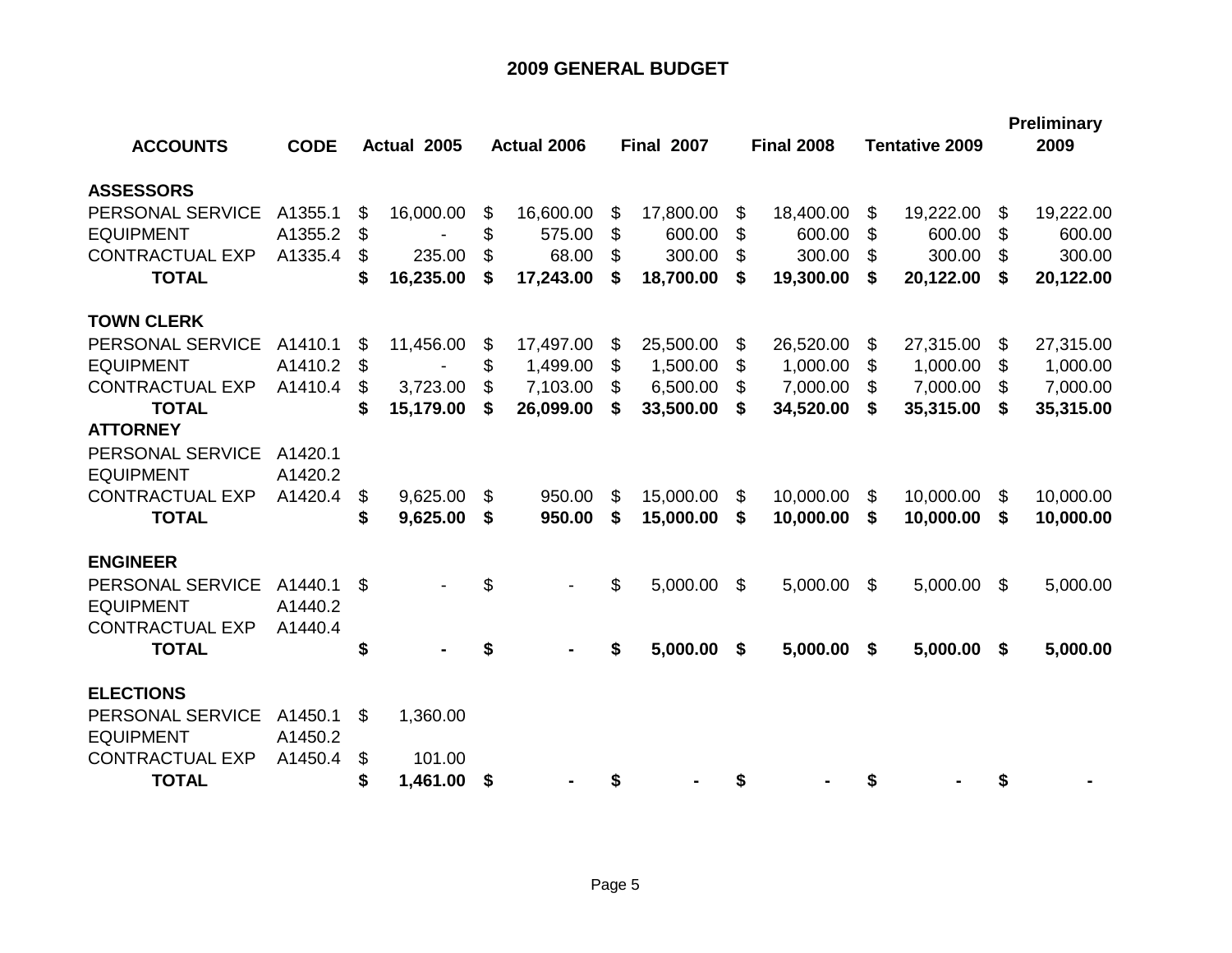|                                      |                    |    |             |    |                    |    |                   |    |                   |                       |    | <b>Preliminary</b> |
|--------------------------------------|--------------------|----|-------------|----|--------------------|----|-------------------|----|-------------------|-----------------------|----|--------------------|
| <b>ACCOUNTS</b>                      | <b>CODE</b>        |    | Actual 2005 |    | <b>Actual 2006</b> |    | <b>Final 2007</b> |    | <b>Final 2008</b> | <b>Tentative 2009</b> |    | 2009               |
| <b>BUILDINGS</b><br>PERSONAL SERVICE | A1620.1            | \$ | 10,488.00   | \$ | 10,800.00          | \$ | 11,836.00         | \$ | 13,311.00         | \$<br>13,679.00       | \$ | 13,679.00          |
| <b>EQUIPMENT</b>                     | A1620.2            | \$ |             | \$ |                    | \$ | 250.00            | \$ | 250.00            | \$<br>250.00          | \$ | 250.00             |
| <b>CONTRACTUAL EXP</b>               | A1620.4            | \$ | 14,267.00   | \$ | 17,674.00          | \$ | 30,000.00         | \$ | 30,000.00         | \$<br>30,000.00       | \$ | 30,000.00          |
| <b>TOTAL</b>                         |                    | \$ | 24,755.00   | S  | 28,474.00          | \$ | 42,086.00         | \$ | 43,561.00         | \$<br>43,929.00       | \$ | 43,929.00          |
| <b>CENTRAL PRINTING AND MAILING</b>  |                    |    |             |    |                    |    |                   |    |                   |                       |    |                    |
| PERSONAL SERVICE<br><b>EQUIPMENT</b> | A1670.1<br>A1670.2 |    |             |    |                    |    |                   |    |                   |                       |    |                    |
| <b>CONTRACTUAL EXP</b>               | A1670.4            | \$ | 2,877.00    | \$ | 1,661.00           | \$ | 3,400.00          | \$ | 3,600.00          | \$<br>4,500.00        | \$ | 4,500.00           |
| <b>TOTAL</b>                         |                    | \$ | 2,877.00    | \$ | 1,661.00           | S  | 3,400.00          | S  | 3,600.00          | \$<br>4,500.00        | \$ | 4,500.00           |
| <b>CENTRAL DATA PROCESSING</b>       |                    |    |             |    |                    |    |                   |    |                   |                       |    |                    |
| PERSONAL SERVICE                     | A1680.1            |    |             |    |                    |    |                   |    |                   |                       |    |                    |
| <b>EQUIPMENT</b>                     | A1680.2            |    |             |    |                    |    |                   |    |                   |                       |    |                    |
| <b>CONTRACTUAL EXP</b>               | A1680.4            | \$ | 5,782.00    | \$ | 9,555.00           | \$ | 13,000.00         | \$ | 13,000.00         | \$<br>13,000.00       | \$ | 13,000.00          |
| <b>TOTAL</b>                         |                    | \$ | 5,782.00    | \$ | 9,555.00           | \$ | 13,000.00         | \$ | 13,000.00         | \$<br>13,000.00       | \$ | 13,000.00          |
| <b>INSURANCE</b>                     | A1910.4            | \$ | 47,838.00   | \$ | 26,893.00          | \$ | 48,000.00         | \$ | 40,000.00         | \$<br>35,000.00       | \$ | 35,000.00          |
| <b>DUES</b>                          | A1920.4            | \$ | 970.00      | \$ | 900.00             | \$ | 1,500.00          | \$ | 1,500.00          | \$<br>2,000.00        | \$ | 2,000.00           |
| <b>OTHER MISC</b>                    |                    |    |             |    |                    |    |                   |    |                   |                       |    |                    |
| <b>CONTINGMENT</b>                   | A1990.4            | \$ | 48,808.00   | S  | 10,700.00          | \$ | 35,000.00         | \$ | 35,000.00         | \$<br>30,000.00       | \$ | 30,000.00          |
| <b>Total</b>                         |                    | \$ | 97,616.00   | \$ | 38,493.00          | \$ | 84,500.00         | \$ | 76,500.00         | \$<br>67,000.00       | S. | 67,000.00          |
| <b>TOTAL GENERAL</b>                 |                    |    |             |    |                    |    |                   |    |                   |                       |    |                    |
| <b>GOVERNMENT SUPPORT</b>            |                    | \$ | 218,226.00  | \$ | 168,126.00         | \$ | 265,573.92        | S  | 259,766.50        | \$<br>259,130.00      | S  | 256,130.00         |
| <b>POLICE/CONSTABLE</b>              |                    |    |             |    |                    |    |                   |    |                   |                       |    |                    |
| PERSONAL SERVICE                     | A3120.1            | \$ |             | \$ |                    | \$ |                   | \$ |                   | \$                    | \$ |                    |
| <b>EQUIPMENT</b>                     | A3120.2            |    |             |    |                    |    |                   |    |                   |                       |    |                    |
| CONTRACTUAL                          | A3120.4            |    |             |    |                    |    |                   |    |                   |                       |    |                    |
| <b>TOTAL</b>                         |                    | S  |             |    |                    | S  |                   | \$ |                   |                       |    |                    |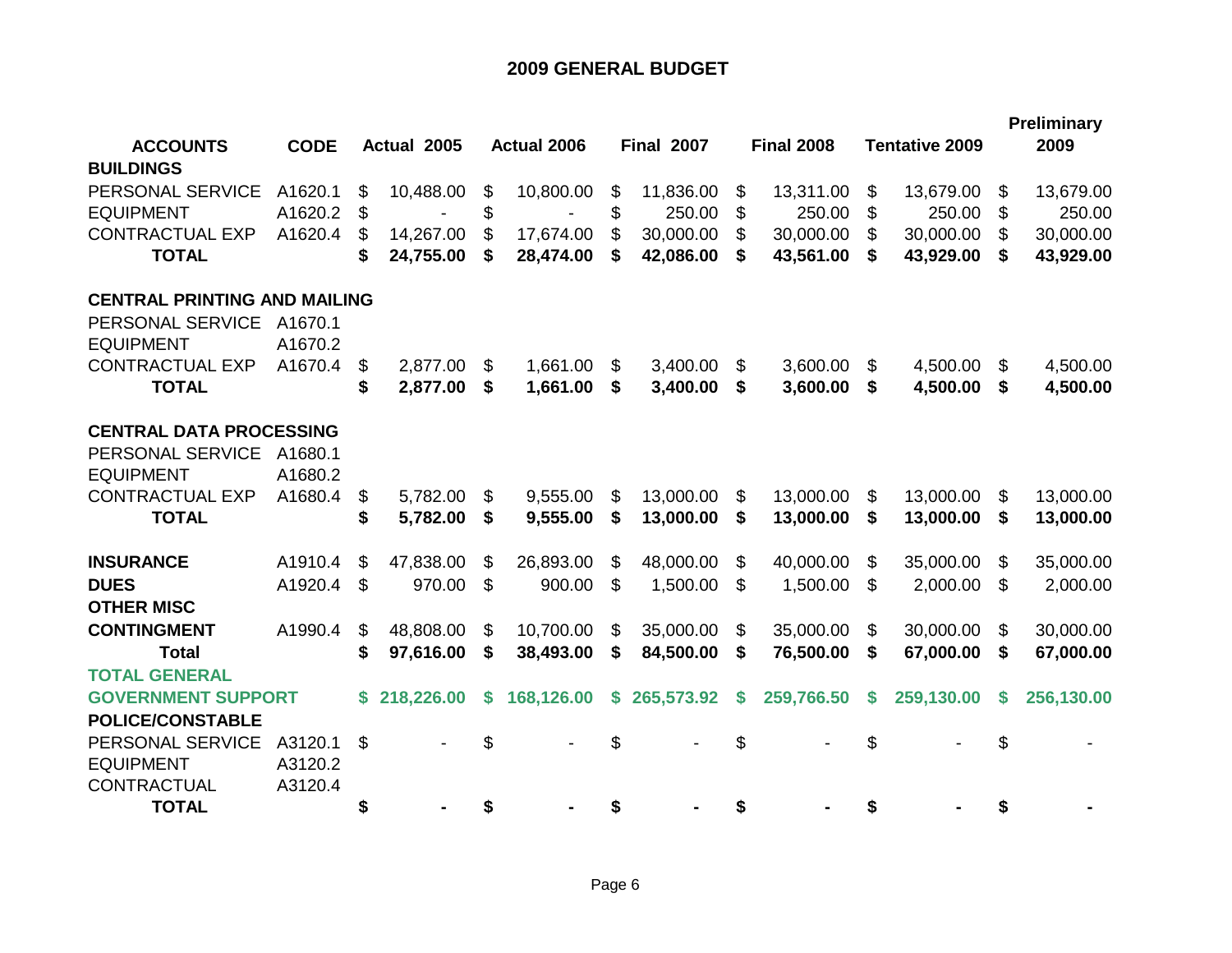| <b>ACCOUNTS</b><br><b>TRAFFIC CONTROL (SIGNS)</b><br>PERSONAL SERVICE | <b>CODE</b><br>A3310.1 |          | Actual 2005           |          | <b>Actual 2006</b>    |          | <b>Final 2007</b>     |          | <b>Final 2008</b>     |          | <b>Tentative 2009</b> |          | <b>Preliminary</b><br>2009 |
|-----------------------------------------------------------------------|------------------------|----------|-----------------------|----------|-----------------------|----------|-----------------------|----------|-----------------------|----------|-----------------------|----------|----------------------------|
| <b>EQUIPMENT</b><br><b>CONTRACTUAL EXP</b><br><b>TOTAL</b>            | A3310.2<br>A1330.4     | \$<br>\$ | 1,943.00<br>1,943.00  | \$<br>\$ | 2,124.00<br>2,124.00  | \$<br>\$ | 2,000.00<br>2,000.00  | \$<br>\$ | 2,000.00<br>2,000.00  | \$<br>\$ | 2,500.00<br>2,500.00  | \$<br>\$ | 2,500.00<br>2,500.00       |
| <b>CONTROL OF DOGS</b>                                                |                        |          |                       |          |                       |          |                       |          |                       |          |                       |          |                            |
| PERSONAL SERVICE<br><b>EQUIPMENT</b>                                  | A3510.1<br>A3510.2     | \$<br>\$ | 6,573.00<br>1,000.00  | \$<br>\$ | 6,695.00<br>1,960.00  | \$<br>\$ | 7,067.00<br>1,000.00  | \$<br>\$ | 7,350.00<br>1,000.00  | \$<br>\$ | 7,550.00<br>1,000.00  | \$<br>\$ | 7,550.00<br>1,000.00       |
| <b>CONTRACTUAL EXP</b><br><b>TOTAL</b>                                | A3510.4                | \$<br>\$ | 4,821.00<br>12,394.00 | \$<br>S  | 4,789.00<br>13,444.00 | \$<br>\$ | 6,500.00<br>14,567.00 | \$<br>\$ | 8,000.00<br>16,350.00 | \$<br>\$ | 8,000.00<br>16,550.00 | \$<br>S  | 8,000.00<br>16,550.00      |
| <b>SAFETY INSPECTION</b>                                              |                        |          |                       |          |                       |          |                       |          |                       |          |                       |          |                            |
| PERSONAL SERVICE                                                      | A3620.1                | \$       | 9,300.00              | \$       | 10,500.00             | \$       | 14,500.00             | \$       | 15,100.00             | \$       | 15,554.00             | \$       | 15,554.00                  |
| <b>EQUIPMENT</b>                                                      | A3620.2                | \$       |                       | \$       |                       | \$       | 300.00                | \$       | 500.00                | \$       | 500.00                | \$       | 500.00                     |
| <b>CONTRACTUAL EXP</b>                                                | A3620.4                | \$       | 1,500.00              | \$       | 1,799.00              | \$       | 1,850.00              | \$       | 1,850.00              | \$       | 2,550.00              | \$       | 2,550.00                   |
| <b>TOTAL</b>                                                          |                        | \$       | 10,800.00             | \$       | 12,299.00             | \$       | 16,650.00             | \$       | 17,450.00             | \$       | 18,604.00             | S        | 18,604.00                  |
| <b>TOTAL PUBLIC SAFETY</b><br><b>REGISTRAR OF VITAL STATISTICS</b>    |                        | \$       | 25,137.00             | \$       | 27,867.00             | \$       | 33,217.00             | \$       | 35,800.00             | <b>S</b> | 37,654.00             | S.       | 37,654.00                  |
| PERSONAL SERVICE<br><b>EQUIPMENT</b>                                  | A4020.1<br>A4020.2     | -\$      | 200.00                | \$       | 200.00                | \$       | 200.00                | \$       | 500.00                | \$       | 500.00                | \$       | 500.00                     |
| <b>CONTRACTUAL EXP</b><br><b>TOTAL</b>                                | A4020.4                | \$       | 200.00                | \$       | 200.00                | \$       | 200.00                | \$       | 500.00                | \$       | 500.00                | \$       | 500.00                     |
| <b>AMBULANCE</b><br>PERSONAL SERVICE<br><b>EQUIPMENT</b>              | A4540.1<br>A4540.2     |          |                       |          |                       |          |                       |          |                       |          |                       |          |                            |
| <b>CONTRACTUAL EXP</b>                                                | A4540.4                | \$       | 12,901.00             | \$       | 12,901.00             | \$       | 14,375.00             | \$       | 14,780.00             | \$       | 14,780.00             | \$       | 14,780.00                  |
| <b>TOTAL</b>                                                          |                        | \$       | 12,901.00             | \$       | 12,901.00             | \$       | 14,375.00             | S        | 14,780.00             | \$       | 14,780.00             | S        | 14,780.00                  |
| <b>TOTAL PUBLIC HEALTH</b>                                            |                        | S        | 13,101.00             | S        | 13,101.00             | S        | 14,575.00             | \$       | 15,280.00             | S        | 15,280.00             | S        | 15,280.00                  |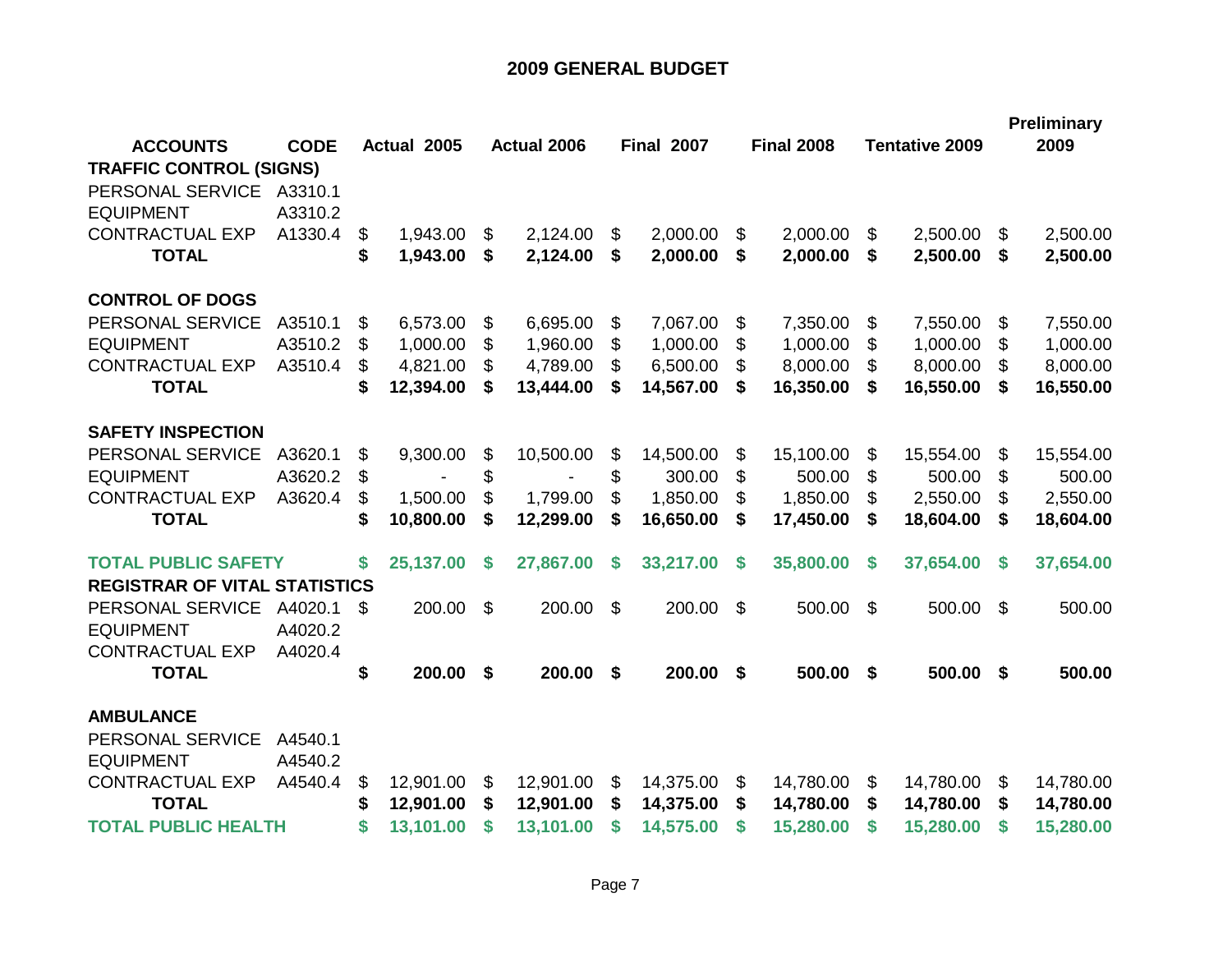|                                  |             |                 |     |                    |     |                   |                |                   |    |                       |               | Preliminary |
|----------------------------------|-------------|-----------------|-----|--------------------|-----|-------------------|----------------|-------------------|----|-----------------------|---------------|-------------|
| <b>ACCOUNTS</b>                  | <b>CODE</b> | Actual 2005     |     | <b>Actual 2006</b> |     | <b>Final 2007</b> |                | <b>Final 2008</b> |    | <b>Tentative 2009</b> |               | 2009        |
| <b>SUPT OF HIGHWAYS</b>          |             |                 |     |                    |     |                   |                |                   |    |                       |               |             |
| PERSONAL SERVICE                 | A5010.1     | \$<br>32,450.00 | \$  | 34,603.00          | \$  | 36,332.63         | \$             | 37,700.00         | \$ | 38,922.00             | \$            | 38,922.00   |
| <b>EQUIPMENT</b>                 | A5010.2     | \$              | \$  | 162.00             | \$  | 500.00            | \$             | 1,000.00          | \$ | 1,000.00              | \$            | 1,000.00    |
| <b>CONTRACTUAL EXP</b>           | A5010.4     | \$<br>305.00    | \$. | 231.00             | \$. | 500.00            | \$             | 500.00            | \$ | 500.00                | \$            | 500.00      |
| <b>TOTAL</b>                     |             | \$<br>32,755.00 | \$  | 34,996.00          | \$  | 37,332.63         | \$             | 39,200.00         | \$ | 40,422.00             | S             | 40,422.00   |
| <b>GARAGE</b>                    |             |                 |     |                    |     |                   |                |                   |    |                       |               |             |
| PERSONAL SERVICE                 | A5132.1     |                 |     |                    |     |                   |                |                   |    |                       |               |             |
| <b>EQUIPMENT</b>                 | A5132.2     | \$<br>1,818.00  | \$  | 2,600.00           | \$  | 10,000.00         | \$             | 10,000.00         | \$ | 10,000.00             | \$            | 10,000.00   |
| <b>CONTRACTUAL EXP</b>           | A5132.4     | \$<br>15,479.00 | \$  | 15,014.00          | \$  | 17,000.00         | \$             | 17,000.00         | \$ | 22,000.00             | \$            | 22,000.00   |
| <b>TOTAL</b>                     |             | \$<br>17,297.00 | \$  | 17,614.00          | \$  | 27,000.00         | \$             | 27,000.00         | \$ | 32,000.00             | S             | 32,000.00   |
| <b>STREET LIGHTING</b>           |             |                 |     |                    |     |                   |                |                   |    |                       |               |             |
| <b>CONTRACTUAL EXP</b>           | A5182.4     | \$<br>194.00    | \$  | 238.00             | S   | 300.00            | \$             | 350.00            | \$ | 350.00                | \$            | 350.00      |
| <b>TOTAL TRANSPORTATION</b>      |             | \$<br>50,246.00 | \$  | 52,848.00          | \$  | 64,632.63         | \$             | 66,550.00         | \$ | 72,772.00             | \$            | 72,772.00   |
| <b>PROGRAMS FOR THE AGING</b>    |             |                 |     |                    |     |                   |                |                   |    |                       |               |             |
| PERSONAL SERVICE                 | A6772.1     |                 |     |                    |     |                   |                |                   |    |                       |               |             |
| <b>EQUIPMENT</b>                 | A6772.2     |                 |     |                    |     |                   |                |                   |    |                       |               |             |
| <b>CONTRACTUAL EXP</b>           | A6772.4     | \$<br>2,033.00  | \$  | 2,150.00           | \$  | 2,500.00          | \$             | 3,000.00          | \$ | 3,000.00              | \$            | 4,000.00    |
| <b>TOTAL</b>                     |             | \$<br>2,033.00  | S   | 2,150.00           | S   | 2,500.00          | S              | 3,000.00          | S  | 3,000.00              | -S            | 4,000.00    |
| <b>TOTAL ECONOMIC ASSISTANCE</b> |             |                 |     |                    |     |                   |                |                   |    |                       |               |             |
| <b>AND OPPORTUNITY</b>           |             | \$<br>2,033.00  | \$  | 2,150.00           | \$  | 2,500.00          | <b>S</b>       | 3,000.00          | \$ | 3,000.00              | $\mathbf{\$}$ | 4,000.00    |
| <b>PARKS</b>                     |             |                 |     |                    |     |                   |                |                   |    |                       |               |             |
| PERSONAL SERVICE                 | A7110.1     | \$              | \$  |                    | \$  |                   | \$             |                   | \$ |                       | \$            |             |
| <b>EQUIPMENT</b>                 | A7710.2     |                 |     |                    |     |                   |                |                   |    |                       |               |             |
| <b>CONTRACTUAL EXP</b>           | A7710.4     | \$<br>5,683.00  | \$  | 11,409.00          | \$  | 12,000.00         | $\mathfrak{S}$ | 12,000.00         | \$ | 12,000.00             | \$            | 12,000.00   |
| <b>TOTAL</b>                     |             | \$<br>5,683.00  | \$  | 11,409.00          | \$  | 12,000.00         | \$             | 12,000.00         | \$ | 12,000.00             | S             | 12,000.00   |

#### **PLAYGROUNDS &RECREATION CTRS**

PERSONAL SERVICE A7140.1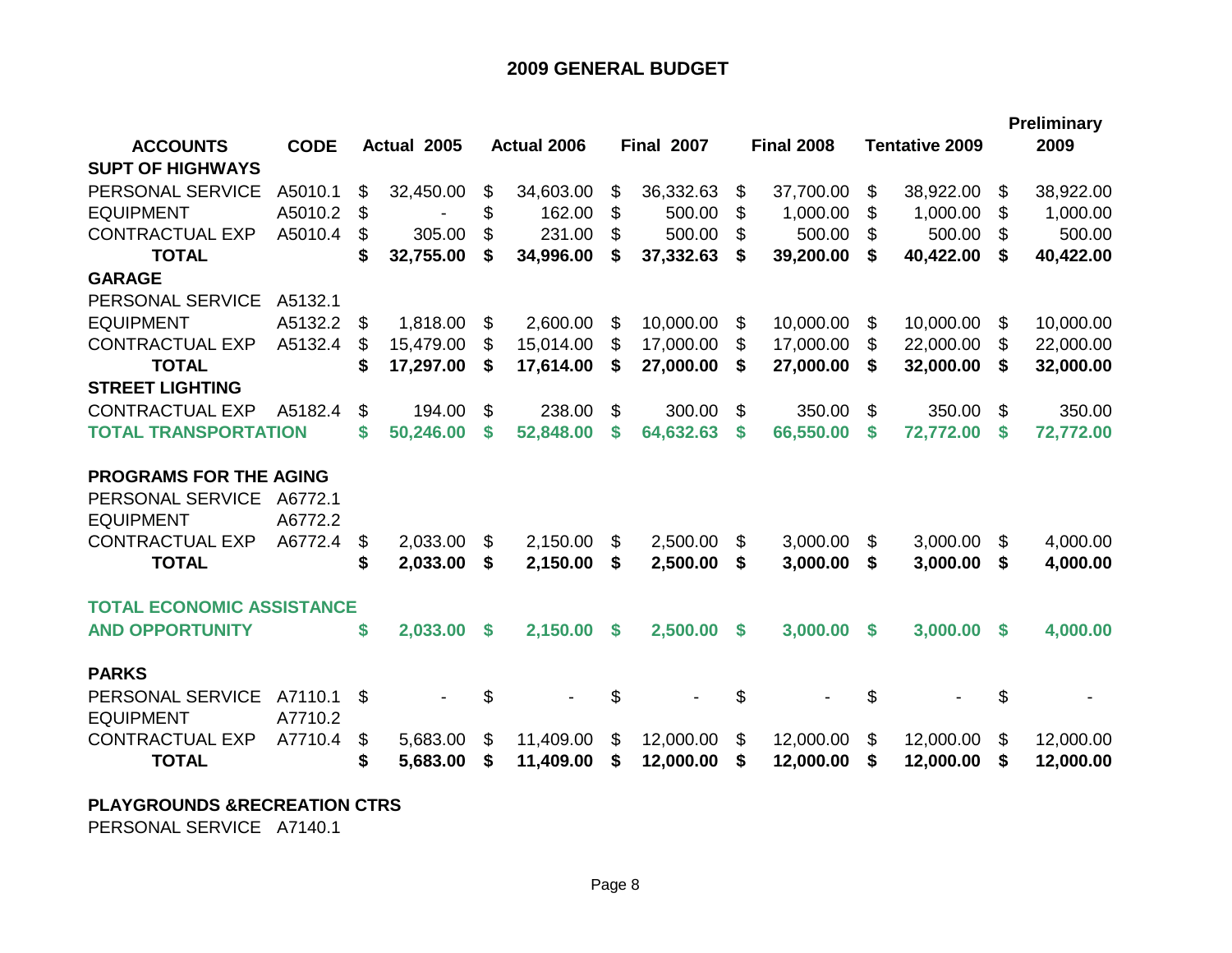|                                    |             |     |             |          |                    |                |                              |              |                   |          |                       |          | <b>Preliminary</b> |
|------------------------------------|-------------|-----|-------------|----------|--------------------|----------------|------------------------------|--------------|-------------------|----------|-----------------------|----------|--------------------|
| <b>ACCOUNTS</b>                    | <b>CODE</b> |     | Actual 2005 |          | <b>Actual 2006</b> |                | <b>Final 2007</b>            |              | <b>Final 2008</b> |          | <b>Tentative 2009</b> |          | 2009               |
| <b>EQUIPMENT</b>                   | A7140.2     | \$  |             | \$       |                    | \$             |                              | \$           |                   | \$       |                       | \$       |                    |
| <b>CONTRACTUAL EXP</b>             | A7140.4     | \$  |             |          |                    | \$             | $\qquad \qquad \blacksquare$ | \$           |                   | \$       |                       | \$       |                    |
| <b>TOTAL</b>                       |             |     |             |          |                    | \$             |                              | \$           |                   | \$       |                       | \$       |                    |
| YOUTH PROGRAM                      |             |     |             |          |                    |                |                              |              |                   |          |                       |          |                    |
| PERSONAL SERVICE                   | A7310.1     | \$  | 9,230.00    | \$       | 9,710.00           | \$             | 10,270.00                    | \$           | 10,270.00         | \$       | 10,422.00             | \$       | 10,422.00          |
| <b>EQUIPMENT</b>                   | A7310.2     | \$  | 250.00      | \$       |                    | \$             | 250.00                       | \$           | 250.00            | \$       | 250.00                | \$       | 250.00             |
| <b>CONTRACTUAL EXP</b>             | A7310.4     | \$  | 2,279.00    | \$.      | 1,798.00           | \$.            | 2,300.00                     | \$           | 2,600.00          | \$       | 2,600.00              | \$.      | 2,600.00           |
| <b>TOTAL</b>                       |             | \$  | 11,759.00   | \$       | 11,508.00          | \$             | 12,820.00                    | \$           | 13,120.00         | \$       | 13,272.00             | \$       | 13,272.00          |
| <b>HISTORIAN</b>                   |             |     |             |          |                    |                |                              |              |                   |          |                       |          |                    |
| PERSONAL SERVICE                   | A7510.1     | \$. | 375.00      | \$       | 400.00             | -S             | 500.00                       | -\$          | 550.00            | \$       | 567.00                | \$.      | 567.00             |
| <b>EQUIPMENT</b>                   | A7510.2     |     |             |          |                    |                |                              |              |                   | \$       | 1,000.00              | \$       | 1,000.00           |
| <b>CONTRACTUAL EXP</b>             | A7510.4     | \$  | 275.00      | \$       | 279.00             | \$             | 300.00                       | \$           | 300.00            | \$       | 300.00                | \$.      | 300.00             |
| <b>TOTAL</b>                       |             | S   | 650.00      | \$       | 679.00             | S              | 800.00                       | S            | 850.00            | S        | 1,867.00              | -S       | 1,867.00           |
| <b>CELEBRATIONS</b>                |             |     |             |          |                    |                |                              |              |                   |          |                       |          |                    |
| PERSONAL SERVICE                   | A7550.1     |     |             |          |                    |                |                              |              |                   |          |                       |          |                    |
| <b>EQUIPMENT</b>                   | A7550.2     |     |             |          |                    |                |                              |              |                   |          |                       |          |                    |
| <b>CONTRACTUAL EXP</b>             | A7550.4     | \$  | 59.00       | \$       | 1,500.00           | \$             | 1,500.00                     | \$           | 1,500.00          | \$       | 1,000.00              | \$       | 1,000.00           |
| <b>TOTAL</b>                       |             | \$  | 59.00       | \$       | 1,500.00           | \$             | 1,500.00                     | \$           | 1,500.00          | \$       | 1,000.00              | \$       | 1,000.00           |
| <b>TOTAL CULTURE-RECREATION \$</b> |             |     | 18,151.00   | <b>S</b> | 25,096.00          | S              | 27,120.00                    | $\mathbf{s}$ | 27,470.00         | <b>S</b> | 28,139.00             | <b>S</b> | 28,139.00          |
| <b>ZONING/BOARD OF APPEALS</b>     |             |     |             |          |                    |                |                              |              |                   |          |                       |          |                    |
| PERSONAL SERVICE                   | A8010.1     | \$  | 1,942.00    | \$       | 1,942.00           | $\mathfrak{F}$ | 1,942.00                     | \$           | 2,250.00          | \$       | 2,318.00              | \$       | 2,318.00           |
| <b>EQUIPMENT</b>                   | A8010.2     |     |             |          |                    |                |                              |              |                   |          |                       |          |                    |
| <b>CONTRACTUAL EXP</b>             | A8010.4     | \$  | 196.00      | \$       | 56.00              | \$             | 500.00                       | \$           | 500.00            | \$       | 500.00                |          | 500.00             |
| <b>TOTAL</b>                       |             | \$  | 2,138.00    | \$       | 1,998.00           | \$             | 2,442.00                     | \$           | 2,750.00          | \$       | 2,818.00              | \$       | 2,818.00           |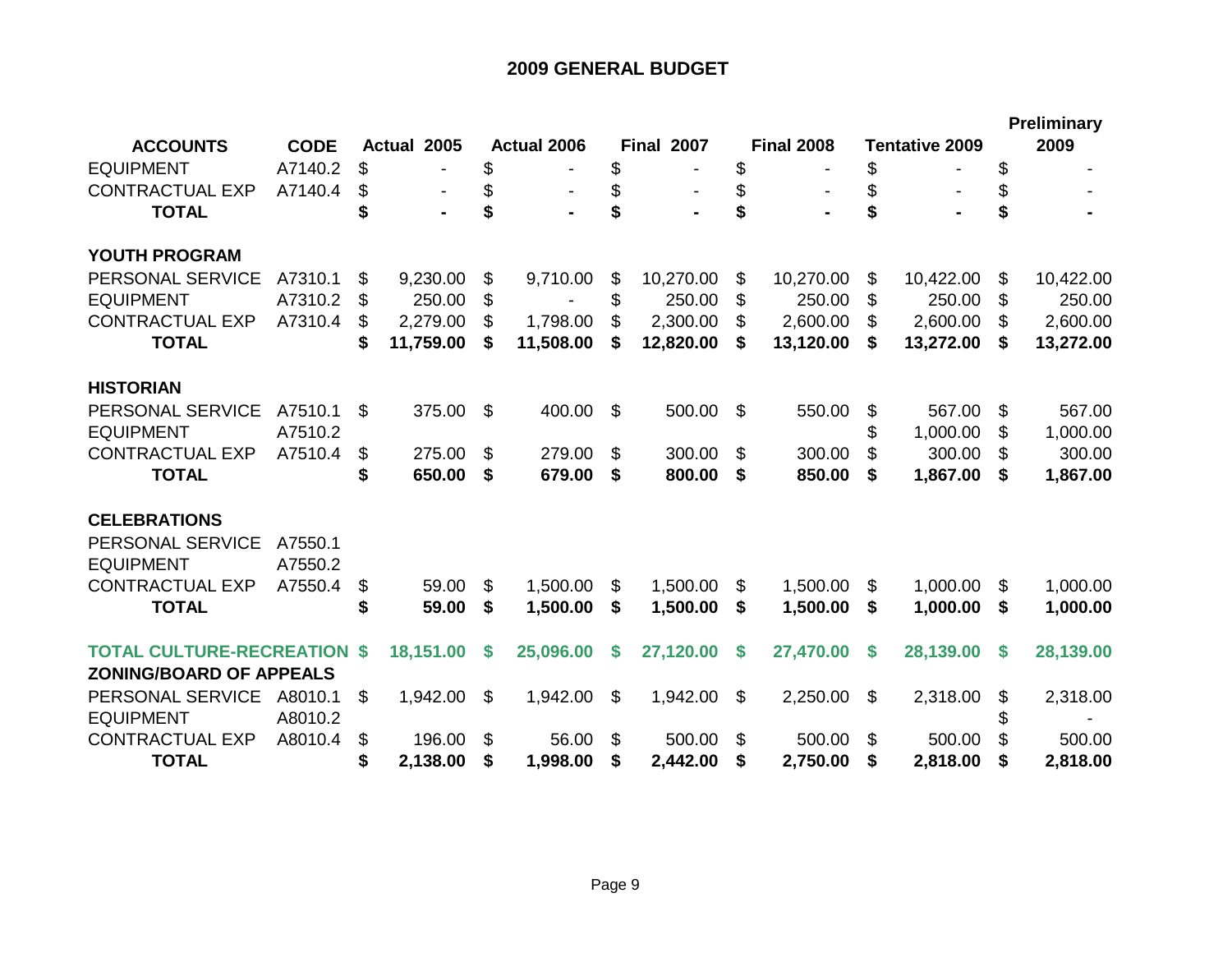|                                           |             |    |             |    |                    |    |                   |    |                   |    |                       |    | <b>Preliminary</b> |
|-------------------------------------------|-------------|----|-------------|----|--------------------|----|-------------------|----|-------------------|----|-----------------------|----|--------------------|
| <b>ACCOUNTS</b><br><b>PLANNING</b>        | <b>CODE</b> |    | Actual 2005 |    | <b>Actual 2006</b> |    | <b>Final 2007</b> |    | <b>Final 2008</b> |    | <b>Tentative 2009</b> |    | 2009               |
| PERSONAL SERVICE                          | A8020.1     | \$ | 6,247.00    | \$ | 6,247.00           | \$ | 8,000.00          | \$ | 8,200.00          | \$ | 8,446.00              | \$ | 8,446.00           |
| <b>EQUIPMENT</b>                          | A8020.2     | \$ |             | \$ |                    | \$ | 250.00            | \$ | 250.00            | \$ | 250.00                | \$ | 250.00             |
| <b>CONTRACTUAL EXP</b>                    | A8020.4     | \$ | 85.00       | \$ | 56.00              | \$ | 300.00            | \$ | 300.00            | \$ | 300.00                | \$ | 300.00             |
| <b>TOTAL</b>                              |             | \$ | 6,332.00    | \$ | 6,303.00           | \$ | 8,550.00          | \$ | 8,750.00          | \$ | 8,996.00              | \$ | 8,996.00           |
| <b>DRAINAGE</b>                           |             |    |             |    |                    |    |                   |    |                   |    |                       |    |                    |
| PERSONAL SERVICE                          | A8540.1     |    |             |    |                    |    |                   |    |                   |    |                       |    |                    |
| <b>EQUIPMENT</b>                          | A8540.2     |    |             |    |                    |    |                   |    |                   |    |                       |    |                    |
| <b>CONTRACTUAL EXP</b>                    | A8540.4     | \$ | 3,936.00    | S  | 3,992.00           | \$ | 4,500.00          | \$ | 4,500.00          | \$ | 15,000.00             | \$ | 15,000.00          |
| <b>TOTAL</b>                              |             | \$ | 3,936.00    | \$ | 3,992.00           | S  | 4,500.00          | S  | 4,500.00          | \$ | 15,000.00             | S  | 15,000.00          |
| <b>CEMETERIES (MOWING AND REPAIRS)</b>    |             |    |             |    |                    |    |                   |    |                   |    |                       |    |                    |
| PERSONAL SERVICE                          | A8810.1     |    |             |    |                    |    |                   |    |                   |    |                       |    |                    |
| <b>EQUIPMENT</b>                          | A8810.2     |    |             |    |                    |    |                   |    |                   |    |                       |    |                    |
| <b>CONTRACTUAL EXP</b>                    | A8810.4     | \$ | 900.00      | \$ | 1,610.00           | \$ | 5,000.00          | \$ | 5,000.00          | \$ | 7,000.00              | \$ | 7,000.00           |
| <b>TOTAL</b>                              |             | \$ | 900.00      | \$ | 1,610.00           | \$ | 5,000.00          | S  | 5,000.00          | \$ | 7,000.00              | \$ | 7,000.00           |
| <b>TOTAL HOME &amp;</b>                   |             |    |             |    |                    |    |                   |    |                   |    |                       |    |                    |
| <b>COMMUNITY SERVICES</b>                 |             | \$ | 13,306.00   | \$ | 13,903.00          | \$ | 20,492.00         | \$ | 21,000.00         | \$ | 33,814.00             | \$ | 33,814.00          |
| <b>EMPLOYEE BENEFITS</b>                  |             |    |             |    |                    |    |                   |    |                   |    |                       |    |                    |
| <b>STATE RETIREMENT</b>                   | A9010.8     | \$ | 7,200.00    | \$ | 3,546.00           | \$ | 8,000.00          | \$ | 8,000.00          | \$ | 8,000.00              | \$ | 8,000.00           |
| <b>SOCIAL SECURITY</b>                    | A9030.8     | \$ | 10,565.00   | \$ | 11,451.00          | \$ | 14,000.00         | \$ | 14,500.00         | \$ | 15,500.00             | \$ | 15,500.00          |
| <b>UNEMPLOYMENT</b>                       | A9050.8     |    |             |    |                    |    |                   |    |                   |    |                       |    |                    |
| <b>HOSPITAL/MEDICAL</b>                   | A9060.8     | \$ | 15,148.00   | S  | 9,160.00           | \$ | 11,000.00         | \$ | 12,200.00         | \$ | 14,000.00             | \$ | 27,000.00          |
| <b>TOTAL</b>                              |             | \$ | 32,913.00   | \$ | 24,157.00          | \$ | 33,000.00         | \$ | 34,700.00         | \$ | 37,500.00             | \$ | 50,500.00          |
| <b>TOTAL EXPENDITURES</b>                 |             | S  | 373,113.00  | \$ | 327,248.00         | S  | 461,110.55        | S  | 463,566.50        | S  | 487,289.00            | S  | 498,289.00         |
| <b>TRANSFERS</b>                          |             |    |             |    |                    |    |                   |    |                   |    |                       |    |                    |
| <b>CAPITOL PROJECT</b>                    | A9950.9     | \$ | 25,000.00   | \$ | 25,000.00          | \$ | 25,000.00         | \$ | 25,000.00         | \$ | 25,000.00             | \$ | 25,000.00          |
| <b>PLAYGR EQUIPMENT</b>                   | A9950.92 \$ |    | 2,000.00    | \$ | 2,000.00           | \$ | 2,000.00          | \$ | 2,000.00          | \$ | 2,000.00              | \$ | 2,000.00           |
| <b>TOTAL APPROPRATIONS AND OTHER USES</b> |             |    |             |    |                    |    |                   |    |                   |    |                       |    |                    |
|                                           |             | S. | 400,113.00  | S  | 354,248.00         | S. | 488,110.55        | S  | 490,566.50        | S  | 514,289.00            | S  | 525,289.00         |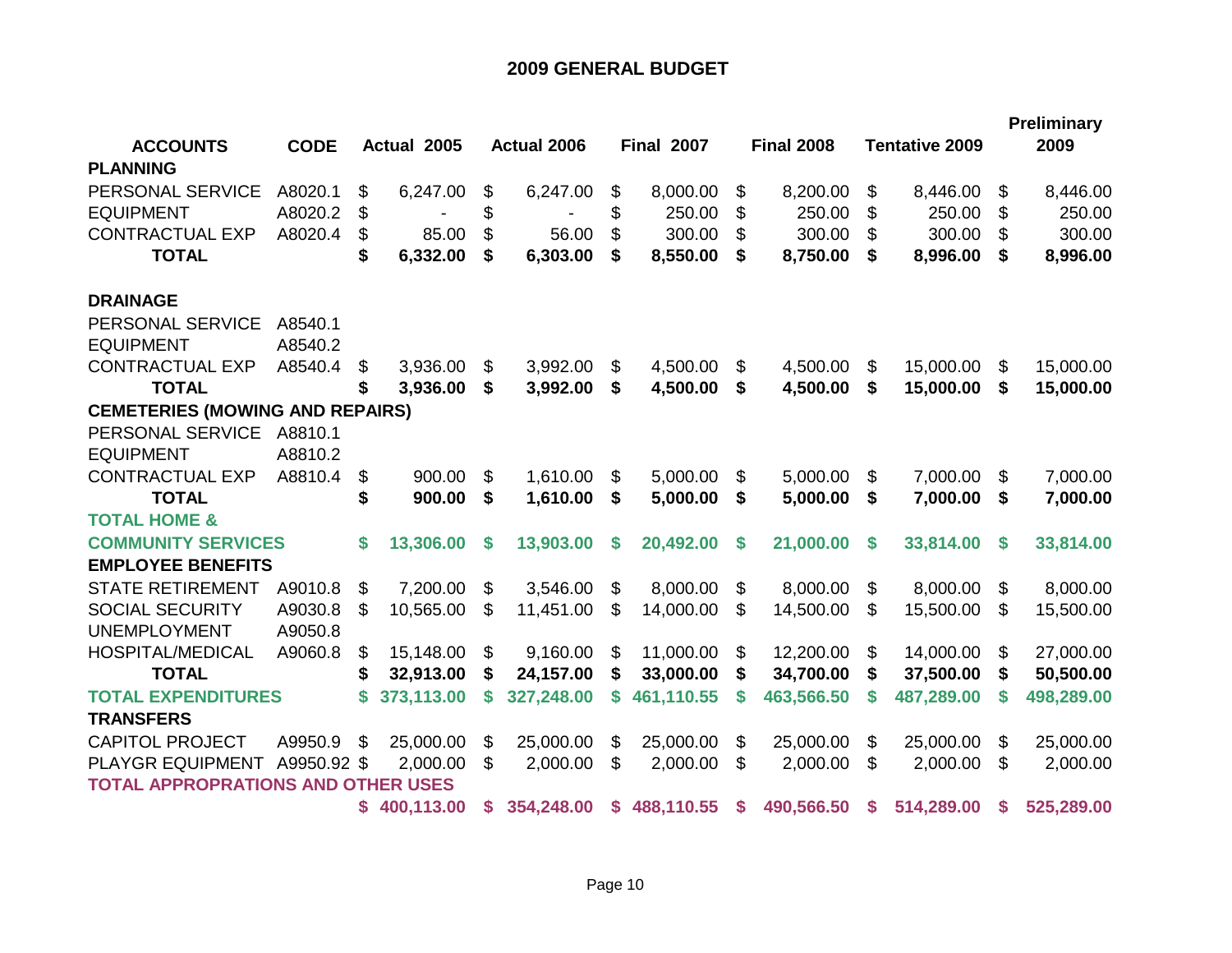# **2009 GENERAL REVENUES**

| <b>ACCOUNTS</b>                                 | <b>CODE</b> | <b>Final 2005</b> |    | <b>Final 2006</b> | <b>Final 2007</b> |    | <b>Final 2008</b> | <b>Tentative 2009</b> |     | <b>Preliminary</b><br>2009 |
|-------------------------------------------------|-------------|-------------------|----|-------------------|-------------------|----|-------------------|-----------------------|-----|----------------------------|
| <b>TAX ITEMS</b>                                |             |                   |    |                   |                   |    |                   |                       |     |                            |
| <b>PRO TAX</b>                                  | A1020       |                   |    |                   |                   |    |                   |                       |     |                            |
| <b>TAXES</b>                                    | A1090       | \$<br>3,000.00    | \$ | 3,000.00          | \$<br>6,000.00    | \$ | 6,000.00          | \$<br>6,000.00        | \$  | 6,000.00                   |
| <b>COUNTY</b>                                   | A1120       | \$<br>110,000.00  | \$ | 110,000.00        | \$<br>120,000.00  | \$ | 120,000.00        | \$<br>130,000.00      | S   | 130,000.00                 |
| <b>FRANCHISE FEES</b>                           |             | \$<br>9,000.00    | \$ | 11,000.00         | \$<br>13,000.00   | \$ | 15,000.00         | \$<br>15,000.00       | \$  | 15,000.00                  |
| <b>TOTAL</b>                                    |             | \$<br>122,000.00  | S  | 124,000.00        | \$<br>139,000.00  | S  | 141,000.00        | \$<br>151,000.00      | S   | 151,000.00                 |
| <b>DEPARTMENTAL INCOME</b>                      |             |                   |    |                   |                   |    |                   |                       |     |                            |
| <b>FEES-NOT INTEREST</b>                        | A1232       | \$                |    |                   | \$                | \$ |                   | \$<br>700.00          | \$  | 700.00                     |
| <b>CLERK FEES</b>                               | A1255       | \$<br>1,500.00    | \$ | 1,500.00          | \$<br>2,000.00    | \$ | 2,000.00          | \$<br>1,000.00        | S   | 1,000.00                   |
| CHARGES-Dog Control (A1550                      |             |                   |    |                   |                   | \$ | 300.00            | \$<br>800.00          | \$  | 800.00                     |
| <b>SAFETY INSPEC FEE</b>                        | A1560       |                   |    |                   |                   |    |                   | \$<br>75.00           | \$  | 75.00                      |
| <b>CERT. OF DEATH</b>                           | A1603       |                   |    |                   |                   |    |                   | \$<br>100.00          | \$  | 100.00                     |
| <b>PARK &amp; REC CHGS</b>                      | A2001       | \$<br>100.00      | \$ | 100.00            | \$<br>100.00      | \$ | 100.00            | \$<br>100.00          | \$  | 100.00                     |
| <b>ZONING FEES</b>                              | A2110       | \$                | \$ |                   | \$                | \$ |                   | \$<br>100.00          | \$. | 100.00                     |
| <b>PLANNING BOARD</b>                           | A2115       | \$<br>500.00      | \$ | 500.00            | \$<br>500.00      | \$ | 400.00            | \$<br>300.00          | \$  | 300.00                     |
| OTHER GOVERNMENT A2389                          |             | \$                | \$ |                   | \$                | \$ |                   | \$                    | \$  |                            |
| <b>TOTAL</b>                                    |             | \$<br>2,100.00    | \$ | 2,100.00          | \$<br>2,600.00    | \$ | 2,800.00          | \$<br>3,175.00        | \$  | 3,175.00                   |
| <b>USE OF MONEY &amp; PROPERTY</b>              |             |                   |    |                   |                   |    |                   |                       |     |                            |
| <b>INTERST &amp; EARNING</b>                    | A2401       | \$<br>1,700.00    | \$ | 3,000.00          | \$<br>3,000.00    | \$ | 1,500.00          | \$<br>1,500.00        | \$  | 1,500.00                   |
| RENTAL OF PROPERTY A2440                        |             |                   |    |                   |                   |    |                   |                       |     |                            |
| <b>TOTAL</b>                                    |             | \$<br>1,700.00    | \$ | 3,000.00          | \$<br>3,000.00    | \$ | 1,500.00          | \$<br>1,500.00        | \$  | 1,500.00                   |
| <b>LICENSES &amp; PERMITS</b>                   |             |                   |    |                   |                   |    |                   |                       |     |                            |
| <b>BUSINESS &amp; OCC.</b>                      | A2501       | \$<br>500.00      | \$ | 500.00            | \$<br>500.00      | \$ | 500.00            | \$<br>500.00          | \$  | 500.00                     |
| <b>OTHER LICENSES</b>                           | A2545       | \$                | \$ |                   | \$                | \$ |                   | \$                    | \$  |                            |
| <b>DOG LICENSES</b>                             | A2544       | \$<br>1,000.00    | \$ | 1,000.00          | \$<br>2,000.00    | \$ | 2,000.00          | \$<br>2,000.00        | \$  | 2,000.00                   |
| <b>BUILDING PERMITS</b><br><b>OTHER PERMITS</b> | A2555       | \$<br>4,000.00    | \$ | 6,000.00          | \$<br>6,000.00    | \$ | 3,000.00          | \$<br>3,000.00        | \$  | 3,000.00                   |
| <b>LOCAL DOG FEES</b>                           | A2590       |                   |    |                   |                   |    |                   |                       |     |                            |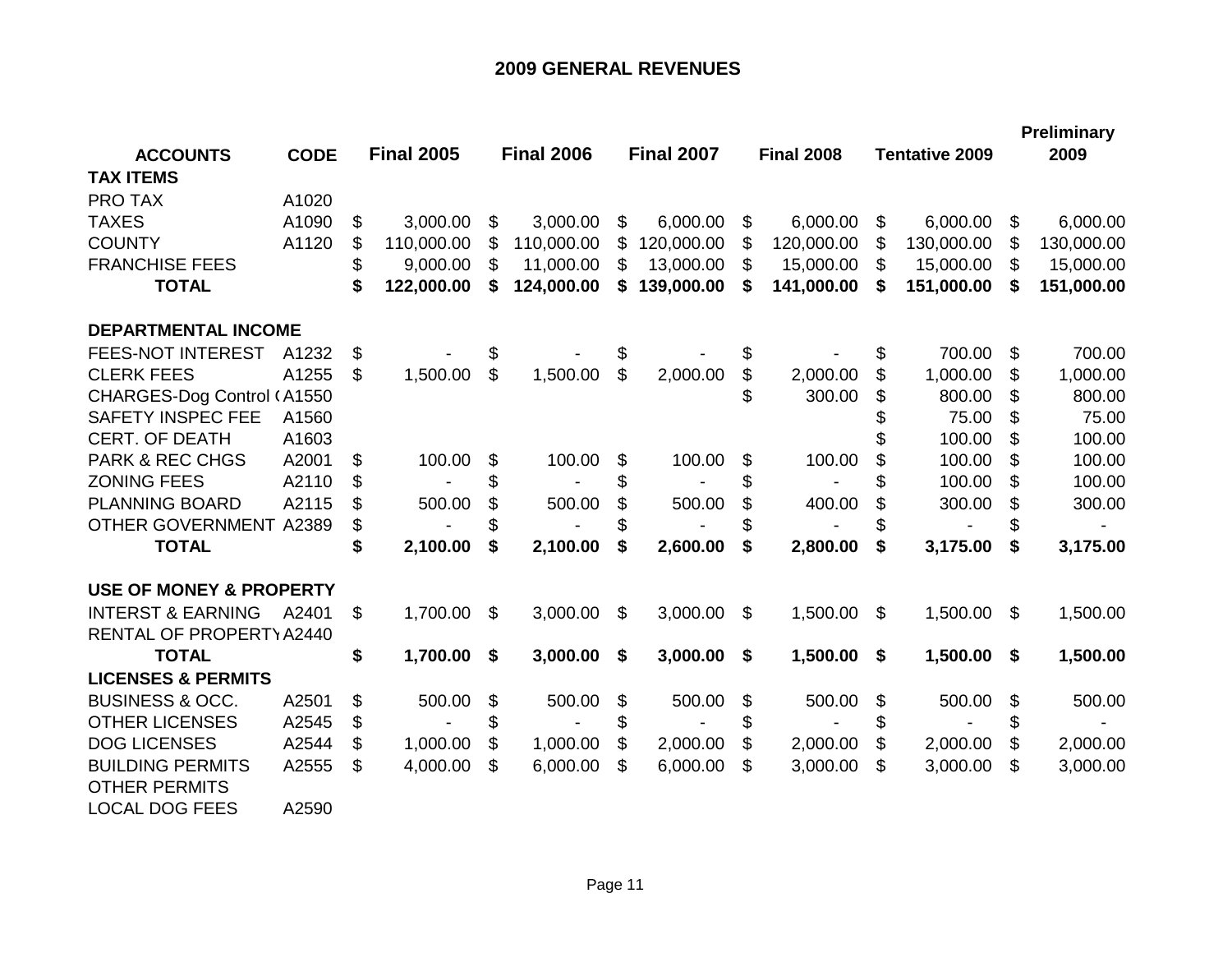#### **2009 GENERAL REVENUES**

|                                                               | <b>ACCOUNTS</b>                                                                                                            | <b>CODE</b>             |            | <b>Final 2005</b> | <b>Final 2006</b> | <b>Final 2007</b> |     | <b>Final 2008</b> | <b>Tentative 2009</b> |     | <b>Preliminary</b><br>2009 |
|---------------------------------------------------------------|----------------------------------------------------------------------------------------------------------------------------|-------------------------|------------|-------------------|-------------------|-------------------|-----|-------------------|-----------------------|-----|----------------------------|
|                                                               | <b>TOTAL</b>                                                                                                               |                         | \$         | 5,500.00          | \$<br>7,500.00    | \$<br>8,500.00    | \$  | 5,500.00          | \$<br>5,500.00        | \$  | 5,500.00                   |
|                                                               | <b>FINES &amp; FORFEITURES</b>                                                                                             |                         |            |                   |                   |                   |     |                   |                       |     |                            |
| <b>BAIL</b>                                                   |                                                                                                                            | A2610                   | \$         | 5,000.00          | \$<br>5,000.00    | \$<br>6,000.00    | \$  | 7,000.00          | \$<br>7,000.00        | \$  | 7,000.00                   |
|                                                               | <b>TOTAL</b>                                                                                                               |                         | \$         | 5,000.00          | \$<br>5,000.00    | \$<br>6,000.00    | \$  | 7,000.00          | \$<br>7,000.00        | S   | 7,000.00                   |
|                                                               | <b>SALES OF PROPERTY &amp; COMPENSATION OF LOSSES</b><br><b>SALES OF EQUIPMENT A2665</b><br><b>INSURANCE RECOVER A2680</b> |                         |            |                   |                   |                   |     |                   |                       |     |                            |
|                                                               | MISC COMPENSATION A2690<br><b>TOTAL</b>                                                                                    |                         | \$         |                   | \$                | \$                | \$  |                   | \$                    | \$  |                            |
| <b>MISCELLANEOUS</b><br>INCOME:                               |                                                                                                                            |                         |            |                   |                   |                   |     |                   |                       |     |                            |
| <b>COPIES</b>                                                 |                                                                                                                            | A2770                   | \$         | 100.00            | \$<br>100.00      | \$<br>100.00      | \$  | 100.00            | \$<br>100.00          | \$  | 100.00                     |
|                                                               | <b>COUNTY DOG FEES</b>                                                                                                     | A2880                   | $\, \, \$$ | 200.00            | \$<br>300.00      | \$<br>300.00      | \$  | 500.00            | \$<br>500.00          | \$  | 500.00                     |
|                                                               | <b>TOTAL</b>                                                                                                               |                         | \$         | 300.00            | \$<br>400.00      | \$<br>400.00      | \$  | 600.00            | \$<br>600.00          | \$  | 600.00                     |
| <b>STATE AID</b>                                              |                                                                                                                            |                         |            |                   |                   |                   |     |                   |                       |     |                            |
| <b>PER CAPITA</b>                                             |                                                                                                                            | A3001                   | \$         | 23,000.00         | \$<br>24,000.00   | \$<br>26,000.00   | \$  | 32,000.00         | \$<br>32,000.00       | \$  | 32,000.00                  |
| <b>MORTGAGE TAX</b><br><b>RECORD MGMT</b><br><b>STATE AID</b> |                                                                                                                            | A3005<br>A3060<br>A3089 | \$         | 30,000.00         | \$<br>30,000.00   | \$<br>30,000.00   | \$. | 30,000.00         | \$<br>30,000.00       | \$. | 30,000.00                  |
|                                                               | PROG FOR YOUTH                                                                                                             | A3820                   | \$         | 1,400.00 \$       | 1,200.00          | \$<br>1,200.00    | \$  | 1,400.00          | \$<br>1,200.00        | \$  | 1,200.00                   |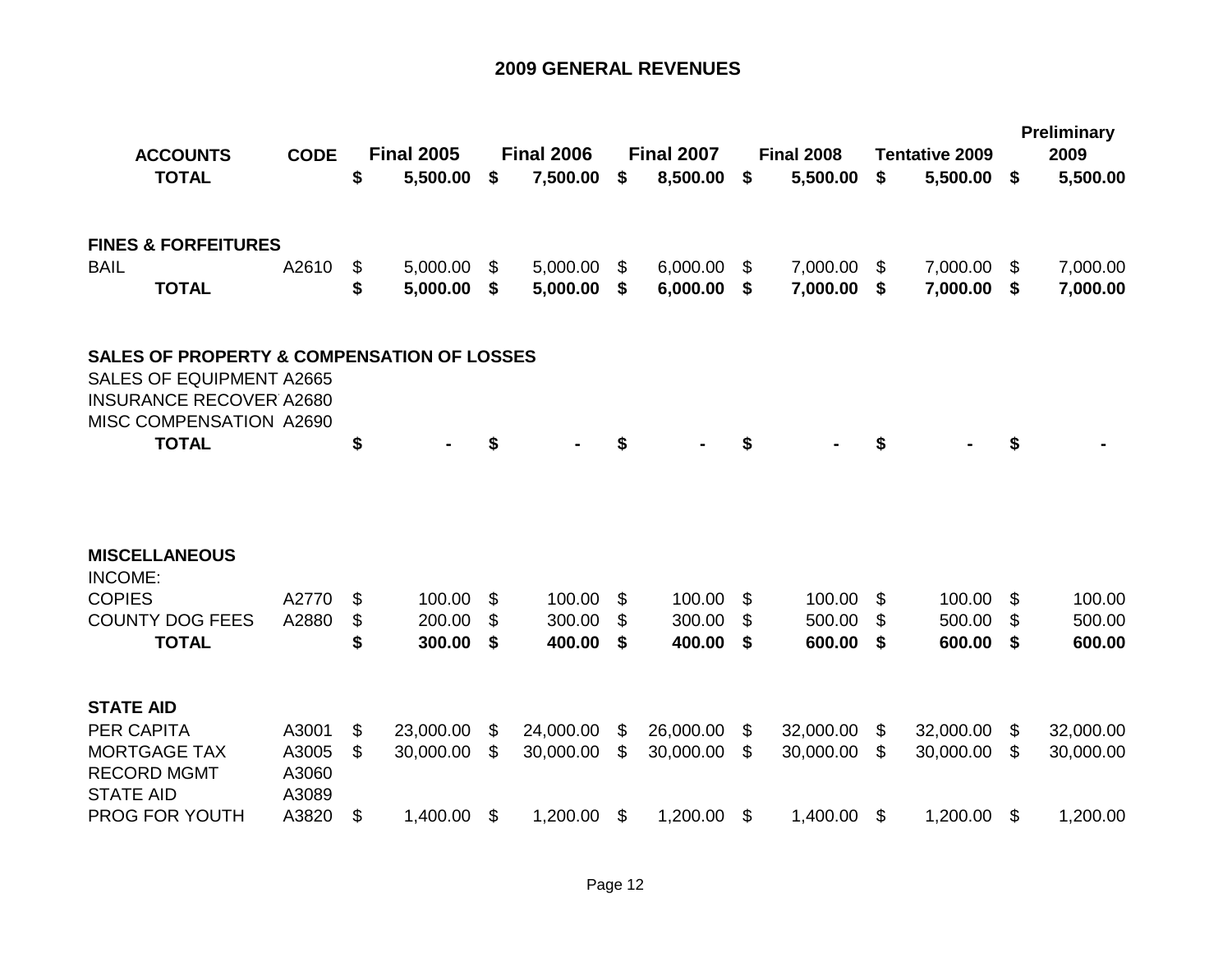## **2009 GENERAL REVENUES**

| <b>ACCOUNTS</b>                           | <b>CODE</b> |    | <b>Final 2005</b>       |    | <b>Final 2006</b>       |    | <b>Final 2007</b>          | <b>Final 2008</b>       |    | <b>Tentative 2009</b>   |     | Preliminary<br>2009     |
|-------------------------------------------|-------------|----|-------------------------|----|-------------------------|----|----------------------------|-------------------------|----|-------------------------|-----|-------------------------|
| <b>TOTAL</b>                              |             | \$ | 54,400.00               | S. | 55,200.00               | S. | 57,200.00                  | \$<br>63,400.00         | S. | 63,200.00               | -\$ | 63,200.00               |
|                                           |             |    |                         |    |                         |    |                            |                         |    |                         |     |                         |
| TOTAL ESTIMATED REV                       |             | \$ | 191.000.00              | S. | 197,200.00              |    | \$216,700.00               | \$<br>221,800.00 \$     |    | 231,975.00              | S   | 231,975.00              |
| <b>UNEXPENDED BALANCE</b>                 |             | \$ | 60,000.00               | S. | 80,000.00               |    | \$120,000.00               | \$<br>120,000.00 \$     |    | 120,000.00              | S.  | 120,000.00              |
| <b>REAL PROPERTY</b>                      | A1001       | S  | 149,113.00              | S. | 77,048.00               |    | \$151,410.55               | \$<br>148,766.50 \$     |    | 162,314.00              | S   | 173,314.00              |
| <b>TOTAL REVENUE</b><br><b>ASSESSMENT</b> |             | \$ | 400,113.00<br>106041657 | S. | 354,248.00<br>110791061 | S. | 488,110.55 \$<br>113721655 | 490,566.50<br>118837383 | -S | 514,289.00<br>126122821 | S   | 525,289.00<br>126122821 |
| <b>\$'S PER THOUSAND</b>                  |             |    | 0.001406174             |    | 0.000695435             |    | 0.001331414                | 0.001251849             |    | 0.001286952             |     | 0.001374168             |
| <b>TOTAL \$/1000</b>                      |             |    | 1.406173802             |    | 0.695435167             |    | 1.331413529                | 1.251849344             |    | 1.286951867             |     | 1.374168439             |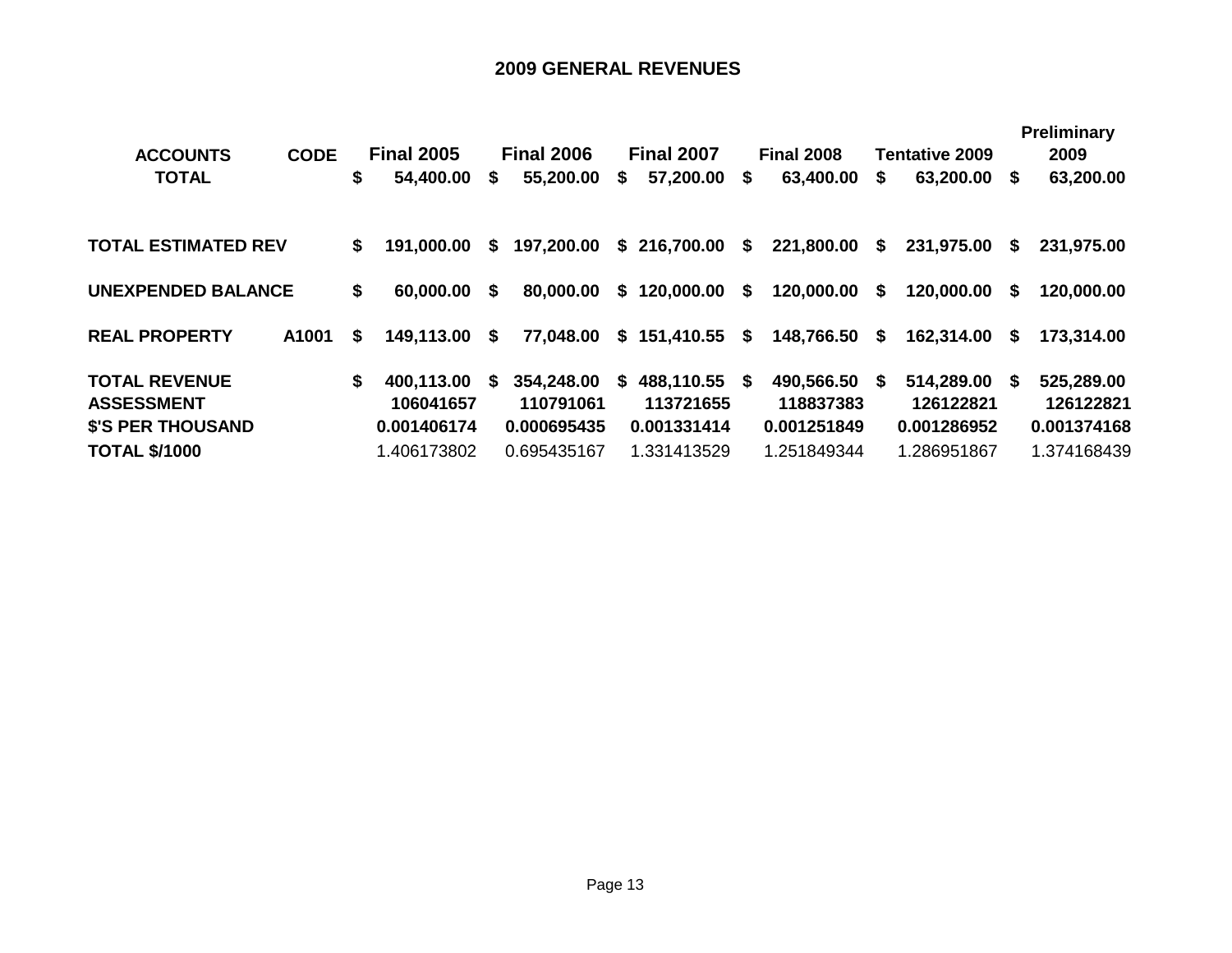#### **2009 HIGHWAY BUDGET**

| <b>ACCOUNTS</b><br><b>CODE</b>                             |    | <b>Actual 2005</b> |    | <b>Final 2006</b> |    | <b>Final 2007</b> | <b>Final 2008</b> | <b>Tentative 2009</b> |    | <b>Preliminary</b><br>2009 |
|------------------------------------------------------------|----|--------------------|----|-------------------|----|-------------------|-------------------|-----------------------|----|----------------------------|
| <b>GENERAL REPAIRS</b>                                     |    |                    |    |                   |    |                   |                   |                       |    |                            |
| PERSONAL SERVICES DA5110.1<br><b>EQUIPMENT</b><br>DA5110.2 | \$ | 72,985.00          | \$ | 85,000.00         | \$ | 98,300.00         | \$<br>85,000.00   | \$<br>97,000.00       | \$ | 97,000.00                  |
| <b>CONTRACTUAL EXP</b><br>DA5110.4                         | \$ | 35,281.00          | \$ | 50,000.00         | \$ | 50,000.00         | \$<br>60,000.00   | \$<br>80,000.00       | \$ | 80,000.00                  |
| <b>TOTAL</b>                                               | \$ | 108,266.00         | \$ | 135,000.00        | \$ | 148,300.00        | \$<br>145,000.00  | \$<br>177,000.00      | \$ | 177,000.00                 |
| <b>IMPROVEMENTS</b>                                        |    |                    |    |                   |    |                   |                   |                       |    |                            |
| <b>CAPITOL OUTLAY</b><br>DA5112.2                          | \$ | 100,000.00         | \$ | 100,000.00        | \$ | 140,000.00        | \$<br>145,000.00  | \$<br>165,000.00      | \$ | 150,000.00                 |
| <b>CAP OUTLAY CONT</b><br>DA5112.4                         | \$ | 10,000.00          | \$ | 10,000.00         | \$ | 10,000.00         | \$<br>5,000.00    | \$<br>5,000.00        | \$ | 5,000.00                   |
| <b>TOTAL</b>                                               | S  | 110,000.00         | \$ | 110,000.00        | \$ | 150,000.00        | \$<br>150,000.00  | \$<br>170,000.00      | \$ | 155,000.00                 |
| <b>MACHINERY</b>                                           |    |                    |    |                   |    |                   |                   |                       |    |                            |
| PERSONAL SERVICES DA5130.1                                 |    |                    |    |                   |    |                   |                   |                       |    |                            |
| <b>EQUIPMENT</b><br>DA5130.2                               | \$ | 949.00             | \$ | 15,000.00         | \$ | 10,000.00         | \$<br>10,000.00   | \$<br>15,000.00       | \$ | 15,000.00                  |
| <b>CONTRACTUAL EXP</b><br>DA5130.4                         | \$ | 50,000.00          | \$ | 45,000.00         | \$ | 50,000.00         | \$<br>50,000.00   | \$<br>55,000.00       | \$ | 50,000.00                  |
| <b>TOTAL</b>                                               | \$ | 50,949.00          | \$ | 60,000.00         | \$ | 60,000.00         | \$<br>60,000.00   | \$<br>70,000.00       | \$ | 65,000.00                  |
| <b>MISC BRUSH &amp; WEEDS</b>                              |    |                    |    |                   |    |                   |                   |                       |    |                            |
| PERSONAL SERVICES DA5140.1                                 |    |                    |    |                   |    |                   |                   |                       |    |                            |
| <b>CONTRACTUAL EXP</b><br>DA5140.4                         | \$ | 2,680.00           | \$ | 5,000.00          | \$ | 5,000.00          | \$<br>5,000.00    | \$<br>5,000.00        | \$ | 5,000.00                   |
| <b>TOTAL</b>                                               | \$ | 2,680.00           | \$ | 5,000.00          | S  | 5,000.00          | \$<br>5,000.00    | \$<br>5,000.00        | \$ | 5,000.00                   |
| <b>SNOW REMOVAL - TOWN HIGHWAYS</b>                        |    |                    |    |                   |    |                   |                   |                       |    |                            |
| PERSONAL SERVICES DA5142.1                                 | \$ | 89,313.00          | \$ | 92,000.00         | \$ | 98,300.00         | \$<br>105,000.00  | \$<br>110,000.00      | \$ | 110,000.00                 |
| <b>CONTRACTUAL EXP</b><br>DA5142.4                         | \$ | 38,320.00          | \$ | 45,000.00         | \$ | 50,000.00         | \$<br>60,000.00   | \$<br>60,000.00       | \$ | 85,000.00                  |
| <b>TOTAL</b>                                               | S  | 127,633.00         | S  | 137,000.00        | S  | 148,300.00        | \$<br>165,000.00  | \$<br>170,000.00      | \$ | 195,000.00                 |
| <b>SERVICES FOR OTHER GOVERNMENTS</b>                      |    |                    |    |                   |    |                   |                   |                       |    |                            |
| PERSONAL SERVICES DA5148.1                                 | \$ | 31,941.00          | \$ | 45,000.00         | \$ | 45,000.00         | \$<br>55,000.00   | \$<br>55,000.00       | \$ | 55,000.00                  |
| <b>CONTRACTUAL EXP</b><br>DA5148.4                         |    |                    |    |                   |    |                   |                   |                       |    |                            |
| <b>TOTAL</b>                                               | \$ | 31,941.00          | S  | 45,000.00         | S  | 45,000.00         | \$<br>55,000.00   | \$<br>55,000.00       | S  | 55,000.00                  |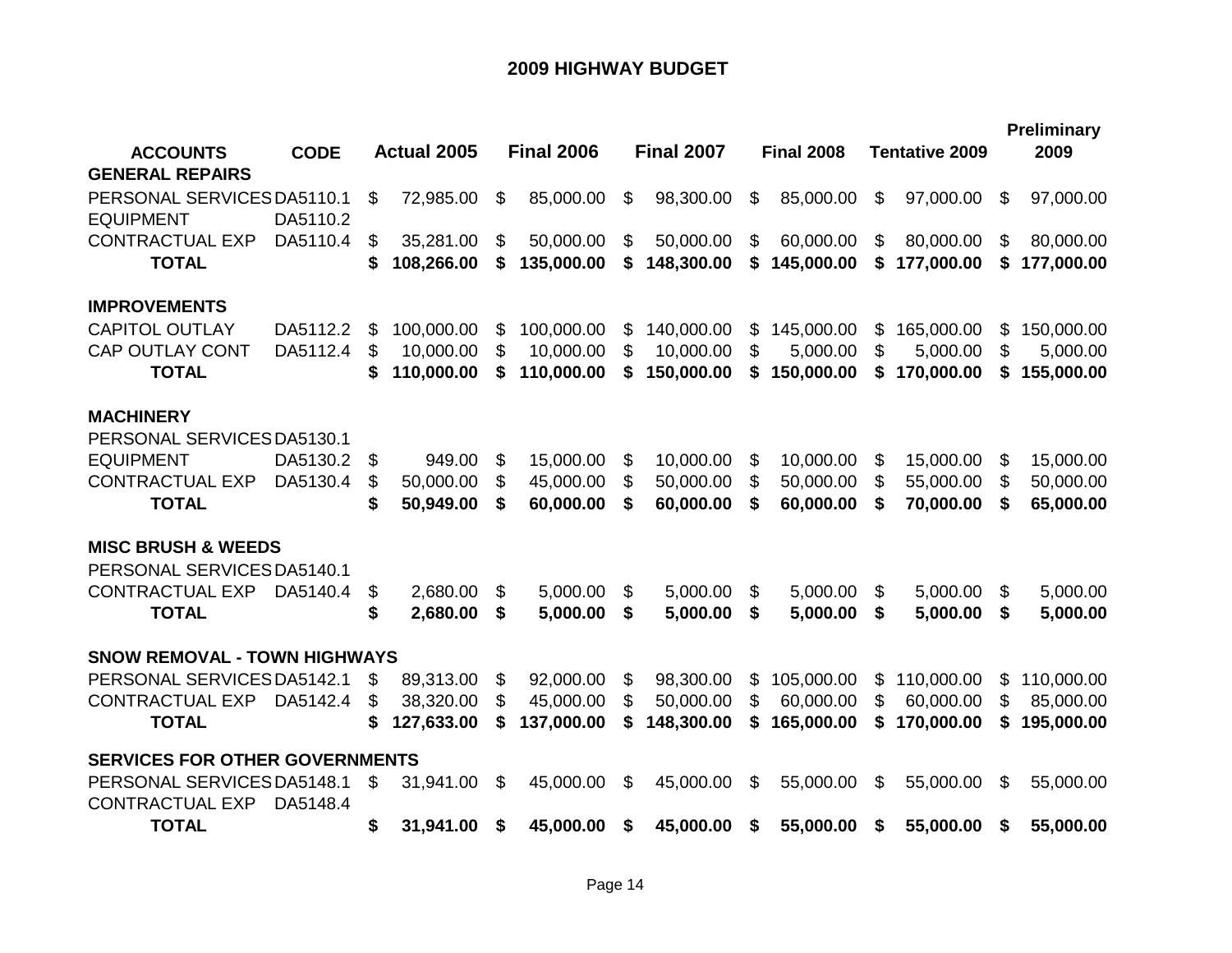# **2009 HIGHWAY BUDGET**

|                                                      |             |    |             |    |                   |    |                          |     |                   |    |                       |     | <b>Preliminary</b> |
|------------------------------------------------------|-------------|----|-------------|----|-------------------|----|--------------------------|-----|-------------------|----|-----------------------|-----|--------------------|
| <b>ACCOUNTS</b>                                      | <b>CODE</b> |    | Actual 2005 |    | <b>Final 2006</b> |    | <b>Final 2007</b>        |     | <b>Final 2008</b> |    | <b>Tentative 2009</b> |     | 2009               |
| <b>EMPLOYEE BENEFITS</b>                             |             |    |             |    |                   |    |                          |     |                   |    |                       |     |                    |
| <b>STATE RETIREMENT</b>                              | DA9010.8    | \$ | 18,705.00   | \$ | 22,000.00         | \$ | 22,000.00                | \$  | 22,000.00         | \$ | 22,000.00             | \$  | 25,000.00          |
| <b>SOCIAL SECURITY</b>                               | DA9030.8    | \$ | 14,859.00   | \$ | 18,000.00         | \$ | 18,000.00                | \$  | 18,000.00         | \$ | 21,000.00             | \$  | 21,000.00          |
| <b>UNEMPLOYMENT INS</b>                              | DA9050.8    |    |             | \$ | 5,000.00          | \$ | 5,000.00                 | \$  | 5,000.00          | \$ | 5,000.00              | \$  |                    |
| <b>DISABILITY INS</b>                                | DA9055.8    | \$ | 1,292.00    | \$ | 1,500.00          | \$ | 1,500.00                 | S   | 2,000.00          | \$ | 2,000.00              | \$. | 2,000.00           |
| <b>INSURANCE</b>                                     | DA9060.8    | \$ | 40,402.00   | \$ | 61,000.00         | \$ | 76,000.00                |     | 76,000.00         | S  | 86,000.00             | \$  | 73,000.00          |
| <b>TOTAL</b>                                         |             | S  | 75,258.00   | S  | 107,500.00        | S  | 122,500.00               |     | 123,000.00        |    | 136,000.00            | S   | 121,000.00         |
| <b>DEBT PRINCIPAL</b>                                |             |    |             |    |                   |    |                          |     |                   |    |                       |     |                    |
| <b>BOND ANTICIPATION</b>                             | DA9730.6    | \$ | 36,667.00   | \$ | 36,750.00         | S  | 35,000.00                | \$  | 35,000.00         | \$ | 36,000.00             | \$  | 32,000.00          |
| <b>TOTAL</b>                                         |             | \$ | 36,667.00   | \$ | 36,750.00         | S  | 35,000.00                | S   | 35,000.00         | S  | 36,000.00             | S   | 32,000.00          |
| <b>INTEREST</b>                                      |             |    |             |    |                   |    |                          |     |                   |    |                       |     |                    |
| <b>BOND ANTICIPATION</b>                             | DA9720.7    | \$ | 1,613.00    | \$ | 4,900.00          | \$ | 2,500.00                 | \$  | 2,500.00          | \$ | 4,000.00              | \$  | 2,400.00           |
| <b>TOTAL</b>                                         |             | \$ | 1,613.00    | \$ | 4,900.00          | \$ | 2,500.00                 | \$  | 2,500.00          | \$ | 4,000.00              | \$  | 2,400.00           |
|                                                      |             |    |             |    |                   |    |                          |     |                   |    |                       |     |                    |
| <b>INTERFUND TRANSFERS</b>                           |             |    |             |    |                   |    |                          |     |                   |    |                       |     |                    |
| <b>CAPITAL PROJECTS</b>                              | DA9950.9    | \$ | 40,000.00   | \$ | 40,000.00         | \$ | 40,000.00                | \$. | 40,000.00         | \$ | 40,000.00             | \$  | 40,000.00          |
| <b>TOTAL</b>                                         |             | \$ | 40,000.00   | \$ | 40,000.00         | \$ | 40,000.00                | \$  | 40,000.00         | \$ | 40,000.00             | \$  | 40,000.00          |
| <b>BUDGETARY PROVISIONS</b>                          |             |    |             |    |                   |    |                          |     |                   |    |                       |     |                    |
| <b>FOR OTHER USES</b>                                |             |    |             |    |                   |    |                          |     |                   |    |                       |     |                    |
| <b>CONTINGMENT</b>                                   | DA962       | \$ |             | \$ |                   | \$ | $\overline{\phantom{a}}$ | \$  | $\blacksquare$    | \$ |                       | \$  |                    |
|                                                      |             |    |             |    |                   |    |                          |     |                   |    |                       |     |                    |
| <b>TOTAL APPROPRIATIONS</b><br><b>AND OTHER USES</b> |             |    | 585,007.00  | S. | 681,150.00        | S. | 756,600.00               | S.  | 780,500.00        |    | \$863,000.00          | S.  | 847,400.00         |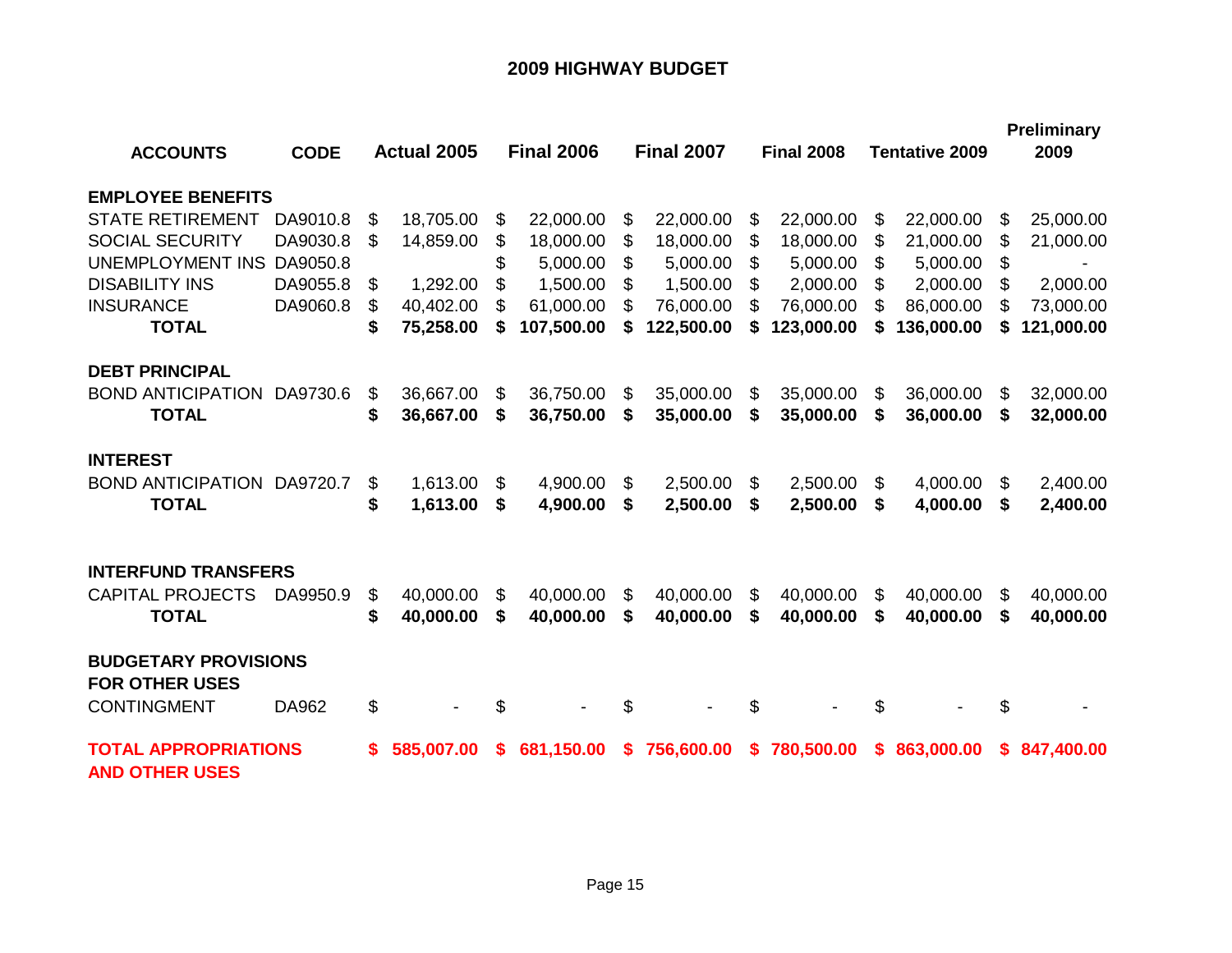## **2009 HIGHWAY REVENUE**

| <b>ACCOUNTS</b>                                                                                                                                                                                                            | <b>CODE</b>                          |          | <b>Final 2005</b>     |          | <b>Final 2006</b>     |          | <b>Final 2007</b>     |          | <b>Final 2008</b>     |                           | <b>Tentative 2009</b> |          | <b>Preliminary</b><br>2009 |
|----------------------------------------------------------------------------------------------------------------------------------------------------------------------------------------------------------------------------|--------------------------------------|----------|-----------------------|----------|-----------------------|----------|-----------------------|----------|-----------------------|---------------------------|-----------------------|----------|----------------------------|
| <b>LOCAL SOURCES</b><br><b>COUNTY SALES TAX DA1120</b><br><b>SERVICES FOR OTHER</b><br><b>GOVERNMENT</b><br><b>INT. &amp; EARNINGS</b><br><b>SALES MISC EQUIP</b><br><b>INSURANCE RECOVE DA2680</b><br><b>MISC SPECIFY</b> | DA2300<br>DA2401<br>DA2650<br>DA2701 | \$<br>\$ | 65,000.00<br>1,500.00 | \$<br>\$ | 65,000.00<br>3,000.00 | \$<br>\$ | 65,000.00<br>3,000.00 | \$<br>\$ | 80,000.00<br>2,000.00 | \$<br>\$                  | 80,000.00<br>1,000.00 | \$<br>\$ | 90,000.00<br>1,000.00      |
| REFUND PRIOR YEARDA2701<br><b>TOTAL</b>                                                                                                                                                                                    |                                      | \$       | 66,500.00             | \$       | 68,000.00             | S        | 68,000.00             | \$       | 82,000.00             | \$                        | 81,000.00             | \$       | 91,000.00                  |
| <b>STATE AID</b>                                                                                                                                                                                                           |                                      |          |                       |          |                       |          |                       |          |                       |                           |                       |          |                            |
| <b>CHIPS</b>                                                                                                                                                                                                               | DA3501                               | \$       | 52,000.00             | \$       | 54,000.00             | \$       | 61,000.00             | \$       | 66,000.00             | $\boldsymbol{\mathsf{S}}$ | 70,000.00             | \$       | 73,000.00                  |
| <b>TOTAL</b>                                                                                                                                                                                                               |                                      | \$       | 52,000.00             | \$       | 54,000.00             | \$       | 61,000.00             | \$       | 66,000.00             | \$                        | 70,000.00             | \$       | 73,000.00                  |
| <b>TOTAL ESTIMATED REV</b>                                                                                                                                                                                                 |                                      | \$       | 118,500.00            | S        | 122,000.00            | \$       | 129,000.00            | \$       | 148,000.00            | \$                        | 151,000.00            | \$       | 164,000.00                 |
| <b>UNEXPANDED BALANCE</b>                                                                                                                                                                                                  |                                      | \$       | 15,000.00             | \$       | 40,000.00             | \$       | 110,000.00            | \$       | 90,000.00             | \$                        | 90,000.00             | \$       | 90,000.00                  |
| <b>RESERVED SALES TAX REV. FROM 1997</b>                                                                                                                                                                                   |                                      |          |                       |          |                       |          |                       |          |                       |                           |                       |          |                            |
| <b>REAL PROPERTY</b>                                                                                                                                                                                                       | <b>DA1001</b>                        | \$       | 451,507.00            | \$       | 519,150.00            | \$       | 517,600.00            | \$       | 542,500.00            | \$                        | 622,000.00            | \$       | 593,400.00                 |
| <b>TOTAL REVENUE</b>                                                                                                                                                                                                       |                                      | \$       | 585,007.00            | \$       | 681,150.00            | \$       | 756,600.00            | \$       | 780,500.00            | \$                        | 863,000.00            | \$       | 847,400.00                 |
| <b>ASSESSMENT</b>                                                                                                                                                                                                          |                                      |          | 106041657             |          | 110791061             |          | 113721655             |          | 118837383             |                           | 126122821             |          | 126122821                  |
| <b>\$'S PER THOUSAND</b>                                                                                                                                                                                                   |                                      |          | 0.004257827           |          | 0.004685847           |          | 0.004551464           |          | 0.004565062           |                           | 0.004931701           |          | 0.004704938                |
| <b>TOTAL \$/1000</b>                                                                                                                                                                                                       |                                      |          | 4.257826714           |          | 4.685847354           |          | 4.551463835           |          | 4.565061821           |                           | 4.931700663           |          | 4.704937578                |
| <b>FIRE CONTRACT</b>                                                                                                                                                                                                       |                                      | \$       | 136,000.00            | \$       | 142,800.00            | \$       | 146,800.00            | S.       | 149,700.00            | S.                        | 155,700.00            | \$       | 155,700.00                 |
| <b>ASSESSMENT</b>                                                                                                                                                                                                          |                                      |          | 111720634             |          | 117078270             |          | 120322475             |          | 125222273             |                           | 132554737             |          | 132554737                  |
| <b>\$'S PER THOUSAND</b>                                                                                                                                                                                                   |                                      |          | 0.001217322           |          | 0.001219697           |          | 0.001220055           |          | 0.001195474           |                           | 0.001174609           |          | 0.001174609                |
| <b>TOTAL \$/1000</b>                                                                                                                                                                                                       |                                      |          | 1.217322129           |          | 1.219696875           |          | 1.220054691           |          | 1.195474227           |                           | 1.174609098           |          | 1.174609098                |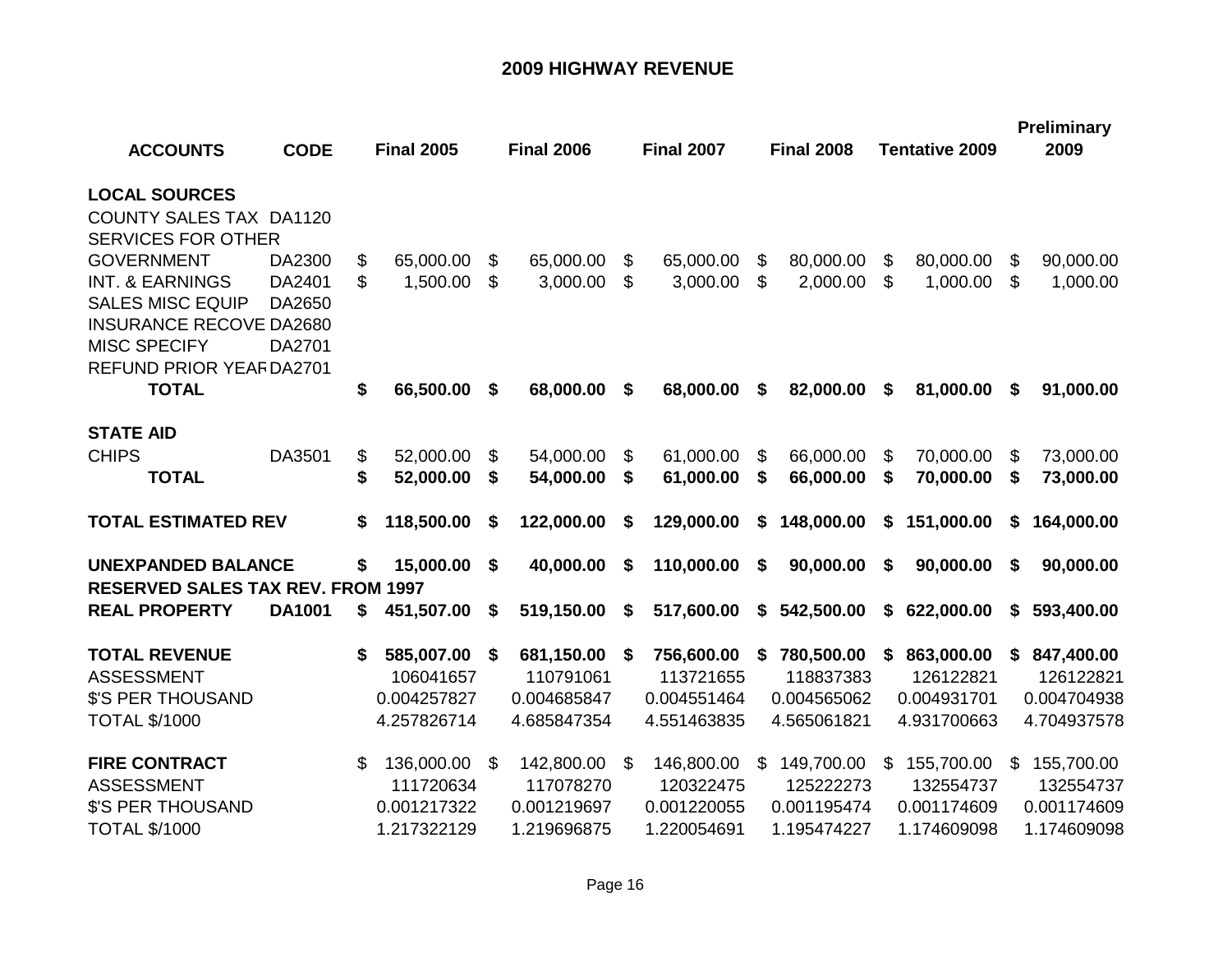# **2009 Wages**

| <b>ACCOUNTS</b>                                                                    | <b>CODE</b> | <b>Final 2005</b> | <b>Final 2006</b> |    | <b>Final 2007</b> |    | <b>Final 2008</b> |              | <b>Tentative 2009</b> |                           | <b>Preliminary</b><br>2009 |
|------------------------------------------------------------------------------------|-------------|-------------------|-------------------|----|-------------------|----|-------------------|--------------|-----------------------|---------------------------|----------------------------|
| <b>TOWN BOARD</b>                                                                  |             |                   |                   |    |                   |    |                   |              |                       |                           |                            |
| <b>COUNCILMAN (4)</b>                                                              |             | \$<br>7,650.00    | \$<br>8,185.50    | \$ | 8,185.50          | \$ | 8,185.50          | \$           | 8,431.00              | \$                        | 8,431.00                   |
| <b>TOTAL</b>                                                                       |             | \$<br>7,650.00    | \$<br>8,185.50    | S. | 8,185.50          | \$ | 8,185.50          | \$           | 8,431.00              | \$                        | 8,431.00                   |
| <b>JUSTICE DEPARTMENT</b>                                                          |             |                   |                   |    |                   |    |                   |              |                       |                           |                            |
| Justice/Clerk - Hart                                                               |             | \$<br>11,139.00   | \$<br>5,959.37    | \$ | 10,141.14         | \$ | 12,200.00         | \$           | 12,566.00             | \$                        | 12,566.00                  |
| <b>JUSTICE - WOOD</b>                                                              |             |                   | \$<br>9,852.37    | \$ | 6,461.28          | S  | 8,500.00          | \$           | 8,755.00              | \$                        | 8,755.00                   |
| <b>COURT CLERK</b>                                                                 |             | \$<br>3,893.00    | \$                | \$ |                   | \$ |                   | \$           |                       | \$                        |                            |
| <b>TOTAL</b>                                                                       |             | 15,032.00         | \$<br>15,811.74   | \$ | 16,602.42         | \$ | 20,700.00         | \$           | 21,321.00             | \$                        | 21,321.00                  |
| NOTE: 2006 - The justices were split in pay, 1 judge gets added pay of court clerk |             |                   |                   |    |                   |    |                   |              |                       |                           |                            |
| <b>SUPERVISOR</b>                                                                  |             |                   |                   |    |                   |    |                   |              |                       |                           |                            |
| <b>SUPERVISOR</b>                                                                  |             | \$<br>8,400.00    | \$<br>8,988.00    | \$ | 11,250.00         | \$ | 11,716.00         | \$           | 12,067.00             | \$                        | 11,716.00                  |
| <b>DEPUTY SUPERVISOR</b>                                                           |             | \$<br>250.00      | \$<br>250.00      | \$ | 250.00            | \$ | 260.00            | \$           | 268.00                | \$                        | 268.00                     |
| <b>SECRETARY</b>                                                                   |             | \$<br>2,100.00    | \$<br>2,100.00    | S  | 2,100.00          | \$ | 2,184.00          | \$           | 2,250.00              | \$                        | 2,250.00                   |
| <b>BOOKKEEPER</b>                                                                  |             | \$<br>6,000.00    | \$<br>6,000.00    | \$ | 6,000.00          | \$ | 6,240.00          | \$           | 6,427.00              | \$                        | 6,778.00                   |
| <b>TOTAL</b>                                                                       |             | \$<br>16,750.00   | \$<br>17,338.00   | \$ | 19,600.00         | \$ | 20,400.00         | \$           | 21,012.00             | \$                        | 21,012.00                  |
| <b>BUDGET OFFICER</b>                                                              |             | \$<br>500.00      | \$<br>500.00      | \$ | 500.00            | \$ | 500.00            | $\mathbf{s}$ | 500.00 \$             |                           | 500.00                     |
| <b>TAX ASSESSOR DEPT</b>                                                           |             |                   |                   |    |                   |    |                   |              |                       |                           |                            |
| <b>ASSESSOR</b>                                                                    |             | \$<br>15,000.00   | \$<br>16,000.00   | \$ | 16,800.00         | \$ | 17,400.00         | \$           | 17,922.00             | \$                        | 17,922.00                  |
| <b>CLERK</b>                                                                       |             | \$                | \$                | \$ |                   | \$ |                   | \$           |                       | \$                        |                            |
| <b>REVIEW BOARD (3)</b>                                                            |             | \$<br>1,000.00    | \$<br>1,000.00    | \$ | 1,000.00          | \$ | 1,000.00          | \$           | 1,700.00              | \$                        | 1,300.00                   |
| <b>TOTAL</b>                                                                       |             | \$<br>16,000.00   | \$<br>17,000.00   | S  | 17,800.00         | \$ | 18,400.00         | \$           | 19,622.00             | S                         | 19,222.00                  |
| <b>TOWN CLERK</b>                                                                  |             |                   |                   |    |                   |    |                   |              |                       |                           |                            |
| <b>TOWN CLERK</b>                                                                  |             | \$<br>10,956.00   | \$<br>16,497.00   | \$ | 22,000.00         | \$ | 22,880.00         | \$           | 23,566.00             | $\boldsymbol{\mathsf{S}}$ | 23,566.00                  |
| <b>DEPUTY TOWN CLERK</b>                                                           |             | \$<br>500.00      | \$<br>1,000.00    | \$ | 3,500.00          | \$ | 3,640.00          | \$           | 3,749.00              | \$                        | 3,749.00                   |
| <b>TOTAL</b>                                                                       |             | \$<br>11,456.00   | \$<br>17,497.00   | \$ | 25,500.00         | \$ | 26,520.00         | \$           | 27,315.00             | \$                        | 27,315.00                  |
| <b>REG. VITAL STAT.</b>                                                            |             | \$<br>200.00      | \$<br>200.00      | \$ | 200.00            | \$ | 500.00            | \$           | 500.00                | \$                        | 500.00                     |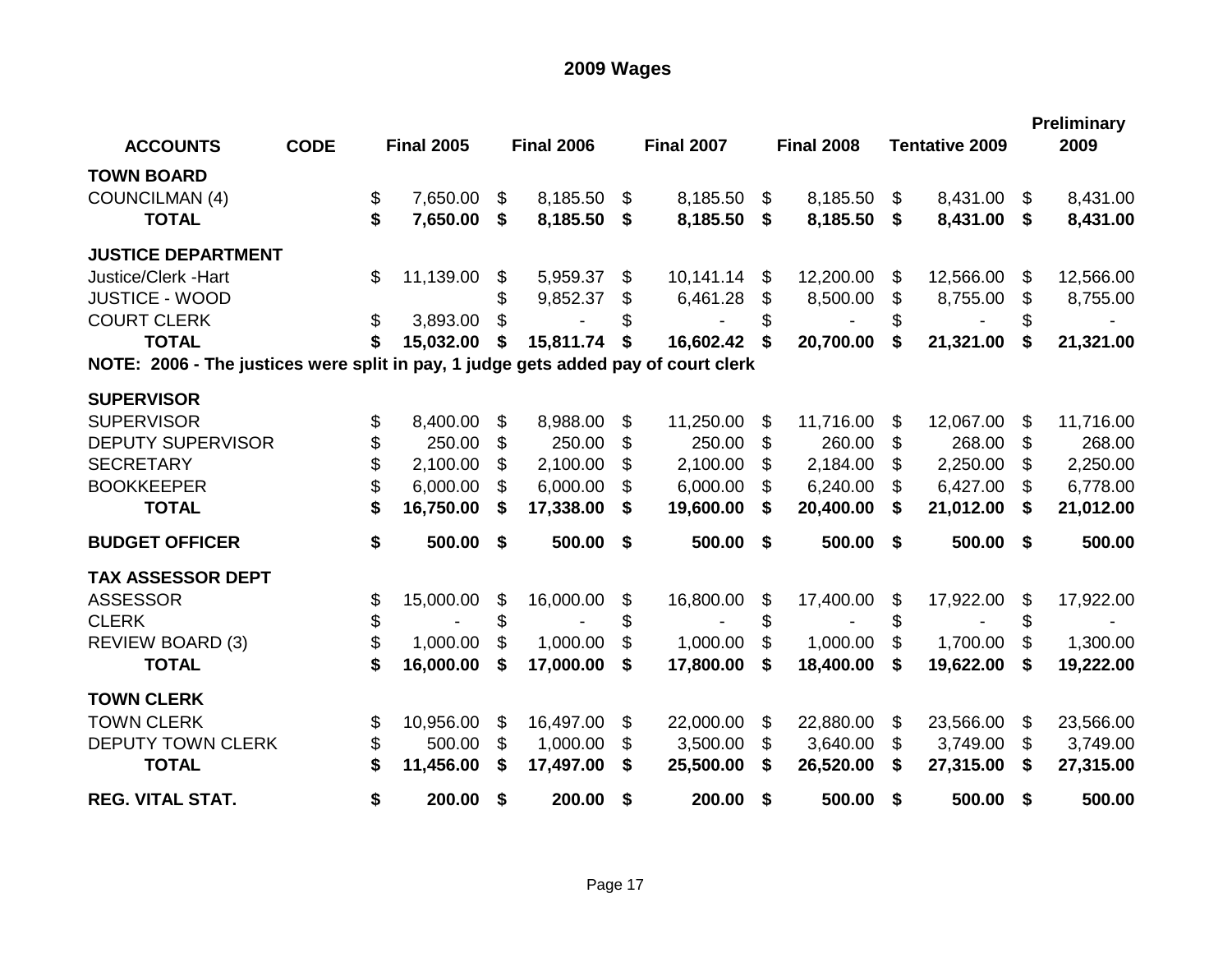# **2009 Wages**

| <b>ACCOUNTS</b>           | <b>CODE</b> | <b>Final 2005</b> |     | <b>Final 2006</b> |    | <b>Final 2007</b> |    | <b>Final 2008</b> |                | <b>Tentative 2009</b> | <b>Preliminary</b><br>2009 |
|---------------------------|-------------|-------------------|-----|-------------------|----|-------------------|----|-------------------|----------------|-----------------------|----------------------------|
| <b>BOARD OF APPEALS</b>   |             |                   |     |                   |    |                   |    |                   |                |                       |                            |
| <b>CHAIRMAN</b>           |             | \$<br>420.00      | \$  | 420.00            | \$ | 420.00            | \$ | 500.00            | \$             | 515.00                | \$<br>515.00               |
| <b>MEMBERS</b>            |             | \$<br>1,260.00    | \$  | 1,260.00          | S  | 1,260.00          | \$ | 1,400.00          | \$             | 1,442.00              | \$<br>1,442.00             |
| <b>SECRETARY</b>          |             | \$<br>262.00      | \$  | 262.00            | \$ | 262.00            | \$ | 350.00            | \$             | 361.00                | \$<br>361.00               |
| <b>TOTAL</b>              |             | \$<br>1,942.00    | \$  | 1,942.00          | \$ | 1,942.00          | S  | 2,250.00          | \$             | 2,318.00              | \$<br>2,318.00             |
| <b>CODE ENFORCEMENT</b>   |             |                   |     |                   |    |                   |    |                   |                |                       |                            |
| <b>OFFICER</b>            |             | \$<br>9,000.00    | \$  | 10,000.00         | \$ | 14,000.00         | \$ | 9,350.00          | \$             | 9,631.00              | \$<br>9,631.00             |
| <b>DEPUTY</b>             |             | \$<br>300.00      | \$  | 500.00            | \$ | 500.00            | S  | 5,750.00          | \$             | 5,923.00              | \$<br>5,923.00             |
| <b>TOTAL</b>              |             | \$<br>9,300.00    | \$  | 10,500.00         | S  | 14,500.00         | \$ | 15,100.00         | \$             | 15,554.00             | \$<br>15,554.00            |
| <b>DOG CONTROL</b>        |             |                   |     |                   |    |                   |    |                   |                |                       |                            |
| <b>OFFICER</b>            |             | \$<br>6,195.00    | \$  | 6,195.00          | \$ | 6,567.00          | \$ | 6,830.00          | \$             | 7,035.00              | \$<br>7,035.00             |
| <b>DEPUTY</b>             |             | \$<br>500.00      | \$  | 500.00            | \$ | 500.00            | \$ | 520.00            | $\mathfrak{F}$ | 515.00                | \$<br>515.00               |
| <b>TOTAL</b>              |             | \$<br>6,695.00    | \$  | 6,695.00          | \$ | 7,067.00          | \$ | 7,350.00          | \$             | 7,550.00              | \$<br>7,550.00             |
| <b>HISTORIAN</b>          |             | \$<br>350.00      | \$  | 400.00            | \$ | 500.00            | \$ | 550.00            | \$             | 567.00                | \$<br>567.00               |
| <b>HIGHWAY</b>            |             |                   |     |                   |    |                   |    |                   |                |                       |                            |
| <b>SUPERINTENDENT</b>     |             | \$<br>30,750.00   | \$  | 32,902.50         | \$ | 34,632.63         | \$ | 35,932.00         | \$             | 37,101.00             | \$<br>37,101.00            |
| <b>DEPUTY</b>             |             | \$<br>1,700.00    | \$  | 1,700.00          | \$ | 1,700.00          | \$ | 1,768.00          | \$             | 1,821.00              | \$<br>1,821.00             |
| <b>TOTAL</b>              |             | \$<br>32,450.00   | S   | 34,602.50         | S  | 36,332.63         | S  | 37,700.00         | \$             | 38,922.00             | \$<br>38,922.00            |
| <b>RECREATION</b>         |             |                   |     |                   |    |                   |    |                   |                |                       |                            |
| <b>DIRECTOR</b>           |             | \$<br>1,200.00    | \$  | 13,000.00         | \$ | 1,500.00          | \$ | 1,500.00          | \$             | 1,545.00              | \$<br>1,545.00             |
| <b>SITE DIRECTOR</b>      |             | \$<br>1,750.00    | \$  | 1,850.00          | \$ | 1,850.00          | \$ | 1,850.00          | \$             | 1,906.00              | \$<br>1,906.00             |
| <b>ASST SITE DIRECTOR</b> |             | 1,600.00          | \$  | 1,700.00          | S  | 1,700.00          | \$ | 1,700.00          | \$             | 1,751.00              | \$<br>1,751.00             |
| <b>PART TIMERS</b>        |             | \$<br>3,708.00    | \$. | 4,950.00          |    | 5,220.00          |    | 5,220.00          | \$             | 5,220.00              | 5,220.00                   |
| <b>TOTAL</b>              |             | \$<br>8,258.00    | \$  | 21,500.00         | \$ | 10,270.00         | \$ | 10,270.00         | \$             | 10,422.00             | \$<br>10,422.00            |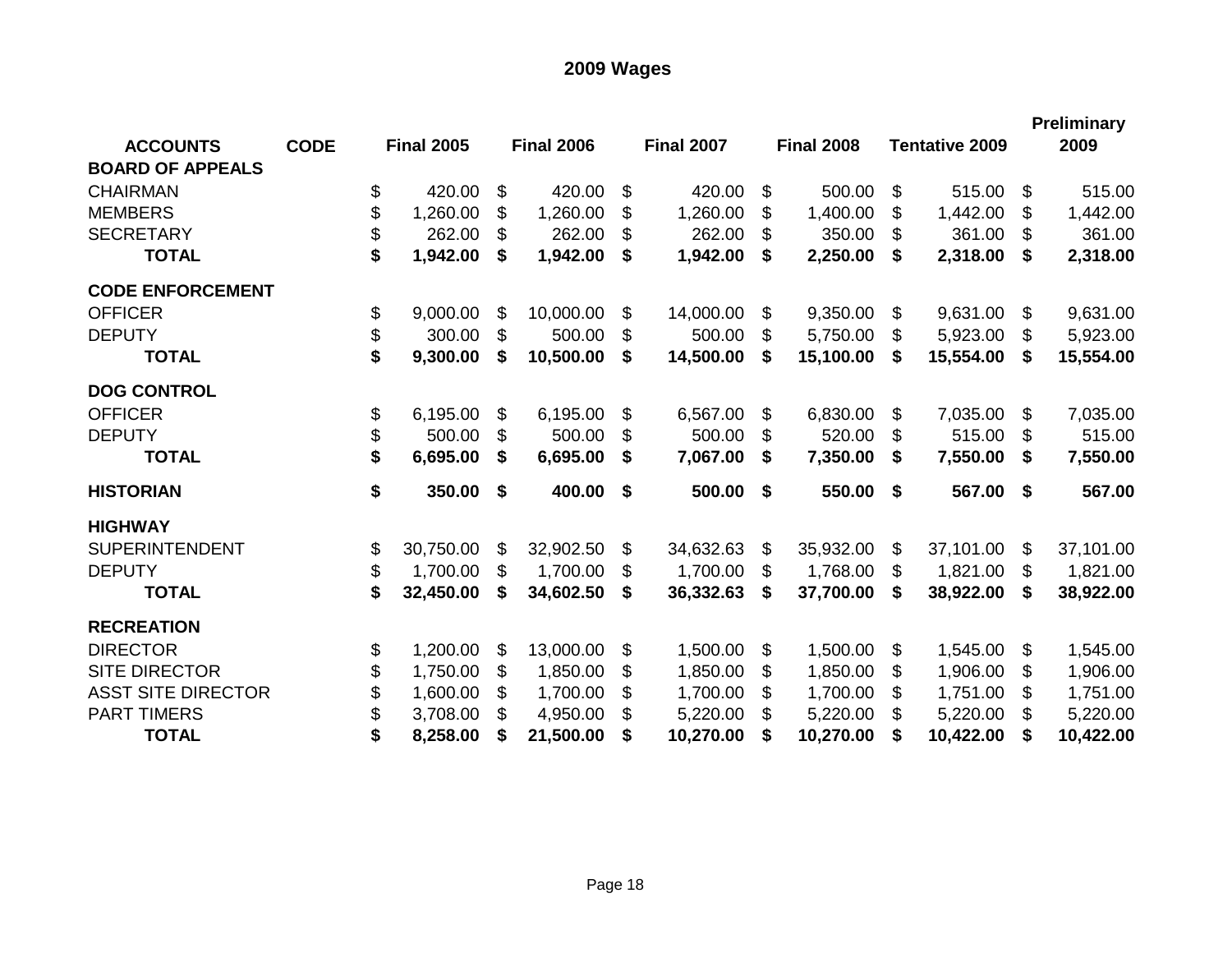# **2009 Wages**

| <b>ACCOUNTS</b>              | <b>CODE</b> |    | <b>Final 2005</b> |     | <b>Final 2006</b> |      | <b>Final 2007</b> |              | <b>Final 2008</b> |      | <b>Tentative 2009</b> |      | <b>Preliminary</b><br>2009 |
|------------------------------|-------------|----|-------------------|-----|-------------------|------|-------------------|--------------|-------------------|------|-----------------------|------|----------------------------|
| <b>PLANNING BOARD</b>        |             |    |                   |     |                   |      |                   |              |                   |      |                       |      |                            |
| <b>CHAIRMAN</b>              |             | \$ | 1,100.00          | -SS | 1,100.00          | - \$ | 1,500.00          | <sup>8</sup> | 1,500.00          | -SS  | 1,545.00              | -SS  | 1,545.00                   |
| <b>MEMBERS</b>               |             | \$ | 4,000.00          | \$. | 4,000.00          | -SS  | 5,600.00          | <sup>8</sup> | 5,600.00          | - \$ | 5,768.00 \$           |      | 5,768.00                   |
| <b>SECRETARY</b>             |             | \$ | 850.00            | -S  | 850.00            | -S   | 900.00            | \$           | 1,100.00          | - \$ | 1,133.00              | \$   | 1,133.00                   |
| <b>TOTAL</b>                 |             | \$ | 5,950.00          | S.  | 5,950.00          | \$   | 8,000.00          | \$           | 8,200.00          | -S   | 8,446.00 \$           |      | 8,446.00                   |
| <b>BUILDINGS AND GROUNDS</b> |             |    |                   |     |                   |      |                   |              |                   |      |                       |      |                            |
| <b>CUSTODIAN HELPER</b>      |             | \$ | 1,000.00          | -S  | 1,000.00          | - \$ | 1,000.00          | - SS         | 1,000.00          | - \$ | 8,178.00 \$           |      | 8,178.00                   |
| <b>BUILDING CUSTODIAN</b>    |             | \$ | 6,320.00          | -S  | 6,320.00          | \$.  | 7,636.00          | \$.          | 7,943.00          | - \$ | 1,000.00              | - \$ | 1,000.00                   |
| <b>BUILDING JANITOR</b>      |             | \$ | 4,000.00          | -S  | 4,000.00          | \$.  | 4,200.00          | \$.          | 4,368.00          | - \$ | 4,501.00              | - \$ | 4,501.00                   |
| <b>TOTAL</b>                 |             | \$ | 7,320.00          | S   | 7,320.00          | S    | 8,636.00          | S            | 13,311.00         | S    | 13,679.00             | - SS | 13,679.00                  |
| <b>TOTAL SALARIES</b>        |             | S. | 139,960.00        | S.  | 169,441.74        | S    | 179,835.55        | S            | 189.936.50        | S    | 196,159.00            | S    | 195,759.00                 |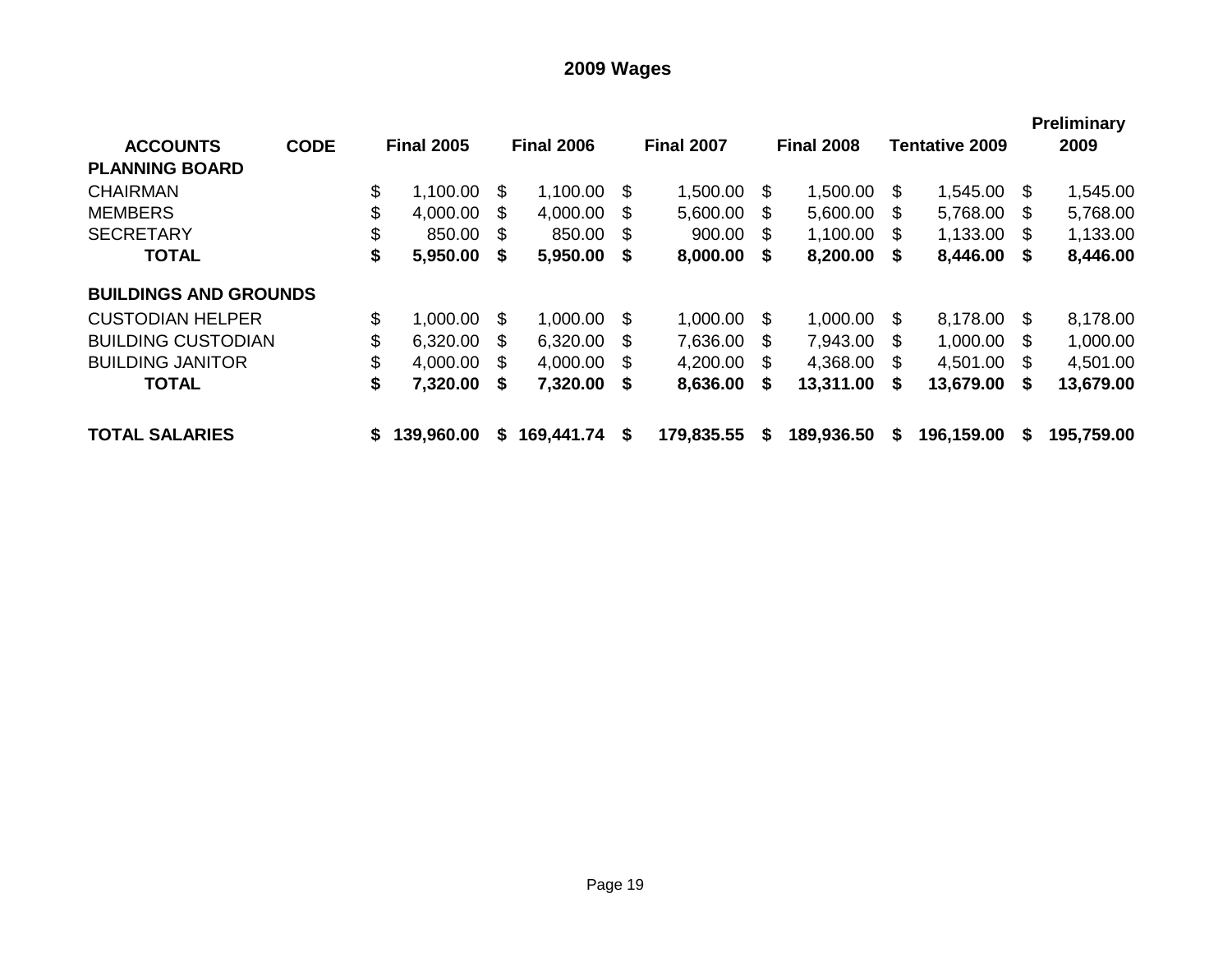Those preset at the workshop were:

| <b>Present:</b> | Councilman Trimble                                    | Absent: |
|-----------------|-------------------------------------------------------|---------|
|                 | Councilman Gulliver                                   |         |
|                 | Councilman Pettit                                     |         |
|                 | Councilman Hilton                                     |         |
|                 | Supervisor Johnson                                    |         |
|                 | <b>Recording Secretary: Jean Gulliver, Town Clerk</b> |         |
|                 | <b>Others Present:</b> Dave Delong, Custodian         |         |

The following discussions took place:

- Reviewing of town polices and Resolutions for 2009.
- Health Insurance for Town Clerk and Highway Superintendent. Supervisor Johnson stated that her suggestion would be like the highway and they would pay \$10/week for coverage.
- Increased part time wages from \$10.78 per hour to \$11.50
- No other person applied for Board of Appeal, still have an opening. Town Clerk to readvertise
- Councilman Gulliver asked to go back to Resolution 1 –u for health insurance. He stated that it sounds like they would have to pay \$10/week for single rate and that is not what was talked about, he was not against the \$10/week for 2-person but single rate should be left alone. Councilman Trimble stated that was his understanding that it was \$10/week as in the union contract. Town Clerk stated that at the October  $14<sup>th</sup>$ workshop the Town Board was going to discuss at the Organizational meeting on whether to ask for more hours, or to pay \$10/week or pay nothing and this was for 2 person not single. Town Clerk stated that they were already getting single rate and that was already in the budget and that they asked to be upgraded to 2 person and those options were for the upgrade. Discussion took place concerning the health insurance and whether or not they should have to pay \$10/week for single rate when they were not currently paying that. Discussion took place whether to have it like the union at \$10 per week no matter what health insurance option is picked or to pay \$10/week for 2 person and no payment for single. Councilman Hilton stated that he was okay with giving 2 person rate at no charge as they are unpaid as it is.

**Adjournment**: **-\*A MOTION WAS MADE** to adjourn at 7:56pm by Councilman Pettit seconded by Councilman Hilton.

**AYES:** Barry Trimble, Gary Gulliver, Bill Pettit, Tom Hilton, Ellen Johnson **NAYS:**

> Respectfully Submitted, Jean Gulliver

Palermo Town Clerk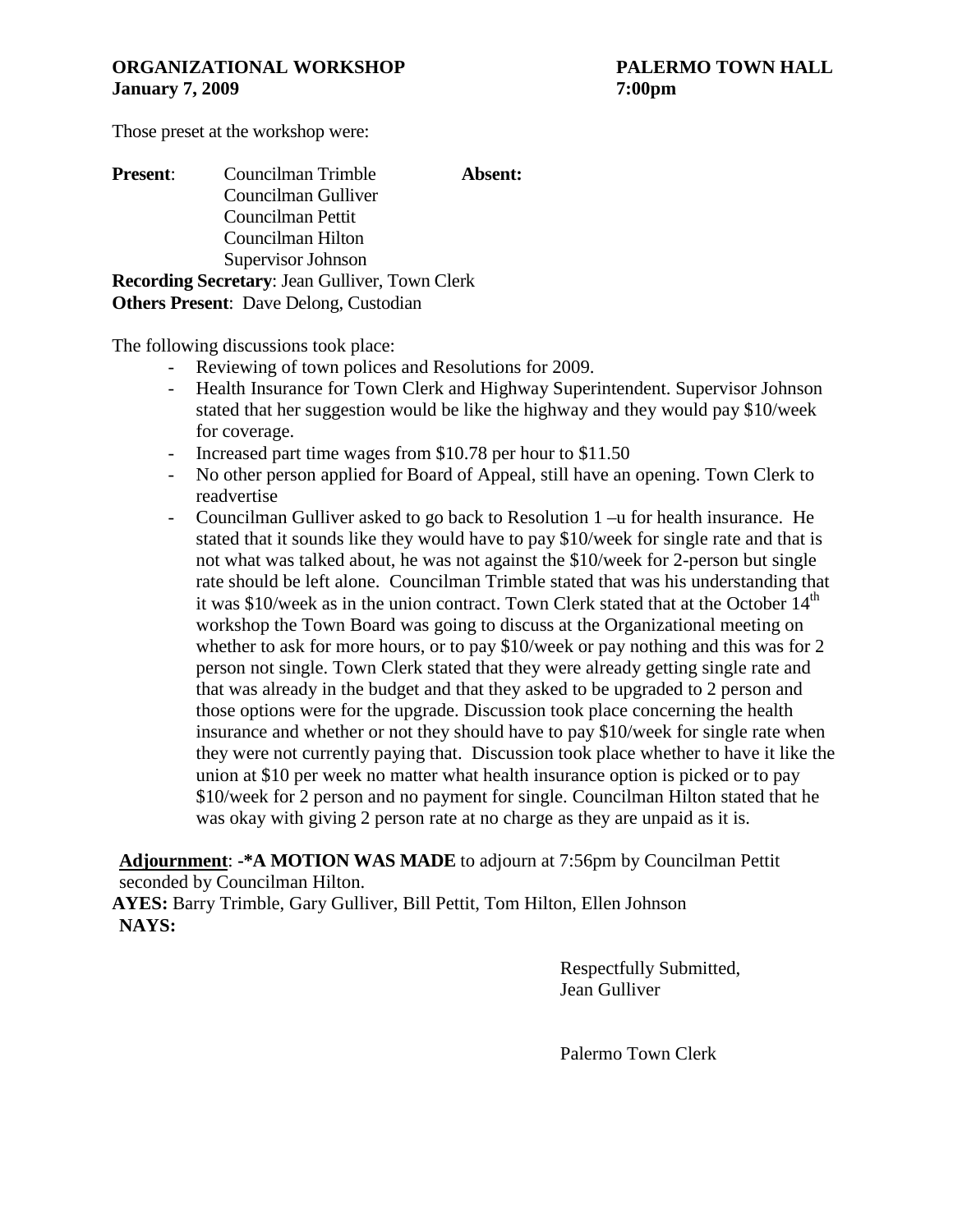## **January Organizational Meeting - Town Hall**

#### **January 8, 2008**

Supervisor Johnson called the meeting to order at 7:56pm with a salute to the flag and a moment of silence. Town Clerk took roll call:.

**Present**: Supervisor Johnson **Absent:**

Councilman Trimble Councilman Gulliver Councilman Pettit Councilman Hilton

**Recording Secretary**: Jean Gulliver, Town Clerk **Others Present**: Dave Delong, Custodian

Supervisor Johnson stated the meeting is to set town policies for 2008. Supervisor Johnson read proposed Resolutions.

**Resolution 1 - Town Policies of the Town of Palermo for 2009** *Where As*: there is no objection by the majority of the Palermo Town Board, the following established policies shall take effect immediately:

a. Meetings: Town Board Town of Palermo will hold monthly meetings and designate these meetings to be held on the fourth Tuesday of every month at 7:00 P.M, unless otherwise advertised by Public Notice. All meetings will be held at the Palermo Town Hall.

b. Order of Business: Call to Order, Pledge to Flag, followed by moment of silence, Approval/Changes to previous minutes, Petitions for the Board, Executive Session (when needed), Reading of Resolutions of Meeting, Public Comment on Resolutions Only ( 5 minutes per person), Board address to Resolutions, Communications, Reports, Approval of Reports, Approval of Bills, Old Business, New Business, Open Public Session, adjournment.

c. Attendance at Board Meetings: Town Department Heads are requested to attend regular monthly meetings. While this is not always possible, a written report is requested if you cannot attend.

d. Duties of Deputy Supervisor are as follows: Be in attendance at Supervisor Office Hours, when requested by the Supervisor. Attend all meetings which effect the Town with the Supervisor or in place of the Supervisor. Accept the Chair of any committees which the Supervisor may appoint. The Deputy Supervisor shall be compensated for those duties as set forth in the annual budget of the Town.

e. Clerk and Bookkeeper to Supervisor: The Supervisor is authorized to have a confidential clerk and confidential Bookkeeper, providing that budgetary funds are available for those positions.

f. Court Steno and Bailiff. The Town Justices are authorized to hire a Court stenographer and Bailiff when needed. Bailiff shall be paid \$ 13.00 per hour.

g. Holidays: All town offices shall be closed on National Holidays and no meetings shall be scheduled. The Highway Department will be closed on those holidays designated in the Union Contract.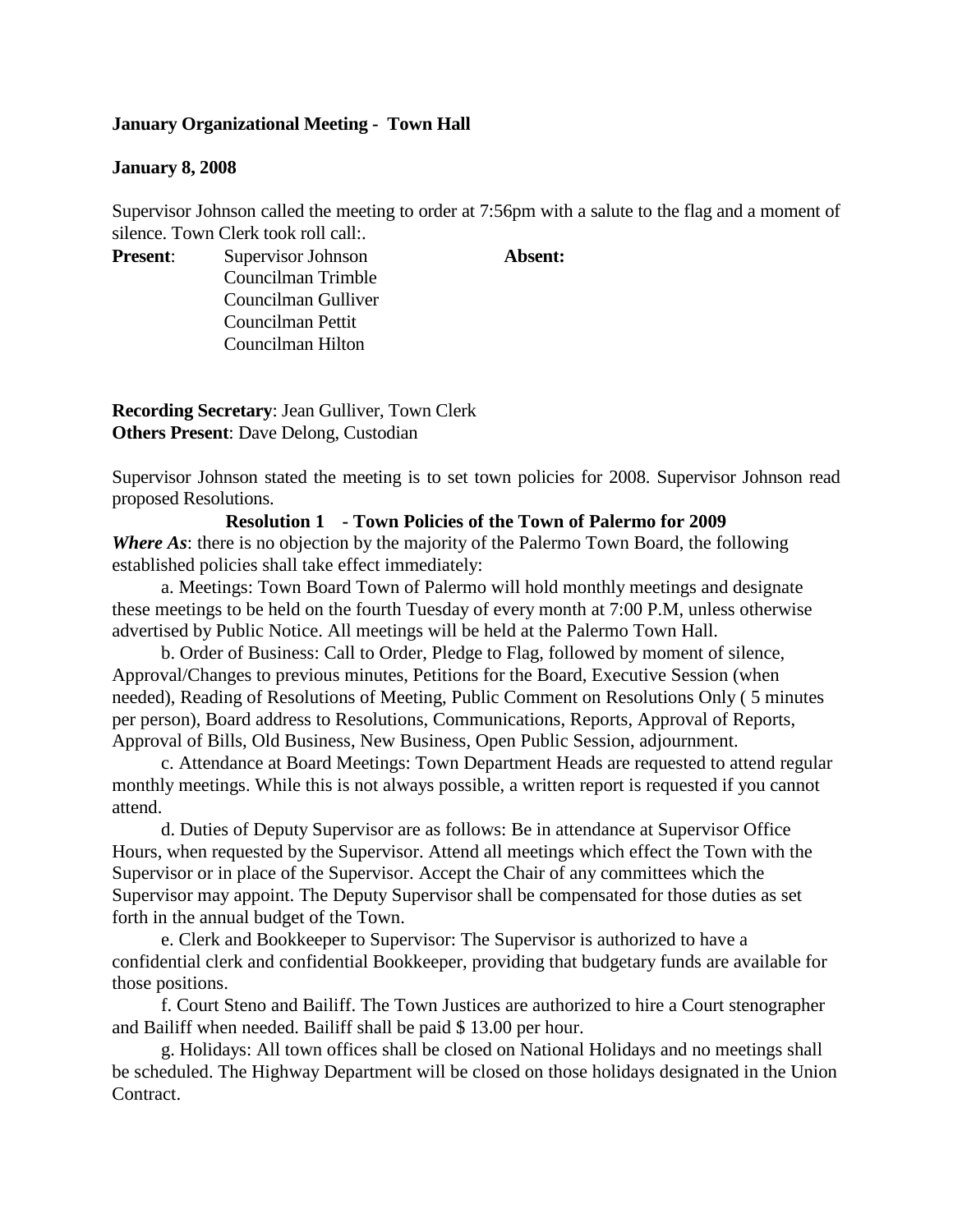h. Payment of bills prior to audit: The Supervisor shall have the authorization to pay the following when they come due prior to audit by the Town Board; payroll, utilities, postage and insurances.

i. Annual Audit: The Supervisor shall have the authority to have all books audited and the year end report prepared by an outside firm for an amount set forth in the budget.

j. Petty Cash Funds: The following are authorized to maintain petty cash funds, Tax Collector \$100.00 and Town Clerk \$50.00

k. Association Membership: The Town of Palermo shall maintain an annual membership with The Association of Towns.

1. Records Access: The town clerk is designated as Records Access Manager for both active and inactive records. A fee of 25 cents ( \$.25) per copy will be charged unless otherwise determined by law. An application (FOIL,) to inspect any record is required.

m. Reimbursement policy: Reimbursement for attending school, conferences or association meetings may not be paid without prior authorization to attend being given first by the Town Board. A written report is requested to be submitted to the Town Board after attendance.

n. Mileage Reimbursement: Reimbursement for mileage on personal vehicle while performing Town Business for all officers, employees ( including Highway Department employees when using their own vehicles for town business), shall be set at 110% of the current IRS Standard Mileage rate as the Town of Palermo's rate for reimbursement. Calculation of mileage shall begin at the point of entering the township when reporting for a call. For business originating within the township mileage will be paid from the originating place to the destination and the return trip of equal mileage. Payment will be made with submission of voucher listing; date, purpose of trip, and mileage. Voucher must be approved by department head.

o. Telephone Reimbursement: Telephone expenses for long distance calls will be reimbursed at their actual cost. Expenses must include a photo static copy of the billing listing date, number and amount, individual called and/or purpose must be given.

p. Equipment usage: Town of Palermo Highway equipment is authorized to be used in the following places (outside of normal highway usage); Town Park, Town Hall, Town Kennel, Town Cemeteries and shared services with the towns of Volney and New Haven.

q. Collection of Non Sufficient Funds: All checks returned for non-sufficient funds shall be subject to a \$ 35.00 fee in addition to the face value of the check.

r. Deputy Code Enforcement Officer: Shall be empowered with all duties of the Code Enforcement Officer and act on the behalf of the Code Enforcement Officer upon his/her request or that of the Town Board. Shall assist the Code Enforcement Officer with his/her duties and inspection upon request and in accordance with Resolution 32 of 2007, including but not limited to the service of summons and legal proceedings.

s. Town Board workshops will be held the third Tuesday of each month at 7:00pm, unless specified otherwise in advance. The Audit of bills will be done at the workshop. All vouchers must have invoice attached with description of purchase.

t. Seasonal employees of the Highway Department shall be paid \$11.50 per hour, the first 40 hours per week shall be paid at straight time. Any time in excess of 40 hours per week shall be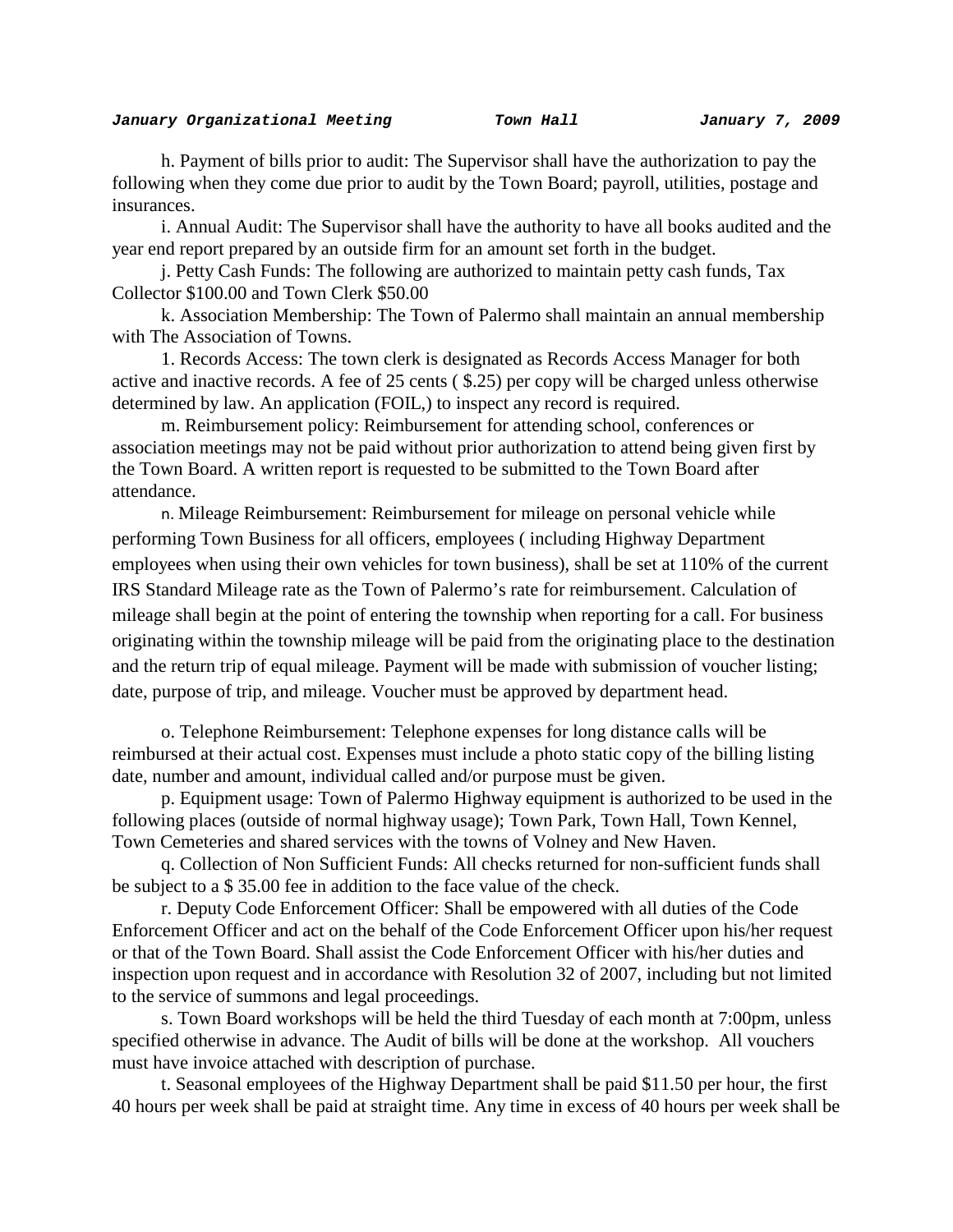paid at 1-1/2 time per hour. Seasonal employees shall be paid 1-1/2 times per hour for all hours worked on the following holidays: Thanksgiving Day, Christmas Day and New Years Day. Seasonal employees are not entitled to any other benefits with the exception of one-half hour call-in for snow removal.

u. Insurance Policy for non collectively bargaining employees: Insurance shall be provided for town employees that work posted hours of 30 or more per week as approved by the town board. The Town shall pay full cost of the employees insurance coverage for single or 2 person coverage only. Any employee wishing to opt for family coverage will be subject to pay for additional cost of said coverage. Insurance coverage shall be comparable to that of the Collective Bargaining Agreement. The town shall also provide individual retiree insurance coverage for any permanent employee (defined as: an employee who is employed for 30 or more posted hours per week, with 15 years of continuous active service with the town, who is actively employed with the town at the time of retirement, and a minimum age of 60). The town shall have the authority to designate the company through which the insurance is provided.

v. Designated Payroll Agency is: Pathfinder Bank - ADP Payroll schedule is as follows:

Biweekly: Highway Department, Superintendent of Highways and Town Clerk/Tax Collector; Semiannual: All Deputy Positions (June/December) with the exception of Deputy Town Clerk who will be paid in accordance with all other paid on a monthly basis; Annual Salary: Board of Appeals, Board of Assessment Review, Historian, Registrar of Vital Statistics. All other positions shall be paid monthly, on the  $4<sup>th</sup>$  Thursday of each month.

w. Purchase orders are required for any single purchase in excess of \$ 500.00.. The officer must request a purchase order from the Supervisor prior to placing the order or purchase. All other purchases must comply with the Town's Procurement Policy as stated in the Town Code Book.

x. The Town Board shall have the authority to appoint an agency for the purpose of training and/or testing for drug/alcohol substances as mandated by the State of New York and stated in the Towns DOT policy.

y. Incident Reporting policy as outlined in Resolution 20 of 2001. Res introduced by Councilman Hilton seconded by Councilman Pettit. **AYES**: Bill Pettit, Tom Hilton, Ellen Johnson **NAYS**: Barry Trimble **ABSTAIN**: Gary Gulliver

#### **Resolution No. 2** - **Designations for 2009**

*Where As*: there is no objection by the majority of the Palermo Town Board, the following designations are approved:

a. Designation of Depositories:

Pathfinder Bank

b. Designation of Official Newspapers:

Oswego Valley News and the Oswego County Weeklies

c. Designation of Law Enforcement Agency:

The Oswego County Sheriffs Department

d. Designation of Attorney to the Town Board: (subject to contract) Caraccioli and Associates Law Firm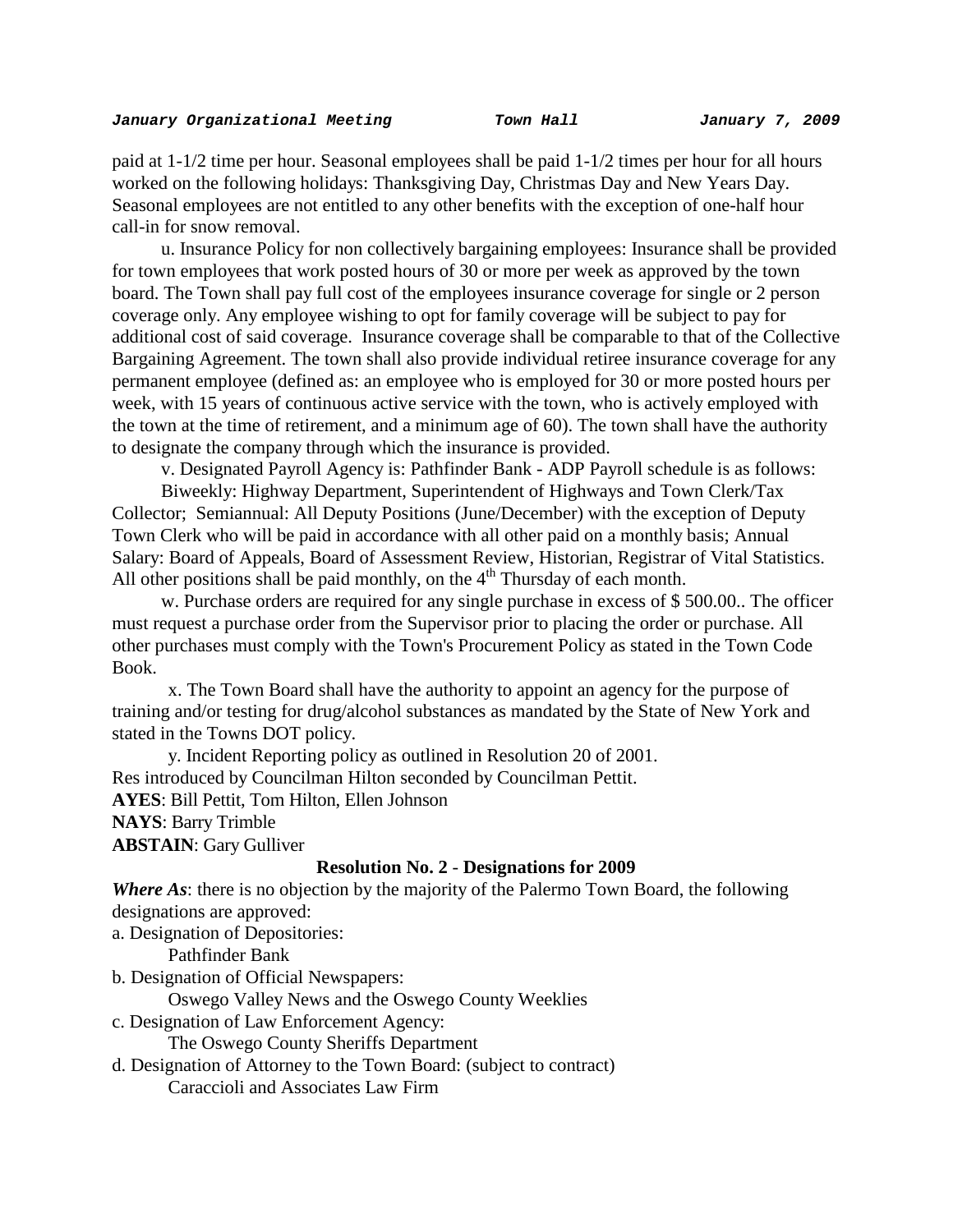Labor Lawyer Jackie Jones from Mackenzie Hughes Law Firm Resolution introduced by Councilman Hilton seconded by Councilman Trimble. **AYES:** Barry Trimble**,** Gary Gulliver, Bill Pettit, Tom Hilton, Ellen Johnson **NAYS:**

**Resolution # 3 - Annual Appointment by the Town Board Town of Palermo for 2009** *Be it resolved* that the Town Board Town of Palermo does hereby make the following Annual Appointments:

| $A$ pponiuments.                      |                       |
|---------------------------------------|-----------------------|
| <b>Registrar of Vital Statistics</b>  | Jean Gulliver         |
| Historian                             | <b>Beverly Beck</b>   |
| <b>Recreation Director</b>            | Donna Miller          |
| <b>Building and Grounds Custodian</b> | David Delong          |
| Dog Control Enforcement               | Chad Miller           |
| Building Inspector & Code Enforcement | Joseph Fiumara        |
| <b>Planning Board Secretary</b>       | Angela Miller         |
| <b>Board of Appeals Secretary</b>     | Angela Miller         |
| <b>Building Janitor</b>               | <b>Tammy Schwartz</b> |

#### **Other Appointments and terms:**

| Board of Appeals                                                   | (5 Year Term) | (to be re-advertised)                                                      |
|--------------------------------------------------------------------|---------------|----------------------------------------------------------------------------|
| <b>Planning Board</b>                                              | (5 Year Term) | James Petreszyn                                                            |
| <b>Grievance Review Board</b>                                      | (5 Year Term) | Patricia Garrison                                                          |
|                                                                    |               | Resolution introduced by Councilman Trimble seconded by Councilman Hilton. |
| <b>AYES:</b> Barry Trimble, Bill Pettit, Tom Hilton, Ellen Johnson |               |                                                                            |
| <b>NAYS:</b>                                                       |               |                                                                            |
| <b>ABSTAIN: Gary Gulliver</b>                                      |               |                                                                            |

### **Resolution # 4- Department Appointments for 2009**

*Be it resolved* that the following appointments have been requested and reviewed and are hereby appointed to the following positions:

| <b>Appointment by Supervisor:</b>            |                 |
|----------------------------------------------|-----------------|
| Deputy Supervisor                            | Tom Hilton      |
| Bookkeeper/Clerk                             | Julie Schmeling |
| <b>Appointment by Town Clerk</b>             |                 |
| Deputy Town Clerk                            | Angela Miller   |
| <b>Appointment by Highway Superintendent</b> |                 |
| Deputy Highway Superintendent: James Dann    |                 |
| <b>Appointment by Dog Control Officer:</b>   |                 |
| Deputy Dog Control Officer: Angela Miller    |                 |
| <b>Appointment by Code Enforcement:</b>      |                 |
| Deputy Code Enforcement: Robert Dalton       |                 |
| <b>Department Chairman:</b>                  |                 |
| <b>Planning Board</b>                        | James Petreszyn |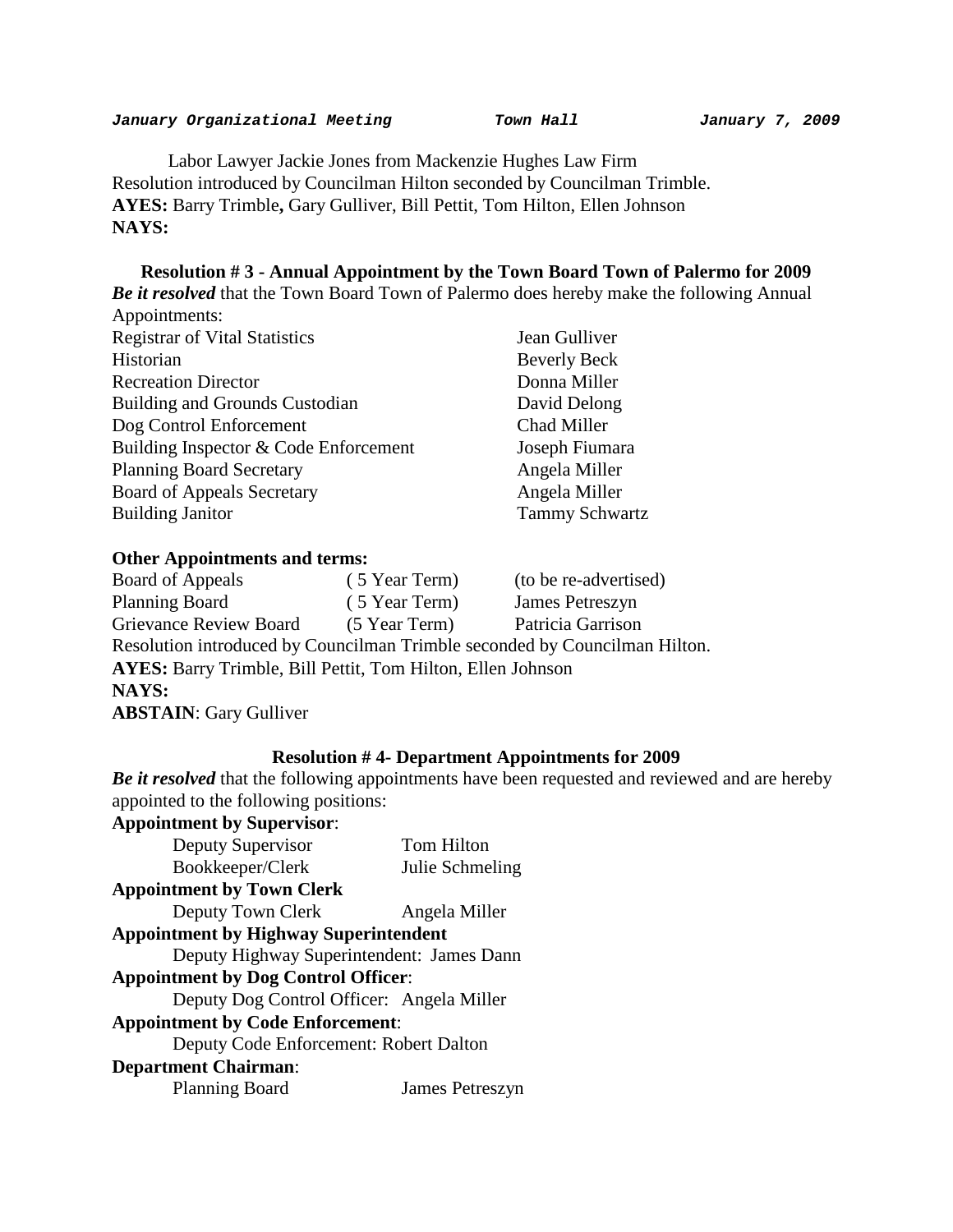Board of Appeals Jay Elhage Board of Assessment Review Tammy Schwartz Resolution introduced by Councilman Hilton seconded by Councilman Trimble. **AYES:** Barry Trimble, Bill Pettit, Tom Hilton, Ellen Johnson **NAYS: ABSTAIN**: Gary Gulliver

#### **Resolution # 5- Salaries & Wages of 2009**

*Be it resolved* the following wages have been established through budget for 2008, salaries are per year unless otherwise noted:

| Councilmen (4) each      | \$2,107.75   | Historian                                 | \$550.00     |
|--------------------------|--------------|-------------------------------------------|--------------|
| Supervisor               | \$11,716.00  | <b>Justice Hart</b>                       | \$12,566.00  |
| Deputy Supervisor        | 268.00<br>\$ | Judge Wood                                | \$8,755.00   |
| Clerk to Supervisor      | \$2,250.00   | Town Clerk/Collector                      | \$23,566.00  |
| Bookkeeper to Supervisor | \$6,778.00   | Deputy Town Clerk                         | \$3,749.00   |
| <b>Budget Officer</b>    | 500.00<br>S. | <b>Registrar Vital Statistics</b>         | 500.00<br>\$ |
| Building/Code Officer    | \$9,631.00   | <b>Recreation/Youth Director</b>          | \$1,545.00   |
| Deputy Code Officer      | \$5,923.00   | <b>Site Director</b>                      | \$1,906.00   |
| Assessor                 | \$17,400.00  | <b>Asst. Site Director</b>                | \$1,751.00   |
| Grievance Review Board:  |              | Part Time Rec. Help - Counselors          |              |
| Chairman                 | 500.00<br>\$ | 4 @ 7.25/hr                               | \$5,220.00   |
| Members (2) each         | \$<br>400.00 | <b>Highway Superintendent</b>             | \$37,101.00  |
| Board of Appeals         |              | Deputy Highway Super.                     | \$1,821.00   |
| Chairman                 | \$<br>515.00 | Dog Control Officer                       | \$7,035.00   |
| Member (4) each          | 360.50<br>\$ | Deputy Dog Control Officer                | \$515.00     |
| Sec/Clerk to Board       | \$<br>360.50 | Building/Grounds Custodian                | \$8,178.00   |
| <b>Planning Board</b>    |              | Grounds Helper \$8.00/hr up to \$1,000.00 |              |
| Chairman                 | \$1,545.00   | <b>Building Janitor</b>                   | \$4,501.00   |
| Members (4) each         | \$1,442.00   |                                           |              |
| Sec/Clerk to Board       | \$1,133.00   |                                           |              |

Resolution introduced Councilman Trimble seconded by Councilman Hilton. . **AYES:** Barry Trimble, Gary Gulliver, Bill Pettit, Tom Hilton, Ellen Johnson **NAYS:**

#### **Resolution # 6- Office Hours for 2009**

*Be it resolved* that the following Office Hours are established for 2009 **Town Clerk - Jean Gulliver** 593-2333 Ext 227 Deputy T.Clerk/T.Collector – Angela Miller Monday, Wednesday, Thursday 9am-5pm and Tues 11am – 7pm **Supervisor – Ellen Jamerson** 593-2333 Ext 221 Deputy Supervisor – Tom Hilton 593-7929 Friday 2 p.m.  $-5$  p.m. or by appointment **Justice Court – Hon. Jean Hart & Hon. Robert Wood** 593-2333 Ext222 Monday 3:00 p.m. 9:00 p.m. or when court finishes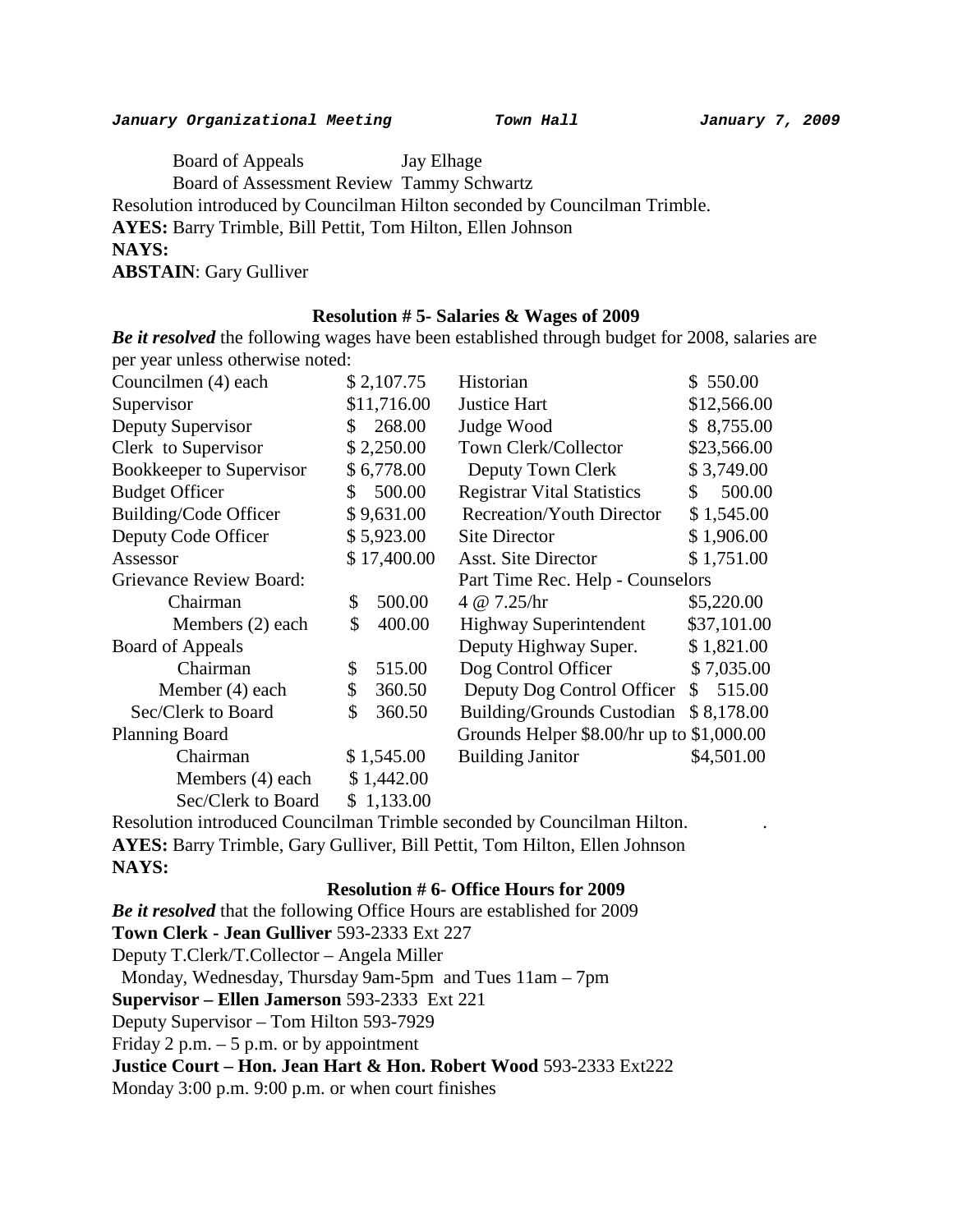# **Highway Superintendent: Jim Pettit** 593-1336 - Garage

Deputy Highway Superintendent - Jim Dann Monday - Friday from 7:00 a.m. - 3:00 p.m. or by appointment **Assessor: Martin Webster** 593-2333 Ext 224 or 598 -7318 (home) Wednesday 7:00 p.m. - 9:00 p.m. Saturday 9:00 am. - 12:00 p.m. **Building/Code Inspector: Joe Fiumara** 593-2333 Ext 223 Deputy Code Enforcement Officer: Bob Dalton Thursday 7:00 p.m. - 9:00 p.m. or by appointment **Planning Board: James Petreszyn** (Chairman) 598-5092 Planning Board Meetings are the second Tuesday of the Month at 7:00 p.m. Workshops are the third Thursdays of the month at 7:30 p.m. (when applicable) **Dog Control: Chad Miller** 593-2333 ext 226 – Cell: 402-0471 Deputy Dog Control Officer: Angela Miller Resolution introduced by Councilman Pettit seconded by Councilman Trimble. **AYES:** Barry Trimble**,** Gary Gulliver, Bill Pettit, Tom Hilton, Ellen Johnson **NAYS:**

# **Resolution No. 7 – Building Permit Fees**

**Whereas** the Town Board Town of Palermo has reviewed the building permit fees with the Code Enforcement Officer, now therefore,

**Be It Resolved** the Town Board Town of Palermo hereby adopts the building permit fees as discussed with the Code Enforcement Officer.

Resolution introduced by Councilman Pettit seconded by Councilman Hilton.

**AYES:** Barry Trimble, Gary Gulliver, Bill Pettit, Tom Hilton, Ellen Johnson **NAYS:** 

# **Resolution No. 8 – Increase of Marriage License**

**Be It Resolved** the Town Board Town of Palermo hereby adjust the cost of a marriage license from \$30.00 to \$40.00.

Resolution introduced by Councilman Hilton seconded by Councilman Trimble.

**AYES**: Barry Trimble, Gary Gulliver, Bill Pettit, Tom Hilton, Ellen Johnson **NAYS**:

Supervisor Johnson stated that she had received a report from PESH on the violations at the

Town Garage. She read the violations:

Serious Violations:

- 1. Employer does not have a written lockout/tagout program in place.
- 2. A suitable eyewash station must be capable of 15 minutes continuous flow
- 3. Outside Emergency shutoff switch, water proof cover is broken

# 4. The employer has not provided training on hazardous chemicals in their work place Non-Serious Violations:

5. Employer could not produce written documentation for emergency response program for hazardous waste operations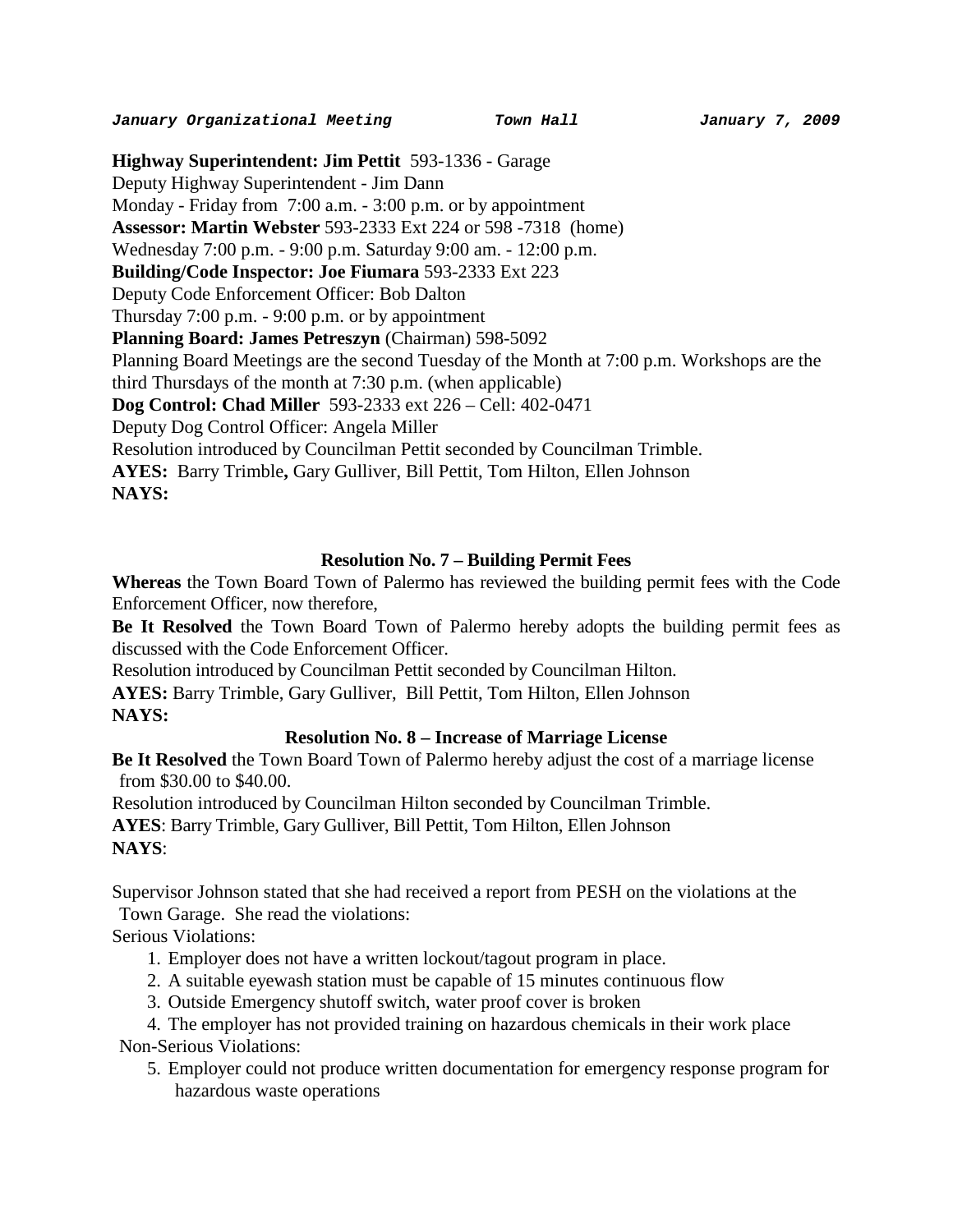- 6. Employer did not have a personal protective equipment program in place
- 7. Employer training on PPE has not been documented
- 8. All fire extinguishers in the building have not been annually inspected and the dates recorded
- 9. Number four truck bay, floor jack not permanently marked with its rated load
- 10. Number four truck bay, Chapin sprayer was not marked with its ingredients

Supervisor Johnson stated they have until February  $24<sup>th</sup>$  to take care of the violations and if it is not done by then, there is a \$50/day for non serious and \$200/day for serious fines. Supervisor Johnson stated that the violation has to be posted at the garage.

Discussion took place on different people who could help with the paperwork. Councilman Trimble will call someone to get pricing for helping the town.

Councilman Hilton stated that he had emailed everyone his proposal for the mowing bids. It did state to have in for January  $13<sup>th</sup>$  but the date can be changed to something else. Dave asked it if included the parking lot, Councilman Hilton stated it did not include it, Councilman Trimble stated maybe it should. Councilman Gulliver stated that he thought Jim was going to give us a quote on stone and oil for it.

Supervisor Johnson left the meeting at 8:37 pm.

Councilman Hilton stated if you want to add the parking lot west of the fence, Town Clerk can just add it to the bid form

**\*-A MOTION WAS MADE** to authorize the Town Clerk to advertise the mowing bid by Councilman Hilton seconded by Councilman Pettit.

**AYES**: Barry Trimble, Gary Gulliver, Bill Pettit, Tom Hilton **NAYS**:

**Adjournment**: Motion to adjourn was made at: 8:42 pm by Councilman Gulliver seconded by Councilman Trimble.

**AYES**: Barry Trimble, Gary Gulliver, Bill Pettit, Tom Hilton **NAYS**:

Respectfully Submitted,

 Jean Gulliver Palermo Town Clerk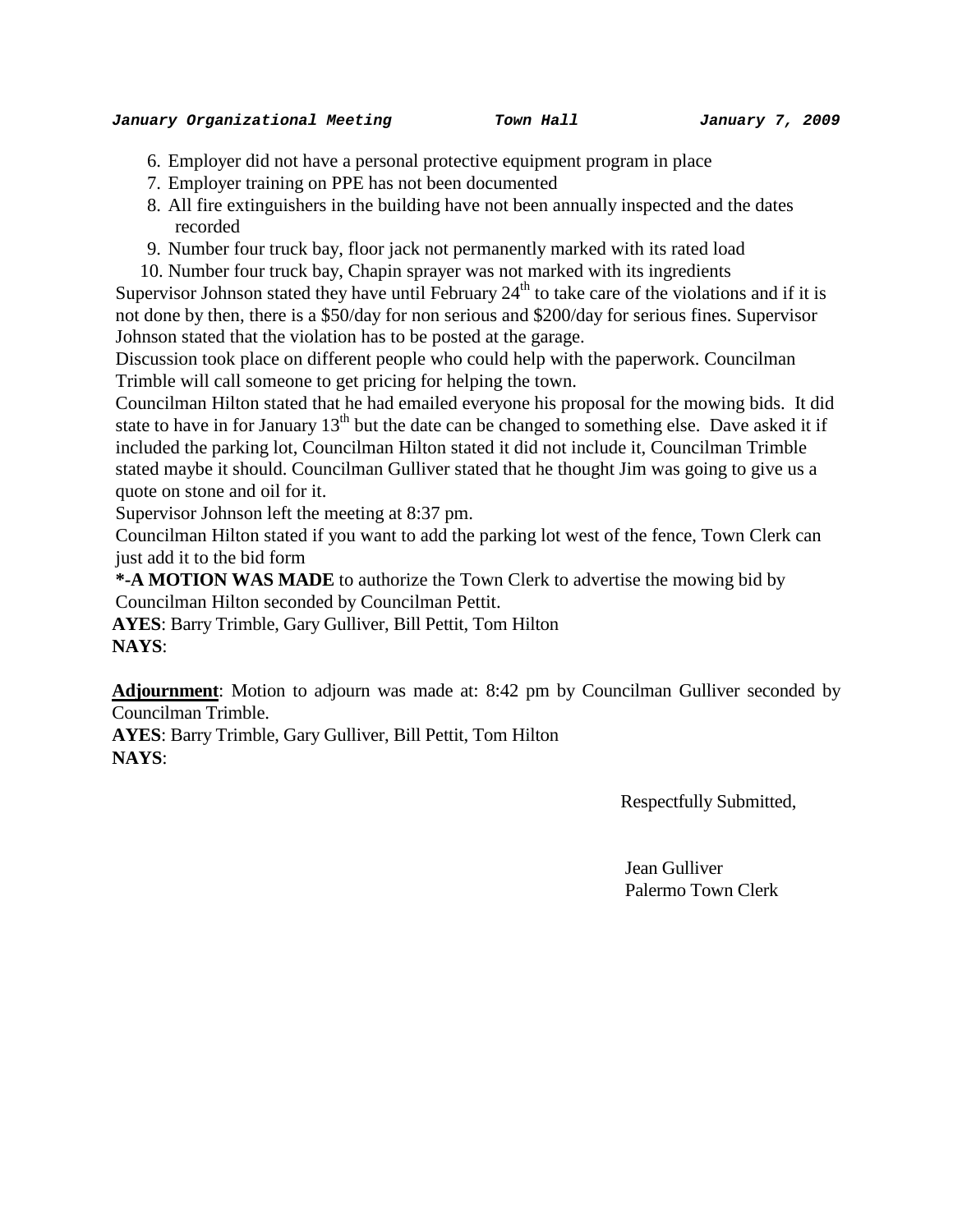Those preset at the workshop were:

**Present**: Councilman Trimble **Absent:** Supervisor Johnson Councilman Gulliver Councilman Pettit Councilman Hilton

**Recording Secretary**: Jean Gulliver, Town Clerk **Others Present**: Jim Pettit, Highway Superintendent

The following discussions took place:

- Inspection of new addition at the Garage. Town Clerk stated Peter Cedrone had inspected the addition and found that the punch list was completed but one item for the rusting of the door. His recommendation is to pay all but \$1,000 of the final payment and pay the remainder when the door is fixed. Consensus is to pay all but \$1000.00 . Town Clerk stated Peter would like them to keep him in mind for any other upcoming projects.
- Fuels Bids. Town Clerk stated that the bids were due for the fuel bid at the December meeting but had received none. Town Clerk stated that Oneida Lake/Mirabito has left a bid today. Discussion took place on what to do with the bid. Town Clerk is to call the town attorney for advise on if we need to re-bid or can open the late bid.
- Mowing bid. Discussion took place on whether to add the parking lot to the bid for mowing or to hire later a company to spray the area to kill the weeds and growth. Consensus to leave it out of the bid and look at the spraying option in the spring
- Kennel inspection. Town Clerk stated the kennel has been inspected and passed with no issues.
- Violations at the Garage. Discussion took place on where we were at with the violations. Town Clerk stated that Jim stated that he has fixed all the physical violations and PESH is coming at the end of January to help with the paperwork items. Councilman Trimble will let Brown and Brown know that we will see what PESH offers at the end of January. Discussion on the proposed training took place.
- Highway Deputy. Town Clerk stated that Jim has appointed Geoff Smith as Highway Deputy and the Town Board will need to amend their Resolution.
- Mileage. Discussed in Town Topics it stated that any mileage repaid over the Federal amount could be considered as income
- Tax Collection. Discussion took place on tax collection and where it is going according to Town Topics.
- Purchases of chain saws. It was discussed on the number of purchases of chainsaws that are being made and that a chainsaw is also traded in when new purchases are made.
- Road conditions. Discussion was held on the conditions of roads and how some towns use a second shift to just plow county roads.

**Adjournment**: **-\*A MOTION WAS MADE** to adjourn at 8:54pm by Councilman Trimble seconded by Councilman Pettit.

**AYES:** Barry Trimble, Gary Gulliver, Bill Pettit, Tom Hilton **NAYS:**

> Respectfully Submitted, Jean Gulliver

Palermo Town Clerk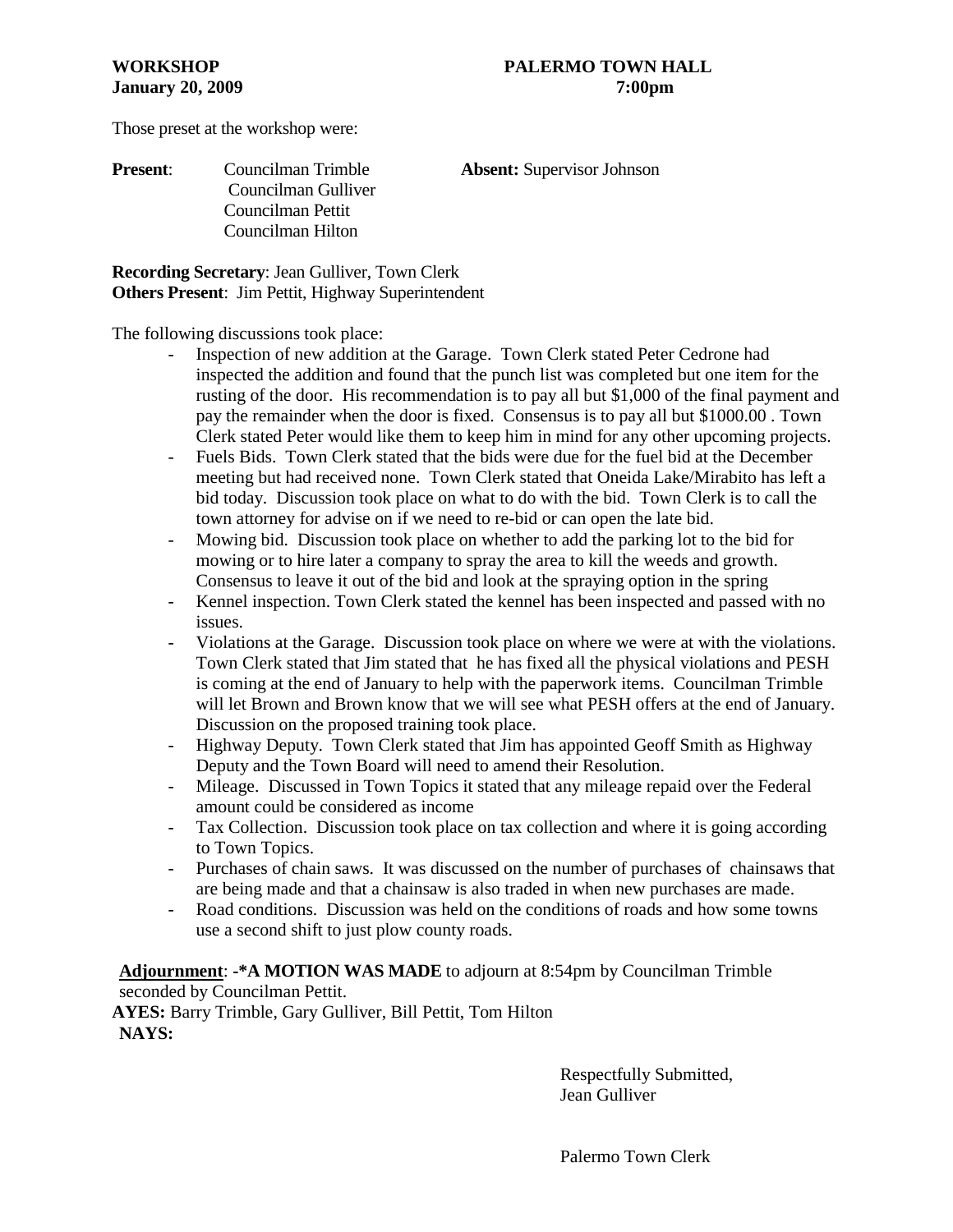# **TOWN OF PALERMO – TOWN BOARD AGENDA JANUARY 27TH , 2009**

Meeting Begins – 7:00p.m. Call to Order by the Supervisor Pledge to the Flag with a Moment of Silence Roll Call by Town Clerk Approval/Changes to Minutes of Previous Month Petition to the Town Board Executive Session (When Necessary) Reading of Resolutions 9- Appointment of Deputy Highway Superintendent Public Comments or Questions on Resolutions Resolution Approval Communications Reports: Supervisor Town Clerk Highway Code Enforcement Dog Control Assessor Planning Board Board of Appeals Custodian Rec Director County Legislature Motion to Accept Reports Motion to Pay Bills: General No. 1 to 63 Total: \$ 81,429.72 Highway No.  $1$  to  $51$  Total:  $\sqrt[3]{120,350.69}$ Old Business New Business Public Session Adjournment Meeting Schedule: Workshop: February 17<sup>th</sup> Regular Meeting: February 24<sup>th</sup>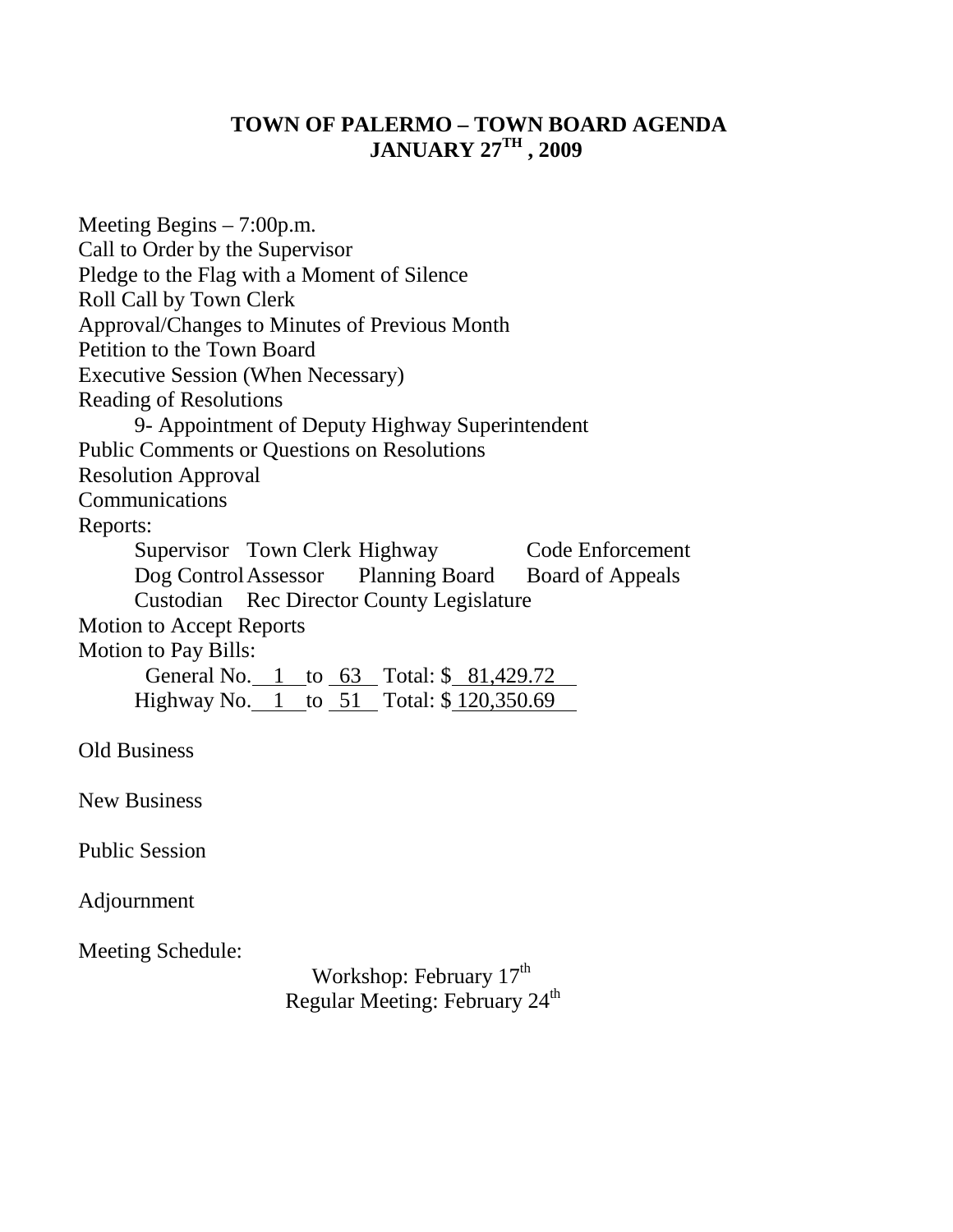# **January Town Board Meeting - Town Hall**

# **January 27, 2009**

Supervisor Johnson called the meeting to order at 7:00pm with a salute to the flag and a moment of silence in honor of Wilfred Denery and Arthur Hansen. Town Clerk took roll call:

Councilman Gulliver Councilman Pettit Councilman Hilton

**Present**: Supervisor Johnson **Absent:** Councilman Trimble

**Recording Secretary**: Jean Gulliver, Town Clerk

**Others Present**: Jim Pettit, Highway Superintendent; Joe Fiumara, Code Enforcement Officer; Barbara Brown, County Legislator; Dave Delong Custodian; 2 members of the public.

# **Corrections to Minutes**: None

## **Motion to accept minutes**:

**\*-A MOTION WAS MADE** to accept the minutes of the previous meetings by Councilman Hilton seconded by Councilman Pettit. **AYES**: Gary Gulliver, Bill Pettit, Tom Hilton, Ellen Johnson **NAYS**:

**Petitions to the Board**: None

**Resolutions:** Supervisor Johnson read proposed Resolutions: # 9 – Appointment of Deputy Highway Superintendent

## **Public Comment on Resolutions**: None

## **Resolutions Approval**:

# **Resolution 9 – Appointment of Deputy Highway**

**Whereas** the Town Board Town of Palermo has been notified by the Highway Superintendent that he has changed his deputy to Geoff Smith, now therefore,

**Be It Resolved** that the Town Board Town of Palermo hereby appoints Geoff Smith as Deputy Highway Superintendent.

Resolution introduced by Councilman Gulliver seconded by Councilman Hilton.

AYES: Gary Gulliver, Bill Pettit, Tom Hilton, Ellen Johnson NAYS:

**Communications:** Supervisor Johnson read the following communications:

- 1. Thank you from Art Hansen's family for flowers that were sent. Supervisor Johnson stated she did not know about Mr. Denery until it was too late or flowers would have been sent also.
- 2. Three letters from Oswego County concerning cooperative fuel bids and a meeting scheduled for officials to go to and learn more about it. Supervisor Johnson stated she didn't think it was a bad idea to attend the meeting. Jim stated probably could get a better price. Councilman Hilton stated that some things discussed at workshop were where are you going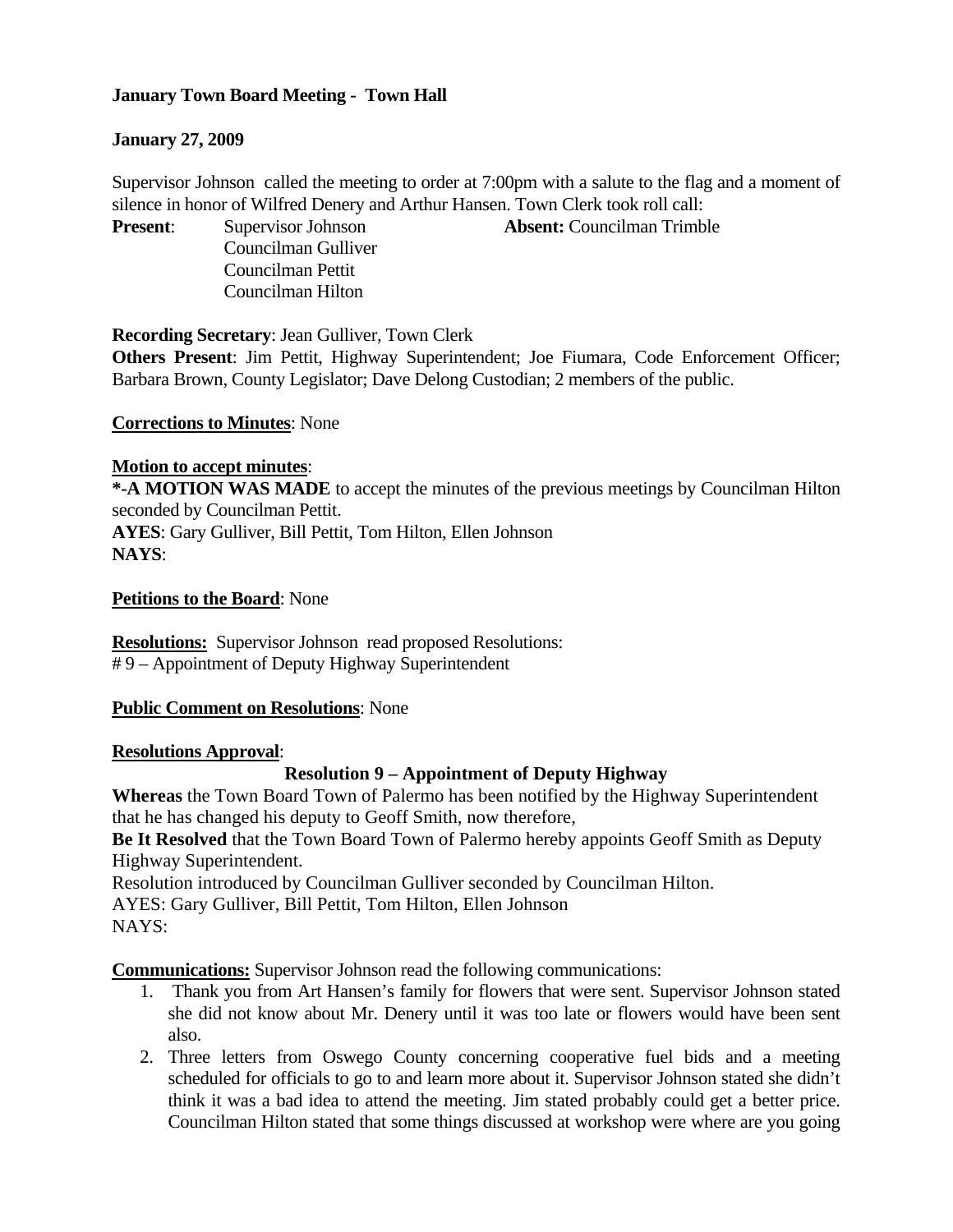to get the fuel that in some cases the schools provide and you would have to travel to the school or BOCES to fuel up. More discussion took place on how cooperative fuel took place.

- 3. Upcoming civil service exams.
- 4. Notice from the Association of Towns for the annual meeting
- 5. Caracciolo & Associates contract for Attorney services with the town. Supervisor Johnson stated that they haven't had a new contract in a while. It is the same as the old one. The fee is still the same – hourly rate outside of court is \$95.00 and in court is \$125.00.

**\*-A MOTION WAS MADE** to authorize Supervisor to sign the contract with Caracciolo and Associates Law firm for services of legal aid by Councilman Hilton seconded by Councilman Pettit.

**AYES**: Gary Gulliver, Bill Pettit, Tom Hilton, Ellen Johnson **NAYS**:

#### **Reports**

#### **Supervisor's Report**: Supervisor Johnson gave her report:

Account Balances as of December 31, 2008

| General Fund: \$290,769.91   |              | Highway Fund \$173,819.18 Trust & Agency: \$16,488.40 |              |
|------------------------------|--------------|-------------------------------------------------------|--------------|
| Park Capital:                | \$4,238.94   | Highway Capital:                                      | \$191,647.82 |
| General Capital:             | \$28,679.94  | <b>Highway Money Market:</b>                          | \$10,452.43  |
| <b>General Money Market:</b> | \$108,880.15 | Park Reserve:                                         | 565.12       |

**Town Clerk's Report**: Town Clerk gave her report:

#### **Town Clerk's Report January 2009**

For the month of December a total of \$5,018.76 was turned over to the Supervisor with \$88.78 of that being for dog licenses. \$78.72 was collected for the County Treasurer for dog licenses and \$45.00 to Ag & Markets for spay/neutering program, \$67.50 to the State Health Department for Marriage licenses and \$15.12 to NYS DEC for sportsman licenses. A total of \$5,225.10 was collected.

 As for my yearend report for 2008: \$24,280.61 was turned over to the Supervisor. \$2,042.33 of that was for dog licenses. \$1,619.67 Was turned over to the County for dog licenses and \$924.00 to Ag & Market for their spay/neutering program. \$337.50 was turned over to the NYS Health Department for Marriage licenses and \$5,051.11 to NYS DEC for Sportsman Licenses. A total of \$32,412.89 was collected.

 15 marriage licenses were issued in 2008 and total of 790 dog licenses issued with 231 of them being new dogs.

Tax Collection has begun. Just a reminder, that you have until Feb  $2<sup>nd</sup>$  to pay taxes without penalty. A couple days were added because January  $31<sup>st</sup>$  is on a Saturday.

**Highway Superintendent Report:** Jim stated there has been a lot of snow and have been plowing. He stated they are getting low on sand. Been pushing banks back. Mr. Runions had called from Florida concerning the banks being pushed back on his property and his daughter has taken pictures. Jim stated that the banks were pushed back so you could see on that corner. Jim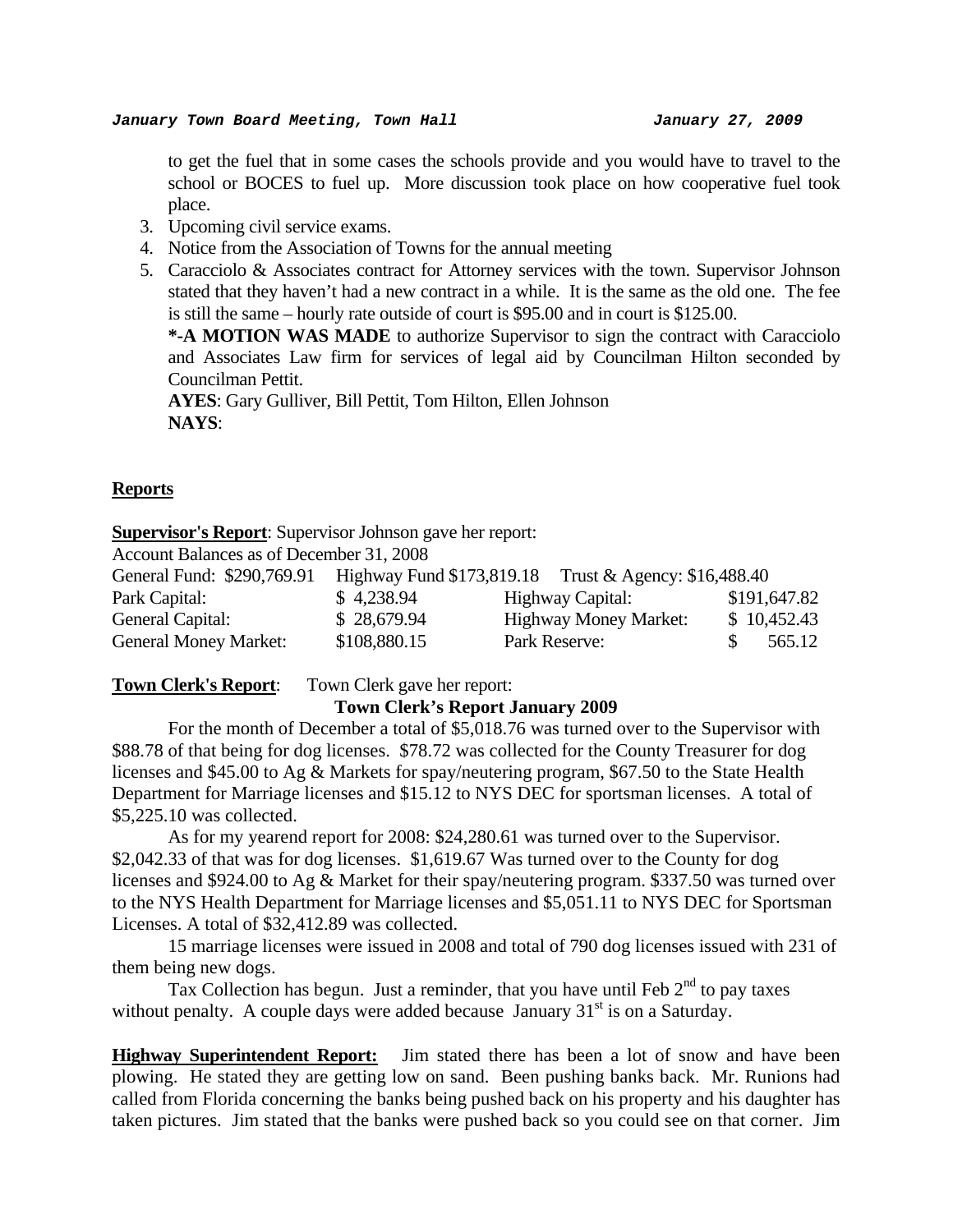#### *January Town Board Meeting, Town Hall January 27, 2009*

gave an update on the new truck. He has been arguing with Stadium. It is in Syracuse was supposed to been here on January  $9<sup>th</sup>$ . He said he has been calling them every four hours to see where it is at. Supervisor Johnson stated that she has received the insurance cards for it.

Jim stated that they had a few minor breakdowns and borrowed a truck from New Haven until theirs broke down. Truck is back up and running. Jim stated that he is having issues with the plow on his pickup truck. Discussion took place on what it could be

**Planning Board:** Supervisor Johnson read Planning Board minutes:

January 13, 2009

Jim Petreszyn opened the meeting at 7:16 pm.

**Present:** Cheryl Smith, Elaine Wells, Diane Kowaleski, Jim Petreszyn

**Absent:** Dawn Bristol

**Recording Secretary:** Angela Miller

**Others Present:** 2 Public

**Motion to accept minutes:** Minutes were reviewed by the board and a motion was made to approve the minutes. Elaine Wells made a motion to accept the December minutes; it was seconded by Diane Kowaleski

**AYES:** Cheryl Smith, Elaine Wells, Diane Kowaleski, Jim Petreszyn

#### **NAYS:**

**Old Business:** None

**New Business:** None

**Correspondence:** Rural Futures, Town Topics, Schooling, Blue Prints for Driveway Inn **Public Hearing:** Charles Klerks, Change of Lot line, 205.00-03-07.01 on

Co Rte 45. Left opened.

 Ken Cupernail, Paradise Road, 117.00-01-01.01, dissolving of lot line. Public hearing opened at 7:20pm. The board reviewed the proposed dissolving of a lot line. Public hearing closed at 7:24pm.

## **SD-001-09 Fee \$ 00.00**

**A Motion Was Made** by Diane Kowaleski and seconded by Cheryl Smith to approve Ken Cupernail dissolving of a lot line.

**AYES:** Elaine Wells, Jim Petreszyn, Cheryl Smith, Diane Kowaleski,

**NAYS:** 

**A Motion Was Made** by Cheryl Smith and seconded Elaine Wells to adjourn the meeting at 7:47pm

AYES: Cheryl Smith, Elaine Wells, Diane Kowaleski, Jim Petreszyn **NAYS:** 

Respectfully submitted by, Angela Miller - Planning Board Secretary

**Dog Control Report**: Supervisor Johnson read Chad's report:

Total Calls: 16 Dogs Picked up: 2 Dogs Redeemed: 2 Tickets Issued: 20

# **Code Enforcement Officer Report:** Supervisor Johnson read Joe's report:

*Inspections*

| <b>Construction Inspections</b> |
|---------------------------------|
|---------------------------------|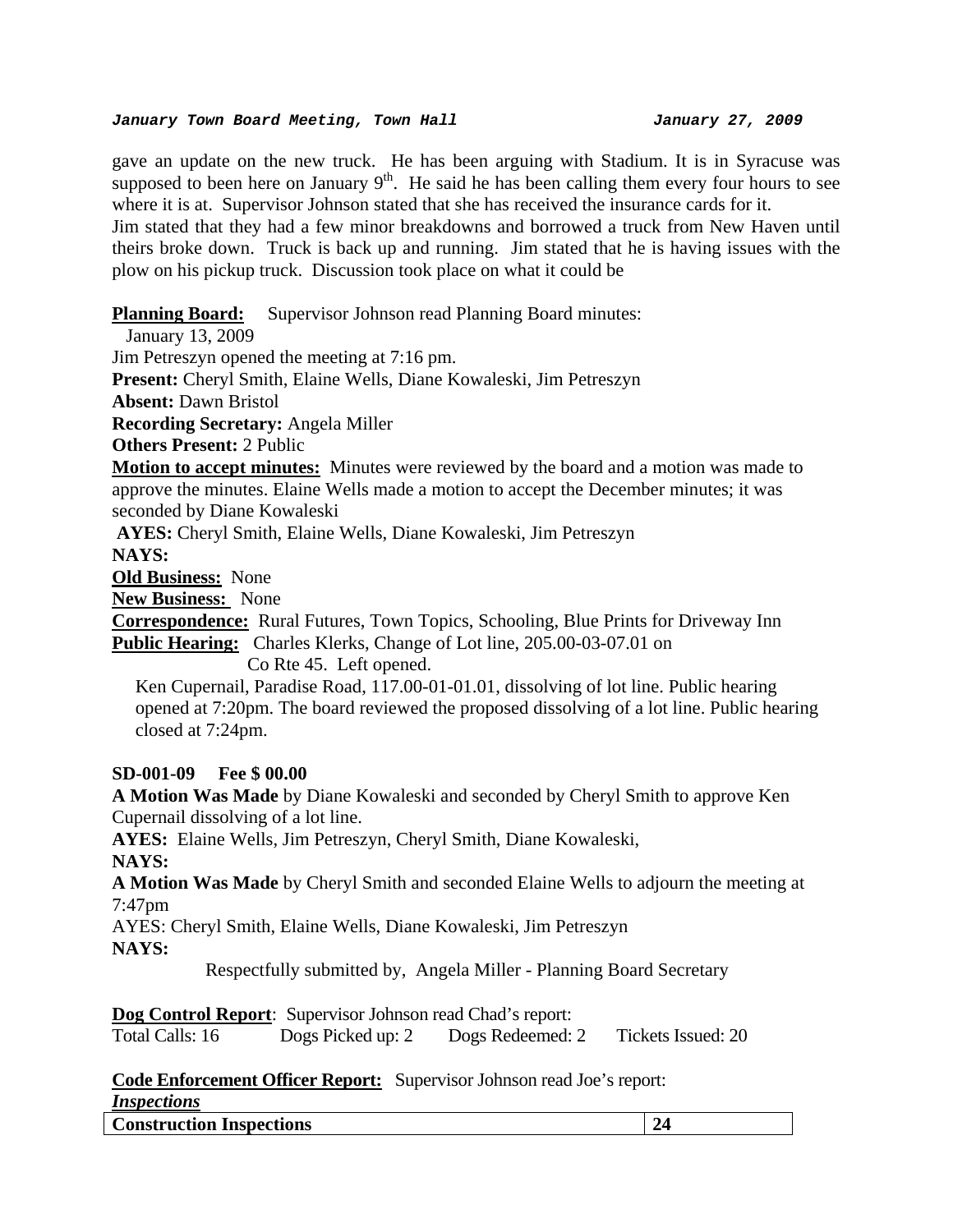*January Town Board Meeting, Town Hall January 27, 2009* 

| <b>Manufactured Home Inspections</b>      |    |  |  |
|-------------------------------------------|----|--|--|
| <b>Fire Safety Inspections</b>            |    |  |  |
| <b>Code Violation Inspections</b>         | 10 |  |  |
| <b>Mobile Park Inspections</b>            |    |  |  |
| <b>Junkyard Inspections</b>               |    |  |  |
| <b>Complaint of Violation Inspections</b> | 12 |  |  |
| <b>Total Inspections</b>                  | 49 |  |  |
| <b>Ruilding Pormits</b>                   |    |  |  |

| DUNUME I CLIMIS       |                    |                       |               |  |
|-----------------------|--------------------|-----------------------|---------------|--|
|                       | <b>This Report</b> | <b>Year to Date</b>   | <b>Totals</b> |  |
| <b>Permits Issued</b> |                    | 84                    | 84            |  |
| <b>Fees Collected</b> | \$110.00           | \$4368.25             | \$4368.25     |  |
| <b>To Supervisor</b>  | \$110.00           | \$4368.25             | \$4368.25     |  |
|                       |                    | <b>Bulletin Board</b> |               |  |

#### *Just a note***:**

**The Codes Department wasn't to remind residents that wood burning chimneys should be cleaned at least once a year according to the manufactures instructions. The Codes Office can be contacted at any time for questions 593-2333 or email at PalermoCodes@aol.com**  *Respectfully Submitted,* Joseph Fiumara - Code Enforcement Officer

Joe stated that he went to do an inspection on wood stove and they installed used chimney pipe that was all plugged up. He stated she submitted and annual report with the state and the annual report to the Supervisor will be turned in next week.. Joe stated that he had a complaint of permit that ran out, the fee is 25% of original if done within 30 days of expiration, courtesy notice was sent and they waited 2 more months. Fees went up so the person paid \$25 more than needed if renewed on time.

**Custodian Report**: Dave stated that he has been shoveling, salting, and knocking ice off. He stated he was gone for his son's wedding and Owen took over for him. He got the keys for the park and issued them to the Fire Department (Andy Denery) and one for the highway department. Pups lock did it at no charge. Electric eye on the Kennel is completed. He stated he has contacted Fulton Glass and they adjusted the back door. He stated he met with the inspector for the boilers and he came over to the hall and checked the furnace. They won't have to check it again because it is not a boiler. Dave gave a list of items he purchased for the month. He picked up a new shop vac and vacuum cleaner for the janitor.

**Legislator Report**: Barbara stated that reorganized for the year and listed what committees she is on. She stated there are funds for shovel ready projects. She stated the county has a couple of bridges and may apply for the funds. More discussion o the funding for shovel ready projects took place.

Barb stated that the county took over Wal-marts driveway in Central Square. As long as Wal-mart owned it no one could build and have access. Ag is open for inclusion, hearing is in March. She stated the Boards are working on Ag land trust money, farmer sell development rights so the farm land can't be developed.

## **Motion to accept Reports**: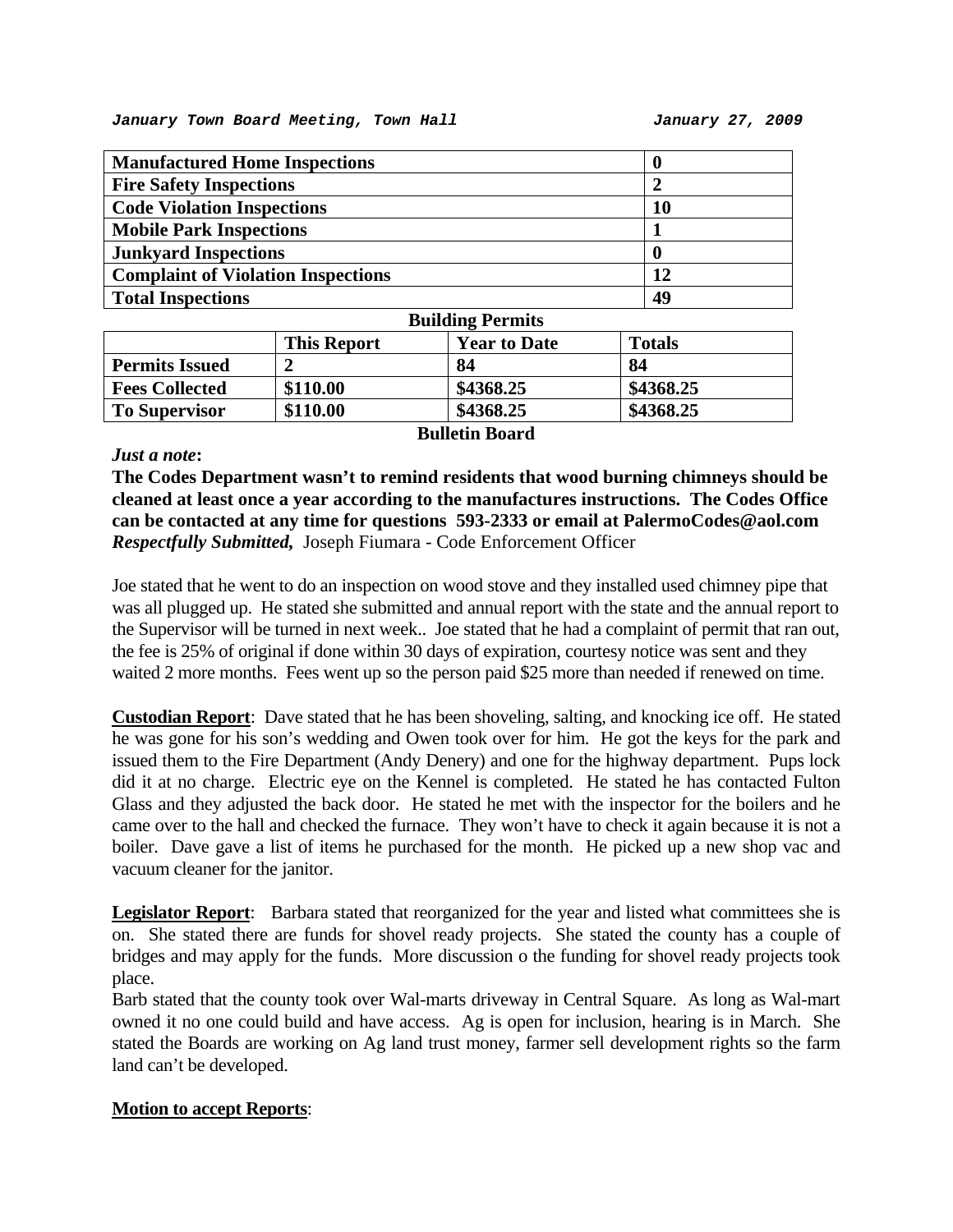**\*-A MOTION WAS MADE** to approve the reports as given by Councilman Pettit seconded by Councilman Hilton.

**AYES**: Gary Gulliver, Bill Pettit, Tom Hilton, Ellen Johnson **NAYS**:

#### **Motion to pay Bills**:

**\*-A MOTION WAS MADE** to pay bills in the following amounts: GENERAL NO 1 to 63 in the amount of \$81,429.72 HIGHWAY NO 1 to 51 in the amount of \$120,350.69 By Councilman Gulliver seconded by Councilman Pettit. **AYES**: Gary Gulliver, Bill Pettit, Tom Hilton, Ellen Johnson **NAYS**:

**Old Business:** Councilman Hilton asked if we got the culvert for Besaw Rd, Jim answered we did. Councilman Hilton asked if we re-advertised fuel bids and advertised mowing bids. Town Clerk sated yes and they are slated for next workshop. Councilman Hilton stated that he had a concern from a potential bidder and can write an addendum to clarify if the town did plow damage that they would fix it and to clarify the spring/fall cleanups a little more. An addendum can be picked up the same time they pick up the bid form. Councilman Hilton stated that there was a question about the leaves and branches. He stated the addendum could state the leaves can be mulched instead of picked up and that anything over 6" branch the town will take care of and all others can be piled at the entrance for the town to take care of. Discussion took place of the issues at Sayles Corners for cleanup. More discussion on the addendum took place. Councilman Hilton will write it and email it to the Town Clerk.

Supervisor Johnson stated that she had the unpleasant experience of driving down Dutchess Lane recently. She stated that there is money in the Money Market account and have \$108,000 in unexpended funds. Councilman Hilton stated that the only money we can legal expend on Dutchess Lane is what is left of the Bond use on Pine Ridge. Discussion on Dutchess Lane took place. Councilman Hilton stated the biggest issue is the alignment of the road and being able to bring it up to specs for a town road. He stated that there were problems in obtaining easements from all of the property owners. He stated there are culvert issues at the end of Dutchess Lane and St Rt 3 and the State doesn't want to change the culvert. Councilman Hilton stated that in the past the property owners were given different suggestions as to what they could do such as getting together as a home owners group and subsidize enough of it and hire an private contractor to get it to specs so the town could then apply the \$10,000 it has left of the bond on it to finish it. Councilman Hilton stated there is a lot of work that needs to be done such as a survey and alignment of the road. Councilman Gulliver stated that when Northern came in there for the gravel pit, they were going to fix the road but found out they would also have to move power pole , cable and telephone wires and it was too much. More discussion took place on what happened in previous years and what was discussed then and the problems the road has with bringing it up to specs. Supervisor Johnson stated there is an individual that would like to open a Day care business and can't do so. Discussion took place that it was left in the Raymond's hands to get it to the specs where the town could take it over. Supervisor Johnson asked what if the \$10,00 was turned over to the family to allow them to use it on the road. Councilman Hilton stated that the money was a bond that Harry Raymond had for the town to finish construction of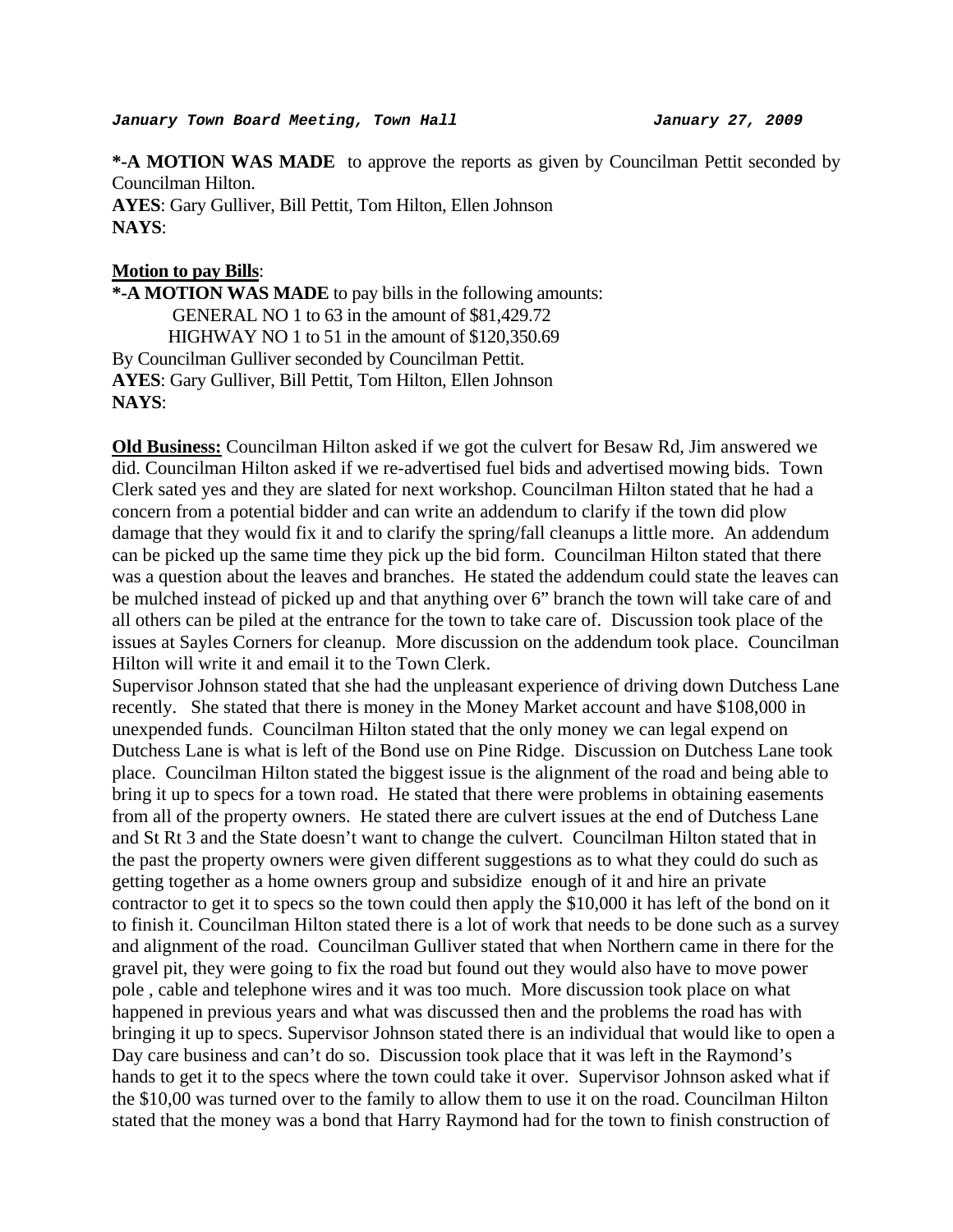#### *January Town Board Meeting, Town Hall January 27, 2009*

Pine Ridge as per his site plan through the Planning Board. The proceeds left could be used for Dutchess Lane. Councilman Hilton stated it cannot legally be given to the family in hopes the family would make improvements. More discussion took place on what happened in the past and that the town attorney still should have all the paperwork from then. It was discussed that only in an extreme emergency can the town send a truck on the road to open it up. Councilman Hilton stated that it really isn't a roadway but more of a driveway and would love to help but legally the town cannot spend any money on the road. The residents were offered for them to develop it the town then can take over, they could develop a highway district and the cost is spread over 10 years or more on their taxes. Councilman Hilton stated that they didn't want to do it. Councilman Gulliver stated the town's hands are tied. Supervisor Johnson stated that she did touch base with the town attorney and stated that we could just take the deeds and do what was needed to bring to specs. Councilman Gulliver stated that if you do it for one then you have to do it for everybody. Councilman Pettit stated it would set a precedence. More discussion took place concerning the road.

**New Business:** Barbara stated she has had about 20 phone calls concerning a field of horses on Hare Rd and Co Rt 54. Supervisor Johnson stated that they have received an email from Brenda Dann. Barbara stated the people came in Sept and put up fence for horses, the horses have no cover from the weather. Human Society was there and the horses did have food and heated water. Barb stated that the sheriffs were also called. People are concerned. Barbara stated that Article 26 you don't have to provide a stable. She stated called town clerks and some towns limit 5 horses per acre. She stated there are horses also on Sundown rd. She stated the Vet said that they should have bedding but there are no laws for horses for shelter. It was discussed that horses prefer the outside, have heavy coats and were seen with blankets on at times. It was discussed the horses were eating the bark on trees and that didn't mean they were hungry but that horses will do that, it's called cribbing. More discussion took place.

Discussion on windmills took place and there aren't any local laws covering them.

Supervisor Johnson stated that she had a call and visit from PayChex and was invited unknown to her. She stated that she would have concerns of changing over since starting a fiscal quarter with ADP. She stated that she is not sure that ADP is all that bad or costs more. Supervisor Johnson stated that not knowing who is going to be the supervisor that maybe the next supervisor should decide what they want.

Town Clerk stated that PayChex had come in and asked to see invoices, gave them what she could and gave them the Supervisor's hours on Friday and told then they would have to see her for the payroll amounts and when the Town Board meetings are so they could present their proposal.

Councilman Hilton stated that they can get a proposal and agree that might not want to change in a fiscal quarter but it wouldn't hurt to find out the costs. Councilman Hilton stated he thought it was a good idea. Supervisor Johnson stated that if you change the Supervisor to full time then you could cut out the outside payroll. Barbara stated that is if you get a supervisor who knows how to do payroll.

Barbara stated that she is now Chair of the Republican Committee with the death of Mr. Denery and asked who us up on the board. Supervisor Johnson stated that she is up and is not running. Councilman Pettit stated that he is up and as of right not is not running.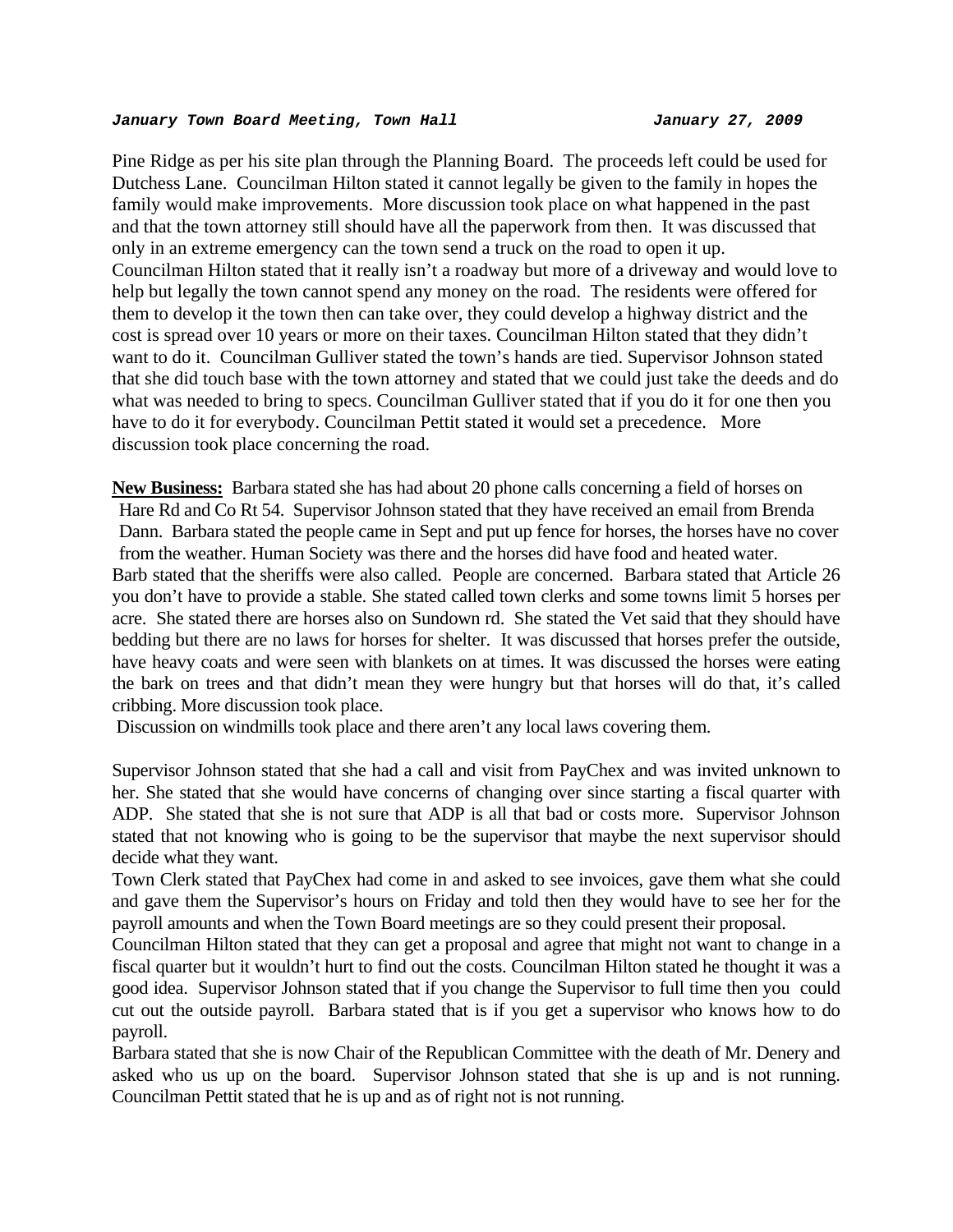#### *January Town Board Meeting, Town Hall January 27, 2009*

More discussion on the shovel ready projects and funding for them took place.

**\*-A MOTION WAS MADE** to have the Town Clerk contact Peter Cedrone to explore and investigate grants available to construct the culvert on Besaw Rd by Councilman Hilton seconded by Councilman Gulliver.

**AYES**: Gary Gulliver, Bill Pettit, Tom Hilton, Ellen Johnson

## **NAYS**:

More discussion on grants took place

Councilman Gulliver stated that he also got the email from Brenda Dann and law was out of context. He stated they also received email from a Ms. Broadwell from the Humane Society on the horses and there are no laws. He stated that he doesn't believe it should be at the County and Town levels to enact laws that it should be at the state level. He stated that the horses have food and water, are being monitored and there are plans for a barn. More discussion took place.

## **Public Session**:

**Adjournment**: Motion to adjourn was made at: 8:47pm pm by Councilman Hilton seconded by Councilman Gulliver.

**AYES:** Gary Gulliver, Bill Pettit, Tom Hilton, Ellen Johnson **NAYS:** 

Respectfully Submitted,

 Jean Gulliver Palermo Town Clerk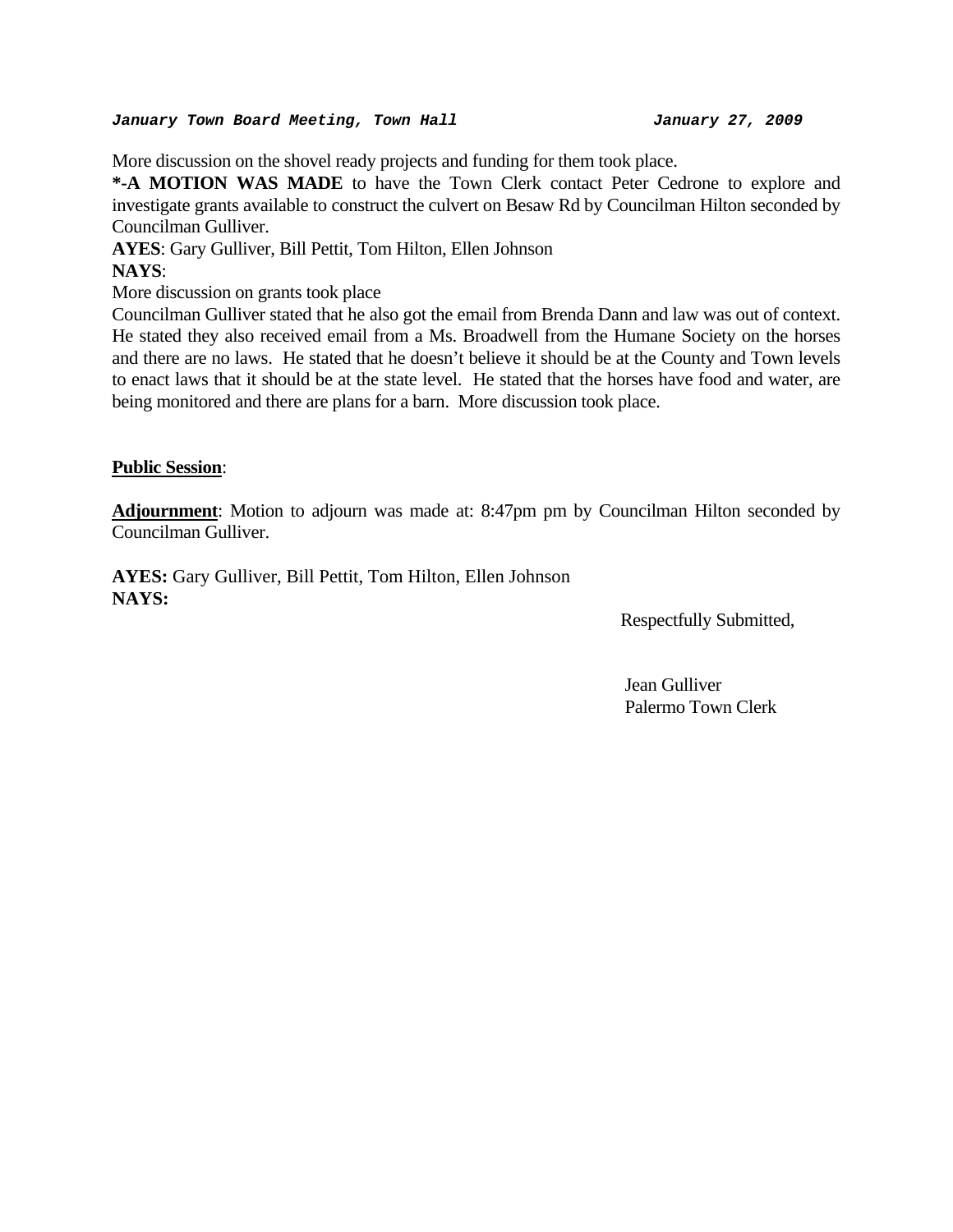Those preset at the workshop were:

**Present**: Councilman Gulliver **Absent:** Councilman Trimble Councilman Hilton Councilman Pettit

Supervisor Johnson

**Recording Secretary**: Jean Gulliver, Town Clerk

**Others Present**: Jim Pettit, Highway Superintendent, Dave Delong, Custodian; 3 members of the public.

The following discussions took place:

- PESH inspection. Jim stated that the meeting has been excellent. Need to hook up the eye wash station. All the paperwork is ready.
- Letter for Val Burton. Town Clerk stated that Val has requested a letter from the town stating it is okay to add Quentin Jr to his dismantlers/junkyard license.
- Budget Modification. Town Clerk stated that the bookkeeper had found where the Deputy Dog Control Officer got a decrease in wage when should of gotten a 3 percent increase as everyone else. The wrong wage amount was applied when the 3 percent was given. A Resolution will be done at the board meeting to correct it.
- Cooperative Fuel bids. Supervisor Johnson asked Jim if he went to the meeting on the County cooperative fuel bids. Jim stated he didn't. But will try to get information on it.
- Supervisor Johnson opened fuel bids:

| 1. Mirabito |                           |                              |
|-------------|---------------------------|------------------------------|
|             | Fuel Oil $$1.5648/gallon$ | Winter blend \$1.6623/gallon |
|             | Propane \$1.95/gallon     | Capped at 2.69/gallon        |
|             | Diesel $$1.5984/gallon$   | Winter Blend \$1.6284/gallon |
|             | Gasoline \$1.5064/gallon  |                              |

- Discussion on fuel bid took place. Mirabito was the only bidder.
- Supervisor Johnson opened Mowing bids:

| 1. R.T. Abbott Enterprise –  | Total bid \$5,802.18 |
|------------------------------|----------------------|
| 2. Markel Lawn and Snow -    | Total Bid \$7,930.00 |
| 3. Upstate Timber and Land – | Total Bid \$4,338.00 |
| 4. CMB Yard Works –          | Total Bid \$6,490.00 |
| 5. Karlo Stipetic –          | Total Bid \$4,496.00 |
|                              |                      |

- Discussion took place on bids. Town Clerk is to check math on all to make sure amounts are correct. Discussion took place on some issues on mowing last season.. Discussion took place on the amounts for Stipetic's bid if the addition was correct. Town Clerk to call Stipetic and ask him to attend next meeting, would like list of who is working for him, if more than him workman's comp is needed, and like a list of what his equipment is.
- Town audits to be done in March's workshop
- **\*-A MOTION WAS MADE** to add Quentin Jr. to Valentine Burton's dismantler license and junkyard license by Councilman Gulliver seconded by Councilman Hilton.

Ayes: Gary Gulliver, Tom Hilton, Ellen Johnson.

- Proclamation for eagle scout who completed the dug out at the town park. Supervisor Johnson stated she will have one ready. Discussion took place that the dugout was blown over again and what can be done to secure it better.
- Use roundup at the park by the Veteran's memorial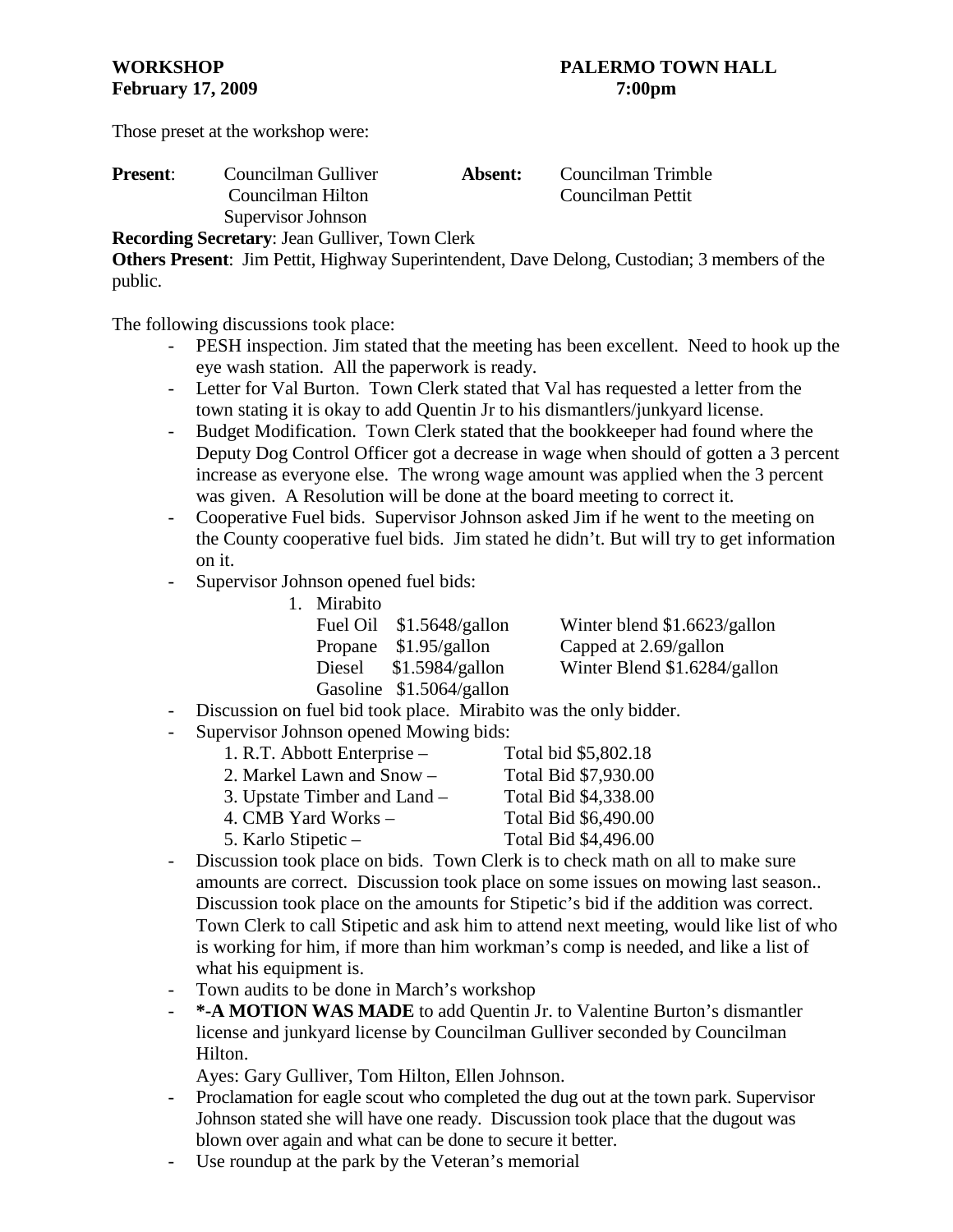- Mowers. Jim stated a salesman stopped by and explained the new flail mowers. The mower we have is getting old and tired. Dave did a good job with it last year. More discussion on the mowers took place.
- Snow bills were submitted. Jim stated that he submitted the snow bill for \$40,178.22 for the first of the year.
- Night Crew. Jims stated that New Haven has started a night crew with 2 guys and they run the county roads, 8 hours a night. Jim stated that New Haven says it is working well. Supervisor Johnson stated that we have a union contract and would have to look at that. Councilman Hilton stated that we would set a precedence in doing it. He stated that projections from the county looks good but with what is happening with cuts would hate to start a second shift and thinking we do okay then have county not paying due to cuts. People would wonder what happened to the second shift. Jim stated that they are not full time people they are part time. Councilman Gulliver stated that he has concerns of the towns people paying to run county roads only and their town road isn't being plowed. More discussion on the pros and cons of a second shift took place.
- Underbody scrappers. Discussion took place on how underbody scrappers took place.
- Sand supply. Jim stated that we may be okay with the sand supply. The break in weather helped with that.

**Adjournment**: **-\*A MOTION WAS MADE** to adjourn at 8:24pm by Councilman Gulliver seconded by Councilman Hilton.

**AYES:** Gary Gulliver, Tom Hilton, Ellen Johnson **NAYS:**

> Respectfully Submitted, Jean Gulliver

Palermo Town Clerk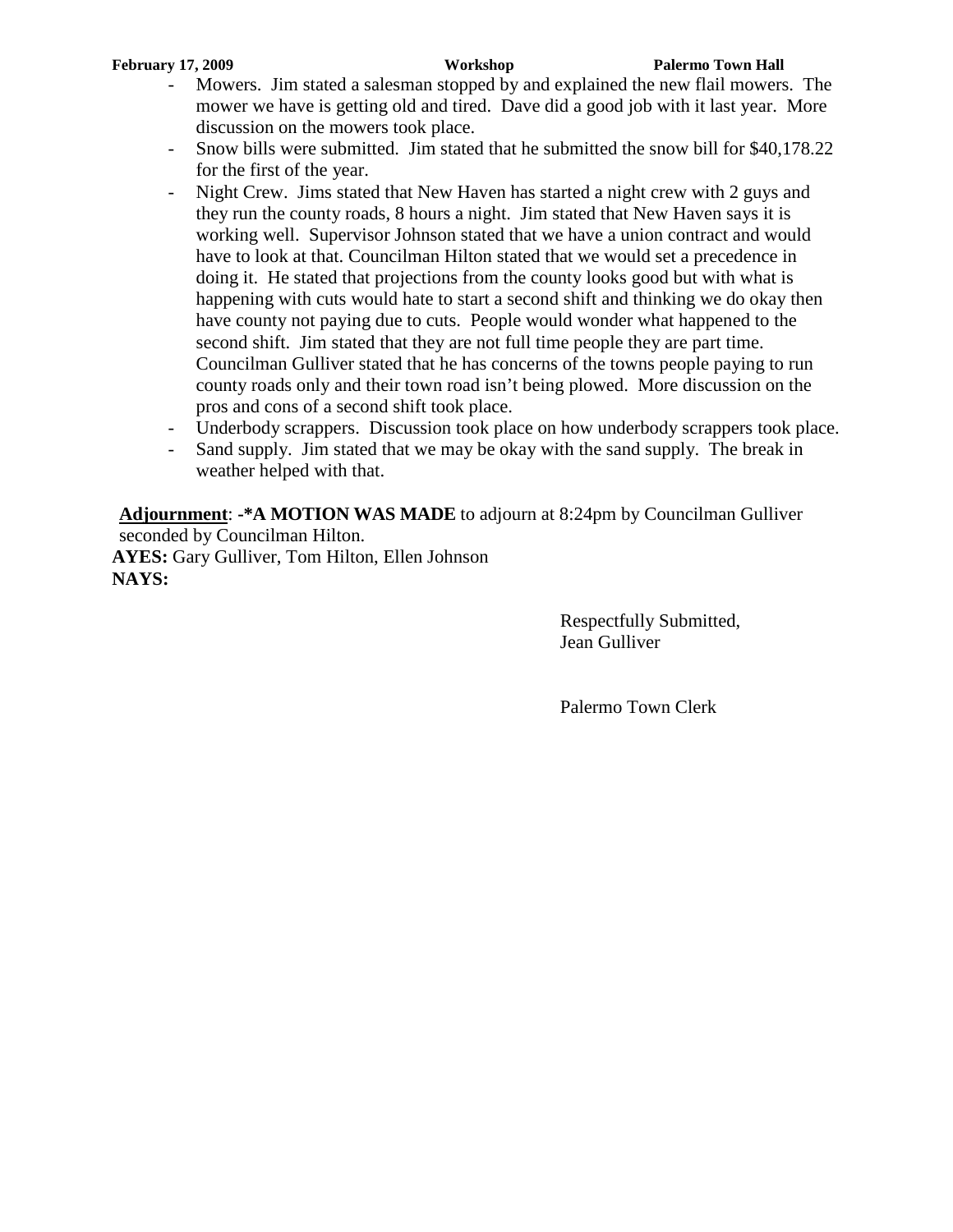# **TOWN OF PALERMO – TOWN BOARD AGENDA FEBRUARY 24TH , 2009**

Meeting Begins – 7:00p.m. Call to Order by the Supervisor Pledge to the Flag with a Moment of Silence Roll Call by Town Clerk Approval/Changes to Minutes of Previous Month Petition to the Town Board Executive Session (When Necessary) Reading of Resolutions 10- Budget Modification Public Comments or Questions on Resolutions Resolution Approval Communications Reports: Supervisor Town Clerk Highway<br>
Dog Control Assessor Planning Board Board of Appeals Dog ControlAssessor Planning Board Board of Appeals Custodian Rec Director County Legislature Motion to Accept Reports Motion to Pay Bills: General No. 67 to 107 Total: \$ 34,984.40 Highway No. 52 to 84 Total: \$ 31,070.45 Old Business Fuel Bids Mowing Bids New Business Public Session Adjournment Meeting Schedule: Audits/Workshop: March 17<sup>th</sup> Regular Meeting: March 24<sup>th</sup>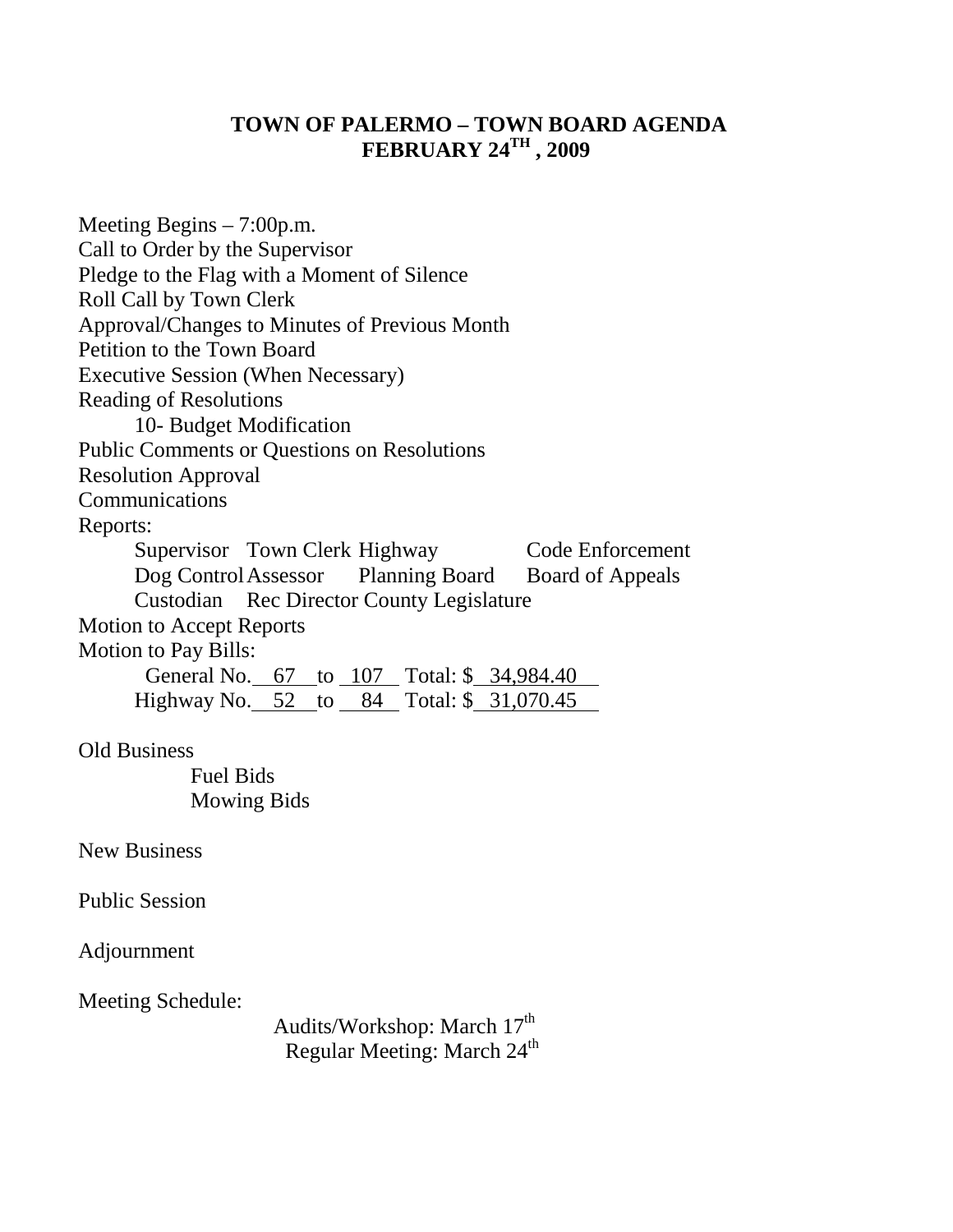# **February Town Board Meeting - Town Hall**

# **February 24, 2009**

Supervisor Johnson called the meeting to order at 7:07pm with a salute to the flag and a moment of silence. Town Clerk took roll call:

Councilman Hilton

**Present:** Supervisor Johnson **Absent:** Councilman Trimble Councilman Gulliver Councilman Pettit

**Recording Secretary**: Jean Gulliver, Town Clerk

**Others Present**: Jim Pettit, Highway Superintendent; Marty Webster, Assessor; Dave Delong Custodian; 4 members of the public.

**Corrections to Minutes**: None

# **Motion to accept minutes**:

**\*-A MOTION WAS MADE** to accept the minutes of the previous meetings by Councilman Hilton seconded by Councilman Gulliver.

**AYES**: Gary Gulliver, Tom Hilton, Ellen Johnson **NAYS**:

# **Petitions to the Board**: None

**\*-A MOTION WAS MADE** to enter into execute session at 7:10pm by Councilman Gulliver for the purpose of personnel reasons and seconded by Councilman Hilton.

**AYES**: Gary Gulliver, Tom Hilton, Ellen Johnson

**NAYS**:

**\*-A MOTION WAS MADE** to close executive session by Councilman Hilton seconded by Councilman Gulliver at 7:26pm.

**AYES**: Gary Gulliver, Tom Hilton, Ellen Johnson **NAYS**:

**Resolutions:** Supervisor Johnson read proposed Resolutions: #10 – Budget Modification

# **Public Comment on Resolutions**: None

# **Resolutions Approval**:

# **Resolution No. 10 – 2009 Budget Modification**

**Whereas** the Town Board Town of Palermo has been made aware of a error in the 2009 General Budget concerning the wage of the Deputy Dog Control Officer and

**Whereas** the intention of the Town Board was to give everyone a 3 percent raise in their pay and **Whereas** the wrong amount was used as a base for the 3 percent increase for the Deputy Dog Control Officer, \$500.00 was used instead of the actual amount of \$520.00, now therefore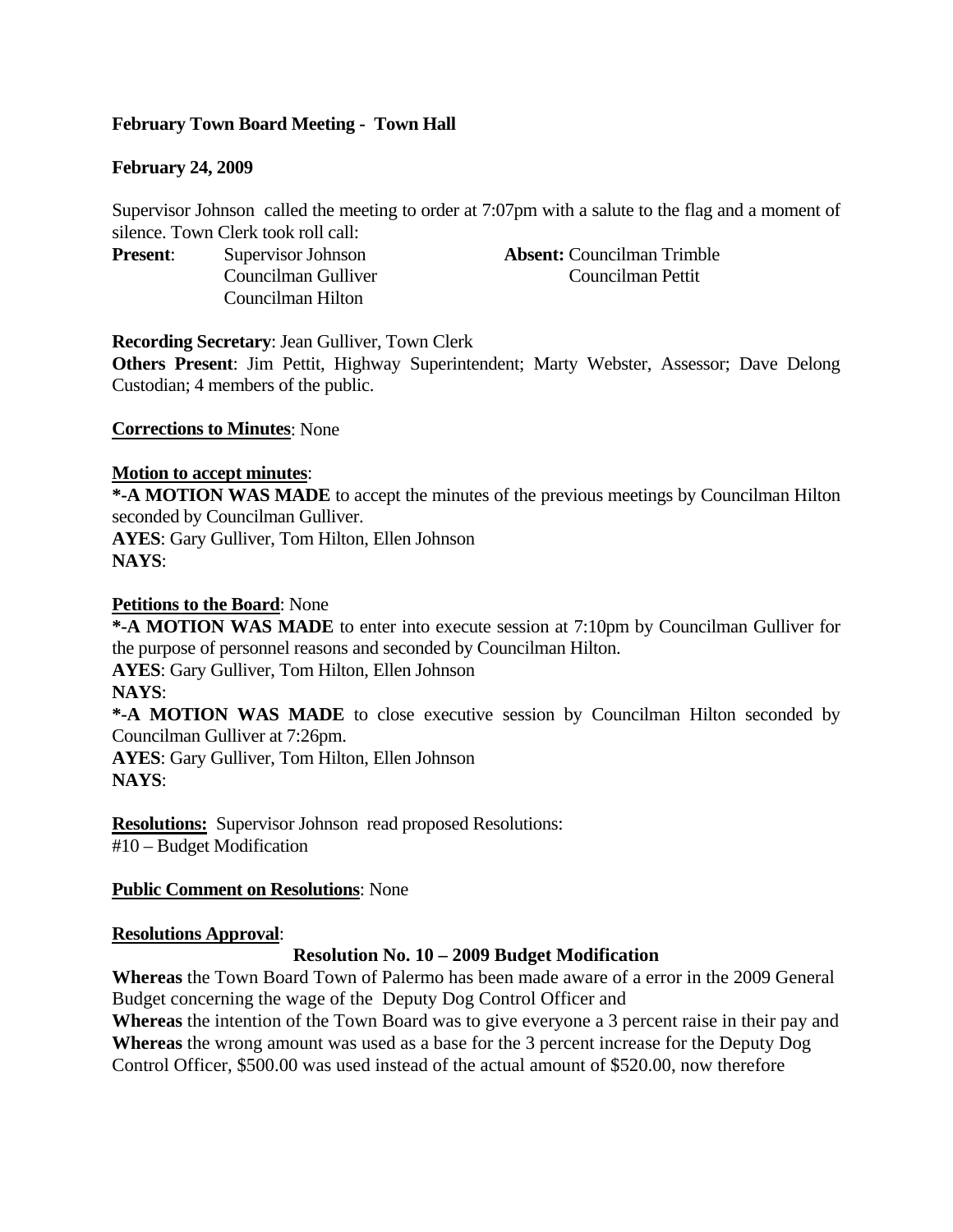**Be It Resolved** the Town Board Town of Palermo hereby modifies the 2009 General budget to change the wage amount of the Deputy Dog Control Officer, A3510.1 Dog Control Officer Personnel, from \$515.00 to \$535.60.

**Further Be It Resolved** the \$20.60 difference will be taken from unexpended fund. Resolution introduced by Councilman Hilton seconded by Councilman Gulliver. **AYES**: Gary Gulliver, Tom Hilton, Ellen Johnson **NAYS**:

**Communications:** Supervisor Johnson read the following communications:

- 1. Miller Engineers introducing themselves as an engineer
- 2. Oswego County Health Department concerning annual water sampling at the town park. Nitrates have to be done annual with bacterial being done quarterly. Nitrate sampling was not done in 2008, a violation of sanitary code. Letter stated to bring park to code in 2009. Supervisor Johnson stated she will have to get with Donna and a consumer notice is be to posted.
- 3. Oswego County Health Department There was a \$50 fee for water last year that wasn't paid and there will be a \$50.00 charge for this year that can be paid at the time of the permit for the recreational program. Routine water monitoring will be done by the Town of Palermo. Councilman Hilton stated to send letter stating that the water will be available by April  $15<sup>th</sup>$ . More discussion took place on taking water samples and where to have the testing done. Discussion took place to have the town hall and the garage tested as well.
- 4. NYS Dept of Labor Boiler Safety listing violations of the Town Garage Boiler. Jim has contacted someone to check it out.
- 5. Emerald Golf Course renewal for liquor license notification
- 6. National Grid Invitation to regional conference

# **Reports**

**Supervisor's Report**: Supervisor Johnson gave her report:

| Account Balances as of January 31, 2009                                            |                        |                              |              |  |  |  |  |  |
|------------------------------------------------------------------------------------|------------------------|------------------------------|--------------|--|--|--|--|--|
| General Fund: \$215,857.70 Highway Fund \$91,774.26<br>Trust & Agency: \$16,289.29 |                        |                              |              |  |  |  |  |  |
| Park Capital:                                                                      | $\frac{1}{2}$ 4,239.65 | Highway Capital:             | \$191,679.78 |  |  |  |  |  |
| General Capital:                                                                   | \$26,684.72            | <b>Highway Money Market:</b> | \$10,454.61  |  |  |  |  |  |
| <b>General Money Market:</b>                                                       | \$108,936.11           | Park Reserve:                | 565.21       |  |  |  |  |  |

**Town Clerk's Report**: Town Clerk gave her report:

For the month of January a total of \$217.46 was turned over to the Supervisor with \$94.08 of that being for dog licenses. \$83.42 was collected for the County Treasurer for dog licenses and \$27.00 to Ag & Markets for spay/neutering program, and \$23.62 to NYS DEC for sportsman licenses. A total of \$351.50 was collected.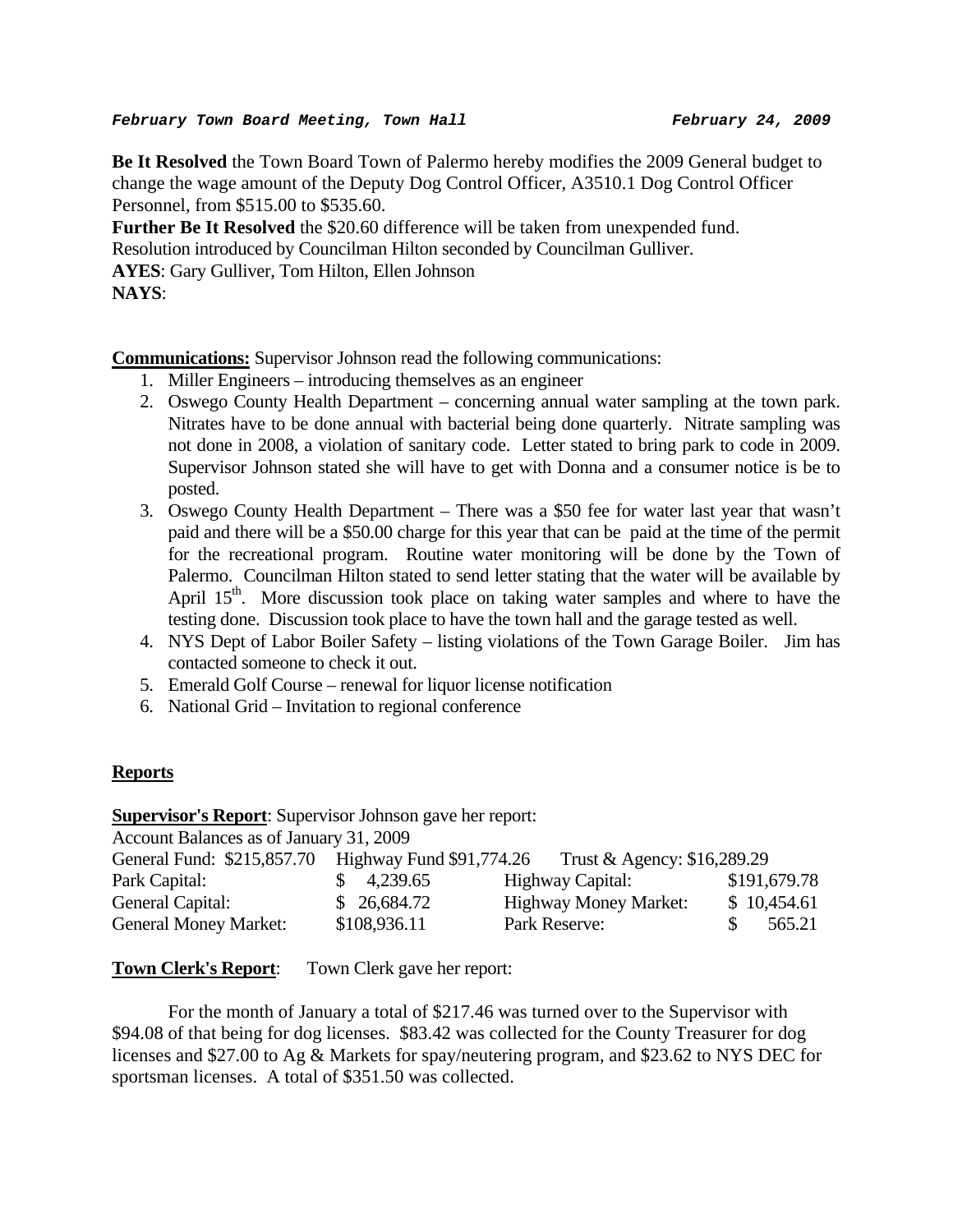## *February Town Board Meeting, Town Hall February 24, 2009*

 Tax Collection is going well. 39% of the tax warrant was collected by the end of January. I have paid the Supervisor the town's portion. The town now has all of its tax based monies. Just a reminder, that you have until March  $2<sup>nd</sup>$  to pay taxes without further penalty. A couple days were added because February  $28<sup>th</sup>$  is on a Saturday.

**Highway Superintendent Report:** Jim stated that they have been working in the garage. PESH shown up for the final inspection. Shannon has spent 12 hours in all paperwork. He stated we are in the top 2 in Oswego County for being up-to-date. Jim stated at workshop we talked about a tractor, he stated the current tractor is a 1987. More discussion on tractors took place and Jim can obtain information to present to the Town Board.

Discussion took place on the Co-op bid for fuel, Jim stated he did not talk to Kurt about it but will at the March  $4<sup>th</sup>$  Superintendent's meeting. He stated the equipment is doing good, no major breakdowns and the new truck is doing good.

**Planning Board:** Supervisor Johnson read Planning Board minutes:

Jim Petreszyn opened the meeting at 7:05 pm.

**Present:** Cheryl Smith, Dawn Bristol, Diane Kowaleski, Jim Petreszyn

**Absent:** Elaine Wells

**Recording Secretary:** Angela Miller

**Others Present:** 8 Public

**Motion to accept minutes:** Minutes were reviewed by the board and a motion was made to approve the minutes. Diane Kowaleski made a motion to accept the January minutes; it was seconded by Cheryl Smith

**AYES:** Cheryl Smith, Dawn Bristol, Diane Kowaleski, Jim Petreszyn **NAYS:** 

# **Old Business:**

 Jeff Pachoud, Driveway Inn, St Rte 3, 205.00-03-18.03, site plan for expansion and updating. Jeff explains the blue prints to board. Jim Petreszyn stated that the drawing need dimensions, north arrow, showing the well and septic, all parking spaces need to be on drawing, lighting & signage. Concerns of the corner of the new addition to close to driveway. The board reviewed the proposed site plan and made recommendations.

**New Business:** Bruce Meldrim, 41 Jackson Road, 223.00-05-03.01, site plan for windmill. Discussion took place on commercial ventures. Jim Petreszyn questioned the speed of the windmill; Art Brooks explained that the windmill will produce electricity at low wind speeds. More discussion took place on the turbine. public hearing scheduled on March 10, 2009 at 7:00pm. Site plan also being sent to county for approval. The board reviewed the proposed site plan and made recommendations.

 Art Brooks, 549 Co Rte 45, 207.00-01-25, site plan for windmill. Discussion took place on the proposed site plan. A Public Hearing is scheduled for March 10, 2009 at 7:00pm. The site plan is being sent to county for approval. The board reviewed the proposed site plan and made recommendations.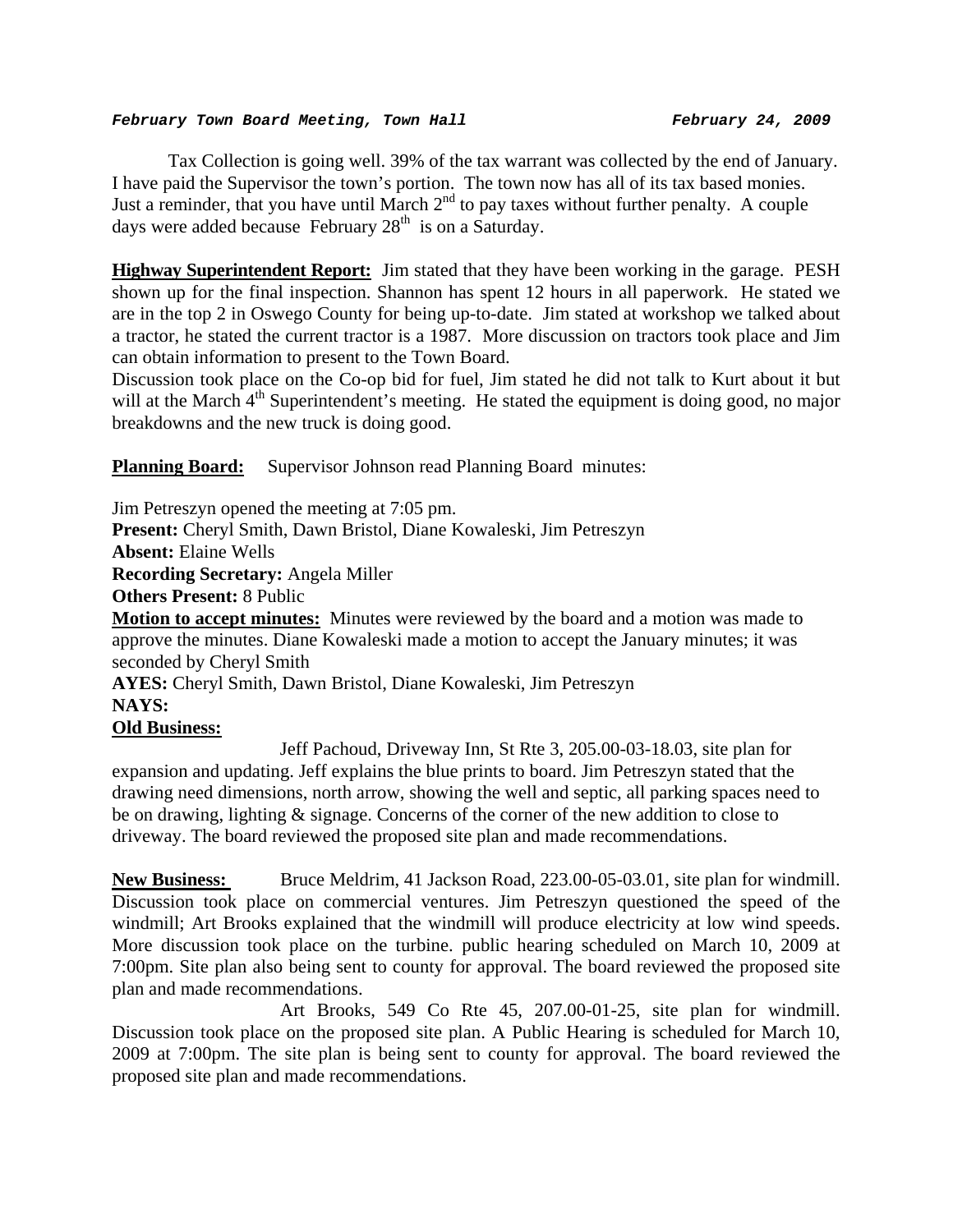### *February Town Board Meeting, Town Hall February 24, 2009*

 Andy McFall, Besaw Road, 222.00-04-02, one lot subdivision. Discussion took place on survey map. Concerns if there was wetland there, board reviewed wet land map and decide that the frontage of property has no wet land impact. The board reviewed the proposed subdivision and made recommendations. A public hearing is scheduled on March 10, 2009 at 7:00pm.

**Correspondence:** Dealing with difficult people

**Public Hearing:** Charles Klerks, Change of Lot line, 205.00-03-07.01 on Co Rte 45. Closed

**A Motion Was Made** by Cheryl Smith and seconded Dawn Bristol to adjourn the meeting at 9:05pm

**AYES:** Cheryl Smith, Dawn Bristol, Diane Kowaleski, Jim Petreszyn **NAYS:** 

Respectfully submitted by, Angela Miller - Planning Board Secretary

**Dog Control Report**: Supervisor Johnson read Chad's report:

Total Calls: 12 Tickets Issued: 1 Total Mileage: 50.6

**Code Enforcement Officer Report:** Supervisor Johnson read Joe's report: *Inspections*

| <i><u><b>INSPECIIONS</b></u></i>          |    |
|-------------------------------------------|----|
| <b>Construction Inspections</b>           | 17 |
| <b>Manufactured Home Inspections</b>      | 0  |
| <b>Fire Safety Inspections</b>            |    |
| <b>Code Violation Inspections</b>         | 8  |
| <b>Mobile Park Inspections</b>            | 0  |
| <b>Junkyard Inspections</b>               | 0  |
| <b>Complaint of Violation Inspections</b> | 10 |
| <b>Total Inspections</b>                  | 39 |

| <b>Bunding Permits</b>                                     |          |          |          |  |  |  |  |  |
|------------------------------------------------------------|----------|----------|----------|--|--|--|--|--|
| <b>Totals</b><br><b>This Report</b><br><b>Year to Date</b> |          |          |          |  |  |  |  |  |
| <b>Permits Issued</b>                                      |          |          |          |  |  |  |  |  |
| <b>Fees Collected</b>                                      | \$100.00 | \$100.00 | \$100.00 |  |  |  |  |  |
| <b>To Supervisor</b>                                       | \$100.00 | \$100.00 | \$100.00 |  |  |  |  |  |

*Just a note***:** 

**Bulletin Board** 

**Building Permits** 

**The Codes Department wants to remind residents to keep any vent systems (pellet stoves, plumbing vents, and direct vent systems) clear due to the buildup of snow. The Codes Office can be contacted at any time for questions @ 593-2333 or email at** 

**PalermoCodes@aol.com** 

*Respectfully Submitted,* Joseph Fiumara - Code Enforcement Officer

**Assessor's Report**: Marty stated that the exemption application and renewals are coming in very well. Deadline is Monday. Marty stated it looks like we will be at 100% Equalization Rate and is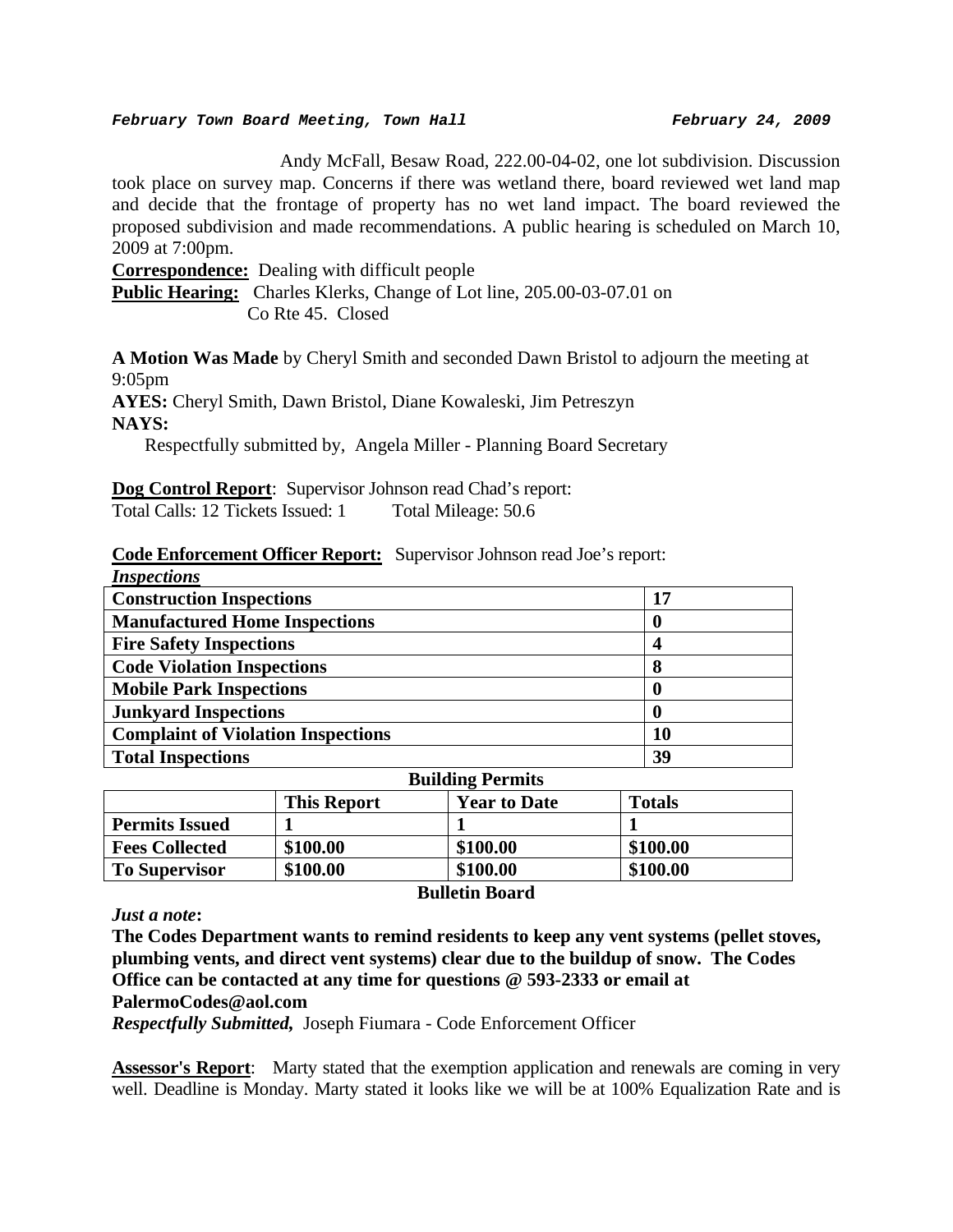very good to reach it. He stated that the effect will reduce county and school tax rate. He has already been in contact with the state and has already reviewed the tentative file to see if we are there.

Marty stated he has been on contact with the National Grid, they have not requested a reduction because of the Eq Rate. Marty updated the Town Board to the Murtaugh lawsuit on the 2008 assessment of property. He stated there is no progress . He stated a certified appraisal can be done at a cost to the town and Marty stated he would like to go forward with it. More discussion took place as to what the town would lose if it were assessed at the rate they are looking for. Also what it would do to the county and school portion as well. He stated he would highly recommend the town attorney to hire an appraiser and continue to pursue the lawsuit. More discussion took place.

**\*-A MOTION WAS MADE** to authorize the Town Attorney to seek appraisal for the Murtaugh property ( formerly known as Oswego County Asphalt) and to continue with further litigation by Councilman Hilton seconded by Councilman Gulliver.

**AYES**: Gary Gulliver, Tom Hilton, Ellen Johnson **NAYS**:

**Custodian Report**: Dave stated he has been salting and sanding. He got with Jim and Geoff at the park and worked on the gates. He stated they re-welded and reassembled them and they did a good job. He stated he appreciated their help. He replaced bulbs, fixed the mop board by the hall door, and fixed Joe's computer desk. He stated that at workshop it was discussed the dugout blew over again and in the spring they will try to see what can be done to prevent it again. Dave gave a list of items that he purchased. 2:00pm is a Eagle Scout ceremony at the Church on March  $8<sup>th</sup>$ .

# **Motion to accept Reports**:

**\*-A MOTION WAS MADE** to approve the reports as given by Councilman Hilton seconded by Councilman Gulliver.

**AYES**: Gary Gulliver, Tom Hilton, Ellen Johnson **NAYS**:

**Motion to pay Bills**:

**\*-A MOTION WAS MADE** to pay bills in the following amounts: GENERAL NO 67 to 107 in the amount of \$34,984.40 HIGHWAY NO 52 to 84 in the amount of \$31,070.45 By Councilman Gulliver seconded by Councilman Pettit. **AYES**: Gary Gulliver, Tom Hilton, Ellen Johnson **NAYS**:

**Old Business:** Fuel bids were discussed. Supervisor Johnson stated we only had one bid from Mirabito. They are still as good as last year.

**\*-A MOTION WAS MADE** to accept Mirabito as the low bidder for Diesel, gasoline, fuel oil and propane for the 2009 season by Councilman Gulliver and seconded by Councilman Hilton. **AYES**: Gary Gulliver, Tom Hilton, Ellen Johnson **NAYS**: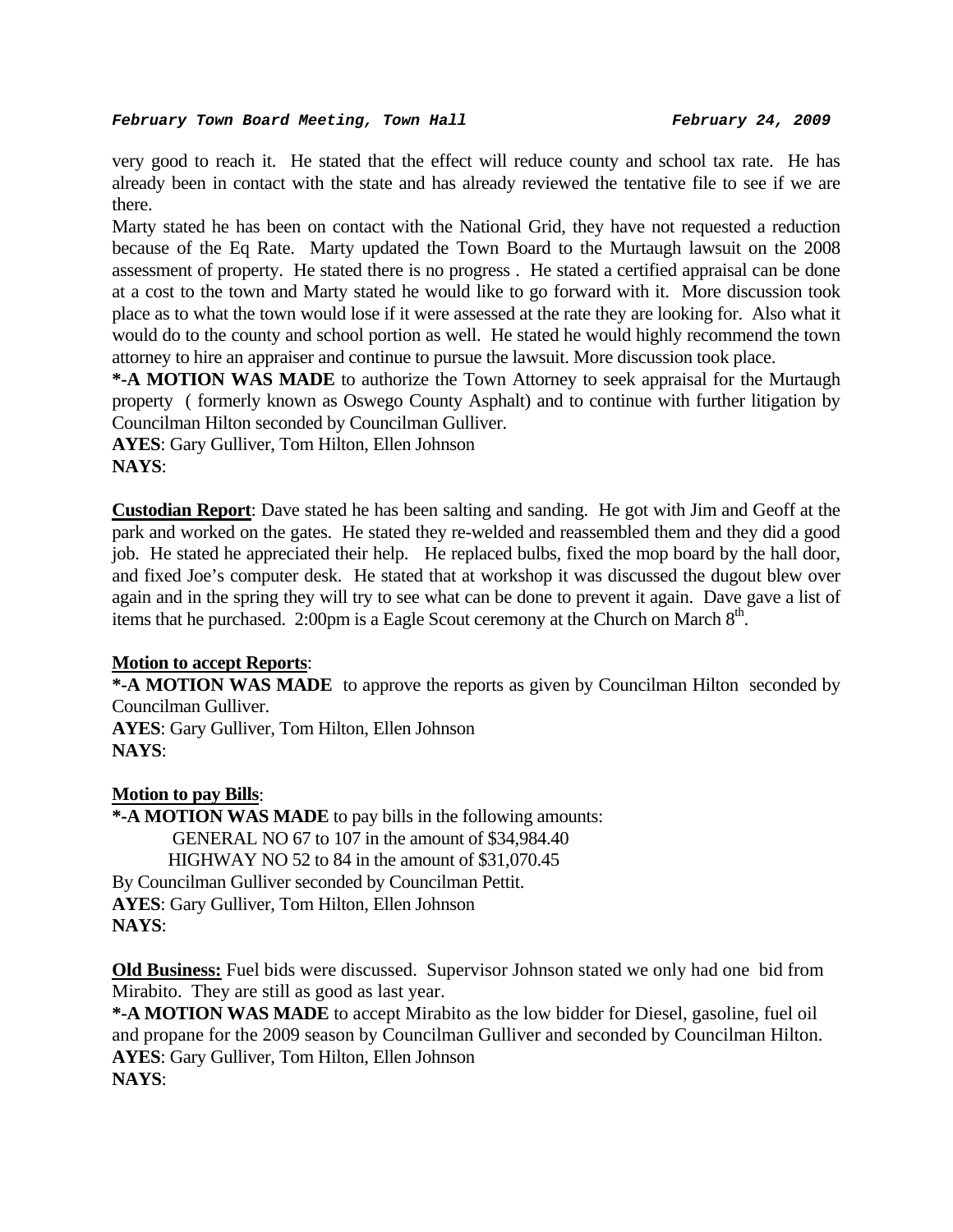## *February Town Board Meeting, Town Hall February 24, 2009*

Supervisor Johnson stated the Town Board has decided to table the award for the mowing as there was an err on the math and it brings a new bidder to light as the lowest bid . Councilman Hilton stated that we went to great lengths to get the bid sheet as it was and had unit prices for each area to be mowed. Councilman Hilton stated that Mr. Stipetic's bid would be the lowest bidder, a canvas of the bids were done and his unit price would be 9 mowings at \$50 each at \$450 making his total \$3596. Upstate would be at \$4338 making them the second lowest bid. There were no corrections to any other bids. Councilman Hilton stated the issue is whether Mr. Stipetic is comfortable with the \$3596 and if he has proper insurance. Councilman Hilton stated that they have had problems in the past on a low bid and gave examples. Councilman Hilton stated that Mr. Stipetic needs to look at it and see if he wants to do it for that price. The award will be tabled until March board meeting . Mr. Stipetic stated that on the bottom was the total amount of \$4496 on the top part was 3 cemeteries at 9cuttings times \$50 times 3 cemeteries and the amount was in the parenthesis. Councilman Hilton stated to be legal and upfront it is typically to canvas the bids, it wasn't bid unit by three or all the others would be higher. Councilman Hilton stated that he needs to accept or deny the amount of the bid unit. Mr. Stipetic stated that it would be \$150 not \$50 to be fair to the others. The lowest bidder would be Upstate Timber and Land Management. **\*-A MOTION WAS MADE** to table the award of the mowing bid until the March Town Board meeting by Councilman Hilton seconded by Councilman Gulliver.

**AYES**: Gary Gulliver, Tom Hilton, Ellen Johnson **NAYS**:

Marybeth from PayChex introduced herself and gave a presentation on how their company works and comparisons to ADP. Her quote for services would be generally \$7300 per year for the Town of Palermo. Supervisor Johnson stated she will have Julie bring up what we are paying for the year with ADP but believes it to be about the same.

Marybeth stated that price increases are typically 2%.

Councilman Gulliver stated he talked to Joe and that electrical inspectors are not paying the yearly fee. He suggested to have Town Clerk get information to send letters and get the license fees.

## **New Business:** None

**Public Session**: Councilman Gulliver asked if the other bidders were going to come in for an interview. Supervisor Johnson stated that they will discuss about past difficulties . Councilman Hilton stated that Mr. Stipetic has decline to accept the corrected price so now he would not be the second lowest. The second lowest is Abbott and Upstate Timber is now the lowest. Councilman Hilton stated we have the right to select who we feel is the best qualified and fitted and have the right to reject or accept any or all bids. More discussion. Letter to be sent to the lowest bidders to be at the next workshop.

**Adjournment**: Motion to adjourn was made at: 8:31pm pm by Councilman Gulliver seconded by Councilman Hilton.

**AYES:** Gary Gulliver, Tom Hilton, Ellen Johnson **NAYS:**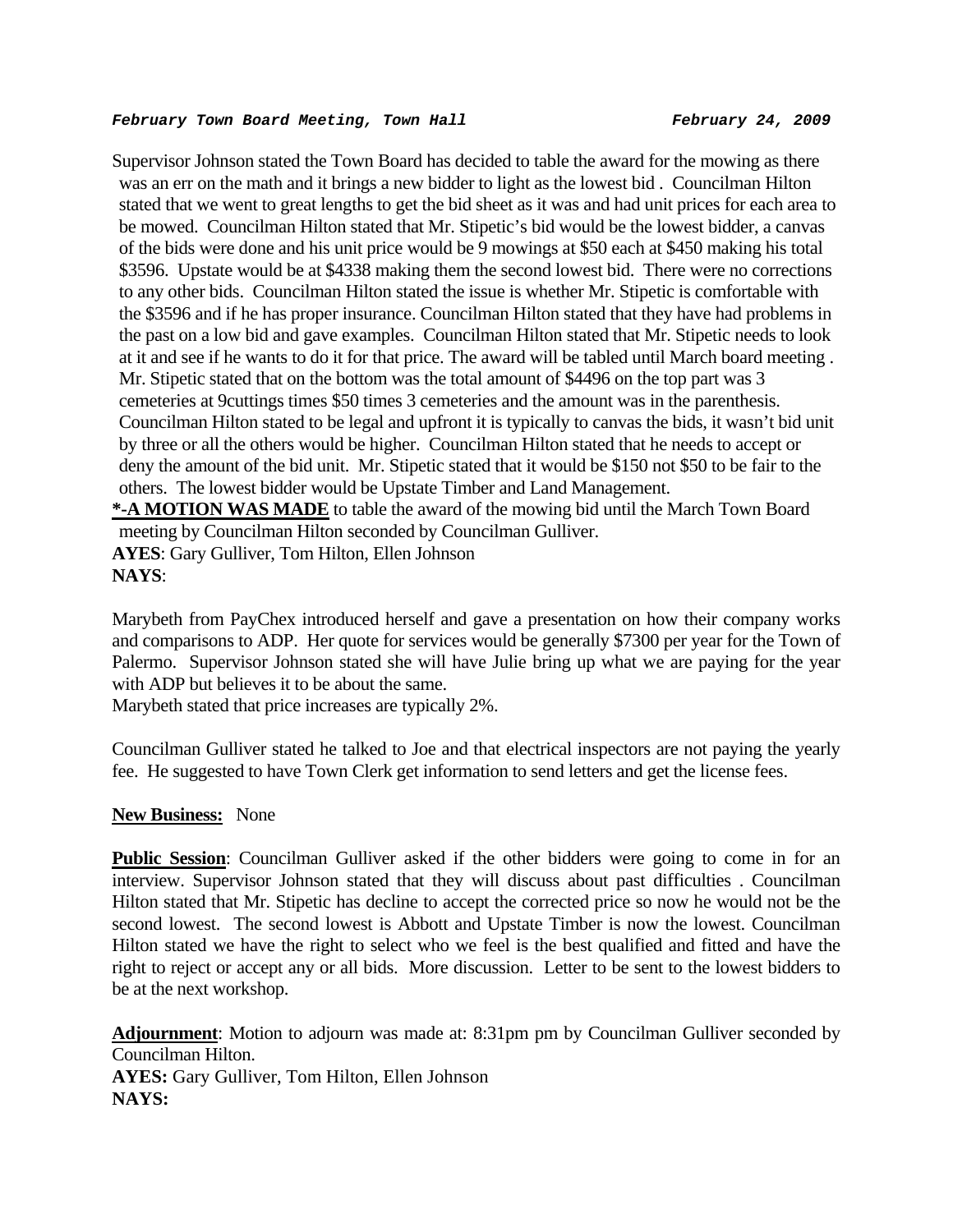*February Town Board Meeting, Town Hall* **February 24, 2009** 

Respectfully Submitted,

 Jean Gulliver Palermo Town Clerk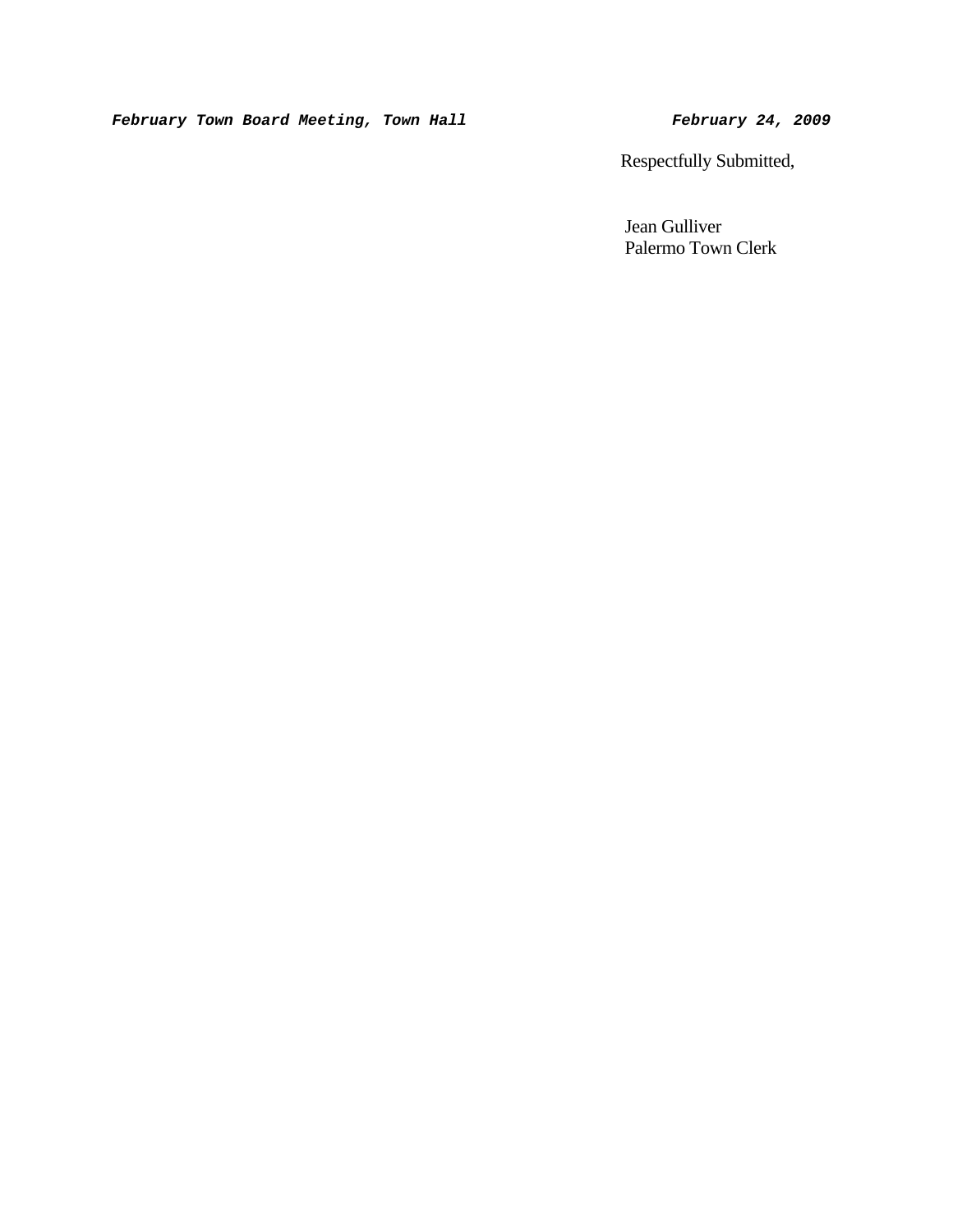Those preset at the workshop were:

| <b>Present:</b> | Councilman Trimble                    | Absent: |
|-----------------|---------------------------------------|---------|
|                 | Councilman Gulliver                   |         |
|                 | Councilman Pettit                     |         |
|                 | Councilman Hilton (entered at 7:10pm) |         |
|                 | Supervisor Johnson                    |         |

**Recording Secretary**: Jean Gulliver, Town Clerk **Others Present**: Jim Pettit, Highway Superintendent, Dave Delong, Custodian. 2 public

The following discussions took place:

- Water testing. Dave had two proposals for the cost of water testing. Town Clerk went over the proposals for the cost.:
	- 1 CES for all annual testing \$620
	- 2 Converse Labs for all annual testing \$281

**\*-A MOTION WAS MADE** to approve Converse Labs to do the water testing of the Town Park, Town Hall and Town Garage by Councilman Gulliver seconded by Councilman Hilton. **AYES**: Barry Trimble, Gary Gulliver, Tom Hilton, Ellen Johnson **NAYS**:

- Tractor/Mower. Jim introduced Kirby Coon from Stephenson Equipment who gave a presentation on a new tractor and flail mower. Discussed what options could be bought, leasing vs. buying. Discussion took place on flail mowers vs. rotary mowers. Discussion took place on prices and other options. Discussion took place if it were bought with the Highway Capital account a public hearing would need to be held. Supervisor Johnson asked for specs on leasing options.
- Mowing bids. Town Board discussed with Kevin Gates the unit price on the bid as compared to the price on last year's bid concerning the cemeteries. Kevin stated the unit price given on the bid was correct. The Town Board discussed with Mr. Gates concerns that were had last year with the mowing. Councilman Hilton stated that there will be a contract that lays it out. Discussed mowing by the kennel that wasn't done and Dave had to mow it.

**\*-A MOTION WAS MADE** to accept the low bid of Upstate Timber and Land Management for the mowing season of 2009 by Councilman Hilton seconded by Councilman Trimble. **AYES**: Barry Trimble, Gary Gulliver, Bill Pettit, Tom Hilton, Ellen Johnson **NAYS**:

- Mower. More discussion on the mower took place. It was discussed on the ability to mow 20 ft off the road, the size tree it could cut, and different attachments for it. It was discussed how the public hearing and permissive referendum works. Councilman Trimble stated that he would like to see other options such as a smaller mower. Councilman Pettit stated that we just bought a chipper, people see we are spending money. Councilman Hilton would like to see other quotes from other places. Jim will get different options and quotes.
- Sandblaster. Jim stated that New Haven wants to go in halves on a sandblaster that would mean \$3500 for each town. Jim stated that they would supply the compressor and we would supply the paint gun. He stated we would be able to do more than one piece of equipment per year. He stated that New Haven had their board meeting and was in agreement with it. Councilman Trimble stated he was attending a meeting along with New Haven's Superintendent concerning what the stimulus will do and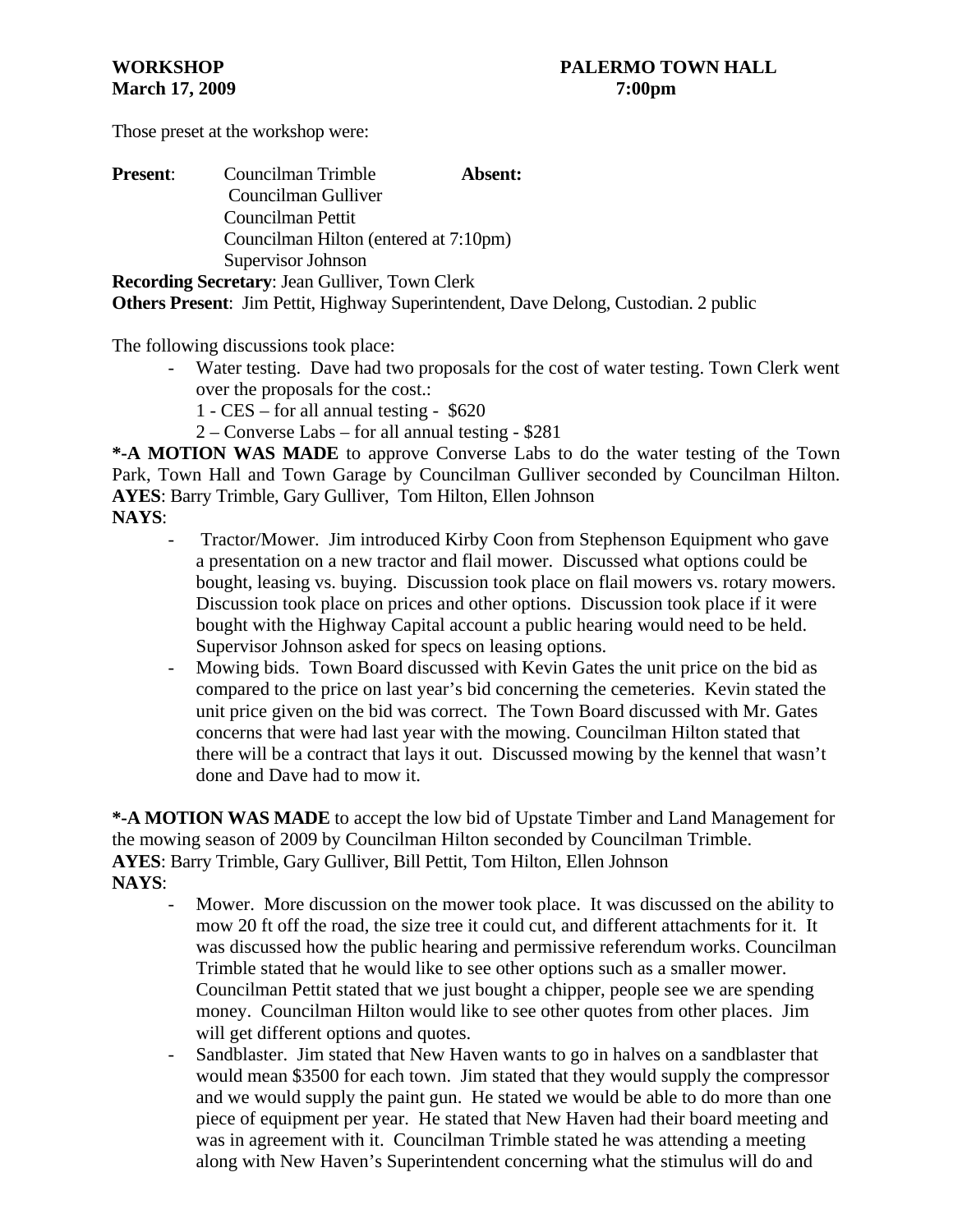maybe there is money there. Councilman Gulliver asked what involves safety regulations on a paint booth and sandblasting. Jim stated he didn't know but gave examples what the salt does on the equipment. Supervisor Johnson stated if Councilman Trimble goes to the stimulus meeting we can get more info.

- PESH. Councilman Trimble asked how did it go with PESH. Jim stated that the town is second best in county for its paperwork. Shannon had spent a lot of time getting all the documents and printing them out. Jims stated we did well. Training was done last year and may do another in Volney.
- Bee Spraying. Dave had a quote for bee spraying from last fall. Discussion took place on prices and warranty factors. Dave will check again on the warranty and how it works.
- Tree planting. Supervisor Johnson stated she had a call from Christy Kaufman to plant a tree in honor of crime victims. They do it every year and would like to do it this year in the Town of Palermo. Supervisor Johnson stated it would be nice to have them do it in the Town Park, they will plant it anywhere we like. Supervisor Johnson stated that it would be April 22 and would hold a ceremony. Town Board is okay with it and Supervisor Johnson will give her Dave's number as a contact.
- Erin Maxwell Fund. Town Clerk stated it was going good and the organizers will be coming to a workshop soon to present what they would like to do. They are looking to do a bench that has Erin's name on it and a small piece of playground equipment.
- Dog Control. Jim stated that the Dog Control Officer should be available all day and night. He stated there was a puppy tied to a tree and it was 7 degrees out. It had no food, water or shelter. He stated he tried to call the Dog Control Officer got no answer, no one called back, Called 911 and they called the Dog Control Officer got no answer. Jim stated that they should have the town get them a cell phone. Town Clerk stated that they do have a cell phone and the town did pay for it. It is a Trac phone and the Dog Control purchases minutes for the year. Town Clerk stated that the Dog Control Officer couldn't do anything with the dog as that falls under cruelty that is covered under Article 26 and the town is only able to enforce Article 7 by law. Town Clerk stated that 911 and the sheriff's should know that and contacted the SPCA or OCAWL. Town Clerk stated that her office works closely with Dog Control and knows the work ethics. Town Clerk stated that they do return calls and will speak to them if they did not return his call. Jim stated that he didn't leave a message as he didn't want to speak to a machine but wanted someone right away. More discussion took place concerning a person cannot return a call if a message was not left and the time of call being midnight that perhaps they were sleeping and didn't hear the phone.
- Town Clerk Conference. Town Clerk stated that she would like to attend the State Conference for Town Clerks and would like her deputy to attend as well. Town Clerk stated it would cost about \$800 for both to attend and can be taken from her equipment fund if necessary. Discussion took place on when and that the deputy should be in the office. Councilman Trimble stated that he didn't agree with it but wouldn't vote against it. He stated that he felt the deputy should be here and can get trained another time there was no need for double training. He stated that is the only complaints he gets is when the Clerk is not in and the deputy isn't covering. Town Clerk explained that there are different classes held the same time and she would attend one and the deputy attend another. Town Clerk gave an example of one class the deputy could attend that is for dog licensing and enumeration that would also help out the Dog Control end of it, while she attended the class on Marriage licensing given at the same time. Town Clerk stated that she is not even sure if the deputy would be able to go yet. Councilman Hilton stated that he is for anyone to be able to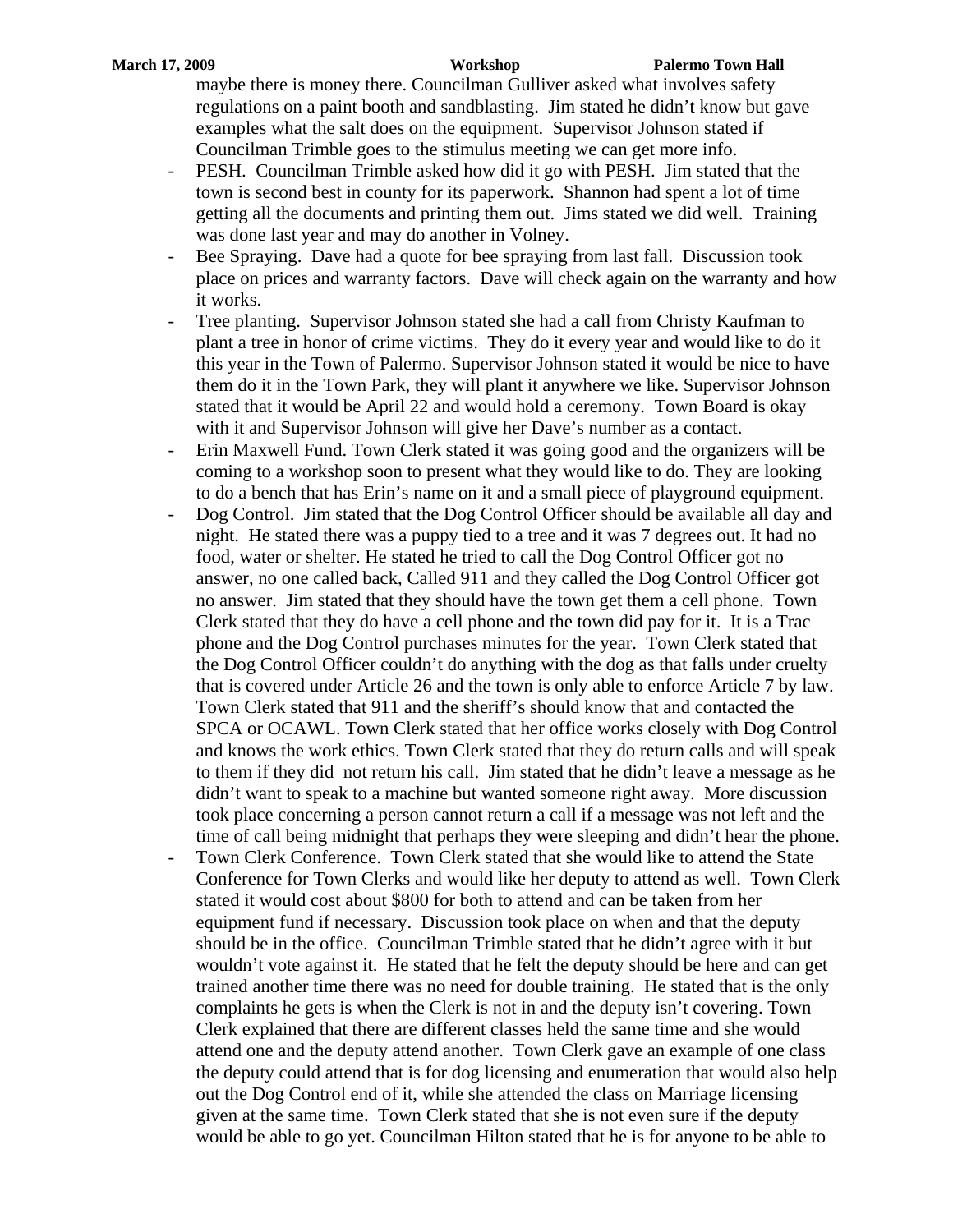get training and don't see it as a problem as long as an ad is placed in the paper and a note on the door.

**\*-A MOTION WAS MADE** to send the Town Clerk and her deputy to NYS Town Clerk Conference held in April with an ad placed in the paper prior to it and a note on the door by Councilman Hilton seconded by Councilman Pettit. **AYES**: Barry Trimble, Bill Pettit, Tom Hilton, Ellen Johnson **NAYS**: **ABSTAIN**: Gary Gulliver

**Adjournment**: **-\*A MOTION WAS MADE** to adjourn at 8:18pm by Councilman Trimble seconded by Councilman Pettit. **AYES:** Barry Trimble, Gary Gulliver, Bill Pettit, Tom Hilton, Ellen Johnson **NAYS:**

> Respectfully Submitted, Jean Gulliver

Palermo Town Clerk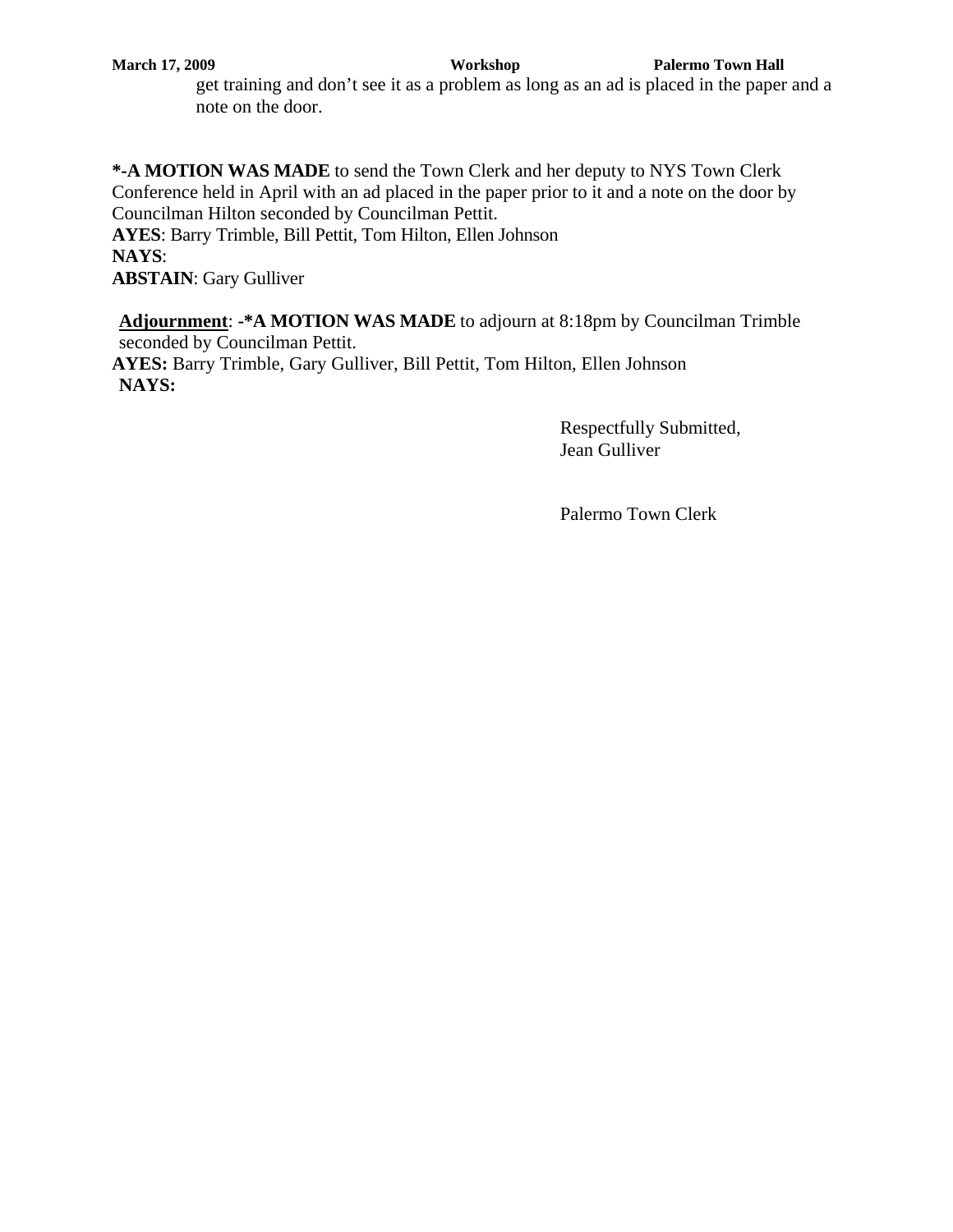# **TOWN OF PALERMO – TOWN BOARD AGENDA MARCH 24TH , 2009**

| Meeting Begins $-7:00$ p.m.                                    |
|----------------------------------------------------------------|
| Call to Order by the Supervisor                                |
| Pledge to the Flag with a Moment of Silence                    |
| <b>Roll Call by Town Clerk</b>                                 |
| Approval/Changes to Minutes of Previous Month                  |
| Petition to the Town Board                                     |
| <b>Executive Session (When Necessary)</b>                      |
| <b>Reading of Resolutions</b>                                  |
| 11- Fire Contract                                              |
| 12 – Posting Road Limits                                       |
| <b>Public Comments or Questions on Resolutions</b>             |
| <b>Resolution Approval</b>                                     |
| Communications                                                 |
| Reports:                                                       |
| Supervisor Town Clerk Highway<br>Code Enforcement              |
| Dog Control Assessor Planning Board<br><b>Board of Appeals</b> |
| <b>Custodian</b> Rec Director County Legislature               |
| <b>Motion to Accept Reports</b>                                |
| <b>Motion to Pay Bills:</b>                                    |
| General No. 108 to 153 Total: \$ 33,093.84                     |
| Highway No. 86 to 109 Total: \$ 36,125.24                      |
|                                                                |
| <b>Old Business</b>                                            |
|                                                                |
|                                                                |
| <b>New Business</b>                                            |
|                                                                |
| <b>Public Session</b>                                          |
|                                                                |
| Adjournment                                                    |
|                                                                |
| Meeting Schedule:                                              |
| Audits/Workshop: April 21 <sup>st</sup>                        |
| Regular Meeting: April 28 <sup>th</sup>                        |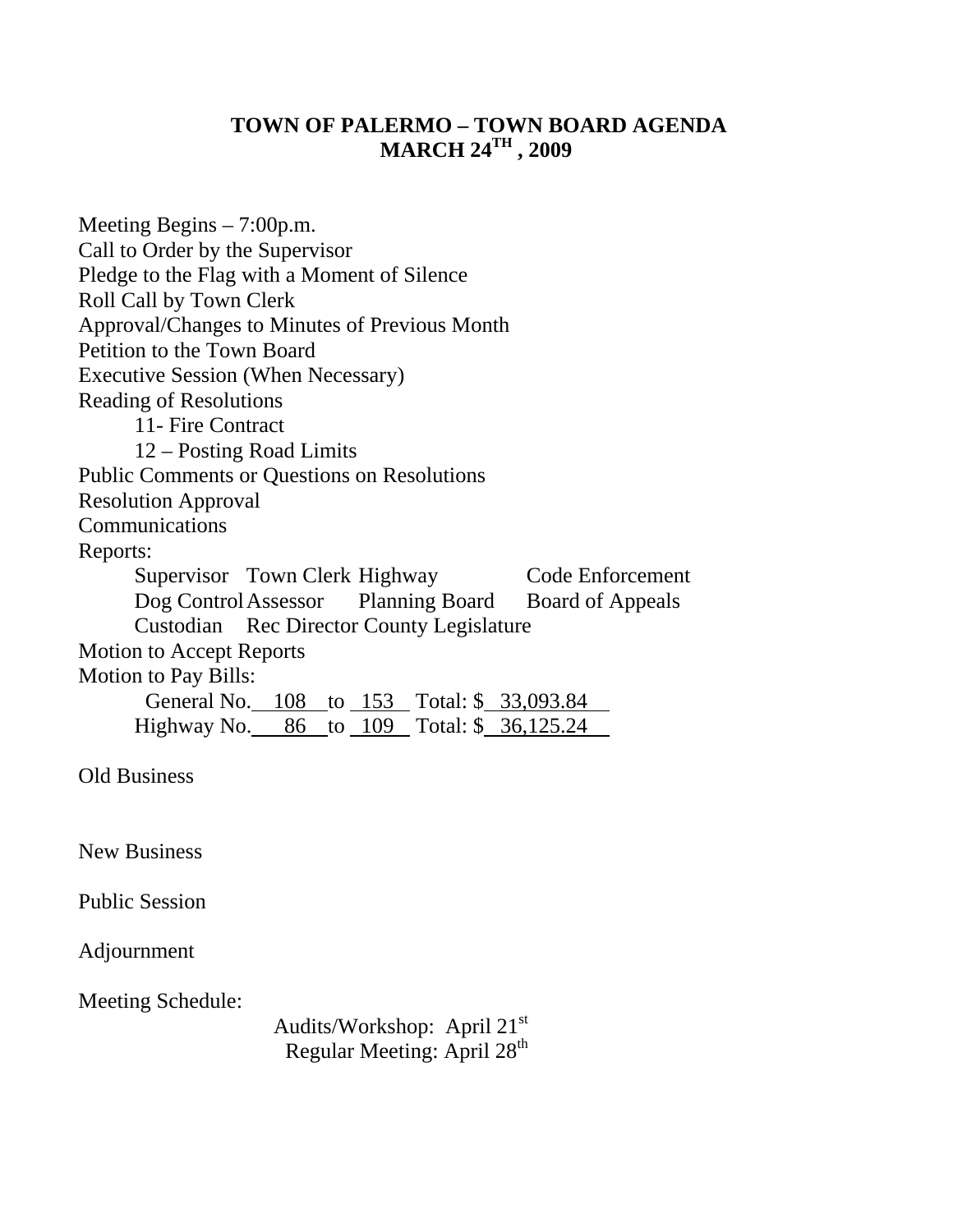# **March Town Board Meeting - Town Hall**

# **March 24, 2009**

Supervisor Johnson called the meeting to order at 7:07pm with a salute to the flag and a moment of silence in honor of the Fiumara family who lost their 16 year old niece due to cancer. Town Clerk took roll call:

**Present:** Supervisor Johnson **Absent:** Councilman Trimble Councilman Gulliver Councilman Pettit Councilman Hilton

**Recording Secretary**: Jean Gulliver, Town Clerk

**Others Present**: Jim Pettit, Highway Superintendent; Dave Delong Custodian; Barbara Brown, County Legislator; Marty Webster, Assessor; 9 members of the public.

**Corrections to Minutes**: None

# **Motion to accept minutes**:

**\*-A MOTION WAS MADE** to accept the minutes of the previous meetings by Councilman Hilton seconded by Councilman Pettit. **AYES**: Barry Trimble, Gary Gulliver, Bill Pettit, Tom Hilton, Ellen Johnson **NAYS**:

# **Petitions to the Board**: None

**Resolutions:** Supervisor Johnson read proposed Resolutions: #11 – Fire Contract #12 – Posting Weight Limits of Town Roads

# **Public Comment on Resolutions**: None

# **Resolutions Approval**:

# **Resolution No 11 – Fire Contract**

**Whereas** the Town Board Town of Palermo has reviewed the fire contract with the Palermo Volunteer Fire Corporation for the year 2009, now therefore

**Be it Resolved** the Town Board Town of Palermo hereby accepts the contract between the Town Board of the Town of Palermo and the Palermo Fire Corporation of Palermo, New York and hereby authorizes the signing of said contract.

Resolution introduced by Councilman Trimble seconded by Councilman Gulliver. **AYES**: Barry Trimble, Gary Gulliver, Bill Pettit, Tom Hilton, Ellen Johnson

**NAYS**:

# **Resolution 12 – Road limits**

**Whereas** the Highway Superintendent wishes to post weight limits on certain roads, therefore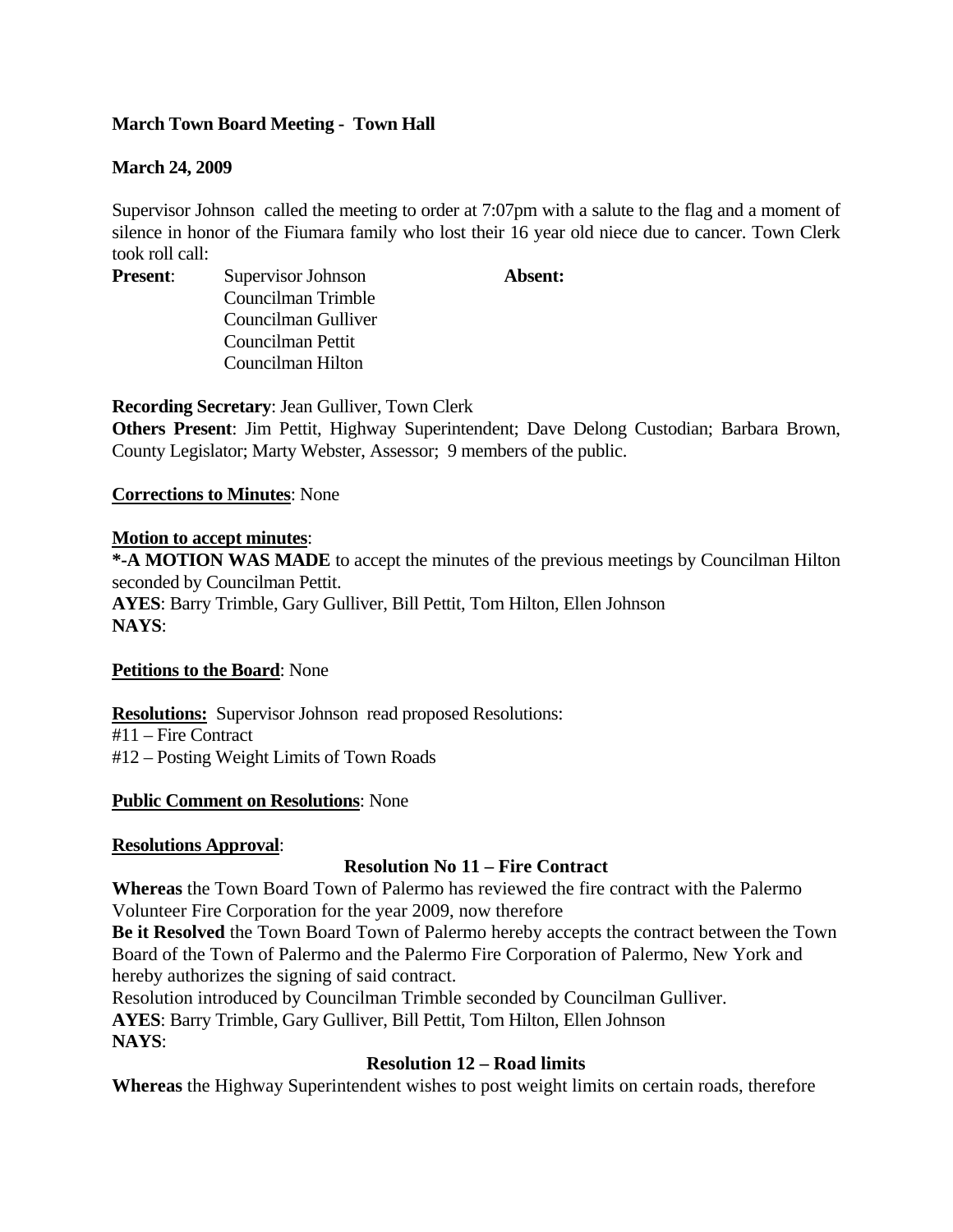**Be It Resolved** the Town Board Town of Palermo hereby instructs the Town Clerk to post an legal notice for two weeks with a 4 ton per axle weight limit on the roads to be effective

immediately and to remain in effect until such road signs are removed.

Resolution introduced by Councilman Gulliver seconded by Councilman Trimble.

**AYES**: Barry Trimble, Gary Gulliver, Bill Pettit, Tom Hilton, Ellen Johnson **NAYS**:

**Communications:** Supervisor Johnson read the following communications:

- 1. DEC Storm water Workshop Notice of meeting for April  $18<sup>th</sup> 8:30$ am at a cost of \$80.00
- 2. Real Property notice that Town of Palermo equalization rate is 100%
- 3. AL Lee Memorial notice of closure
- 4. Oswego County Emergency Management Upcoming table top plans and hope to have a minimum of three townships participating
- 5. Civil Service Exams
- 6. NYS DEC notice of mining permit modification for new Haul road and renewal for the Pitcher Pit on Co Rt 45 (County Pit)
- 7. Eastern Shores Associates Discount program on Auto and Homeowners insurance
- 8. Oswego State University Invitation for workshop on Communities working together sustainability.
- 9. NYS Deferred Compensation Plan savings plan help to achieve retirement goals.

# **Reports**

# **Supervisor's Report**: Supervisor Johnson gave her report:

Account Balances as of February 28, 2009

| General Fund: \$357,976.75   |              | Highway Fund \$625,427.18 Trust & Agency: \$171,812.29 |             |
|------------------------------|--------------|--------------------------------------------------------|-------------|
| Park Capital:                | \$4,240.29   | Highway Capital:                                       | \$66,707.85 |
| General Capital:             | \$28,689.03  | <b>Highway Money Market:</b>                           | \$10,456.32 |
| <b>General Money Market:</b> | \$108,978.02 | Park Reserve:                                          | 565.29      |

**Town Clerk's Report:** Town Clerk gave her report:

For the month of February a total of \$95.38 was turned over to the Supervisor with \$90.10 of that being for dog licenses. \$79.90 was collected for the County Treasurer for dog licenses and \$33.00 to Ag & Markets for spay/neutering program, and \$4.72 to NYS DEC for sportsman licenses. A total of \$213.00 was collected.

I will be collecting taxes until March  $31<sup>st</sup>$ , after that time you will need to go to the County Treasurer's office to pay. As of this date I have collected 77% of the tax warrant. A total of 1576 postings with 991 of them being by mail and 585 of them in person. Over 1.8 million tax dollars has been collected and leaving just under \$600, 000 left to be collected.

 I didn't get to ask at the workshop for Joe, but he would like to board to amend the fee schedule to include a price for windmills. He said that it would require about the same amount of inspections and time as the minimum for alterations which is \$75.00. Also at the last workshop the town audits were supposed to be done and since they weren't I added them to the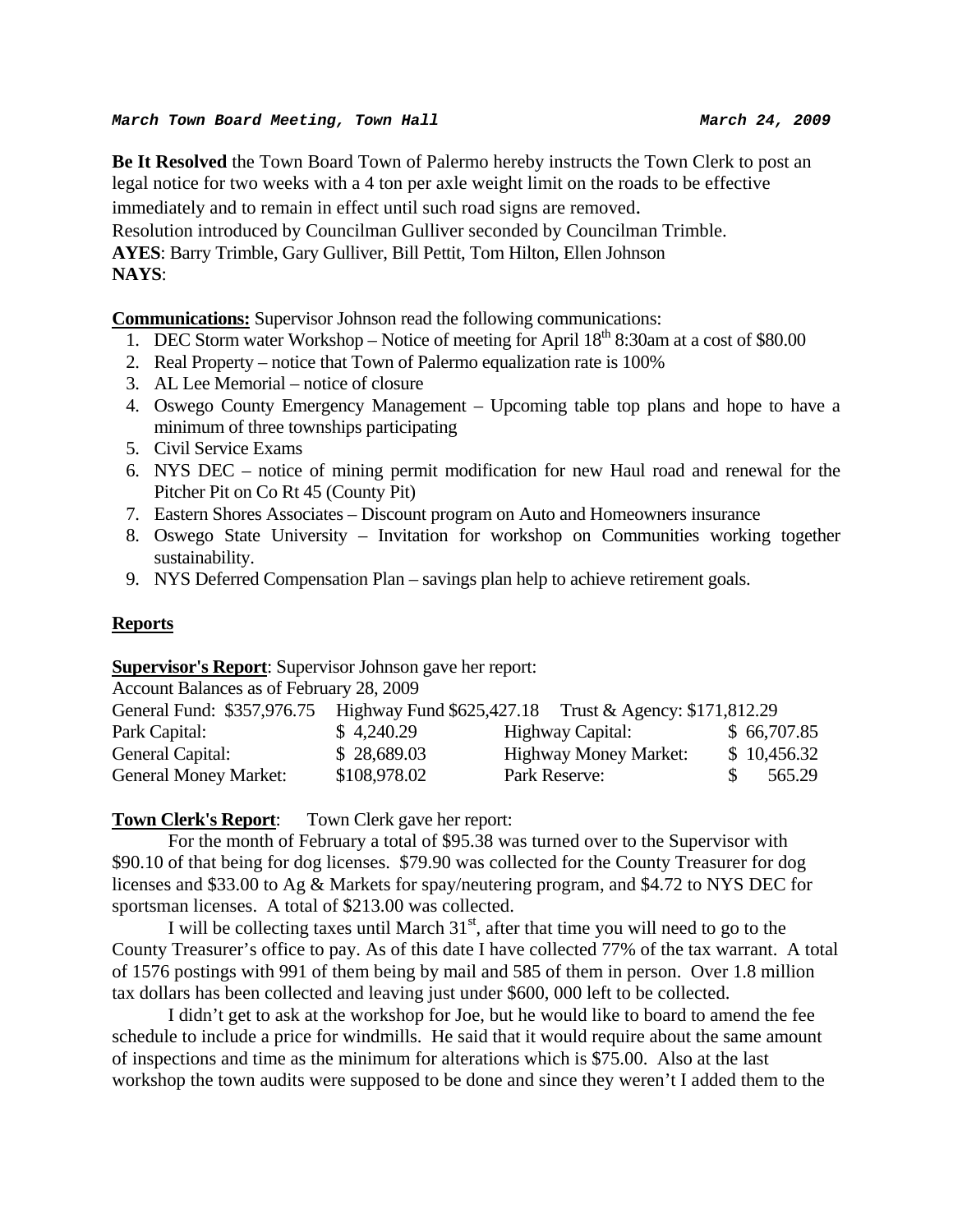agenda for the next workshop if that is okay with everybody or if you rather reschedule for another time you can.

 I was hoping to attend the State Town Clerk's Conference but when I was filling out the paperwork I realized it falls within next month's meeting so I will not be attending it this year, perhaps next year – maybe something can be worked out.

Jean Gulliver - Palermo Town Clerk

**Highway Superintendent Report:** Jim gave his report. Jim stated that there hasn't been much snowfall. He stated that they are cutting brush back and cleaning culvert pipes with pumps. He stated that he hasn't heard back from Cazenovia Equipment or Monroe Tractor. Five Star doesn't sell tractors anymore. He stated that Kirby dropped by with financing options. He stated they have done a lot of work in the garage, hoping to be able to pull plows off.

Councilman Trimble stated that he spoke with Fred from New Haven on the sandblaster. He stated it sounded like there are new DEC rules where they have to apply for a permit but don't know if it applies to towns. Councilman Trimble stated that everything else makes sense and that Fred believes it is a good investment. Jim will check into regulations.

| <i><b>Inspections</b></i>                 |    |
|-------------------------------------------|----|
| <b>Construction Inspections</b>           | 17 |
| <b>Manufactured Home Inspections</b>      | 0  |
| <b>Fire Safety Inspections</b>            |    |
| <b>Code Violation Inspections</b>         | 12 |
| <b>Mobile Park Inspections</b>            |    |
| <b>Junkyard Inspections</b>               |    |
| <b>Complaint of Violation Inspections</b> | 14 |
| <b>Total Inspections</b>                  | 47 |

## **Code Enforcement Officer Report:** Supervisor Johnson read Joe's report:

| <b>Building Permits</b>                                    |         |          |          |  |  |  |  |
|------------------------------------------------------------|---------|----------|----------|--|--|--|--|
| <b>Totals</b><br><b>This Report</b><br><b>Year to Date</b> |         |          |          |  |  |  |  |
| <b>Permits Issued</b>                                      |         |          |          |  |  |  |  |
| <b>Fees Collected</b>                                      | \$50.00 | \$150.00 | \$150.00 |  |  |  |  |
| <b>To Supervisor</b>                                       | \$50.00 | \$150.00 | \$150.00 |  |  |  |  |
|                                                            |         |          |          |  |  |  |  |

**Bulletin Board** 

*Just a note***:** 

**Just a reminder to check those Smoke Detector Batteries, and for those who do not have one, usually for under \$20.00 you can install a Carbon Monoxide Detector, if you have any questions or need guidance towards the purchase o mounting locations of these devices, please stop in or call us!!** 

*Respectfully Submitted,* Joseph Fiumara - Code Enforcement Officer

**Dog Control Report**: Supervisor Johnson read Chad's report: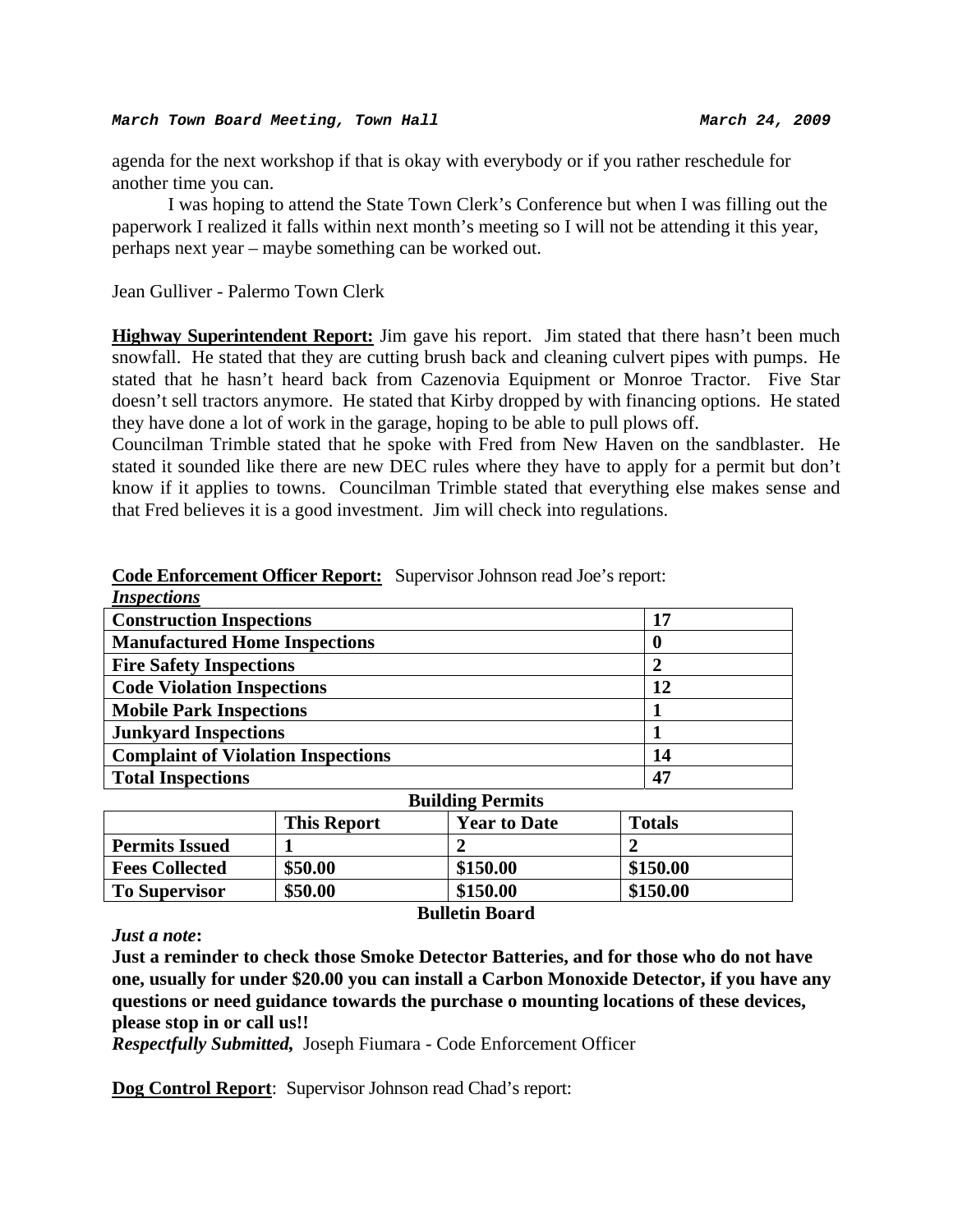Total Calls: 15 Dogs Picked up: 2 Dogs Redeemed: 2 Total Mileage: 39.7

**Assessor's Report**: Marty stated that it is the end of the exemption renewals, putting finishing touches on the 2009 roll. He stated that he already has the preliminary approval and that there are increases in order to achieve 100% equalization rate. He stated the good news is that it will make the tax rate for the school and county portion of the taxes to be lower by 10%. He thanked the Town Board for being patient in the two year road to get there. He stated that what you will see by the end of the assessment session is a better way to handle annual reassessments. He stated that he thanks the town for standing behind him other towns are having problems. He stated that 50% of the job is public relations. He went on the explain more. He stated that Grievance Day is the  $4<sup>th</sup>$  Tuesday and will have a conflict with the regular Town Board meeting.

**Planning Board:** Supervisor Johnson read Planning Board minutes:

March 10, 2009

Diane Kowaleski opened the meeting at 7:07 pm.

**Present:** Cheryl Smith, Dawn Bristol, Diane Kowaleski

**Absent:** Elaine Wells, Jim Petreszyn

**Recording Secretary:** Angela Miller

**Others Present:** 6 Public

**Motion to accept minutes:** Minutes were reviewed by the board and a motion was made to approve the minutes. Cheryl Smith made a motion to accept the February minutes; it was seconded by Dawn Bristol

**AYES:** Cheryl Smith, Dawn Bristol, Diane Kowaleski **NAYS:** 

# **Old Business:**

 Jeff Pachoud, Driveway Inn, St Rte 3, 205.00-03-18.03, site plan for expansion and updating. Jeff explains the blue prints to board. Diane Kowaleski only concerns were to show parking on site plan. The board reviewed the proposed site plan and made recommendations. **New Business:** T.J. Dann, Graves Road, 207.00-01-11, site plan for repair shop. Diane Kowaleski stated that the narrative needs to be revised. The board reviewed the proposed site plan and made recommendations.

 Bruce Finch, 240.00-02-37.02, subdivision. Bruce questioned if there needs to be a survey & subdivision before he can sell. Diane Kowaleski stated that it would have to be subdivided first. The board reviewed the proposed subdivision and made recommendations. **Correspondence:** A.L. LEE Notice, County E-Mail Request

**Public Hearing:** Art Brooks, 549 Co Rte 45, 207.00-01-25, site plan for windmill. Public hearing opened at 7:09pm. Barbara Brown has discussed this site plan with Art and approves. Public hearing closed 7:15pm.

The board reviewed the proposed site plan.

**SP-002-09 Fee \$ 50.00** 

**A Motion Was Made** by Cheryl Smith and seconded by Dawn Bristol to approve Art Brooks' site plan.

**AYES:** Dawn Bristol, Diane Kowaleski, Cheryl Smith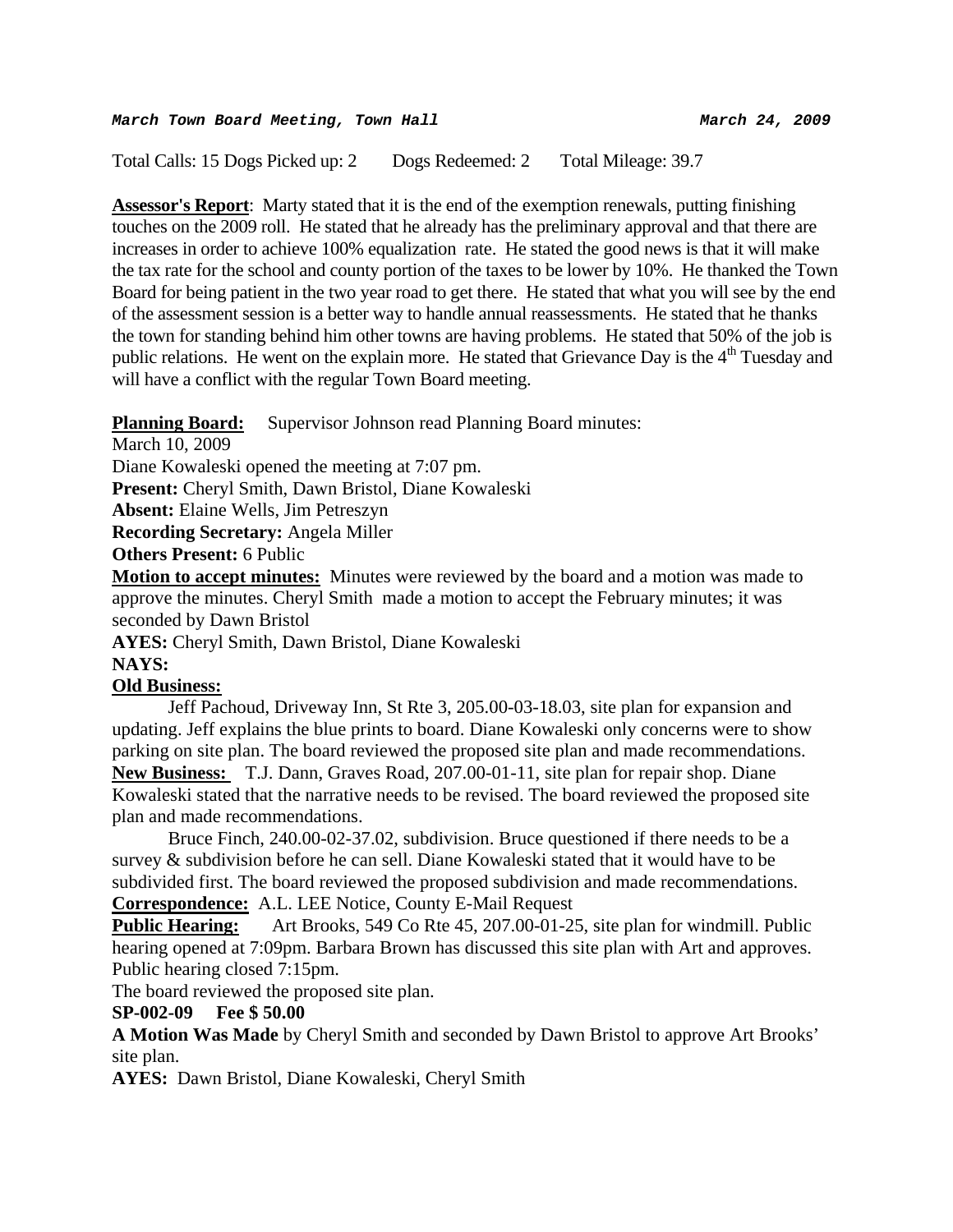Bruce Meldrim, 41 Jackson Road, 223.00-05-03.01, site plan for windmill. Public hearing opened 7:21pm. Barbara Brown also approves of this site plan. Public hearing closed 7:28pm. The board reviewed the proposed site plan.

## **SP-001-09 Fee \$ 50.00**

**A Motion Was Made** by Cheryl Smith and seconded by Dawn Bristol to approve Bruce Meldrim's site plan.

**AYES:** Dawn Bristol, Diane Kowaleski, Cheryl Smith

 Barbra Brown questioned when there are no rules at Town or County level why should these people pay for a building permit for these wind mills. Diane Kowaleski answered that Joe could answer that and this is the first time wind mills are being put up in the Town. Bruce Meldrim stated that no building permit is required for an agriculture building.

**A Motion Was Made** by Dawn Bristol and seconded Cheryl Smith to adjourn the meeting at 8:06pm

**AYES:** Cheryl Smith, Dawn Bristol, Diane Kowaleski **NAYS:** 

Respectfully submitted by, Angela Miller - Planning Board Secretary

Barbara stated that the county also has nothing on windmills and questioned why charge when there are no rules. More discussion on windmills took place.

**Custodian Report**: Dave stated that the salt and shoveling has subsided. He stated the he extended the town hall bathroom vents. He stated that he attend the Eagle Scout Award and it was a very nice ceremony. He hasn't heard from Kaufman yet on the tree planting. He has contacted Converse Labs and set up the water testing. Dave asked if he would be able to get a key to the concession stand so he can get in for the water. Councilman Pettit stated he should have one. Dave will get a hold of Donna Miller. No word on PYO signups. Dave stated he changed out light bulbs, got a hold of Fulton Glass to adjust doors again and they shown him how to do it. Dave stated there is a spreadsheet comparing prices on bee spraying – Gannon Pest Control total of \$1,355 and CNY Exterminating for \$535.00, he contacted CNY Exterminating who was cheaper and has warranty that if the bees come back they will spray again at no cost. Councilman Trimble stated to do it all for that price.

**\*-A MOTION WAS MADE** to accept CNY Exterminating to do the bee spraying at the Park and Town Hall for a cost of \$535.00 and authorize Dave Delong to contact them by Councilman Trimble seconded by Councilman Gulliver.

**AYES**: Barry Trimble, Gary Gulliver, Bill Pettit, Tom Hilton, Ellen Johnson **NAYS**:

Dave gave a list of items he purchased.

**County Legislator:** Barbara stated that they are losing their probation officer and having a retirement dinner on Friday, Building and Grounds retired last week. She stated she attended a meeting last week that was like a funeral for 200 farms. Barbara spoke about milk prices and how it not only affects the farmers but the domino affect it has on the economy. Barbara spoke more about the economy and how if there were to help the farmers that it would help more businesses. Barbara stated there is a no burning in the county due to dryness and that the dog quarantine is still in effect.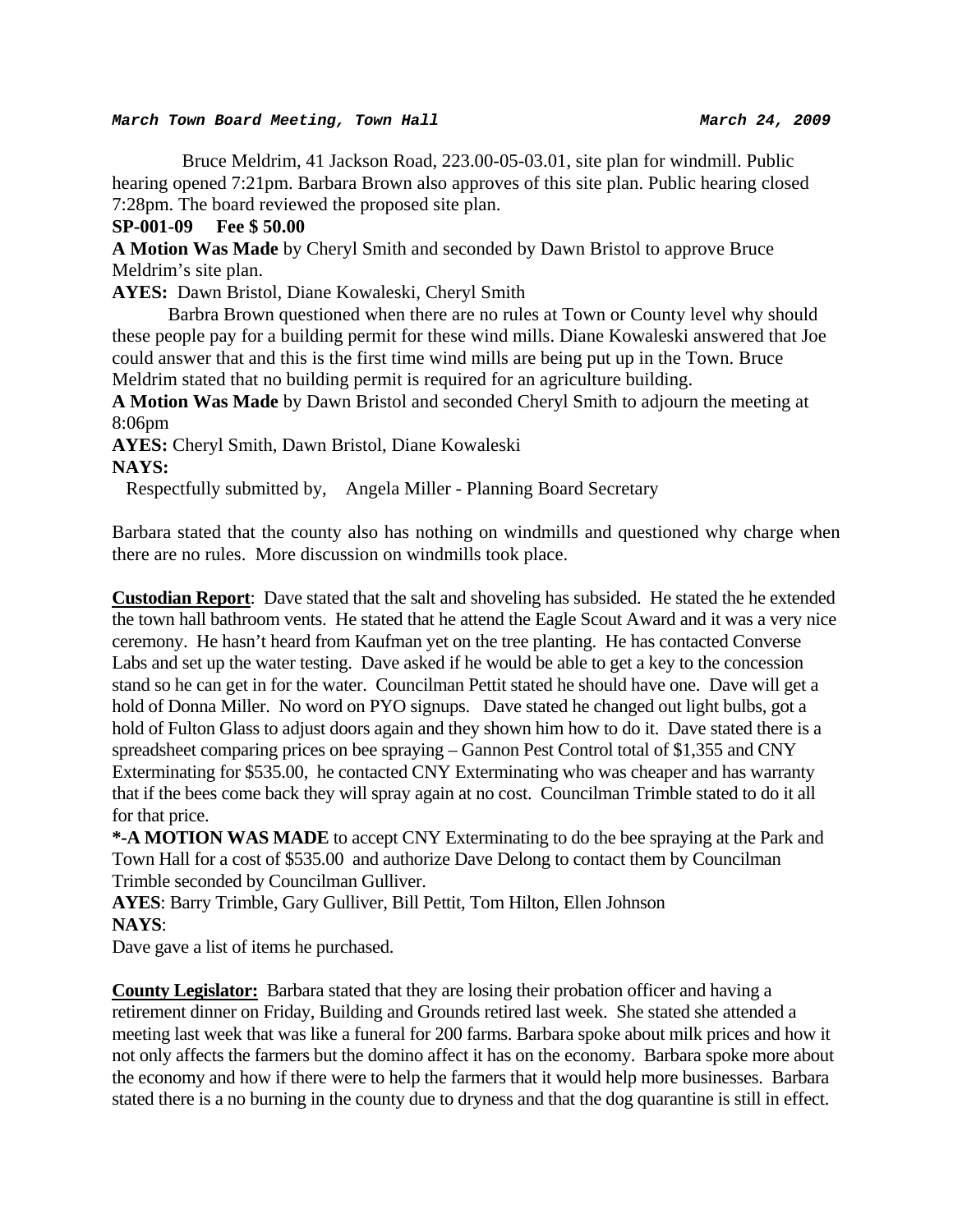She stated that the highway department is looking to buy a new milling machine, have reviewed three new water districts for Volney, Richland/Sandy Creek and Schroeppel. She stated it is getting close to Palermo and will have to deal with it. Barbara stated that the Airport Restaurant is reopening again. The building at Bristol Hill will be able to do hazardous waste collection on Wednesday and Saturdays. Town Clerk stated that Rabies Clinics are starting. Barbara stated that the county handbooks are out. She stated there is a health committee meeting tomorrow on Erin Maxwell again.

# **Motion to accept Reports**:

**\*-A MOTION WAS MADE** to approve the reports as given by Councilman Pettit seconded by Councilman Hilton.

**AYES**: Barry Trimble, Gary Gulliver, Bill Pettit, Tom Hilton, Ellen Johnson **NAYS**:

# **Motion to pay Bills**:

**\*-A MOTION WAS MADE** to pay bills in the following amounts: GENERAL NO 108 to 153 in the amount of \$33,093.84 HIGHWAY NO 86 to 109 in the amount of \$36,125.24 By Councilman Gulliver seconded by Councilman Hilton. **AYES**: Barry Trimble, Gary Gulliver, Bill Pettit, Tom Hilton, Ellen Johnson **NAYS**:

Supervisor Johnson stated they need to address the windmill fee request of the Code Enforcement Officer. Town Clerk stated that Joe said that they only have to deal with the foundation so the fee for the minimum addition would be the same. Supervisor Johnson read Resolution 13. Discussion took place on what is required that other people inspect it. Councilman Gulliver stated that if it falls over that the town gets blamed. Councilman Trimble stated it is a good thing for the pad and an inspection by the town.

# **Resolution No 13 – Amend Building Permit Fee Schedule**

**Whereas,** the Town of Palermo Code Enforcement Officer has requested windmills be added to the fee schedule for building permits, therefore

**Be It Resolved** the Town Board Town of Palermo hereby amends the Building Permit fee schedule as follows:

- Windmill installation…………………\$75.00 Resolution is introduced by Councilman Hilton seconded by Councilman Gulliver. **AYES**: Barry Trimble, Gary Gulliver, Bill Pettit, Tom Hilton, Ellen Johnson **NAYS**: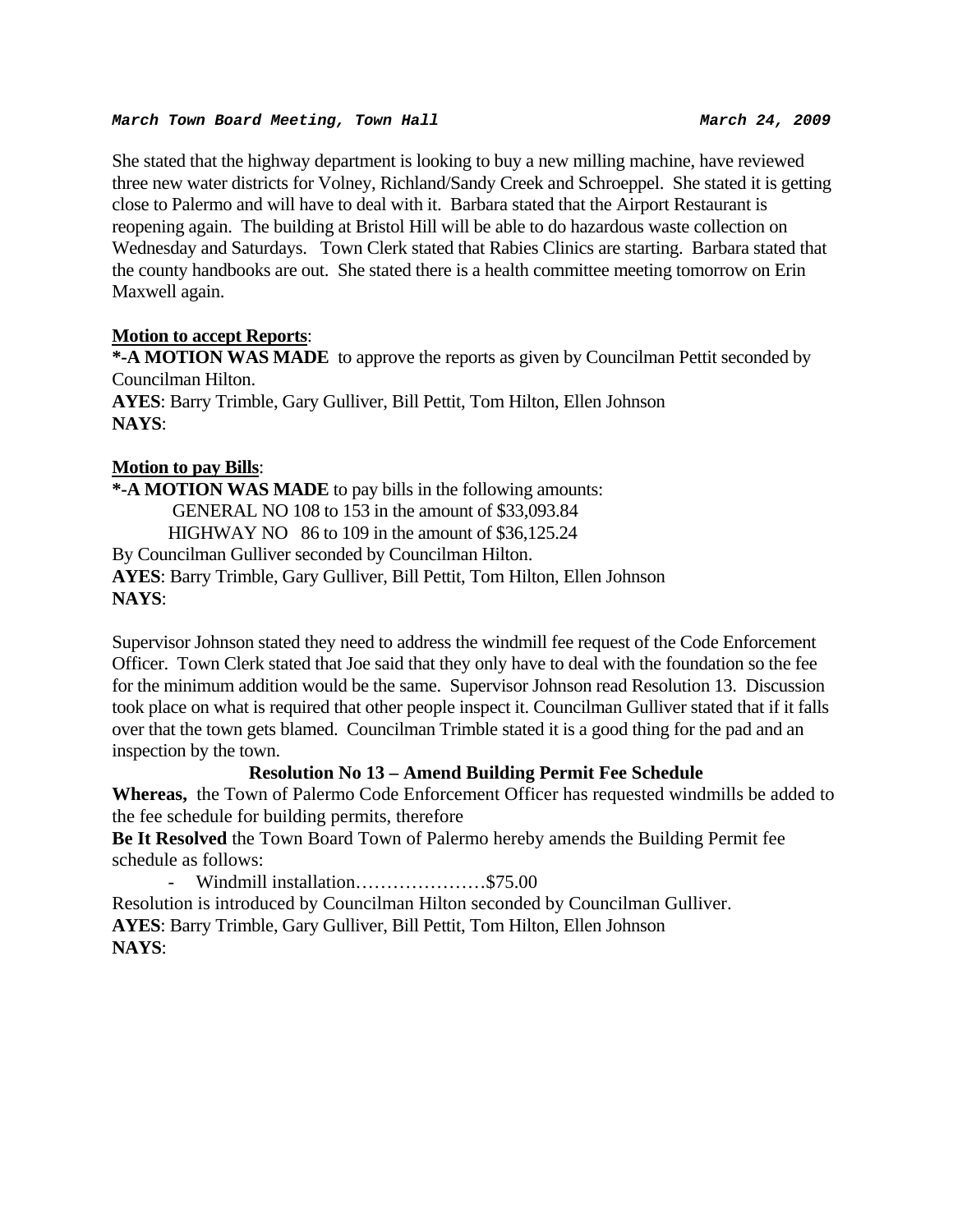**Old Business:** Councilman Trimble stated he had attended the stimulus meeting and there were a few things he got out of it. The stimulus money to small towns is not much. He suggested at budget time to budget for a grant writer, there are grants that are favorable if done with another town. Grant writer would look out for grants. Another thing was water did come up and a more robust wireless system. Councilman Trimble stated he would like to talk about a grant writer at budget time.

Jim stated that if they want to see a demo of a mower it can be set up if anyone is interested. Five Star and Tracey Road Equipment don't do mowers anymore and he has been playing phone tag with Caz and Monroe. Councilman Trimble stated he would like to see something more modest. Not to go out 20 ft on the boom and can't support that kind of money. Jim stated that you will spend more in the future. Councilman Pettit stated to get more comparables, different make, different products. Councilman Trimble stated to also look at a rotary mower.

Councilman Hilton asked how the garage addition was. Jim stated the contractor will be back for the door. Councilman Hilton asked if they been paid 100%, Supervisor Johnson stated no. Town Clerk stated that we have two coming back, Eldon for the painting of doors and French for the addition.

**New Business:** Barbara stated that Central Square Health Center is talking about closing again. More discussion took place. Barbara asked the Supervisor to write a letter as to the effect it would have on the community if it were to close.

Councilman Hilton stated that with the posting of the road to contact Ricelli and Lindsley a notice that the roads are closing to weight limits. Jim stated that he has posted them in a way Ricelli can still work, doesn't affect Lindley.

Councilman Hilton suggested that Jim is to attend the Storm Water workshop.

Councilman Hilton stated to Town Clerk to have the mowing contract ready at next workshop and include prices.

Audits will be at next workshop.

**Public Session**: Councilman Hilton asked County Legislator Brown who to get a hold of to see if the boy scouts can use the Sandy Creek County Fairgrounds for a Camporee in 2010.

Marty spoke of two German Sheppard dogs strolling around kennel, Town Clerk stated they were lost but were found. Discussion of coyotes took place.

Barbara asked if anyone has driven down Gristwood Road. It was discussed how to make a complaint to the Code Enforcement Officer. More discussion on Gristwood Road took place concerning junk at a residences and old equipment. Discussion took place on when it is agriculture or it is junk. Discussion took place on tractor trailer bodies being used as storage and building codes on them.

**Adjournment**: Motion to adjourn was made at: 8:25pm by Councilman Trimble seconded by Councilman Pettit.

**AYES:** Barry Trimble**,** Gary Gulliver, Bill Pettit, Tom Hilton, Ellen Johnson **NAYS:** 

Respectfully Submitted,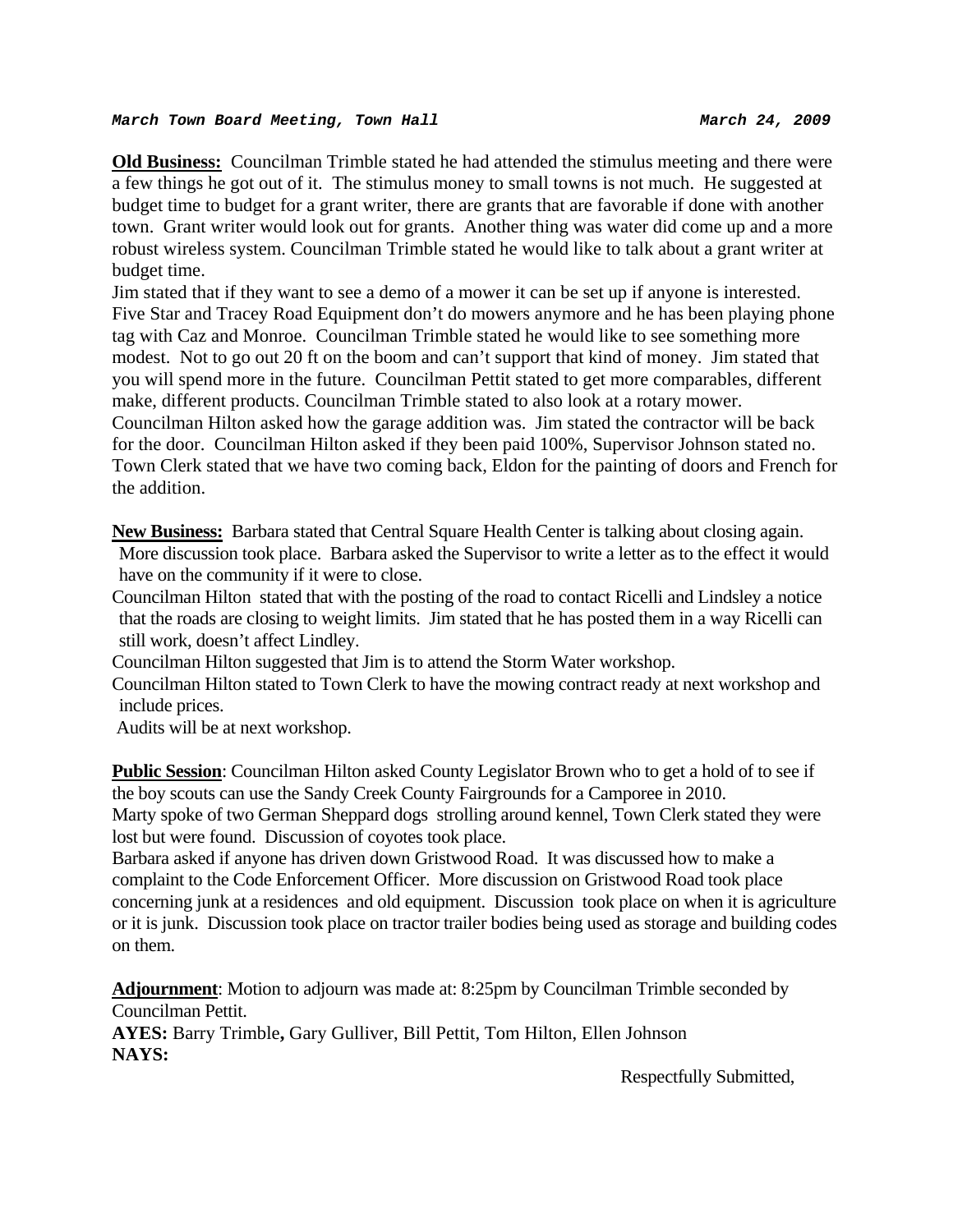Jean Gulliver Palermo Town Clerk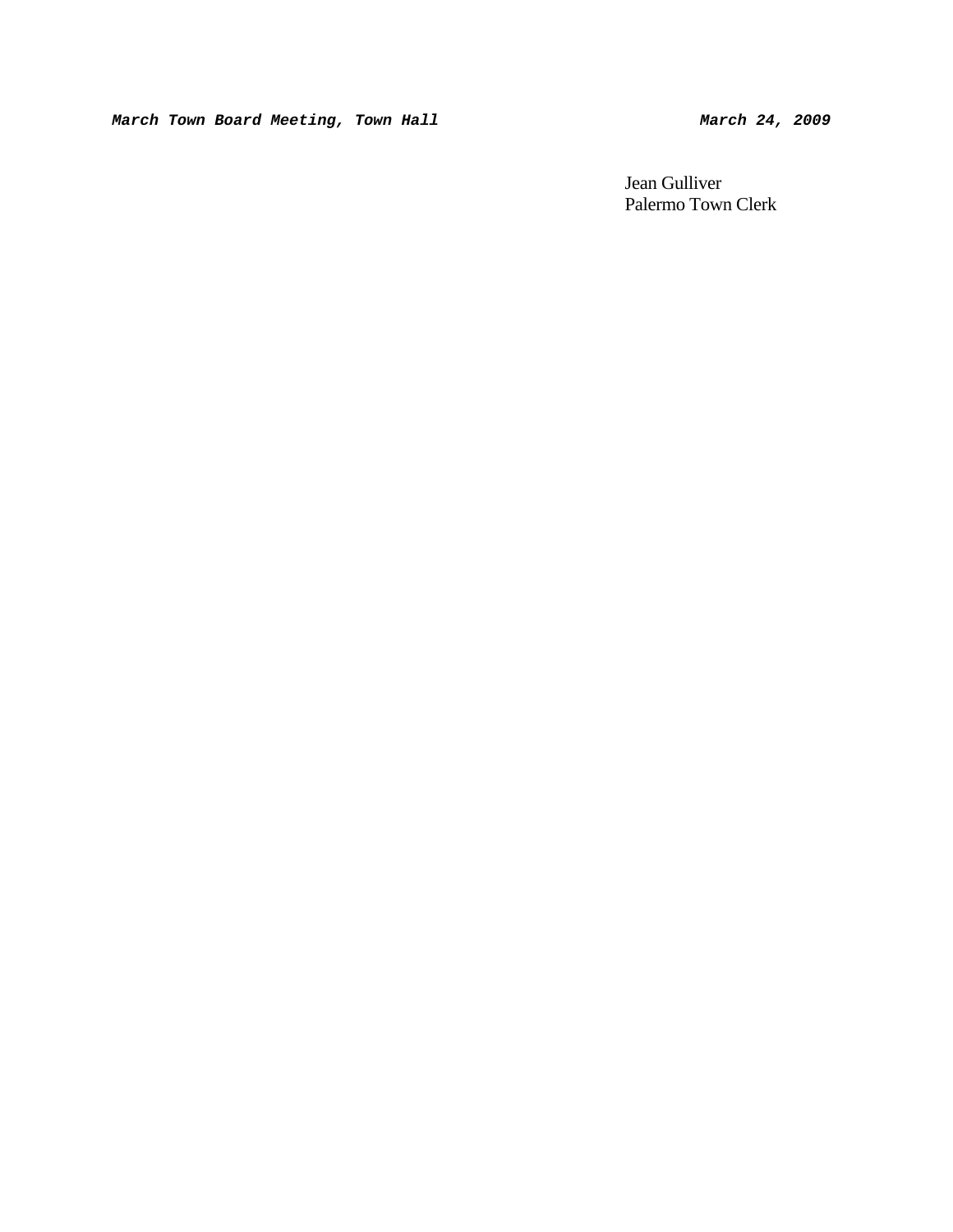Those preset at the workshop were:

**Present**: Councilman Trimble **Absent:** Councilman Gulliver Councilman Pettit Councilman Hilton Supervisor Johnson **Recording Secretary**: Jean Gulliver, Town Clerk **Others Present**: Judge Wood, Judge Hart

The following discussions took place:

- Water testing. Town Clerk stated that the water passed at the highway garage and at the park but failed at the town hall. Town Clerk stated that Dave has been over and added bleach to the well and doing what is needed. It will need to be re-tested fourteen days after the shocking is completed. Discussion took place on where the water was taken and where to have the water taken from.
- Councilman Trimble stated that New Haven passed a Resolution for the purchase of a sandblaster with the Town of Palermo at a cost of \$5,000. He stated that they looked into the DEC regs and was okay.
- Tai Chi classes. Town Clerk stated that Gail Denery would like to use the Town Hall for exercise classes with seniors. They will be held on Tuesday mornings from 10am to 11am. Dave will open, Town Clerk will be here when they leave.
- Judges books. Town Board audit Judge Wood financial books and all were in order. Town Board audited Judge Hart's books and all were in order.
- Maxwell trial. Judge Wood stated that they will probably need a stenographer for the upcoming Maxwell trial. Supervisor Johnson stated that the cost would come from their contractual.
- Gas/Fuel records. Town Board audited Highway's use for gas and diesel. Councilman Hilton stated that he has suggested in the past that at the last day of December to stick the tank so they have a reading to start with. All were in order.
- Tax Collector. Town Board audit tax collector's books all were in order.
- Town Clerk. Town Board audited Town Clerk's books all were in order. Supervisor. Town Board audited Supervisor's books, all were in order

**\*-A MOTION WAS MADE** to approve the purchase of the a sandblaster unit with the Town of New Haven at a cost of \$2,500 for each town by Councilman Trimble seconded by Councilman Pettit.

**AYES**: Barry Trimble, Bill Pettit, Tom Hilton, Ellen Johnson **NAYS**:

- Supervisor Johnson announced that she will be having a baby and may have to resign before the end of the year. She stated she will stay as long as possible. Supervisor Johnson stated that the bookkeeper is moving in August to another town. Julie did check with the Association of Towns and she can still be the bookkeeper until the end of the year. Supervisor Johnson highly recommended that they keep her on. Discussion took place on what happens when a supervisor resigns.
- Mark May. Supervisor Johnson stated that the Town Clerk had received an email from Mark concerning Cindy and Alvin Herrington's insurance. Cindy and Alvin currently are on a 2 person plan and Mark stated they need to be on 2 single plans. Supervisor Johnson stated she feels this is something at the union's end to do not the town's. They need to adjust it and bill the town accordingly. Discussion took place that Union negotiations are up this year.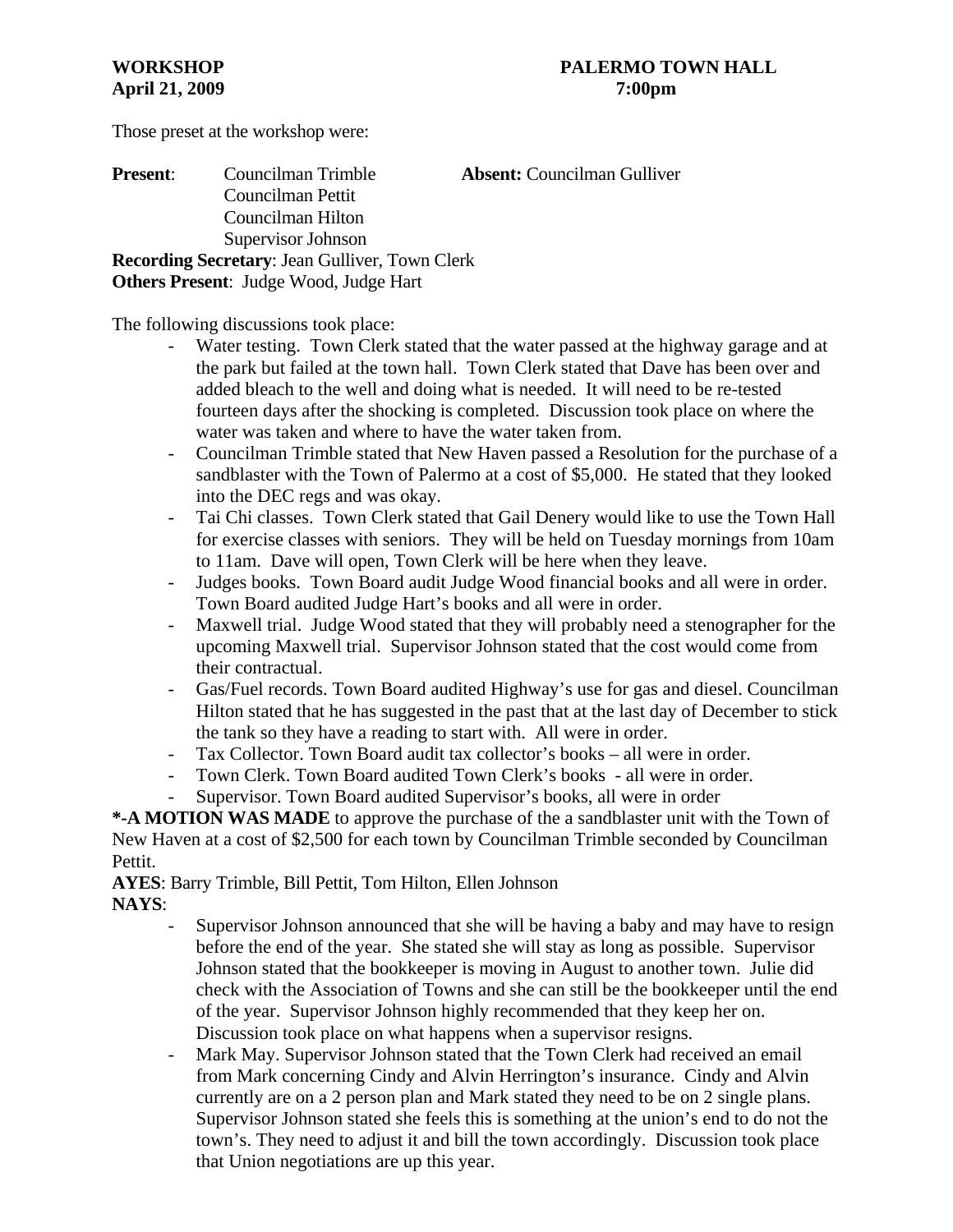- CDL license. Councilman Pettit asked how is Cindy doing with the CDL and when is it due. Supervisor Johnson stated that she is driving and she has until August to get her CDL.
- Increasing Town Clerk, Supervisor and Highway Superintendent to 4 year term. Discussion took place on pros and cons and how to do it. Councilman Trimble stated he would like to see an appointed highway superintendent.
- Mowing contract. Town Board reviewed mowing contract.

**Adjournment**: **-\*A MOTION WAS MADE** to adjourn at 8:36pm by Councilman Trimble seconded by Councilman Pettit.

**AYES:** Barry Trimble, Bill Pettit, Tom Hilton, Ellen Johnson **NAYS:**

Respectfully Submitted,

Jean Gulliver Palermo Town Clerk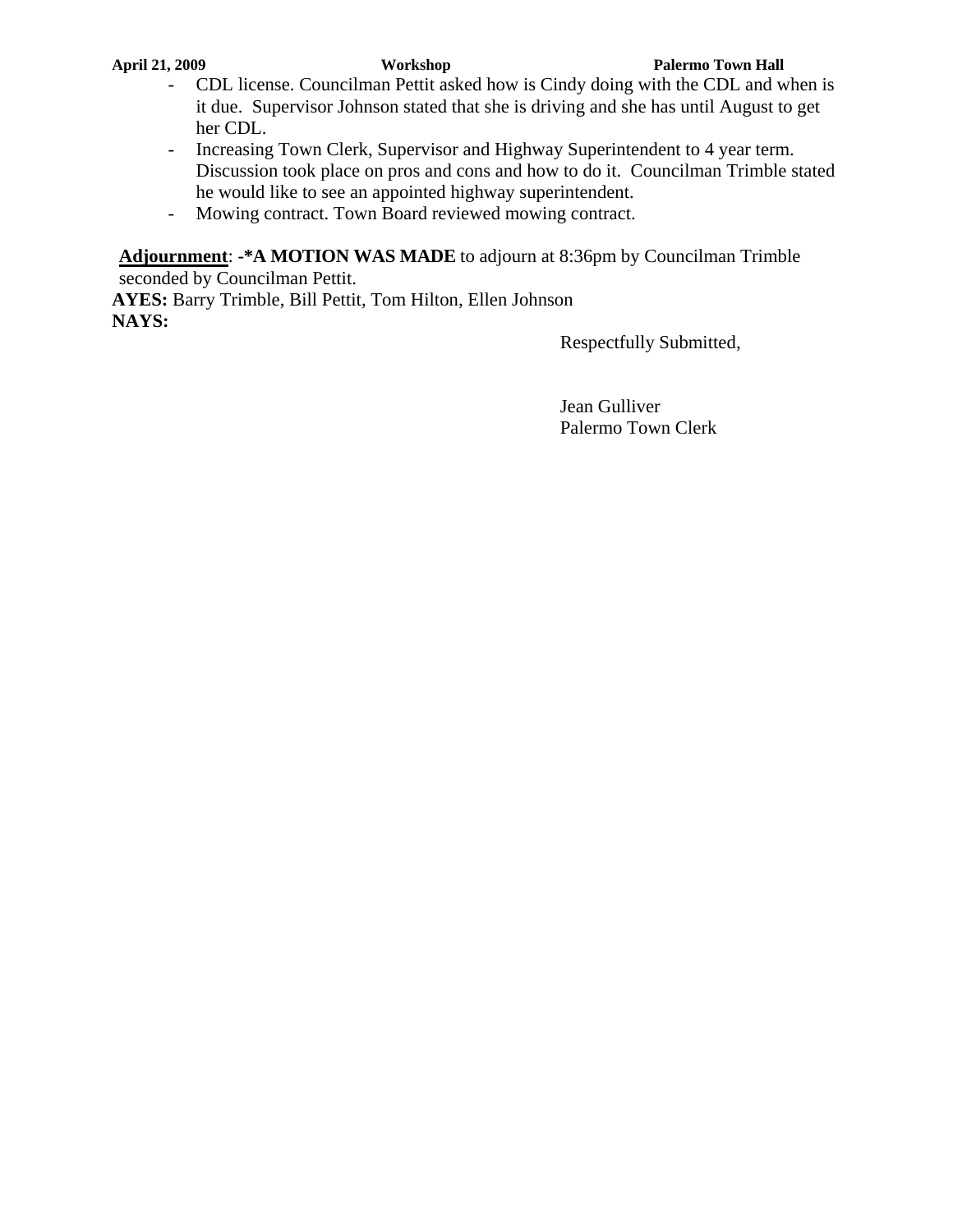# **TOWN OF PALERMO – TOWN BOARD AGENDA MAY 28, 2009**

Meeting Begins – 7:00p.m. Call to Order by the Supervisor Pledge to the Flag with a Moment of Silence Roll Call by Town Clerk Approval/Changes to Minutes of Previous Month Petition to the Town Board Executive Session (When Necessary) Reading of Resolutions 14 – Mowing Contract Public Comments or Questions on Resolutions Resolution Approval **Communications** Reports: Supervisor Town Clerk Highway Code Enforcement Dog Control Assessor Planning Board Board of Appeals Custodian Rec Director County Legislature

Motion to Accept Reports

| <b>Motion to Pay Bills:</b>                |  |  |  |
|--------------------------------------------|--|--|--|
| General No. 158 to 190 Total: \$22,835.94  |  |  |  |
| Highway No. 111 to 137 Total: \$ 26,168.64 |  |  |  |

Old Business: Town Audits

New Business: Grievance Day is May  $26<sup>th</sup>$  – meeting to move to following Thursday(?)

Public Session

Adjournment

Meeting Schedule:

Workshop: May  $19<sup>th</sup>$ Regular Meeting: May  $28^{th}$  (?)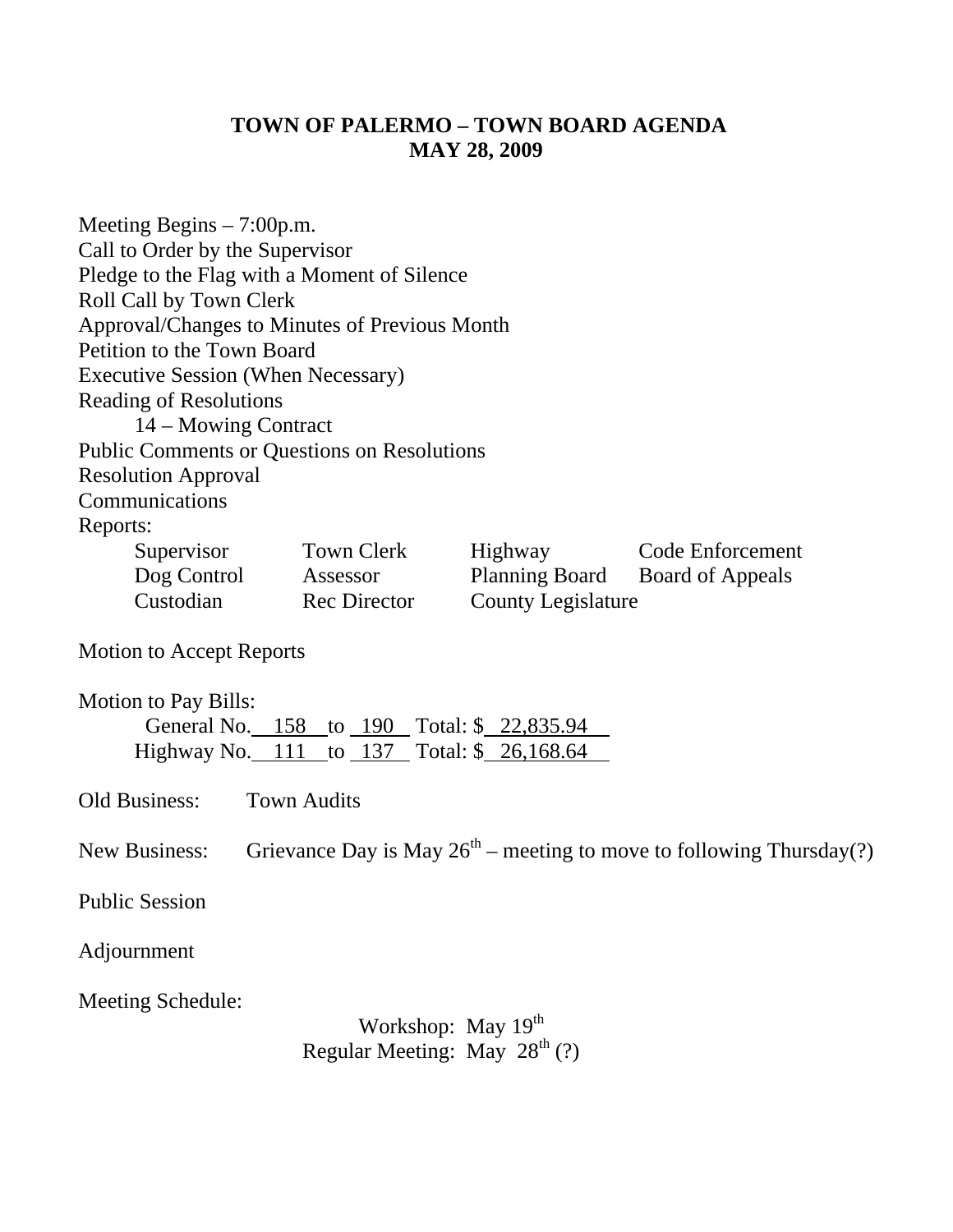# **April Town Board Meeting - Town Hall**

# **April 28, 2009**

Supervisor Johnson called the meeting to order at 7:08pm with a salute to the flag and a moment of silence. Town Clerk took roll call:

Councilman Gulliver Councilman Pettit Councilman Hilton

**Present:** Supervisor Johnson **Absent:** Councilman Trimble

**Recording Secretary**: Jean Gulliver, Town Clerk

**Others Present**:; Barbara Brown, County Legislator; Tammy Schwartz, Janitor; Dave Delong Custodian; 1 members of the public.

# **Corrections to Minutes**: None

# **Motion to accept minutes**:

**\*-A MOTION WAS MADE** to accept the minutes of the previous meetings by Councilman Hilton seconded by Councilman Pettit. **AYES**: Gary Gulliver, Bill Pettit, Tom Hilton, Ellen Johnson **NAYS**:

**Petitions to the Board**: Stephen Geer looking for permission to close Clifford Road for their annual motocross race. Town Clerk asked if the road closing could be posted at either end of the road instead of just where they cross as people travel down there with large vehicles and trailers find it hard to turn around because they weren't aware of the closing until they got right to the crossing. Town Clerk to have contract ready for next month.

**Resolutions:** Supervisor Johnson read proposed Resolutions: #14 – Mowing Contract

# **Public Comment on Resolutions**: None

# **Resolutions Approval**:

# **Resolution No. 14 – Mowing Contract**

**Whereas,** the Town Board Town of Palermo has reviewed the Mowing Contract for 2009, now therefore,

**Be It Further Resolved** the Town Board Town of Palermo hereby authorizes the Town Supervisor to sign a mowing contract with Upstate Timber and Land Management for the 2009 mowing season.

Resolution introduced by Councilman Hilton seconded by Councilman Gulliver.

**AYES**: Gary Gulliver, Bill Pettit, Tom Hilton, Ellen Johnson

**NAYS**:

**Communications:** Supervisor Johnson read the following communications: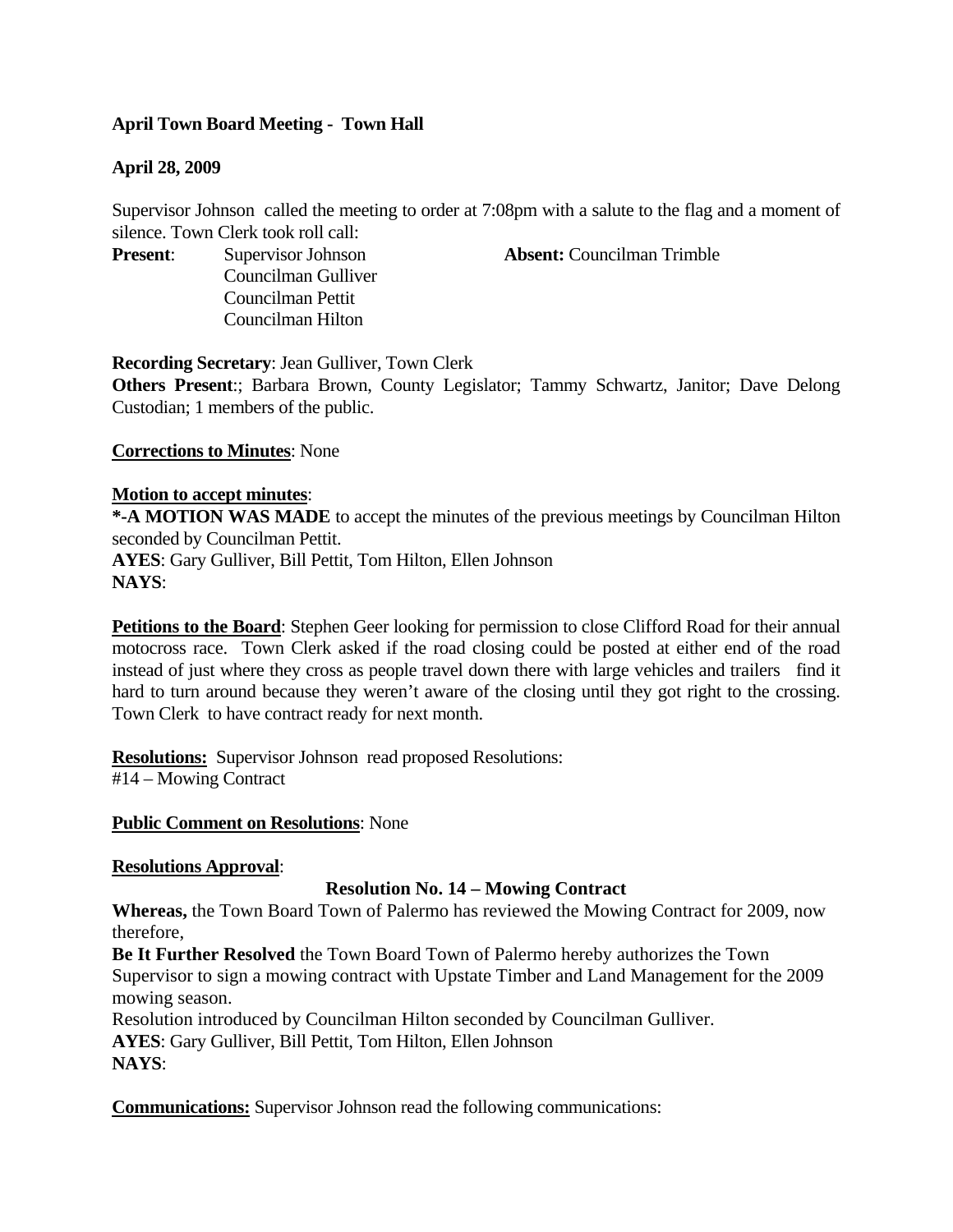- 1. Oswego City/County Youth Bureau regarding the funding for the Town of Palermo. Town of Palermo should receive an estimate of \$1,028 for the youth recreation program.
- 2. Town of Minetto Supervisor Daniel Capella regarding a flyer from the Human Society needing assistance with feral cats. He asked the flyer to read at the Town Board meeting and posted on the bulletin board.
- 3. ISO regarding evaluating the Town of Palermo Codes department. Town of Palermo was evaluated in 2001 with a result of Class 99 for residential buildings and a Class 99 for commercial buildings constructed in or after 2001. They are preparing to review the town again and have sent a questionnaire for Code Enforcement Officer to fill out. They will be contacting Joe to set up a time for review.
- 4. US Census Bureau regarding visiting people in April and July of 2009 for the 2010 census
- 5. Navistar regarding the lease agreement and release for the truck now paid off.
- 6. Jean Gulliver letter applying for the Board of Appeals position term to expire 12/31/2013 stating that it has been vacant since January and has been advertised several times. She states that she is well versed in the Town's laws as well as what is to be expected as a member.

**\*-A MOTION WAS MADE** to appoint Jean Gulliver to the position of Board of Appeal's member, term to expire 12/31/2013 by Councilman Hilton seconded by Councilman Pettit. **AYES**: Bill Pettit, Tom Hilton Ellen Johnson.

**NAYS**:

**ABSTAIN**: Gary Gulliver

- 7. Pipeline Safety Program
- 8. Experience Works Program Town Clerk stated that two ladies came in with the program for helping seniors 55 and older to get back in the work field. They are looking for hosting sites and are able to do governments. All insurance and pay are covered by the program, there are no cost to the Town of Palermo and if a person were to get injured they have their own workman's comp that they would go on. All they need from the town is someone to train a person in clerical, custodial, janitorial, landscaping and such for 18 hours a week. Town Clerk stated that the Town of New Haven had done the program.

**\*-A MOTION WAS MADE** to go forward with the Experience Works Program and the Town Clerk will contact them by Councilman Pettit and seconded by Councilman Hilton.

**AYES**: Gary Gulliver, Bill Pettit, Tom Hilton, Ellen Johnson.

**NAYS**:

# **Reports**

**Supervisor's Report**: Supervisor Johnson gave her report:

| Account Balances as of March 31, 2009                                            |              |                              |  |             |             |  |  |  |
|----------------------------------------------------------------------------------|--------------|------------------------------|--|-------------|-------------|--|--|--|
| General Fund: \$326,902.83 Highway Fund \$621,944.75 Trust & Agency: \$16,159.20 |              |                              |  |             |             |  |  |  |
| Park Capital:                                                                    |              | $$4,240.95$ Highway Capital: |  | \$66,718.23 |             |  |  |  |
| General Capital:                                                                 | \$28,693.49  | <b>Highway Money Market:</b> |  |             | \$10,457.95 |  |  |  |
| <b>General Money Market:</b>                                                     | \$109,015.85 | Park Reserve:                |  |             | 565.38      |  |  |  |

**Town Clerk's Report**: Town Clerk gave her report: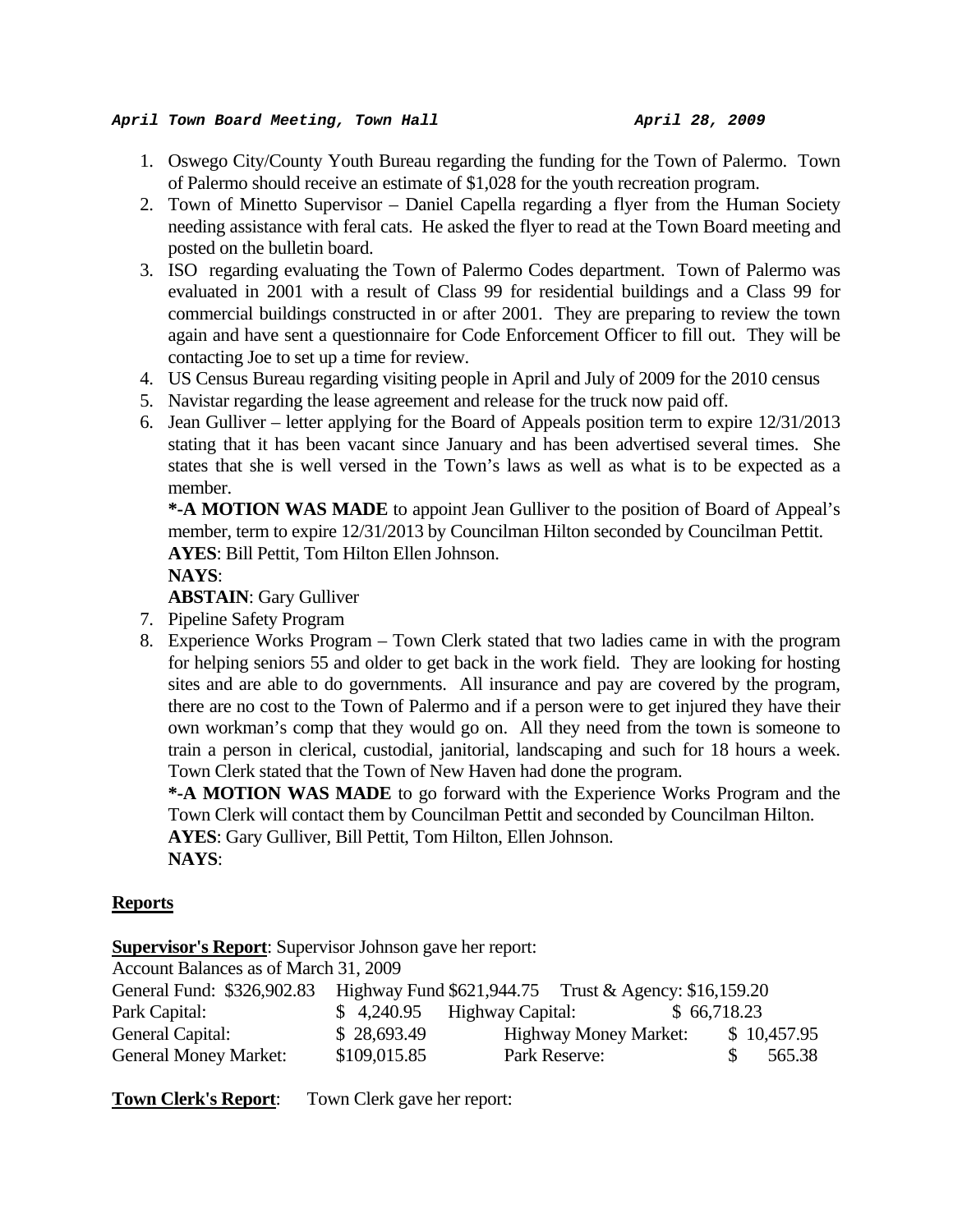For the month of March a total of \$5063.73 was turned over to the Supervisor with \$148.40 of that being for dog licenses. \$137.60 was collected for the County Treasurer for dog licenses and \$48.00 to Ag & Markets for spay/neutering program, and \$4.72 to NYS DEC for sportsman licenses. A total of \$5,254.05 was collected.

I am through collecting taxes for this year. I have returned my books to the County.

 I, Councilman Gulliver, Dave Delong and his wife Sharon, and Legislator Brown represented the Town of Palermo at the tree planting ceremony held at the town park yesterday. The Service to Aid Families donated a tree in memory of crime victims. They presented a plaque to the Town of Palermo, which Supervisor Johnson asked me to accept on behalf of the town. It is to be placed by the tree. Dave is going to make a cement holder for it so no one can steal it. It was a very nice ceremony.

I will be attending a workshop on e-records next Wednesday in Scriba from 9am to 1pm.

## **Highway Superintendent Report:** none

**Planning Board:** Supervisor Johnson read Planning Board report/minutes: Site Plans this month: 1 Fees Collected: 50 Total year to Date: 3 Total collected: \$150.00 Subdivision this month: 0 Fees Collected: 0 Total year to Date: 0 Total collected: \$0.00

Diane Kowaleski opened the meeting at 7:05 pm.

**Present:** Dawn Bristol, Elaine Wells, Jim Petreszyn (entered 7:09), Diane Kowaleski, Cheryl Smith (entered 7:09)

**Absent:**

**Recording Secretary:** Angela Miller

**Others Present:** 12 Public

**Motion to accept minutes:** Minutes were reviewed by the board and a motion was made to approve the minutes. Cheryl Smith made a motion to accept the March minutes; it was seconded by Dawn Bristol

**AYES:** Cheryl Smith, Dawn Bristol, Diane Kowaleski

# **NAYS:**

**Old Business:** Jeff Pachoud, Driveway Inn, St Rte 3, 205.00-03-18.03, site plan for expansion and updating of Drive Way Inn. The board reviewed the proposed site plan and made recommendations.

# **SP-003-09 Fee \$ 50.00**

**A Motion Was Made** by Diane Kowaleski and seconded by Elaine Wells to approve Jeff Pachoud's site plan.

**AYES:** Dawn Bristol, Elaine Wells, Jim Petreszyn, Diane Kowaleski, Cheryl Smith New Business: Connie Smith, 2 lot subdivision, Co Rte 4. Board reviews the proposed subdivision and made recommendation. Public hearing scheduled for May 12 at 7:00PM

Jack Barker, 4604 St Rte 49, 2 lot subdivision, 239.00-03-23. Mr. Barker questioned about deeding this piece of land over to one of the other parcels? Jim Petreszyn stated that could be done but points out where Mr. Barker could put a 60 foot right away on map. Public hearing scheduled for May 12 at 7:00PM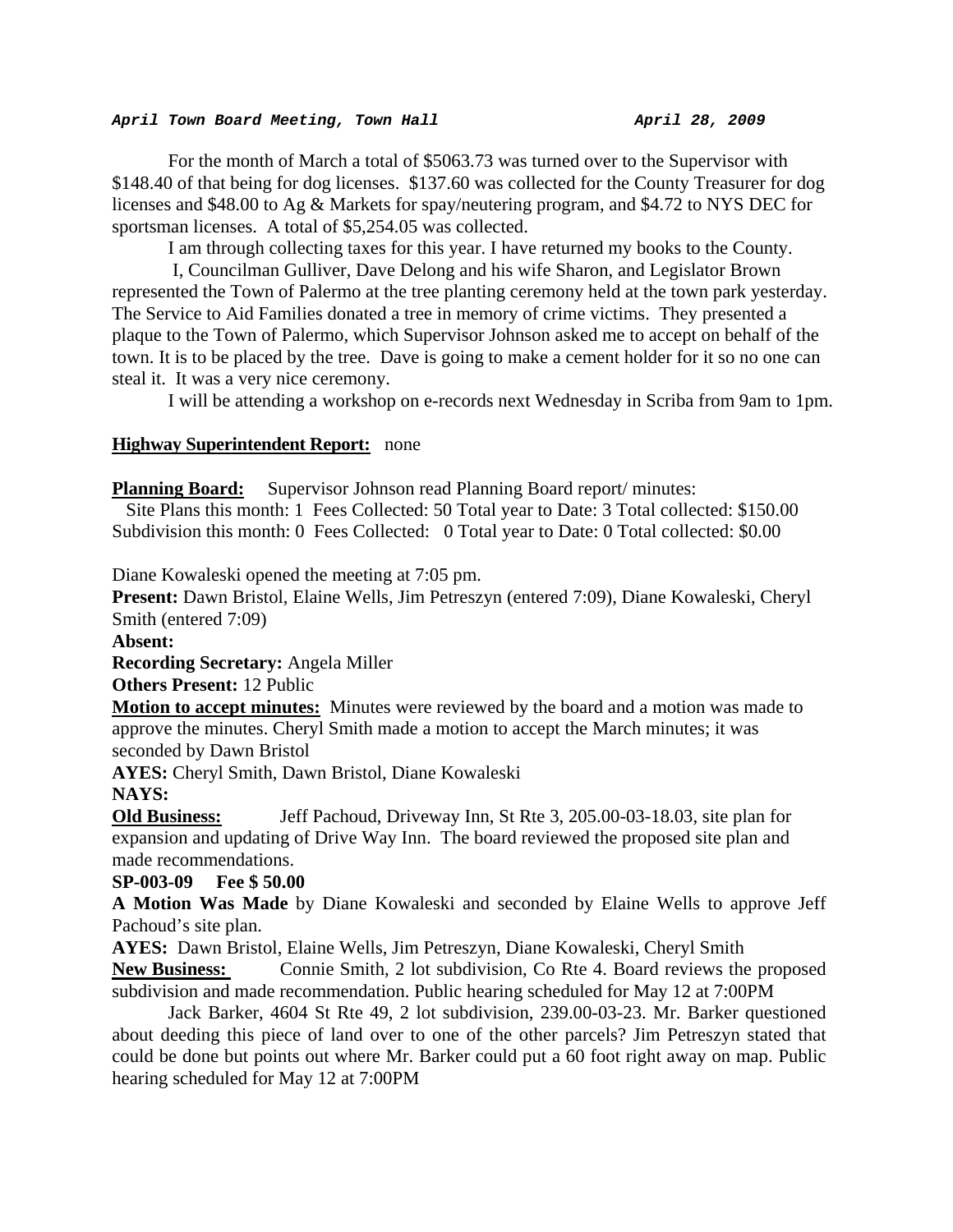Val Burton, Co Rte 35, 3 lot subdivision. Jim Petreszyn only concern was to move boundary line over to give new lot 1 acre. Public hearing scheduled for May 12 at 7:00PM

 Daniel Gristwood, 202 Gristwood Road, 240.04-14-06, site plan for junk yard and repair shop. The board reviews the site plan and made recommendation.

 Cassandra Wilson, Dutchess Lane, 188.03-13.08, site plan for day care. The board reviewed the propose site plan and made recommendations.

**Correspondence:** Town Topics

**Public Hearing:** None

**A Motion Was Made** by Diane Kowaleski and seconded Dawn Bristol to adjourn the meeting at 8:18pm

**AYES:** Dawn Bristol, Elaine Wells, Jim Petreszyn, Diane Kowaleski, Cheryl Smith **NAYS:** 

Respectfully submitted by, Angela Miller - Planning Board Secretary

**Dog Control Report**: Supervisor Johnson read Chad's report:

Total Calls: 18 Dogs Picked up: 0 Dogs Redeemed: 0 Total Mileage: 86.7

# **Code Enforcement Officer Report:** Supervisor Johnson read Joe's report:

| <i>Inspections</i>                                                    |    |  |  |  |
|-----------------------------------------------------------------------|----|--|--|--|
| <b>Construction Inspections</b>                                       | 29 |  |  |  |
| <b>Manufactured Home Inspections</b>                                  |    |  |  |  |
| <b>Fire Safety Inspections</b>                                        | 5  |  |  |  |
| <b>Code Violation Inspections</b>                                     | 16 |  |  |  |
| <b>Mobile Park Inspections</b>                                        | 2  |  |  |  |
| <b>Junkyard Inspections</b>                                           |    |  |  |  |
| <b>Complaint of Violation Inspections</b>                             | 21 |  |  |  |
| <b>Total Inspections</b>                                              | 73 |  |  |  |
| $\mathbf{D}_{\mathbf{u}}$ ilding $\mathbf{D}_{\alpha \mathbf{w}}$ ita |    |  |  |  |

| DUMULLE FUTNINS       |                    |                     |               |  |  |
|-----------------------|--------------------|---------------------|---------------|--|--|
|                       | <b>This Report</b> | <b>Year to Date</b> | <b>Totals</b> |  |  |
| <b>Permits Issued</b> |                    |                     |               |  |  |
| <b>Fees Collected</b> | \$225.00           | \$375.00            | \$375.00      |  |  |
| <b>To Supervisor</b>  | \$225.00           | \$375.00            | \$375.00      |  |  |

## **Bulletin Board**

*Just a note***:** 

**Please remember there are regulations for open burning, and burning any type of garbage is prohibited. The Code Enforcement Officer can be contacted at any time for questions at 592-2333 or email at PalermoCodes@aol.com.** 

*Respectfully Submitted,* Joseph Fiumara - Code Enforcement Officer

## **Assessor's Report**: none

**Custodian Report**: Dave stated that he has contacted CNY Exterminators and they will get with him for dates in May or June, they would like the bees to start nesting first. He stated he contacted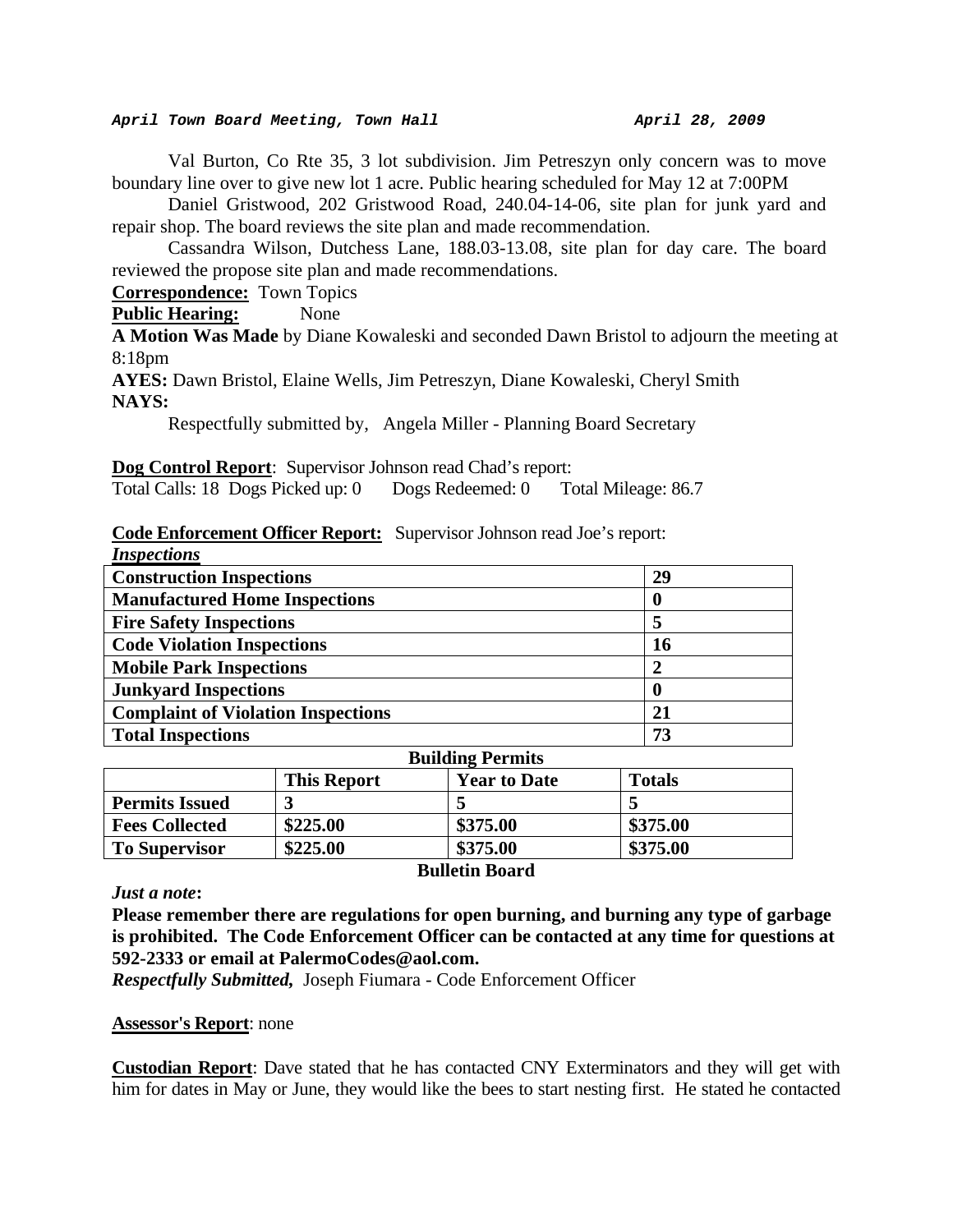Donna Miller for a key to the concession stand and got one. He stated there still is no PYO for this year. He stated he removed the shrub protectors and removed the forms by the generator and raked. Dave stated he contacted Brian Clark to take over for Owen and he wanted to think about it. Brian decided to take the position so Dave gave him back the keys to be the custodian helper. Dave stated he repainted the park sign. Volney Multiplex called after the outage, checked the hall all was okay, battery was low and a couple of breakers were kicked off. All taken care off. Dave stated that he put shelves in the janitor closet and got things off the floor. He turned the water on at the park and had a leak in the concession stand and purchased items to repair it. He stated that Bill Carp fixed the light in the parking lot and the light at the sign. He stated he received a call to plant the tree and had the ceremony. He stated he used Rex Delong until Brian wanted to help. He stated he fixed picnic tables, painted the bathroom and did the water test with Converse. He stated the results were back, the Garage and the Park passed the test but the Town Hall didn't, had coliform. He stated he treated the well and will have to call to have it retested. Dave stated that he had a call from the scouts and helped picked up trash on the  $22<sup>nd</sup>$ . Dave stated he needs to get with Jim and tear out down the dugout, stack it somewhere. For now there is an orange fence around it. Discussion took place concerning the PYO. Dave gave a list of items purchased for the month.

**County Legislator Report:** Barbara stated that she went to the NYS Fish and Wildlife Board and there are raises to the sportsman licenses to keep open a pheasant farm. Project for acquisition on Sandy Pond slowly going through for fisherman access. Bristol Hill will open for hazardous waste a couple days a month. She stated there is a lot of secured storage and it was expensive but more convenient. She stated she went to park and did dedication, there is a Thursday meeting at Bullhead Point for victims of crimes. Discussed Swine flu and how Palermo EMS work in Onondaga County and can bring it here.

## **Motion to accept Reports**:

**\*-A MOTION WAS MADE** to approve the reports as given by Councilman Hilton seconded by Councilman Gulliver. **AYES**: Gary Gulliver, Bill Pettit, Tom Hilton, Ellen Johnson **NAYS**:

## **Motion to pay Bills**:

**\*-A MOTION WAS MADE** to pay bills in the following amounts: GENERAL NO 138 to 190 in the amount of \$22,835.94 HIGHWAY NO 111 to 137 in the amount of \$26,168.64 By Councilman Gulliver seconded by Councilman Pettit. **AYES**: Gary Gulliver, Bill Pettit, Tom Hilton, Ellen Johnson **NAYS**:

**Old Business:** Supervisor Johnson stated that the town audits were done and the Code Enforcement Officer is the only one left to do. Will do it at the May workshop. The Tax Collector, Town Clerk, Supervisor, Judges and Highway were all in order and all approved. Supervisor Johnson read a letter from the town attorney concerning the Murtaugh property being appraised for a proposal of \$2,000 for the appraisal. Supervisor Johnson stated that she talked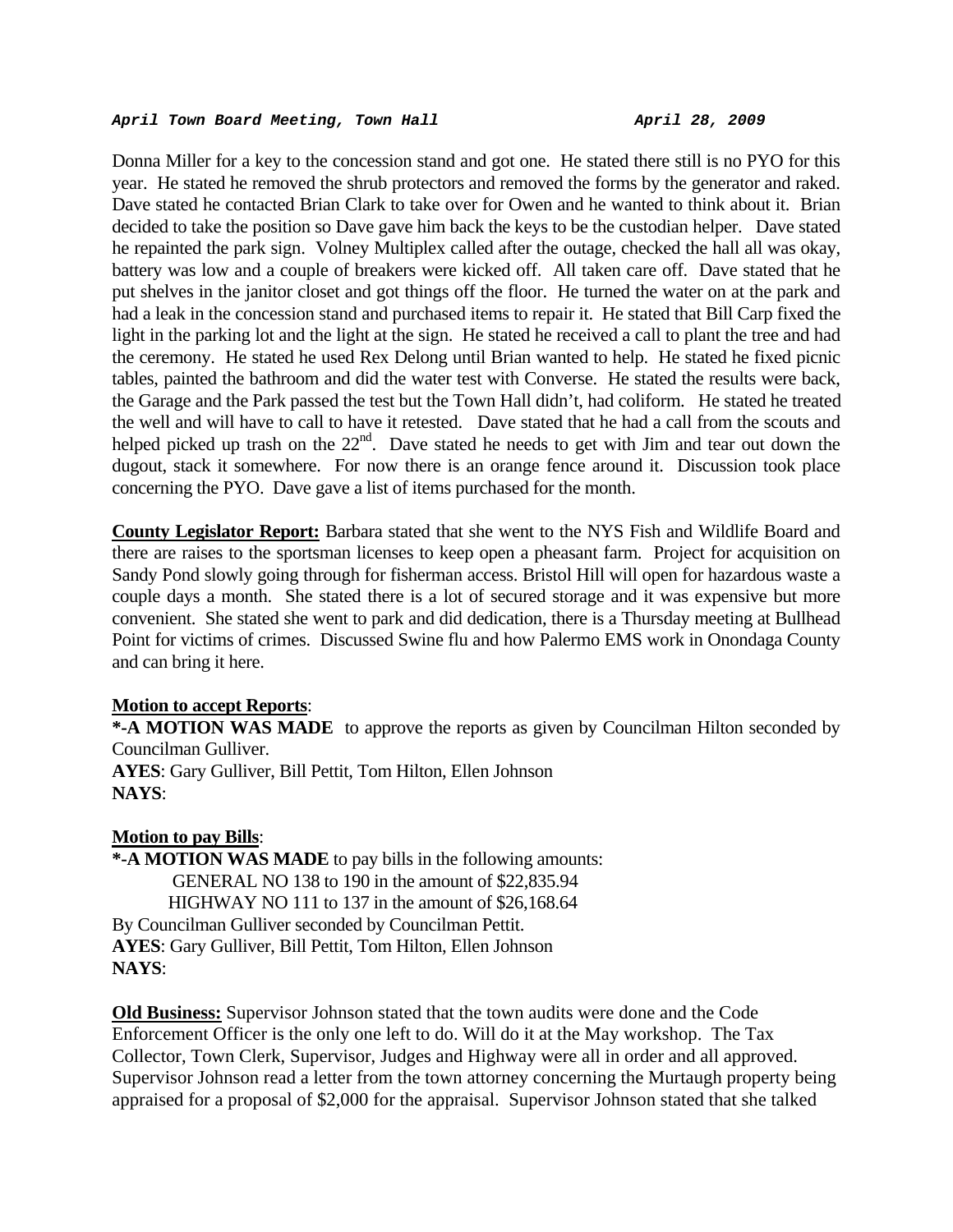with Marty and thought it was high but he felt that with the assessment it should make up for the \$2,000 appraisal. She stated that at last meeting we were all for going forward.

**\*-A MOTION WAS MADE** to proceed with the proposal of \$2,000 for an appraisal on the Murtaugh property on Thompson Road to be performed by Pomeroy Appraisal Association by Councilman Gulliver seconded by Councilman Hilton.

**AYES**: Gary Gulliver, Bill Pettit, Tom Hilton, Ellen Johnson **NAYS**:

New Business: Supervisor Johnson stated that Grievance Review Day is May 26<sup>th</sup> same as the Town Board meeting. Town Board meeting will be moved to Thursday the  $28<sup>th</sup>$  at 7pm.

Barbara Brown stated that Debbie Denery has been working hard on a memorial at the park in the means of playground equipment and a bench. She stated that she has raised \$3900 on the account and it was going to cost \$2500 to install it. Barbara asked if the money was expended that was put in the fund from the Grange. Town Clerk stated yes we purchased equipment last year. Councilman Hilton stated that they knew they were going to do it and they need to come in and tell what they want to do and show the Town Board. More discussion took place. Councilman Hilton stated that once they know they can discuss how to get it installed.

**\*-A MOTION WAS MADE** by Councilman Gulliver to close Clifford Road for the annual motocross racing by Stephen Geer on Sunday July 26<sup>th</sup> and seconded by Councilman Pettit. **AYES**: Gary Gulliver, Bill Pettit, Tom Hilton, Ellen Johnson

# **NAYS**:

Councilman Gulliver stated that looking at the water bill and there was \$4,000 put into a new well and the water passed after and it was just tested and passed again. He stated that over \$700 a year is being spent on water and thinks it's time to no longer purchase water. Councilman Hilton stated he agreed. Supervisor Johnson stated that they need to have potable water and now does have it. Councilman Pettit stated that he agrees but thinks it should be tabled until next month. Councilman Hilton stated that doesn't make sense but to have a memo to the Jim with the recommendation of the Town Board effective June  $1<sup>st</sup>$  water is deemed potable and alright for consumption and the Town Board wishes to no longer purchase water.

\*-A MOTION WAS MADE to no longer purchase water for the highway garage effective June 1<sup>st</sup>, 2009 due to the passing of the water test deeming the water to be potable by Councilman Gulliver seconded by Councilman Hilton.

**AYES**: Gary Gulliver, Bill Pettit, Tom Hilton, Ellen Johnson **NAYS**:

Councilman Hilton stated that he had seen one of the highway workers and stating everything is better at the garage and going good.

**Public Session**: Barbara asked if there was a Memorial Day Service at the park and it was answered no. Barb stated the flag at the park was leaning. Discussion took place on how to fix it

**Adjournment**: Motion to adjourn was made at: 8:16pm by Councilman Gulliver seconded by Councilman Pettit.

**AYES:** Gary Gulliver, Bill Pettit, Tom Hilton, Ellen Johnson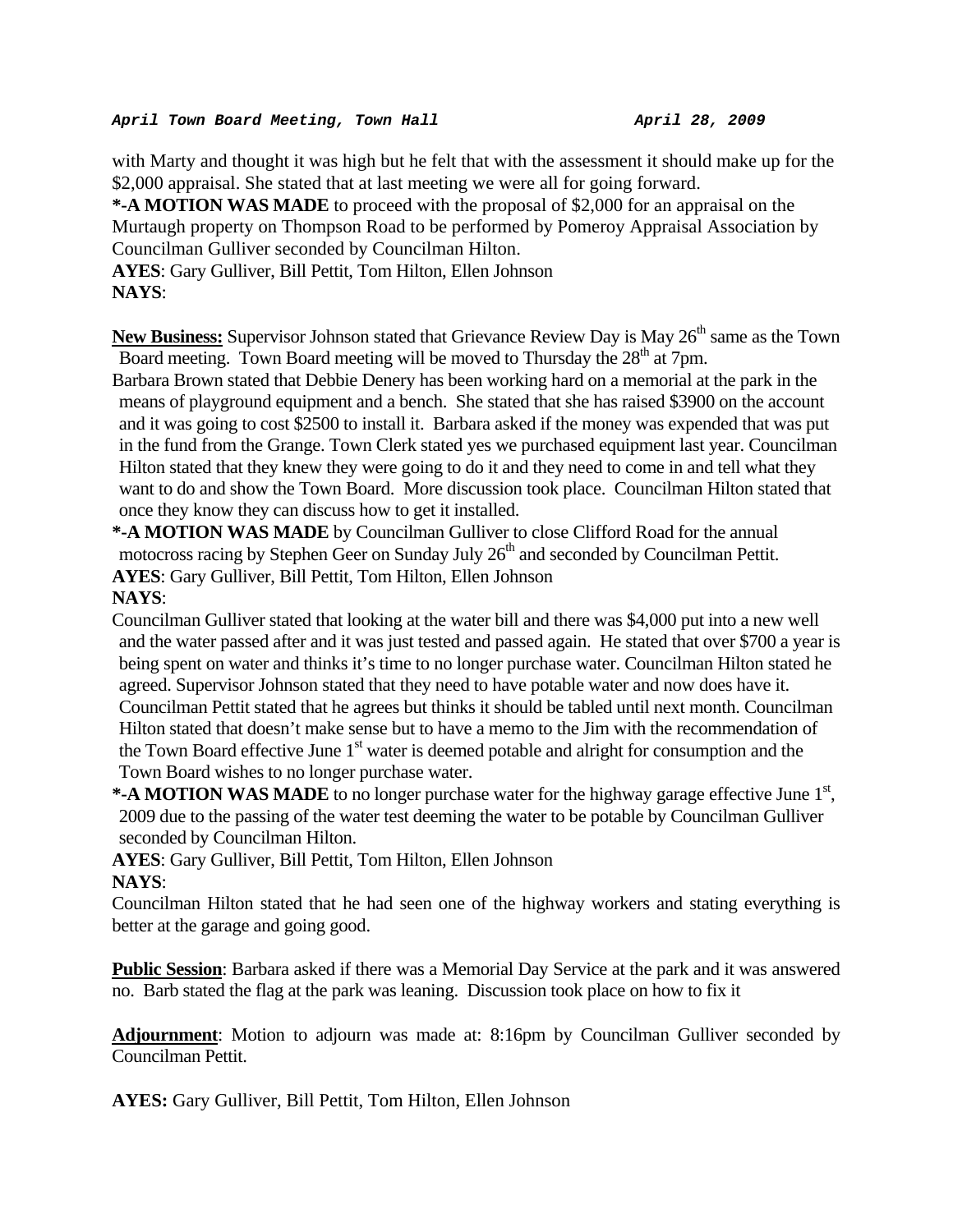**NAYS:** 

Respectfully Submitted,

 Jean Gulliver Palermo Town Clerk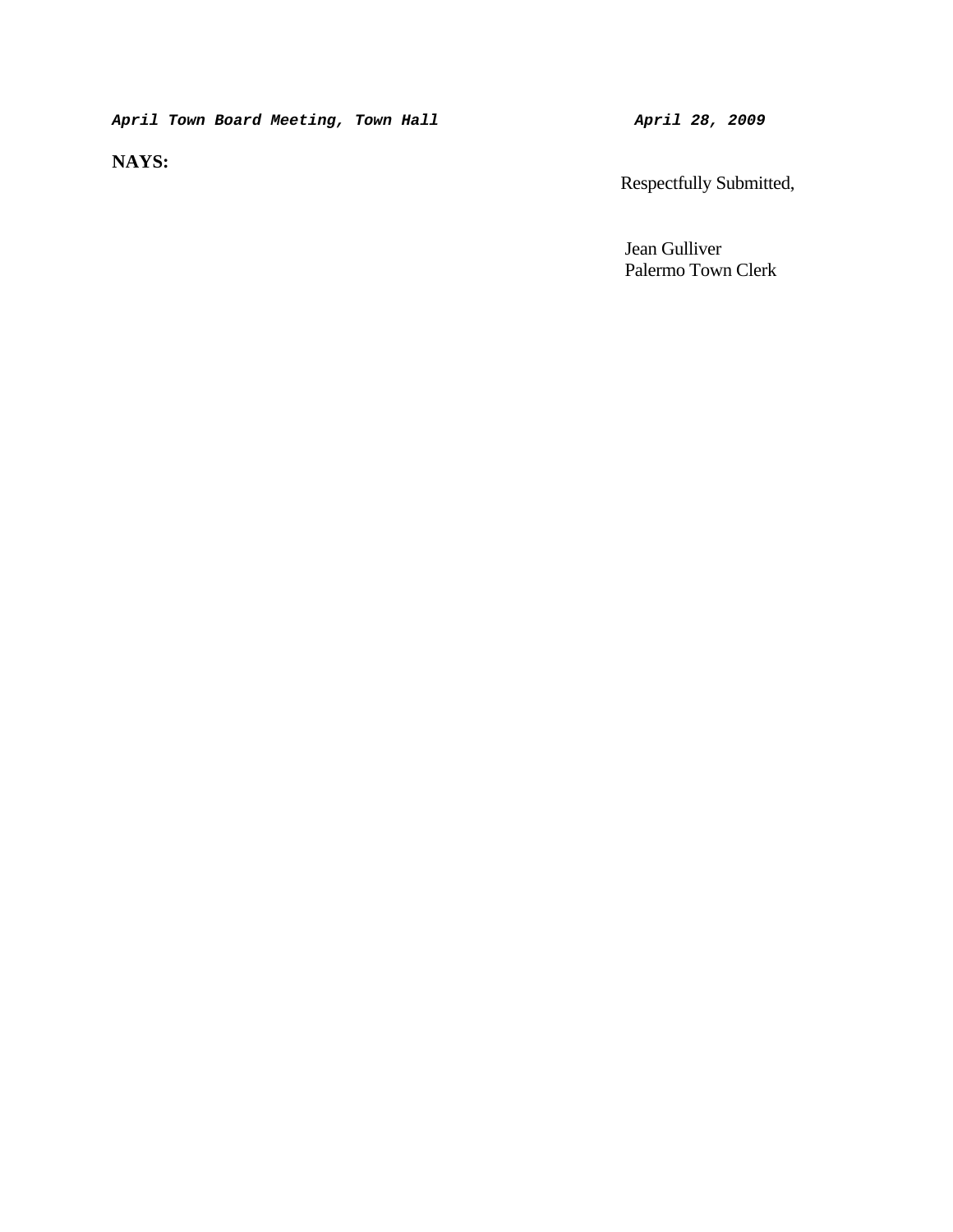Those preset at the workshop were:

| <b>Present:</b> | Councilman Trimble                                    | <b>Absent:</b> Councilman Pettit |
|-----------------|-------------------------------------------------------|----------------------------------|
|                 | Councilman Gulliver                                   |                                  |
|                 | Councilman Hilton                                     |                                  |
|                 | Supervisor Johnson                                    |                                  |
|                 | <b>Recording Secretary: Jean Gulliver, Town Clerk</b> |                                  |

**Others Present**: Jim Pettit, Highway Superintendent, Joe Fiumara, Code Enforcement Officer; Beverly Beck, Historian

The following discussions took place:

- Motocross Race and closure of Clifford road. Town Clerk gave copies of contract to Town Board to review
- Besaw Road Accident in February. Town Clerk gave Town Board copies of a notice of claim that was filed for an accident that occurred in the winter on Besaw Rd.
- Tinker Cemetery on ST RT 264. Beverly asked if the trees could be trimmed and one tree is dead. Jim stated they would do the trimming and will look at the tree to see if they would be able to cut it down.
- Cemeteries. Beverly stated the cemeteries look nice, the flags are out and flowers too.
- Plant flowers at the Town Park. Daisy troop would like to plant some flowers at the Town of Palermo for a badge. Town Board consensus to allow the planting of the flowers.
- Playground Equipment in memory of Erin Maxwell. Deb Denery stated they have raised enough money to purchase a bench with Erin's name on it and a 20ft monorail. She stated that it will cost \$2500 for the installation and they do not have enough money for installation. She stated they would like to have it for the summer and asked if the town can help with the installation. Supervisor Johnson asked Jim if the highway would have time, Jim didn't know. Discussion took place on calling the company for a better price. Deb gave the Town Board papers of what they want to purchase and prices. More discussion took place on installation and having a dedication when completed. Deb will return to next week's meeting.
- Code Enforcement Officer Audit of books. Supervisor Johnson stated that her receipts matched except one check in November he forgot to give her. Joe stated it has been in the bank the whole time. All is all okay now.
- French Construction. Discussion took place to have Cedrone look at the work and if he is okay with it the last payment can be released. Town Clerk to make sure we have the payroll.
- Maxwell Case. Joe stated he would like representation for the upcoming Maxwell case. Town Board stated it was okay to contact the town attorney.
- Junkyards. Discussion took place on new application for junkyard license by Gristwood and how applying through the planning board works. Discussion took place on to whether to fine or what to see what they do with the planning board first. Consensus was to see if they follow through with the Town Board.
- Parkhurst property was discussed
- Building Permits on whether or not a fee is charged for those who put in a different heating unit due to fire took place.
- French Construction completed door issue
- Sandblaster. Jim asked for a change of price as it was wrong in the original motion.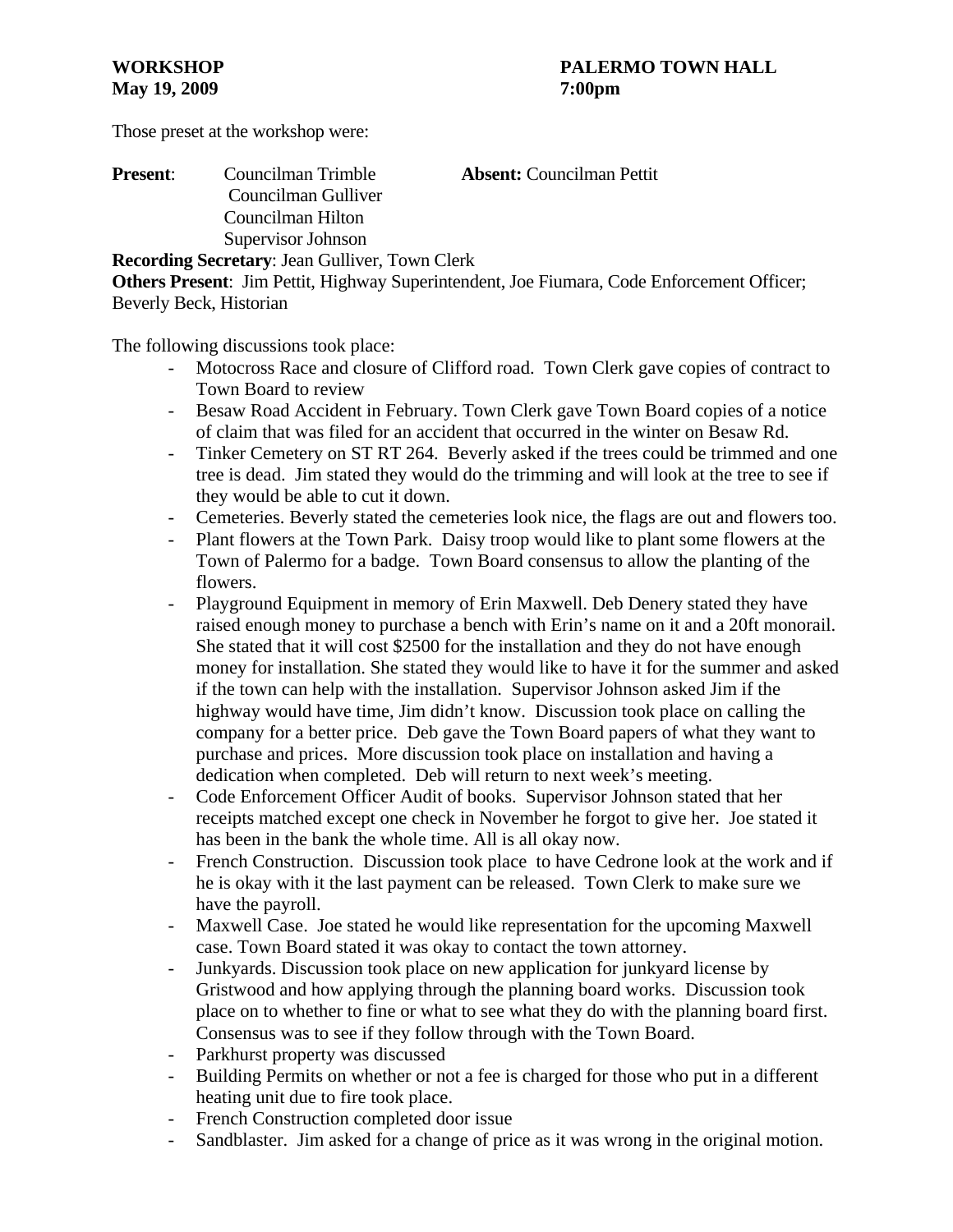**\*-A MOTION WAS MADE** to change approved price of Sandblaster from \$2500 to \$3500 as per the March Meeting by Councilman Trimble seconded by Councilman Gulliver. **AYES**: Barry Trimble, Gary Gulliver, Tom Hilton, Ellen Johnson

# **NAYS**:

- Mower- Jims stated that the state price has changed and hasn't done much looking into it.
- Department of Health Town Clerk stated that she received a phone call from the Department of Health concerning the Recreation Program. They stated they have been trying to get a hold of Donna Miller and the calls are not returned. They stated that Donna does a good job but needs to be able to have someone to contact. Supervisor Johnson stated that she will give Donna a call.
- Co Rt 33 flooding from rain storm. Town Clerk stated that she has had calls from residents on Co Rt 33 for flooding and she referred them to the county since it is a county road and the county is responsible for the culverts. More discussion took place on the storm and the flooding of the road.
- Cutting trees due to storm. Jim stated the Fire Dept had called him for trees down. Supervisor Johnson stated that some people wanted to know if they will come back and clean up the sides of roads. Jim stated just give him a call if there is stuff on the side of the road.
- Terms of officials. Councilman Trimble stated that they should at next workshop discuss making Supervisor and Highway Superintendent 4 year terms instead of two and also possible making highway superintendent appointed.
- Union Contract. Supervisor Johnson stated that they should start looking at the union contract and discuss what percent increase to give, changing clothing allotment to biannual like it was before. She stated the receipt way is a pain. She stated she would like it to be done before September so figures are known. Supervisor Johnson stated that also when their driver's license expire, she needs a new copy. Councilman Hilton suggested that at the end of each year to get copies every year. At the June  $16<sup>th</sup>$ workshop the contract will be looked at.
- Water at town hall. Town Clerk stated that it failed. Discussed that the water is discolored due to iron. More discussion took place on water problem.

**\*-A MOTION WAS MADE** for the Town Clerk to contact Castor Well Drilling to do some water sampling at the town hall to look at the water softener unit to see if it is working properly by Councilman Hilton seconded by Councilman Gulliver.

**AYES**: Barry Trimble, Gary Gulliver, Tom Hilton, Ellen Johnson **NAYS**:

- Discussion of Notice of Claim took place
- Playground Equipment. Councilman Gulliver stated he doesn't want to set a precedence for the town for anyone to put up a memorial in the park and the town pays for the installation. He stated he is willing to put time in for installation. More Discussion took place. Councilman Hilton stated that maybe it could be an eagle scout project to install the items. Councilman Hilton stated that they may want to look at something smaller for costs.

**Adjournment**: **-\*A MOTION WAS MADE** to adjourn at 8:29pm by Councilman Trimble seconded by Councilman Gulliver.

**AYES:** Barry Trimble, Gary Gulliver, Tom Hilton, Ellen Johnson **NAYS:**

Respectfully Submitted,

Jean Gulliver - Palermo Town Clerk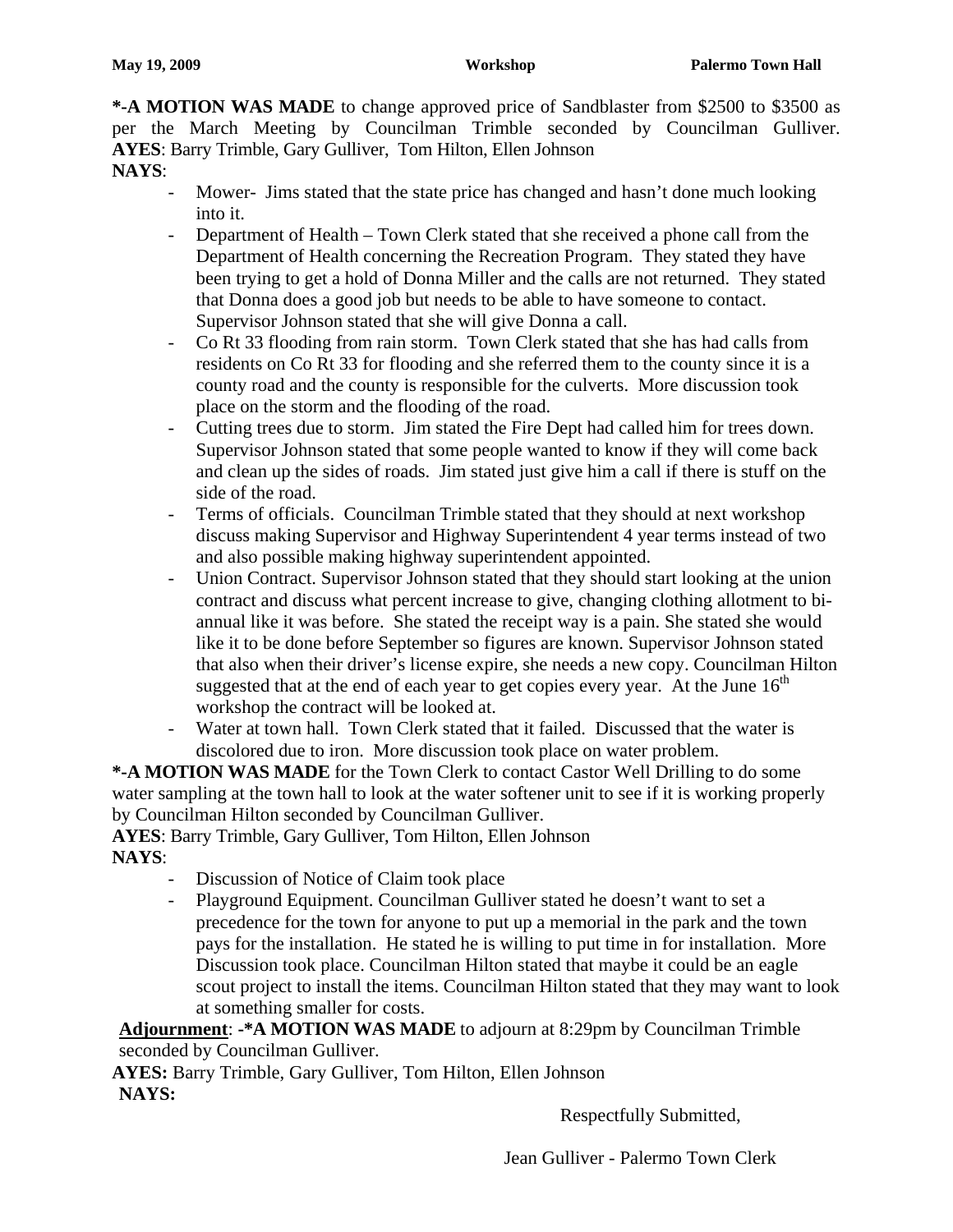# **TOWN OF PALERMO – TOWN BOARD AGENDA MAY 28, 2009**

| Meeting Begins $-7:00$ p.m.<br>Call to Order by the Supervisor<br>Roll Call by Town Clerk<br>Petition to the Town Board | Pledge to the Flag with a Moment of Silence<br>Approval/Changes to Minutes of Previous Month |                           |                                 |  |  |  |
|-------------------------------------------------------------------------------------------------------------------------|----------------------------------------------------------------------------------------------|---------------------------|---------------------------------|--|--|--|
| <b>Executive Session (When Necessary)</b>                                                                               |                                                                                              |                           |                                 |  |  |  |
| <b>Reading of Resolutions</b><br>15 - High Gear Dirt Riders Agreement                                                   |                                                                                              |                           |                                 |  |  |  |
| $16 - Drug Testing$                                                                                                     |                                                                                              |                           |                                 |  |  |  |
| 17 - Transfer of Funds                                                                                                  |                                                                                              |                           |                                 |  |  |  |
|                                                                                                                         | <b>Public Comments or Questions on Resolutions</b>                                           |                           |                                 |  |  |  |
| <b>Resolution Approval</b>                                                                                              |                                                                                              |                           |                                 |  |  |  |
| Communications                                                                                                          |                                                                                              |                           |                                 |  |  |  |
| Reports:                                                                                                                |                                                                                              |                           |                                 |  |  |  |
|                                                                                                                         | Supervisor Town Clerk                                                                        | Highway                   | <b>Code Enforcement</b>         |  |  |  |
|                                                                                                                         | Dog Control Assessor                                                                         |                           | Planning Board Board of Appeals |  |  |  |
| Custodian                                                                                                               | <b>Rec</b> Director                                                                          | <b>County Legislature</b> |                                 |  |  |  |
| Motion to Accept Reports                                                                                                |                                                                                              |                           |                                 |  |  |  |
| <b>Motion to Pay Bills:</b><br>General No. 193 to 229 Total: \$ 54,198.66<br>Highway No. 138 to 157 Total: \$ 69,299.90 |                                                                                              |                           |                                 |  |  |  |
| Old Business: Water Testing                                                                                             | <b>Playground Equipment</b>                                                                  |                           |                                 |  |  |  |
| <b>New Business:</b>                                                                                                    |                                                                                              |                           |                                 |  |  |  |
| <b>Public Session</b>                                                                                                   |                                                                                              |                           |                                 |  |  |  |
| Adjournment                                                                                                             |                                                                                              |                           |                                 |  |  |  |
|                                                                                                                         | Meeting Schedule: Workshop: June 16 <sup>th</sup><br>Regular Meeting: June $23^{\text{rd}}$  |                           |                                 |  |  |  |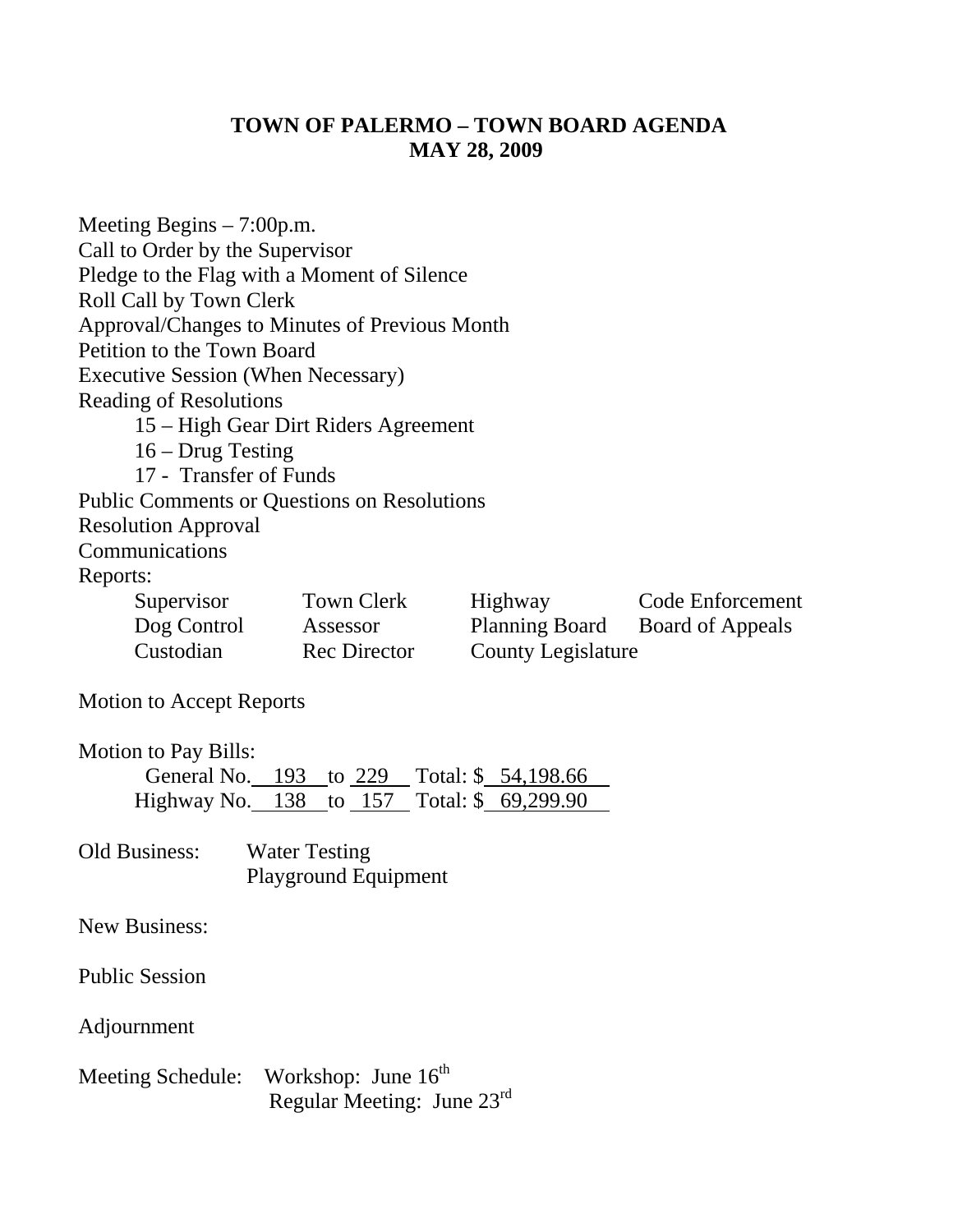# **May Town Board Meeting - Town Hall**

# **May 28, 2009**

Deputy Supervisor Hilton called the meeting to order at 7:14pm with a salute to the flag and a moment of silence. Town Clerk took roll call:

Councilman Hilton

**Present:** Councilman Gulliver **Absent:** Supervisor Johnson Councilman Pettit Councilman Trimble

**Recording Secretary**: Jean Gulliver, Town Clerk

**Others Present**: Jim Pettit, Highway Superintendent; Barbara Brown, County Legislator Dave Delong Custodian; 4 members of the public.

**Corrections to Minutes**: None

## **Motion to accept minutes**:

**\*-A MOTION WAS MADE** to accept the minutes of the previous meetings by Councilman Gulliver seconded by Councilman Pettit. **AYES**: Gary Gulliver, Bill Pettit, Tom Hilton

**NAYS**:

# **Petitions to the Board**: None

**Resolutions:** Deputy Supervisor Hilton read proposed Resolutions:

#15 – High Gear Dirt Riders Agreement

#16 – Drug Testing

#17 – Transfer of Funds

**Public Comment on Resolutions**: Town Clerk stated Peter Cedrone was okay with the work completed on Garage.

# **Resolutions Approval**:

# **Resolution No. 15 – High Gear Dirt Riders Agreement**

**Whereas** Steven Geer wishes to close Clifford Road on July 26, 2009 from 8:00am to 4:00pm for the purpose of motor cross competition and

**Whereas** Town Board Town of Palermo has reviewed contract for such competition now therefore

**Be it resolved** Town Board Town of Palermo hereby authorizes Supervisor Johnson to sign contract with High Gear Dirt Riders concerning said competition

Resolution introduced by Councilman Gulliver seconded by Councilman Pettit.

**AYES**: Gary Gulliver, Bill Pettit, Tom Hilton

**NAYS**:

# **Resolution No. 16 – Drug Testing**

**Whereas** Town Board Town of Palermo has reviewed the alcohol and drug testing contract provided by Accurate Confidential Testing therefore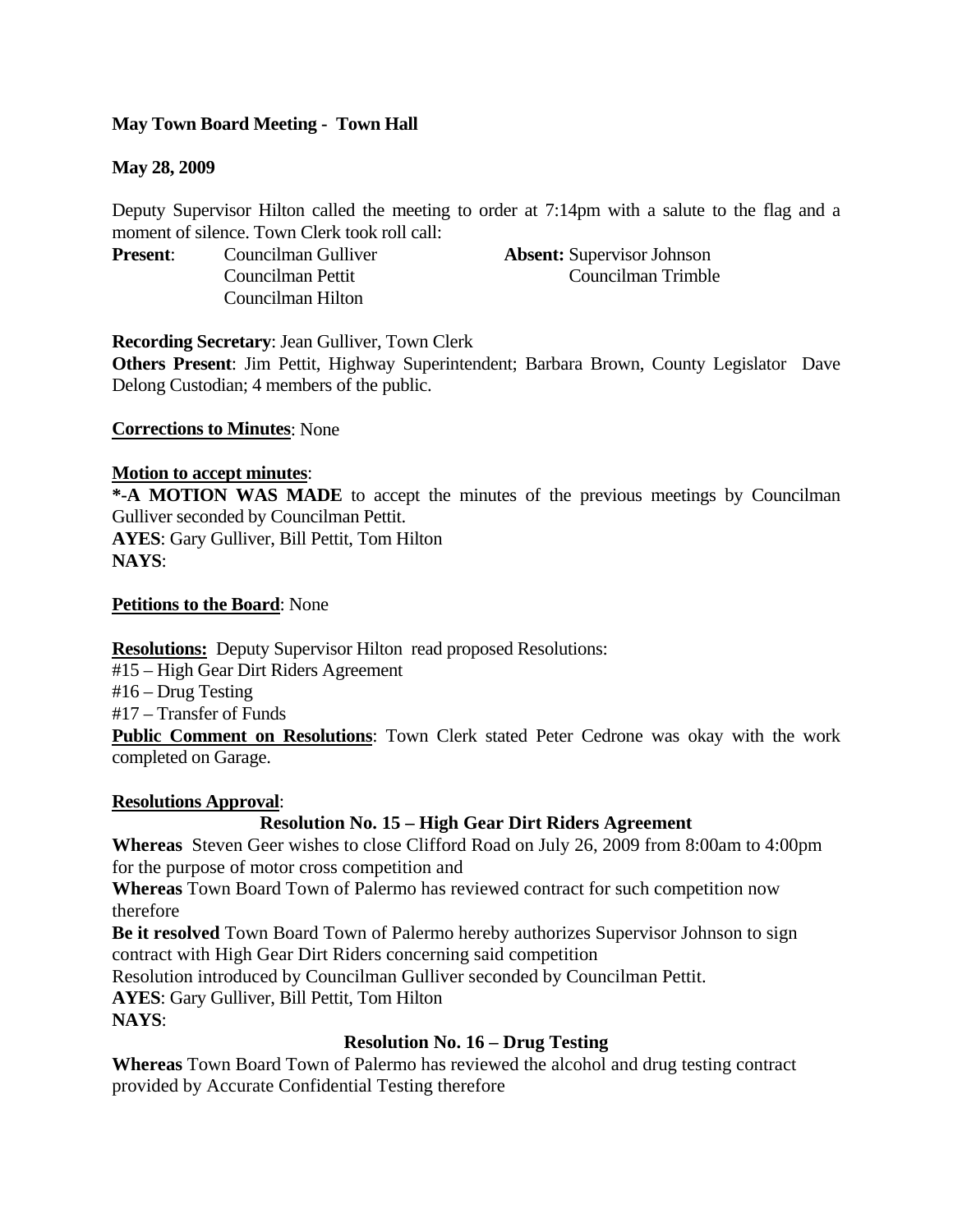#### *May Town Board Meeting, Town Hall May 28, 2009*

**Be it resolved** Town Board Town of Palermo hereby authorizes Supervisor Johnson to sign contract with Accurate Confidential Testing Resolution introduced by Councilman Gulliver seconded by Councilman Pettit. **AYES**: Gary Gulliver, Bill Pettit, Tom Hilton **NAYS**:

# **Resolution No. 17 – Transfer of Funds**

**Whereas** Town Board Town of Palermo have reviewed bills for May 2009 therefore **Be it resolved** Town Board Town of Palermo authorizes Supervisor Johnson to make the following transfer of funds:

> General A911 Unexpended Funds in amount of \$1000.00 to A1620.2 Buildings Equipment in amount of \$1000.00

Purpose of transfer is final payment to French Construction for the garage addition Resolution introduced by Councilman Pettit seconded by Councilman Gulliver. **AYES**: Gary Gulliver, Bill Pettit, Tom Hilton **NAYS**:

**Communications:** Deputy Supervisor Hilton read the following communications: #1 – Driveway Inn – notification of renewal of liquor license.

# **Reports**

**Supervisor's Report**: Deputy Supervisor Hilton stated Supervisor Johnson is not here due to being at doctors.

**Town Clerk's Report**: Town Clerk gave her report:

# **Town Clerk's Report May 2009**

For the month of April a total of \$383.16 was turned over to the Supervisor with \$336.55 of that being for dog licenses. \$301.45 was collected for the County Treasurer for dog licenses and \$300.00 to Ag & Markets for spay/neutering program, and \$27.39 to NYS DEC for sportsman licenses. A total of \$1,012.00 was collected.

I attended on May 6<sup>th</sup> a Records Management workshop on E-records and the requirements for managing them. There will be a separate workshop later this fall that deals with email management.

Grievance Day was held this past Tuesday on the  $26<sup>th</sup>$  of May. It went very well and people were very courteous. We had 11 people in the afternoon session and 12 in the evening session for a total of 23 grievances. As usual the Board of Review Members were very professional in handling the cases.

I contacted Robin Caster from Caster's Well Drilling to take a look at our water situation at the Town Hall. He did not perform any test, just seen the color of the water said it was iron and then sent us an estimate for a UV system for \$2,330. It is one that has a meter shut off that is required. We have not had the water tested as of yet from the last shock treatment that Dave had done on the well. Robin did call today and said that it was an expensive UV system because it has to have a rating by the State and this one does. He stated he talked to the Department of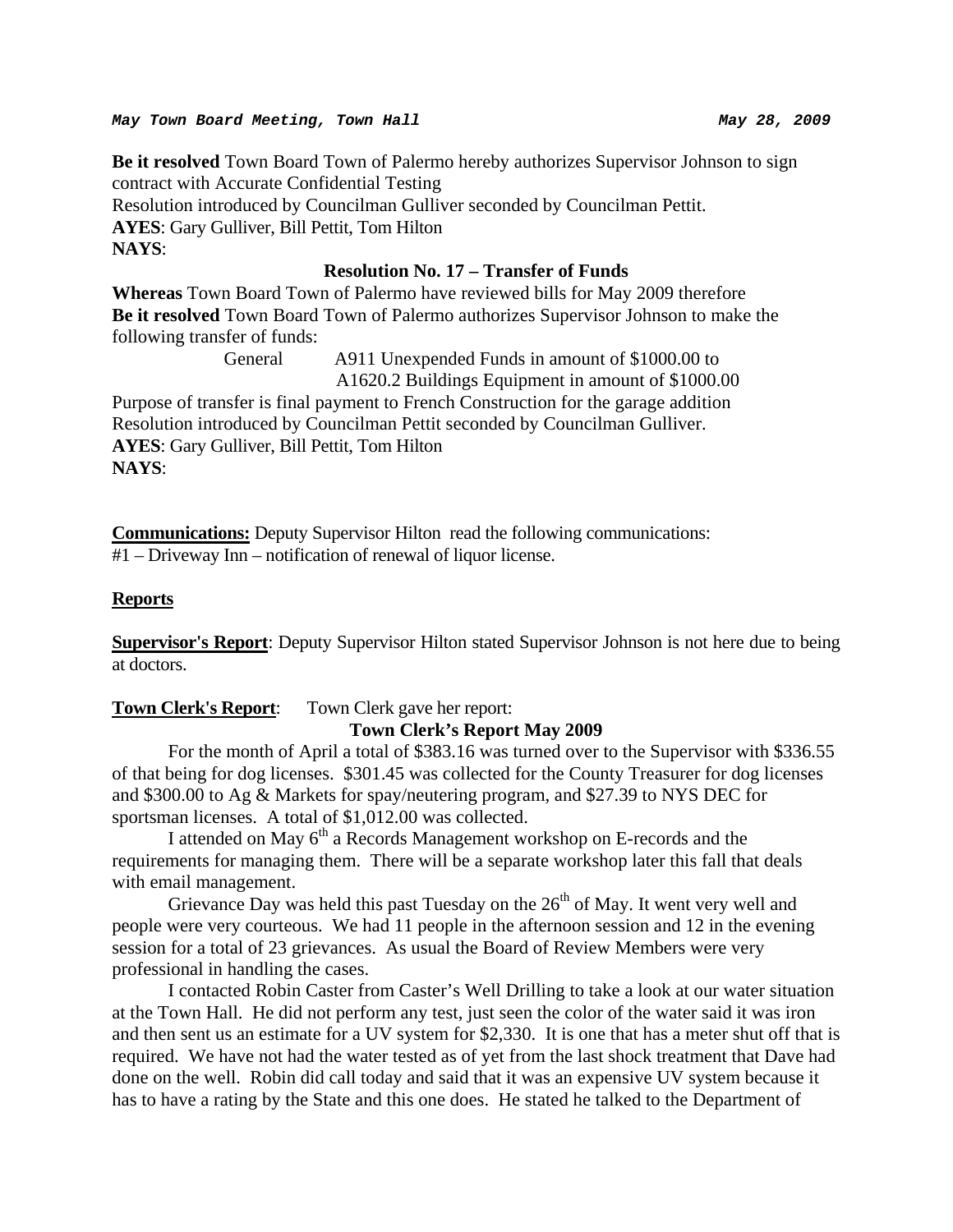Health on the situation. I asked him how that would work with the Kennel and the back bathroom on a different line and he said he didn't know to just post not to drink at the kennel or in that back bathroom. He didn't think the bacteria would be harmful for watering dogs. The system will only treat the water in the front areas including the water fountains. I just wonder if we should have it tested one more time as the color of the water in the back has cleared up a great deal. Dave stated that they are coming out Saturday to do another test. Town Clerk stated that Robin looked at the softener system and said he thinks it is working but without testing he couldn't say for sure but he believes it is working and it is just a softener.

Town Clerk reads an email received from Peter Cedrone talking about French has completed their work, adding a dehumidifier to the new room, Eldon needs to be contacted in writing to finish theirs, concerns of trees by the walkway. He was also concerned the play safe sign was not at the park yet. Town Clerk stated she will be contacting Babcock highway to get it done.

**Highway Superintendent Report:** Jim stated they been changing culverts. Bridge on Co Rt 33 went out they were called to it, called the county and they took care of it. Discussion of cemetery took place, they did cut and trimmed up the one Beverly Beck was concerned about. He stated they have been doing ditching. Jim stated at that at next workshop he will have the cost of doing roads to pave. He stated they started mowing but the weather allowed 3 hours out of 30 to be worked. Mower is down , getting parts to fix it.

**Planning Board:** Deputy Supervisor Hilton read planning board minutes:

May 12, 2009 Jim Petreszyn opened the meeting at 7:00 pm. **Present:** Dawn Bristol, Jim Petreszyn, Diane Kowaleski, Cheryl Smith **Absent:** Elaine Wells **Recording Secretary:** Angela Miller **Others Present:** 7 Public

**Motion to accept minutes:** Minutes were reviewed by the board and a motion was made to approve the minutes. Diane Kowaleski made a motion to accept the April minutes; it was seconded by Dawn Bristol **AYES:** Dawn Bristol, Jim Petreszyn, Diane Kowaleski, Cheryl Smith

# **NAYS:**

**Old Business:** TJ Dann, Graves Road, 207.00-01-11, site plan of auto repair shop. Jim Petreszyn stated his concerns were property was borderline for sales lot and now putting a 44 foot building on lot and now sales lot is not 80 feet from road. TJ stated that he is not pursuing sales anymore and only is going to operate a repair shop. TJ stated that the building was originally going to be used for storage but it has changed and he is going to use the building for the repair shop and add a lift to the building and it will not be used as storage. TJ stated he could not foresee more than 5 cars at one time on the lot. Jim Petreszyn stated that the site plan needed the sales lot distance, distance from garage to road and side yard, setback for house distance, parking, building to rear property line, to scale, and pictures of property. The board reviewed the proposed site plan and made recommendation.

**New Business:** Mert Jones, 764 Red Schoolhouse Road, 2 lot subdivision, 204.00-03-07.17. Jim Petreszyn showed Mr. Jones proposed changes on his map. The board reviewed the proposed subdivision and made recommendations. Public hearing to be scheduled for June 9 at 7:00PM.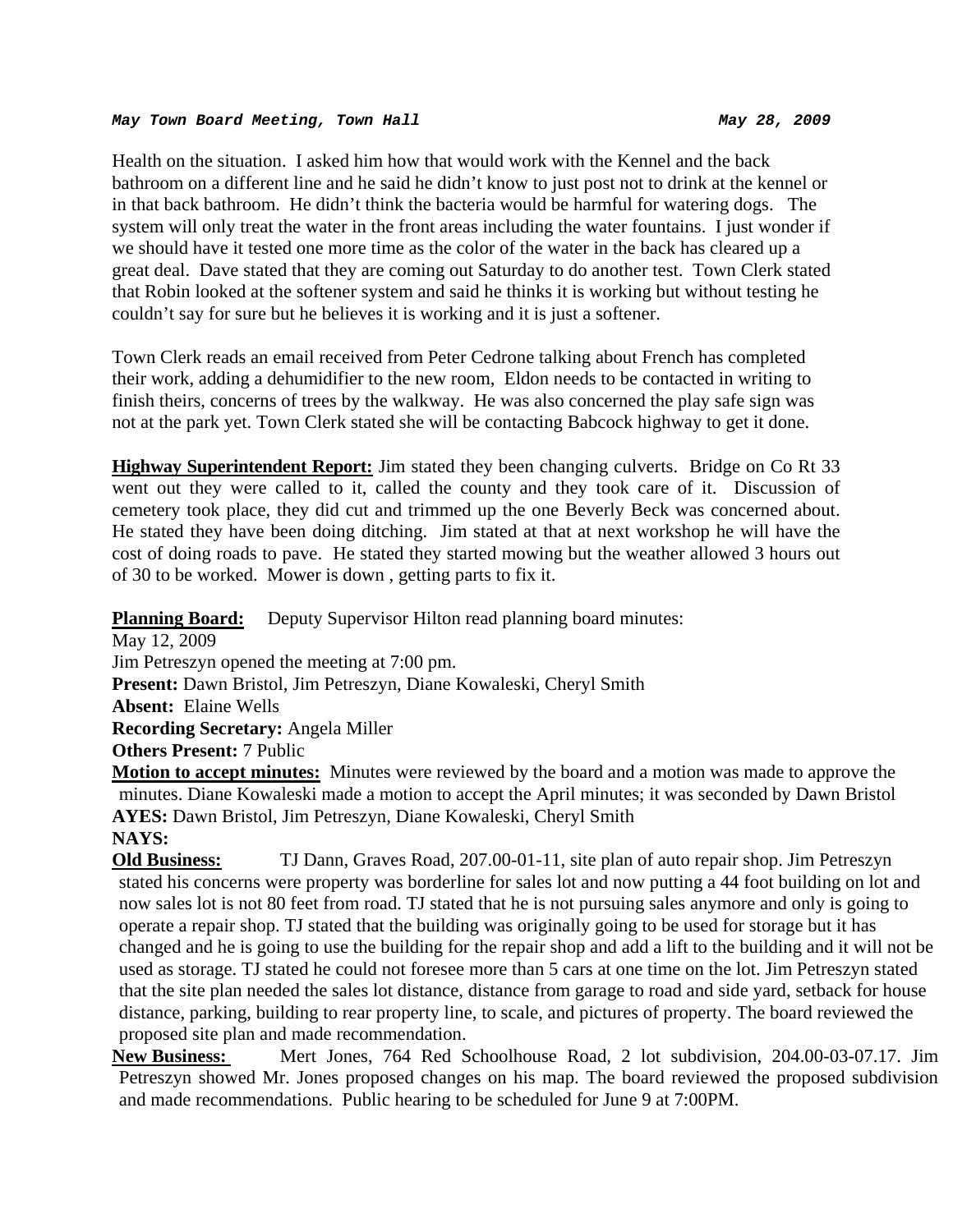#### *May Town Board Meeting, Town Hall May 28, 2009*

 Bruce Eastman, Co Rte 45, change of lot line. Mr. Eastman is looking to add more property to his existing property enable to sell his property. Jim Petreszyn explained to Mr. Eastman that he would not need to do that because it is a grandfathered conformed lot. The board reviewed the proposed change of lot line and made recommendation.

**Correspondence:** Schooling

**Public Hearing:** Connie Smith, 2 lot subdivision, Co Rte 4, 206.04-07.2. Public hearing opened 7:04PM. Board reviews the proposed subdivision. No public comments. Public hearing closed 7:07PM.

# **SD-001-09 Fee \$ 50.00**

**A Motion Was Made** by Diane Kowaleski and seconded by Cheryl Smith to approve Connie Smith's 2 lot subdivision.

**AYES:** Dawn Bristol, Jim Petreszyn, Diane Kowaleski, Cheryl Smith

## **NAYES:**

 Val Burton, Co Rte 35, 2 lot subdivision, 170.00-02.04. Public hearing opened 7:11PM. Board reviews the proposed subdivision. No public comments. Public hearing closed 7:15PM.

## **SD-002-09 Fee \$50.00**

**A Motion Was Made** by Diane Kowaleski and seconded by Cheryl Smith to approve Val Burton's 2 lot subdivision.

**AYES:** Dawn Bristol, Jim Petreszyn, Diane Kowaleski, Cheryl Smith **NAYES:** 

**A Motion Was Made** by Cheryl Smith and seconded Dawn Bristol to adjourn the meeting at 8:29pm **AYES:** Dawn Bristol, Jim Petreszyn, Diane Kowaleski, Cheryl Smith

**NAYS:** 

Respectfully submitted by, Angela Miller - Planning Board Secretary

**Dog Control Report**: No Dog Control Officer report this month.

## **Code Enforcement Officer Report:** Supervisor Johnson read Joe's report:

| <i>Inspections</i>                        |     |
|-------------------------------------------|-----|
| <b>Construction Inspections</b>           | 41  |
| <b>Manufactured Home Inspections</b>      | O   |
| <b>Fire Safety Inspections</b>            | 2   |
| <b>Code Violation Inspections</b>         | 37  |
| <b>Mobile Park Inspections</b>            | 3   |
| <b>Junkyard Inspections</b>               | 3   |
| <b>Complaint of Violation Inspections</b> | 29  |
| <b>Total Inspections</b>                  | 115 |
| <b>Ruilding Dormits</b>                   |     |

| ранаше і сі ніцэ      |                    |                     |               |
|-----------------------|--------------------|---------------------|---------------|
|                       | <b>This Report</b> | <b>Year to Date</b> | <b>Totals</b> |
| <b>Permits Issued</b> |                    |                     | 13            |
| <b>Fees Collected</b> | \$790.00           | \$1165.00           | \$1165.00     |
| <b>To Supervisor</b>  | \$790.00           | \$1165.00           | \$1165.00     |

**Bulletin Board** 

*Just a note***:**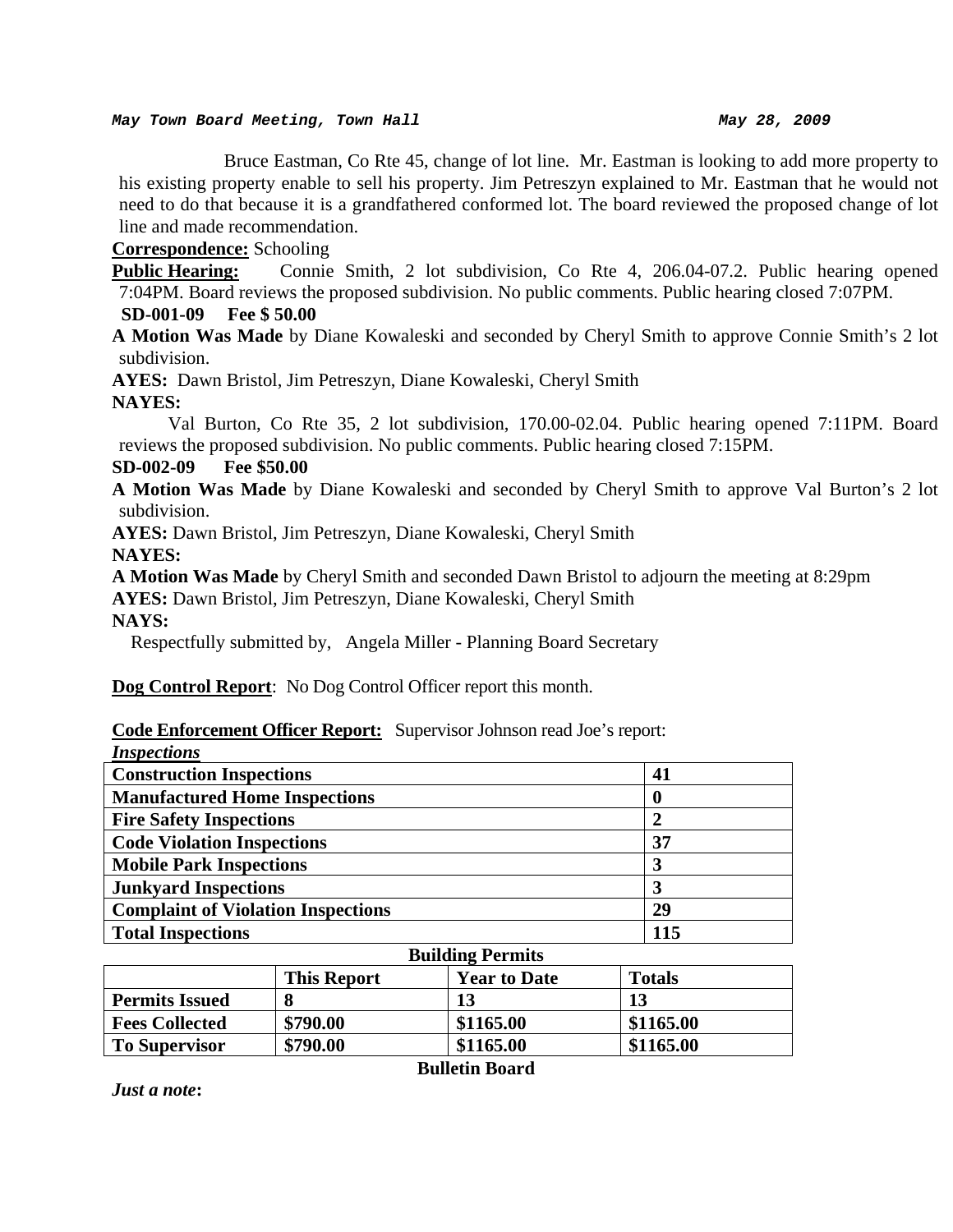**Please remember that any newly installed swimming pools that are designed to hold over 24" of water are subject to Building Permits The codes office can be contacted at any time for questions at 593-2333 or email at PalermoCodes@aol.com.**  *Respectfully Submitted,* Joseph Fiumara - Code Enforcement Officer

## **Assessor's Report**: none

**Custodian Report:** Dave stated that he contacted Converse for the second testing. Bill Carp fixed the Emergency Lights. Park opened May  $1<sup>st</sup>$ . Converse retested Hall water. Brian Clark went to the park and went through all that needs to be done. Dave stated he placed a marker by the tree in cement from the dedication to crime victims. He stated that Bill Carp fixed the light in the conference room. First mowing was done, wasn't right but thought it was due to the weather. Next mowing wasn't much better. Councilman Hilton stated they might need to be contacted and told if everything is not mowed, they won't get paid. Dave stated the third mowing was much better. Dave stated someone tore the letters off the bathroom at the park, he bought adhesive and glue them back on. Dave stated that the other 2 dugouts were taken down by the wind and trees by the restroom. The highway had cut them and laid them by the track. Discussion took place on where Peter was concerned of trees down and Dave said on the backside by the woods. It was asked if Jim could take a look at them. Deputy Supervisor Hilton stated the dugouts are dry-rotted to load them up and take to the dumpster. The new one can be fixed and put back. Discussion took place of kids climbing on them and there is no little league. Dave stated that on the  $19<sup>th</sup>$  someone tried to bash the door in at the restroom, sprung the door, and turned over trashcans. Barbara stated to get security camera , they are not that expensive. Dave stated that he contacted CNY Exterminators and they will be coming Sunday to spray. Dave stated that from May 22 to the  $25<sup>th</sup>$  Brian covered for him and did a good job. He stated that Castors checked the hall and got back with the town clerk. Dave stated that he fixed the drink fountain hose by the pavement, glue letters back on the restroom and put a shelf in the clerk's office. Councilman Pettit asked if the flag pole is fixed yet, Dave answered not yet. Dave gave a list of items purchased for the month.

**County Legislator Report**: Barbara stated that Dave did a nice job on the concrete plaque. She did provide a memorial wreath at the park. She stated that the Sunday school and her placed flowers and flags at Sayles Corners. Barbara stated the flag at the hall is tattered and town. She discussed the flags on Roosevelt and Caughendoy and that she was in the parade and gave her annual speech. Barbara talked about the incident on Co Rt 33 with flooding. Barbara stated that she left a message with Dog Control on emergency housing for several dogs at a residence on Co Rt 33 and received a call back sometime later the next day stating they couldn't do emergency housing. Barbara stated that resident tax dollars pay for the kennel and it should be considered. She spoke more of the incident on Co Rt 33. Barbara stated that the Oswego County fair is opening up on June  $30<sup>th</sup>$  at special times for special people as a dress rehearsal and spoke more of it. The Oswego County republican handbook is dedicated to Wilfred Denery. She stated she attended a meeting at Mexico VFW, there is a slaughter house looking to locate in Oswego County near Miller Brewery plant. More discussion on it took place.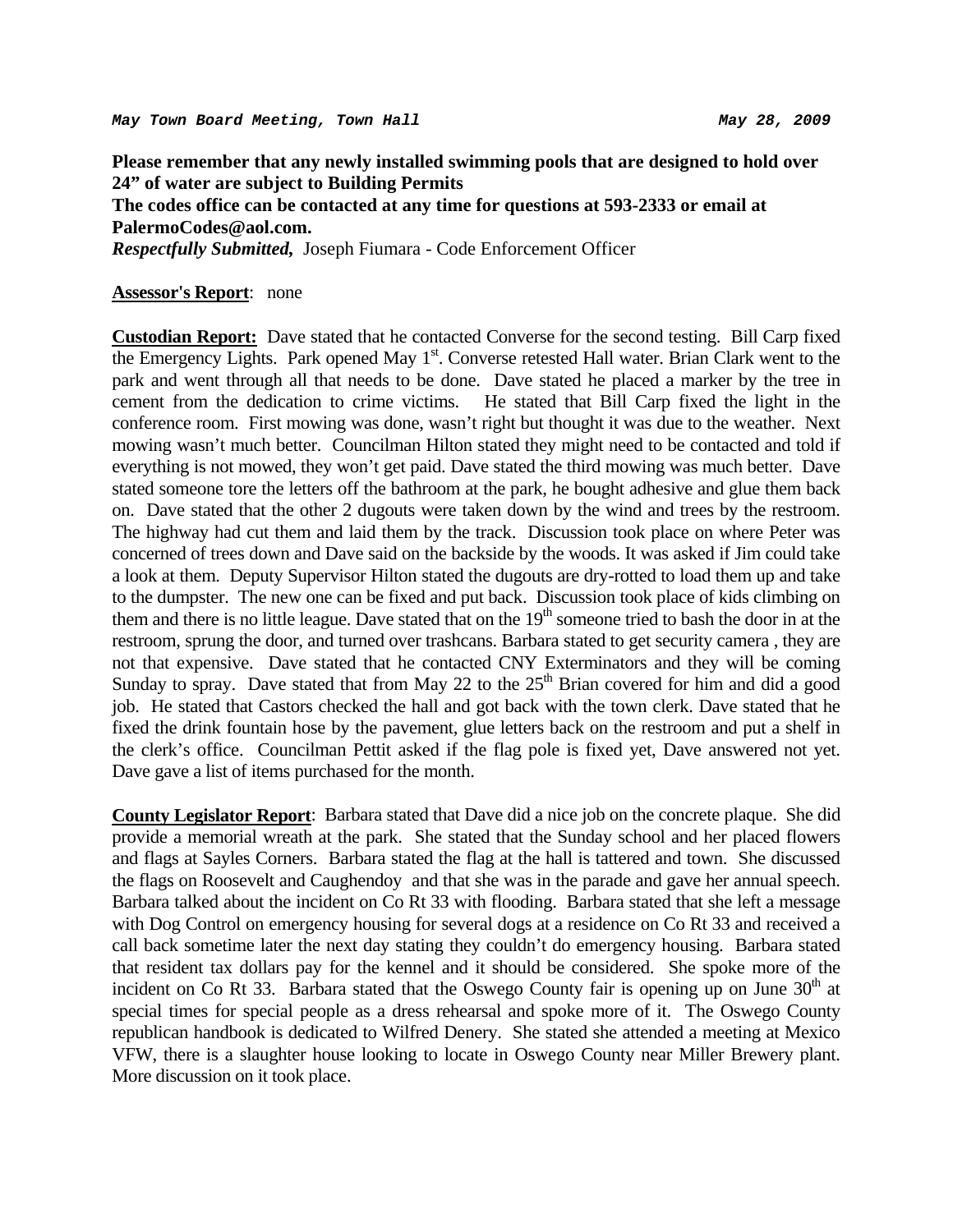*May Town Board Meeting, Town Hall May 28, 2009* 

## **Motion to accept Reports**:

**\*-A MOTION WAS MADE** to approve the reports as given by Councilman Pettit seconded by Councilman Gulliver. **AYES**: Gary Gulliver, Bill Pettit, Tom Hilton **NAYS**:

## **Motion to pay Bills**:

**\*-A MOTION WAS MADE** to pay bills in the following amounts: GENERAL NO 193 to 229 in the amount of \$54,198.66 HIGHWAY NO 138 to 157 in the amount of \$69,299.90 By Councilman Gulliver seconded by Councilman Pettit. **AYES**: Gary Gulliver, Bill Pettit, Tom Hilton **NAYS**:

**Old Business:** Deputy Supervisor Hilton stated that the water test was done on Saturday at the hall and should wait to see if it passes before purchasing a uv unit. Table UV until see what the water test out at. Deputy Supervisor Hilton stated Town Clerk to get a play safe sign for the park, get a letter to Eldon for repainting at the Highway and Jim to take care of trees at the Park. Discussion of security camera took place and will discuss at the June workshop more about the Park vandalism. Councilman Gulliver stated to have Paver-1 do the stripping at the park, Councilman Hilton stated that he thought it was part of the plan.

Deputy Supervisor Hilton stated the different ideas on getting the playground equipment installed that is from the Erin Maxwell Memorial. He stated that it is the position of the Town Board does not want to set a precedence. Discussion took place on how the equipment is purchased and the cost and whether to go to a smaller monorail. Deb Denery stated they have all the money for the purchase just not for the installation. Deputy Supervisor Hilton stated that the installation will be done as an eagle scout project along with a boy scout troop project. He stated he is not sure when it can happen but it will happen. More discussion took place. Discussion took place on dedication and a picnic when it is completed.

Discussion took place on the dugouts in the park and the PYO responsibility if they have not disband. Discussed who owns the dugouts and if they are listed on the towns inventory of the park for insurance. Town Clerk is to check to see if they are on the town's policy.

**New Business:** Councilman Gulliver stated if doing cleanup there is the area grown up around the walking trail and people can't see the playground. He stated if Jim doesn't feel safe to take those trees down to maybe hire someone to do it. More discussion took place. Jim will look at the trees. He stated that they been trying to get roads ready, been raining and they have to haul sand in the summer.

Discussion on gravel pit near the park took place.

# **Public Session**: none

**Adjournment**: Motion to adjourn was made at: 8:40 pm by Councilman Pettit seconded by Councilman Gulliver.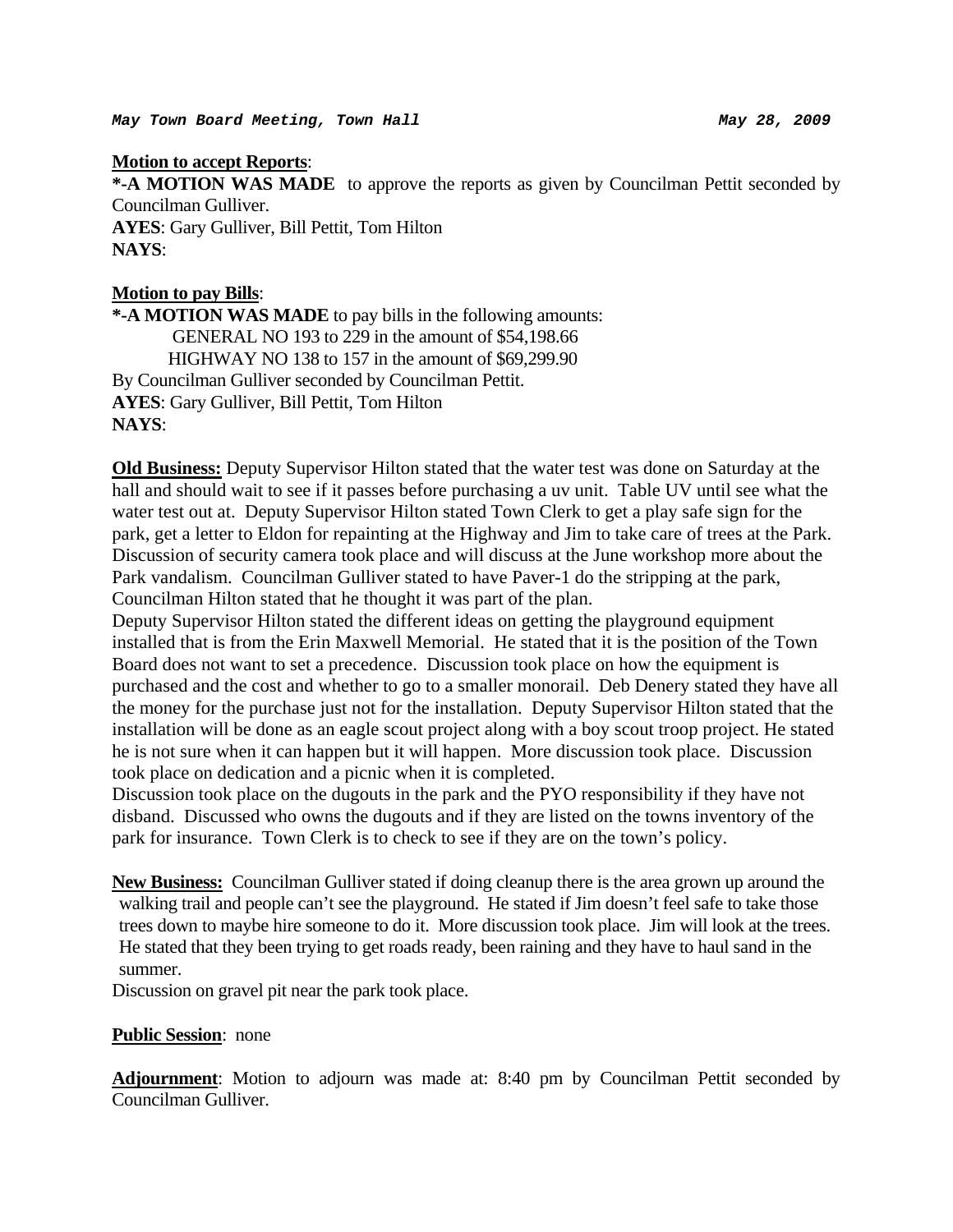May Town Board Meeting, Town Hall May 28, 2009

**AYES:** Gary Gulliver, Bill Pettit, Tom Hilton **NAYS:** 

Respectfully Submitted,

 Jean Gulliver Palermo Town Clerk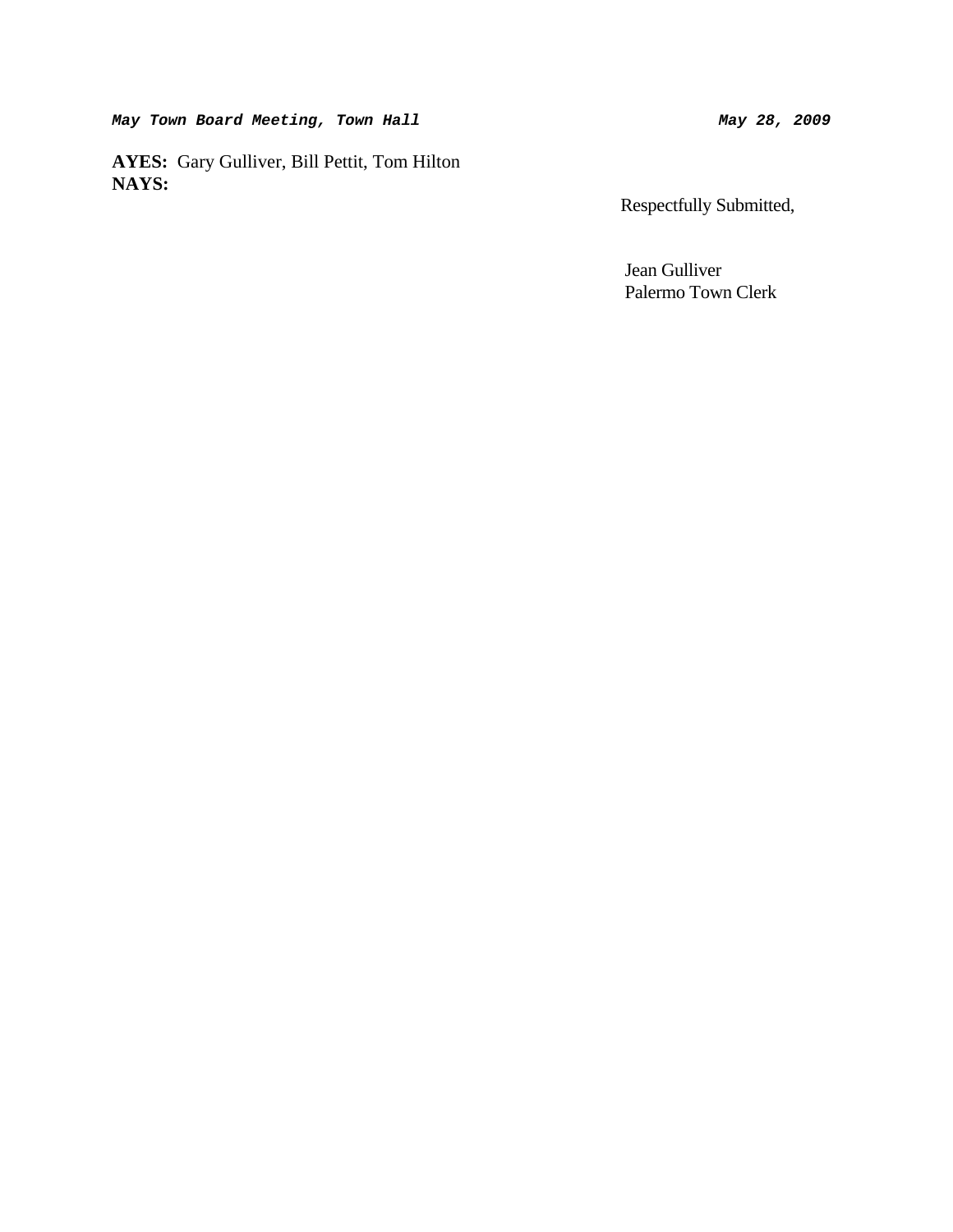| <b>Present:</b> | Councilman Trimble                                    | Absent: |
|-----------------|-------------------------------------------------------|---------|
|                 | Councilman Gulliver                                   |         |
|                 | Councilman Pettit                                     |         |
|                 | Councilman Hilton                                     |         |
|                 | Supervisor Johnson                                    |         |
|                 | <b>Recording Secretary: Jean Gulliver, Town Clerk</b> |         |

**Others Present**: Jim Pettit, Highway Superintendent , 9 members of the public

The following discussions took place:

- Condition of Hare Road. It was discussed that a culvert had been replaced and questioned what were the plans for the road. Discussion took place on the highway spending agreement that has over \$85,000 allocated for the paving of the road and the culvert had to sit a while for traffic to pack the gravel in.
- Dead animals along roadways. Discussed that if the town is to pick anything up that they have to dispose of it as well. Supervisor Johnson stated that it isn't what the Dog Control Officer is for, they cannot pickup dead dogs. Discussed if county road to call the county to see what they do. More discussion on problem of people dumping dead animals along roadsides.
- Charles Pettit concern about the condition of his driveway on Lot 10 Road, due to cutting shoulders. Jim will do a memo for Supervisor Johnson so she can write him a letter of response.
- Workforce program. Supervisor Johnson stated that they need the paperwork by the end of the month if we are to hire any youths under that program.
- Rumor making the highway superintendent appointed. Discussion took place that the Town Board has been discussing on making the highway superintendent appointed for a couple of years and that it was just a discussion and ultimately the towns people would have to vote on it to make it happen. Discussion took place on the pros and cons of doing so. Supervisor Johnson stated they able to collect resumes, do background checks and looking at experience. Joan Petrie stated that it means the Town Board has full control and not the people, the people should say who is in. Councilman Pettit stated that is why you vote them in that is the people's control. More discussion took place that it was looked at by the board and was discussed.
- Minutes not in newspaper. Mrs. Petrie questioned why minutes aren't in the paper. Town Clerk stated that most of the time they edit the minutes and if they edit them she prefers not to put them in the paper. Town Clerk stated that they are posted to the town's website. Mr. Petrie stated not everyone has a computer, Town Clerk stated that not everyone gets the paper and it is only in the Oswego Weeklies as the Valley News will not post them. Town Clerk stated that anyone is welcome to come in the office and FOIL them or read them, they are available.
- More discussion on the Lot 10 road concern took place.
- Why only Highway Superintendent looking at being made appointed. Jim stated why isn't the Town Clerk's position looked at being appointed. It was discussed that it was talked about two years ago, was discussed several times, would have to go on a ballot for vote. More discussion took place on other towns in other counties going appointed. Discussion took place on making elected terms from two years to fours years.
- Road conditions. Discussion took place on road conditions and budget for them.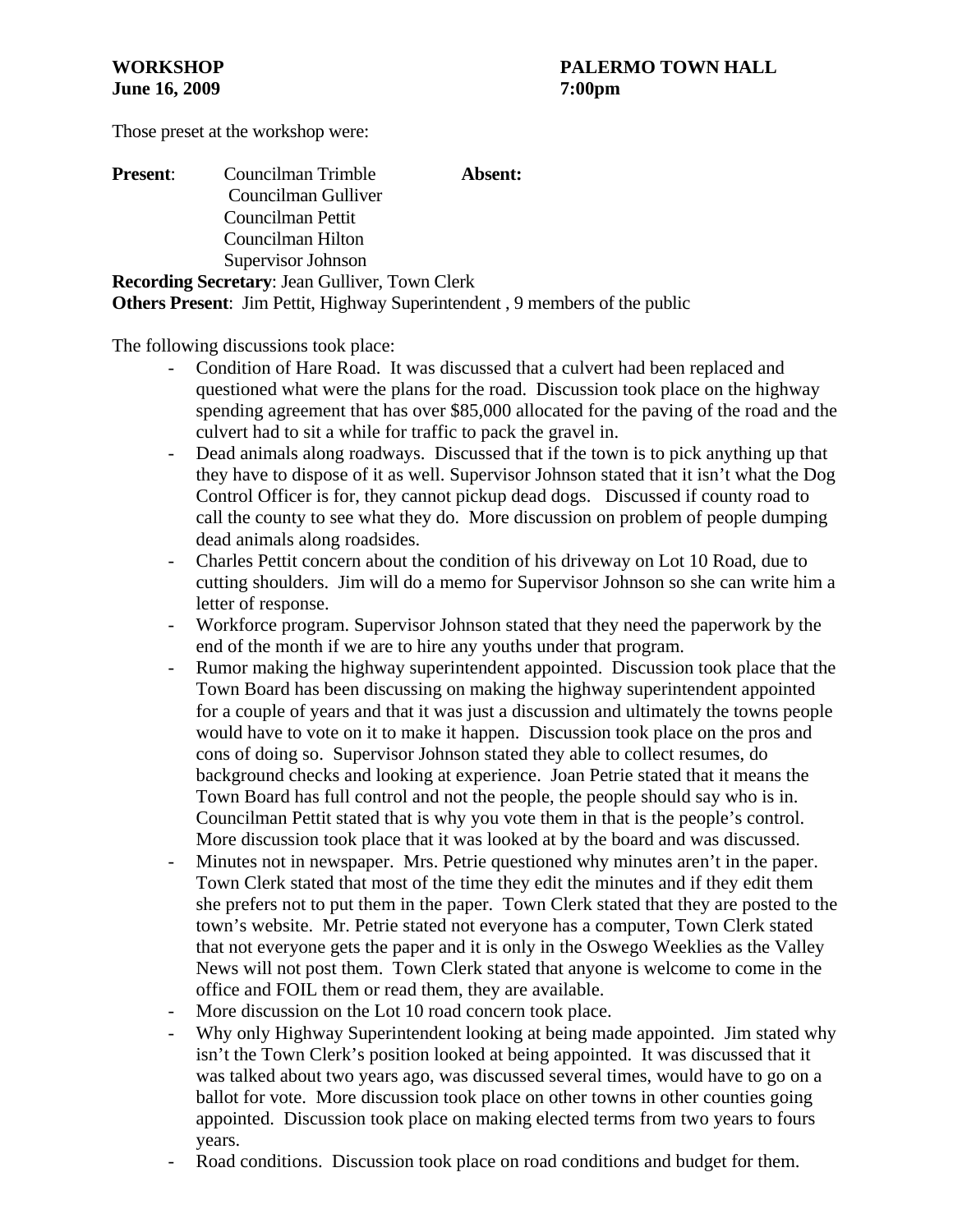- Discussion took place on the affairs of the state and what consolidation can do to save money. Examples were given on shared services and equipment with other highway departments.
- Executive Session. **A motion was made** by Councilman Trimble to enter into executive session at 7:50pm for the purpose of personnel reasons and seconded by Councilman Pettit. **AYES**: Barry Trimble, Gary Gulliver, Bill Pettit, Tom Hilton, Ellen Johnson. **NAYS**: none
- Close Executive Session. A **motion was made** by Councilman Hilton seconded by Councilman Pettit to close executive session at 8:07 pm. **AYES**: Barry Trimble, Gary Gulliver, Bill Pettit, Tom Hilton, Ellen Johnson. **NAYS**: none
- Highway Spending Agreement was discussed. Town Clerk to do Resolution for next meeting.
- Drug testing contract was signed last month
- PYO that is none this year.
- Dugouts. Town Clerk stated they are listed on the inventory. Discussion took place on dugouts. Town Clerk to contact insurance company for claim.
- Oswego County Women's Softball League. Town Clerk stated the league is looking to use the park again and if the Town Board wanted to do the same as last year. Town Board consensus is to have it the same.
- Water at Town Hall. Town Clerk stated that she was given a paper that stated the water has failed but didn't realize it was for the previous water test. The current test did pass. Town Clerk gave Town Board quotes from four companies on water UV systems. Town Clerk stated that Ferris Pumps has stated the brine tank has no safety check valve and if there was a water problem it would overflow in there. Also the tube should be in glass to help with caking of the salt as well as a shelving on the bottom to keep the salt above the water and not in it.

**\*-A MOTION WAS MADE** authorize the Town Clerk to contact Ferris pumps to replace the brink tank as per the quote of \$265.00 by Councilman Hilton seconded by Councilman Pettit. **AYES**: Barry Trimble, Gary Gulliver, Bill Pettit, Tom Hilton, Ellen Johnson. **NAYS**: none

- Workforce program. More discussion was held on the program to hire youths for a six week period.

**\*-A MOTION WAS MADE** approve the workforce program by Councilman Trimble seconded by Councilman Pettit. **AYES**: Barry Trimble, Gary Gulliver, Bill Pettit, Tom Hilton, Ellen Johnson. **NAYS**: none

**Adjournment**: **-\*A MOTION WAS MADE** to adjourn at 8:39pm by Councilman Hilton seconded by Councilman Trimble.

**AYES:** Barry Trimble, Gary Gulliver, Bill Pettit, Tom Hilton, Ellen Johnson **NAYS:**

> Respectfully Submitted, Jean Gulliver

Palermo Town Clerk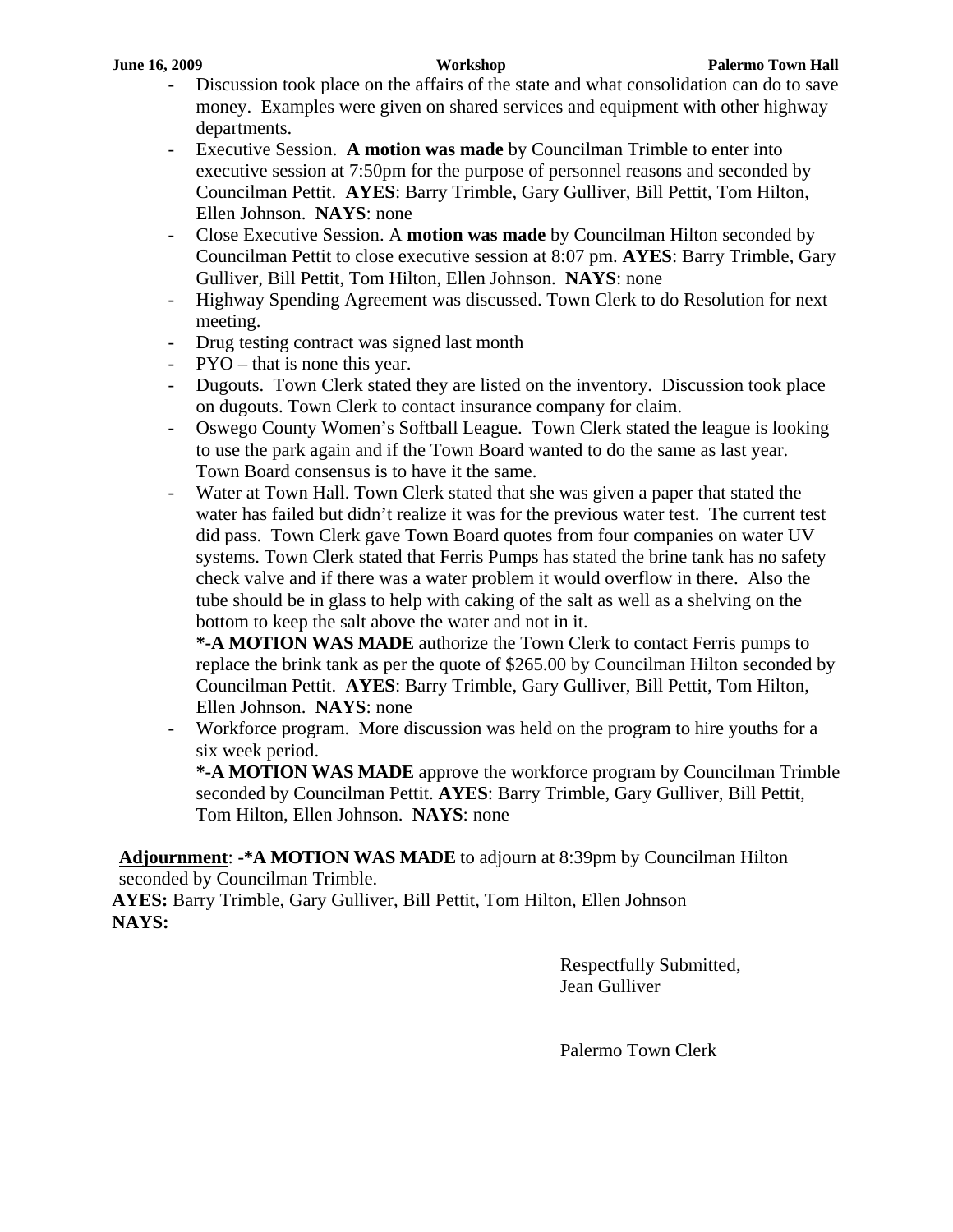# **TOWN OF PALERMO – TOWN BOARD AGENDA JUNE 23, 2009**

Meeting Begins – 7:00p.m. Call to Order by the Supervisor Pledge to the Flag with a Moment of Silence Roll Call by Town Clerk Approval/Changes to Minutes of Previous Month Petition to the Town Board Executive Session (When Necessary) Reading of Resolutions 18 – Highway Spending Agreement 19 – Women's Softball League Public Comments or Questions on Resolutions Resolution Approval Communications Reports: Supervisor Town Clerk Highway Code Enforcement Dog Control Assessor Planning Board Board of Appeals Custodian Rec Director County Legislature

Motion to Accept Reports

Motion to Pay Bills:

| General No. 230 to 267 Total: \$27,483.22  |  |  |  |
|--------------------------------------------|--|--|--|
| Highway No. 158 to 181 Total: \$ 27,485.71 |  |  |  |

Old Business:

New Business:

Public Session

Adjournment

Meeting Schedule: Workshop: July  $21^{st}$ Regular Meeting: July 28<sup>th</sup>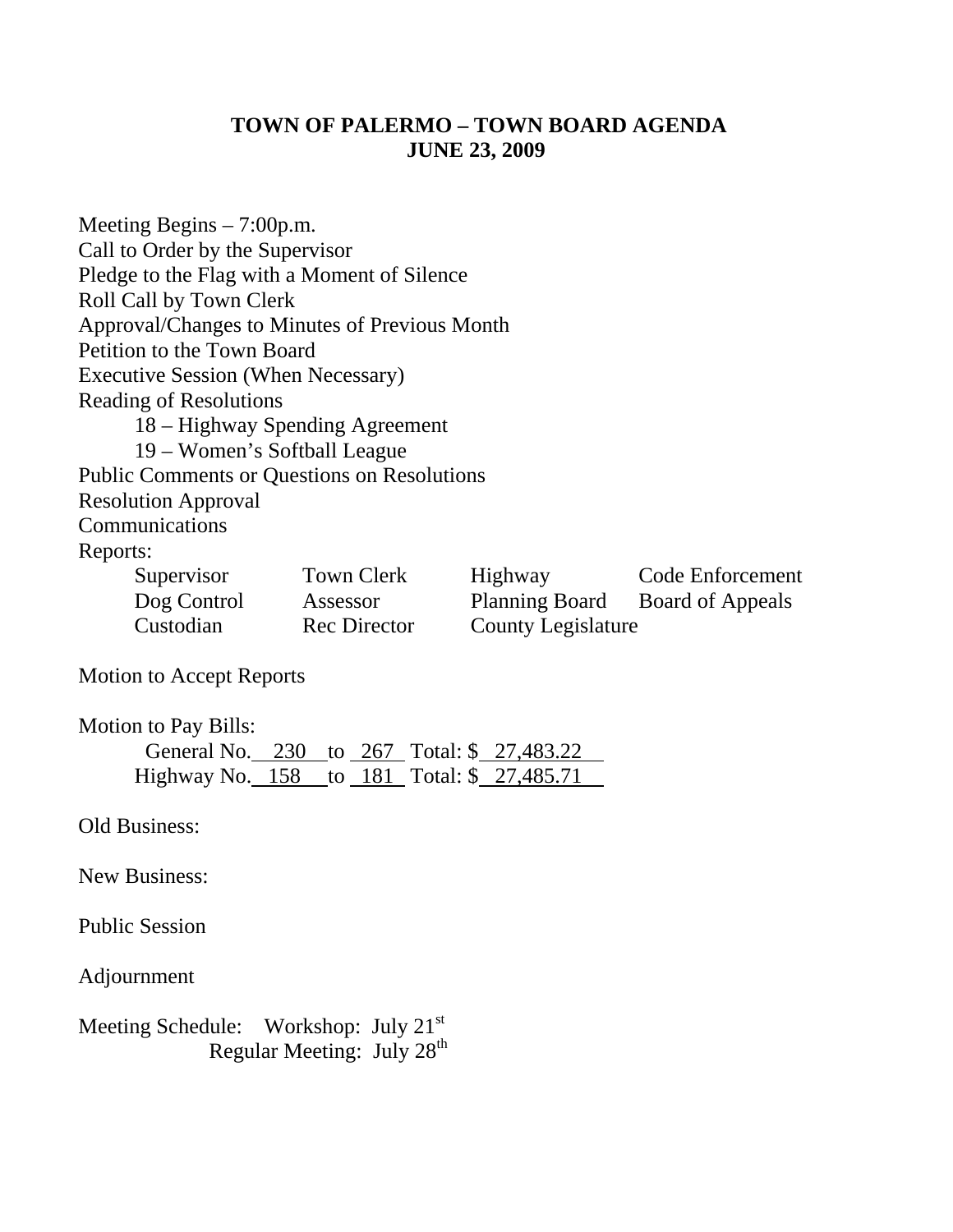# **June Town Board Meeting - Town Hall**

# **June 23, 2009**

Supervisor Johnson called the meeting to order at 7:03pm with a salute to the flag and a moment of silence. Town Clerk took roll call:

**Present:** Supervisor Johnson **Absent:** Councilman Trimble

Councilman Gulliver Councilman Pettit (entered at 7:11pm) Councilman Hilton

**Recording Secretary**: Jean Gulliver, Town Clerk

**Others Present**: Jim Pettit, Highway Superintendent; Tammy Schwartz, Janitor; Dave Delong Custodian; Barbara Brown, County Legislator entered at 7:25; 7 members of the public.

## **Corrections to Minutes**: None

## **Motion to accept minutes**:

**\*-A MOTION WAS MADE** to accept the minutes of the previous meetings by Councilman Gulliver seconded by Councilman Hilton. **AYES**: Gary Gulliver, Tom Hilton, Ellen Johnson **NAYS**:

## **Petitions to the Board**: None

**Resolutions:** Supervisor Johnson read proposed Resolutions: # 18 – 2009 Highway Spending Agreement #19 – Oswego County Women's Softball League

## **Public Comment on Resolutions**: None

# **Resolutions Approval**:

# **Resolution No. 18 - 2009 Highway Spending Agreement**

*Whereas* the Town Board Town of Palermo and the Town Highway Superintendent have reviewed the 2009 Budget and the 2009 Highway Spending Agreement, now therefore *Be It Resolved* that the Town Board Town of Palermo and the Town Highway Superintendent does hereby agree to spend the highway town funds in the amount of \$150,000.00 as follows:

- 1. Hare Road for a distance of 5,690 feet with 2" top at a cost of \$85,250.00
- 2. Besaw Road for a distance of 3,000 feet with 2" top at a cost of \$41,250
- 3. Lot 10 Road for a distance of 900 feet with 2" top at a cost of \$12,500

4. Island Road for a distance of 800 feet with 2" top for a cost of \$11,000 Dated this  $23^{\text{rd}}$  day of June 2009.

Resolution introduced by Councilman Gulliver seconded by Councilman Hilton. **AYES**: Gary Gulliver, Tom Hilton, Ellen Johnson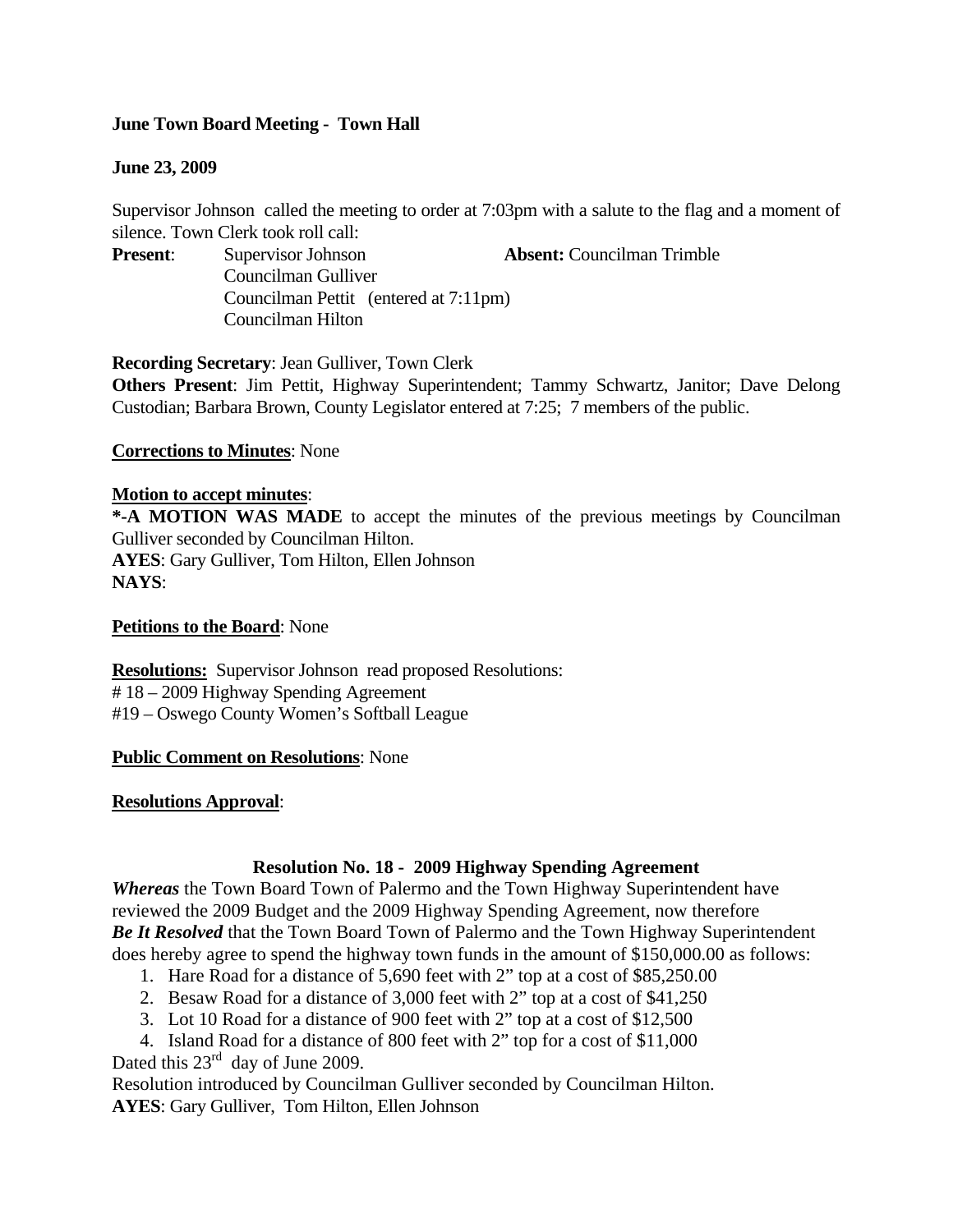## **NAYS**:

# **Resolution No 19 – Oswego County Women's Softball League**

**Be it Resolved** Town Board Town of Palermo hereby grants the Oswego County Women's Softball League permission to use the park for play-offs on August  $29<sup>th</sup>$  and  $30<sup>th</sup>$  under the following conditions:

- 1. Proper insurance is filed with the Town of Palermo also named on it
- 2. No overnight stay in the Park
- 3. Deposit of \$300 and fees of \$50 per day is made to the Town Clerk prior to that weekend
- 4. Park will be left as clean as it was before their use

**Be It Also Resolved** if there is any trash left in any manner that Town of Palermo will retain the \$300 deposit

Be it Further Resolved if the park is left in a clean condition and is approved by the grounds custodian, the \$300 deposit will be returned.

Resolution introduced by Councilman Hilton seconded by Councilman Gulliver.

**AYES**: Gary Gulliver, Tom Hilton, Ellen Johnson

**NAYS**:

**Communications:** Supervisor Johnson read the following communications:

- 1. Community of Mexico concerning raising awareness on issues of equality
- 2. NYS Public Service concerning the depletion of the 315 area code. Will be extended until 2013.
- 3. Oswego County Fair Association –announcement of the County Fair from July  $1 5$ <sup>th</sup>.
- 4. Oswego County Health Department Looking for supervising Public Health nurses
- 5. State of New York Office of Real Property List of equalization rate for all towns and how to file a grievance. The Town of Palermo is at 100% equalization rate
- 6. Windstream notifying that Alltel emails will no longer work need to switch to Windstream
- 7. NYMIR change of NYS motor vehicle law enforcement fee from \$5/vehicle to \$10/vehicle. Trailers are exempt.

# **Reports**

# **Supervisor's Report**: Supervisor Johnson gave her report:

Account Balances as of May 31, 2009

| General Fund: \$368,557.51   | Highway Fund \$542,961.07 | Trust & Agency: \$15,734.08  |              |
|------------------------------|---------------------------|------------------------------|--------------|
| Park Capital:                | \$6,242.01                | <b>Highway Capital:</b>      | \$106,734.97 |
| General Capital:             | \$53,700.76               | <b>Highway Money Market:</b> | \$10,460.52  |
| <b>General Money Market:</b> | \$109,078.38              | Park Reserve:                | 565.52       |

# **Town Clerk's Report**: Town Clerk gave her report:

For the month of May a total of 321.81 was turned over to the Supervisor with \$161.65 of that being for dog licenses. \$143.355 was collected for the County Treasurer for dog licenses and \$63.00 to Ag & Markets for spay/neutering program, \$ 22.50 to NYS Dept of Health for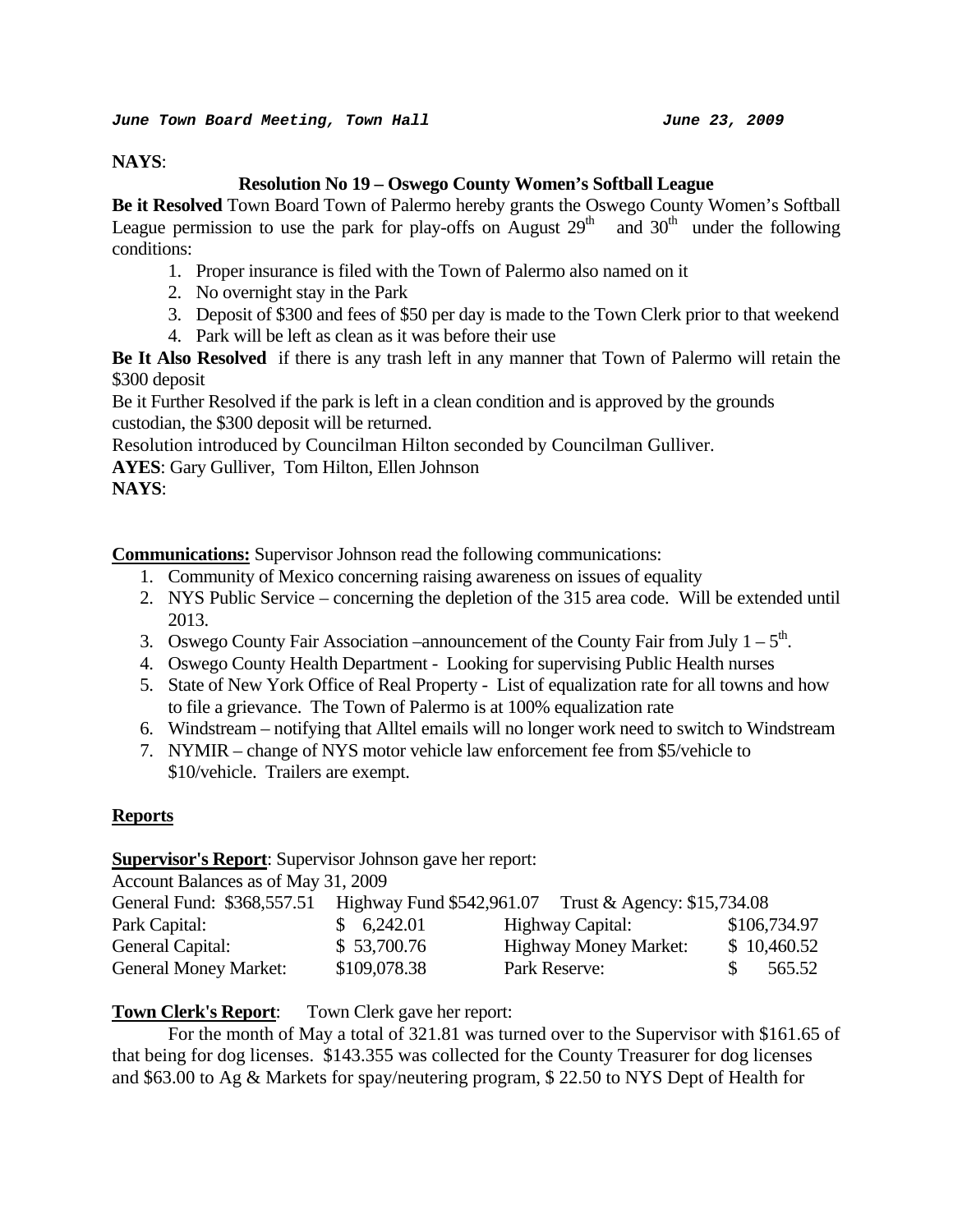marriage license and \$45.34 to NYS DEC for sportsman licenses. A total of \$596.00 was collected.

 Summer is here and the office has slowed down. I was visited by a Mr. Bob Rugg representing Sam's club asking if the Town of Palermo would like to join up. The cost is \$37.80 a year, that is \$35.00 plus tax. He claims we have to pay tax on the membership card but not on anything else we are to purchase. We will get three cards. Two with photos on them and one that can be handed to anyone to make a purchase with. Our Wal-mart credit card will work at Sam's club so that is how the purchases can be made. So if you would like us to set up an account there I will need a check for \$37.80 and will call Bob as he said he would come right back out to get the application and check and leave a couple of temporary cards.

 I called Eastern Shores and spoke with Bridget on the dugouts. She stated that they are worth \$1,575.00 a piece for a total of \$6,300. There is a \$250.00 deductible. She said that we need to submit either a repair bill or an estimate for the money to be released.

 Dave is going to give CNY Exterminators a call to see how much it would cost to exterminate the hall because of the ant problem we have.

Our fly-in will be held next month starting July  $22<sup>nd</sup>$  after the workshop and ending the Sunday before the meeting, July  $26<sup>th</sup>$ . My office here will be closed on that Wednesday, Thursday and possibly Monday but a note on the door will give a number to call as well as on a message on my phone, which I will check often, and people will be able to come to my house for dog licenses, notary and whatnot or such arrangements made if something more like a marriage license just as it was last year. So I will still be available but I will be working from home on those days. That'll be July 22, 23 and  $27<sup>th</sup>$ .

**Highway Superintendent Report:** Jim stated that he talked to the youth bureau and did an application for a request of a 16 year old or older. Roads that will be blacktopped this year are ready. Volney is doing shoulders right now so there isn't any blacktop being done right now. Jim stated that they borrowed a roller for patching and the county wants them to start hauling sand. American Rock salt got the State bid again this year and will be ordering that next week.

**Planning Board:** Supervisor Johnson read Planning Board minutes: June 9, 2009 Jim Petreszyn opened the meeting at 7:10 pm. **Present:** Dawn Bristol, Elaine Wells, Jim Petreszyn, Diane Kowaleski, Cheryl Smith **Absent:** Diane Kowaleski **Recording Secretary:** Angela Miller **Others Present: 6 Public Motion to accept minutes:** Minutes were reviewed by the board and a motion was made to approve the minutes. Cheryl Smith made a motion to accept the May minutes; it was seconded by Dawn Bristol **AYES:** Dawn Bristol, Elaine Wells, Jim Petreszyn, Cheryl Smith **NAYS:** 

**Old Business:** Cassandra Wilson, Dutchess Lane, 188.00-03-13.08, site plan for day care. Board reviews site plan. Board determines does not need to be sent to County. Elaine Wells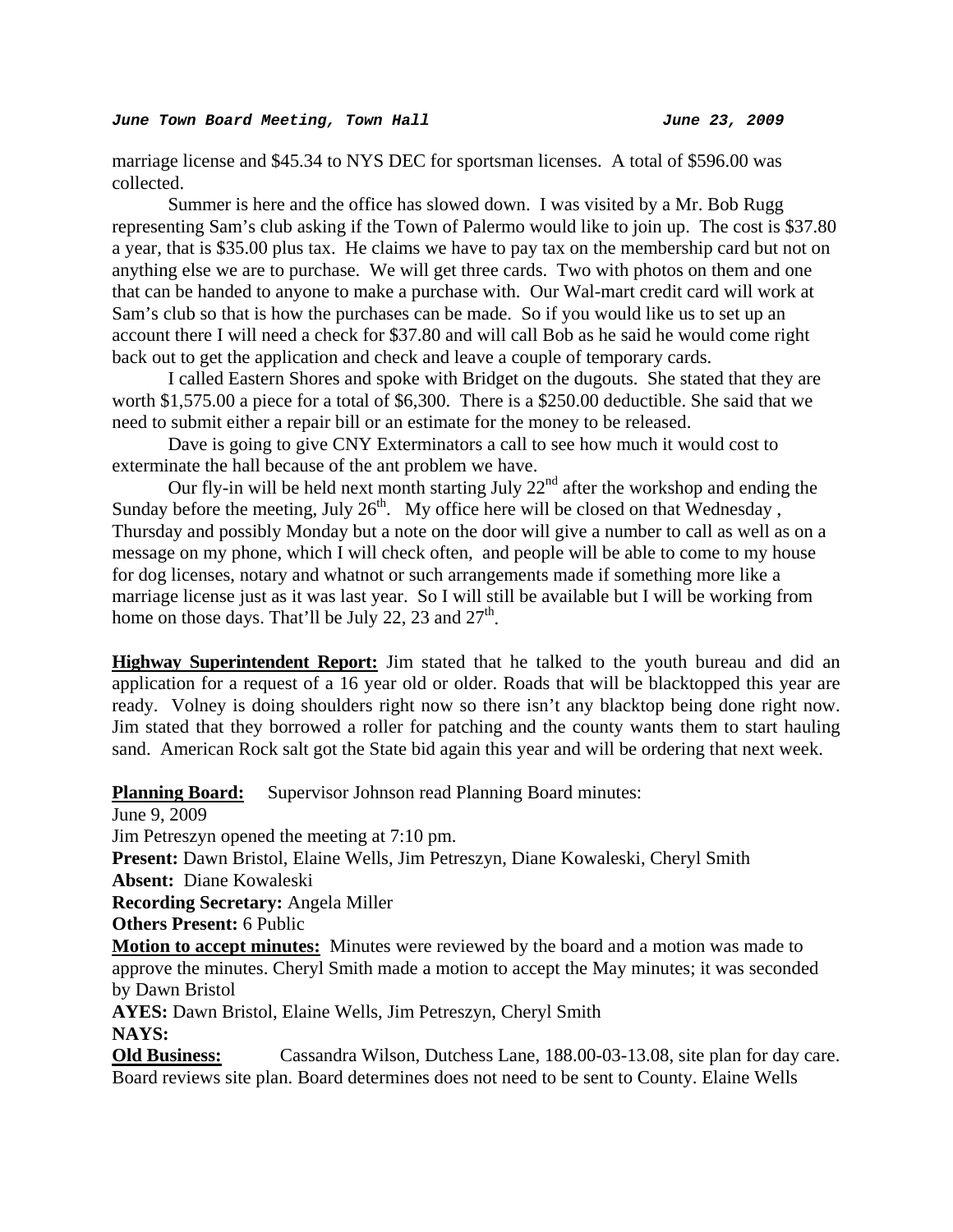*June Town Board Meeting, Town Hall June 23, 2009* 

questioned the limit of children and Cassandra explained that it depends on the ages of the children. The board made recommendations on the proposed site plan.

**SP-005-09 Fee \$ 50.00** 

**A Motion Was Made** by Dawn Bristol and seconded by Elaine Wells to approve Cassandra Wilson's site plan.

**AYES:** Dawn Bristol, Elaine Wells, Jim Petreszyn, Cheryl Smith

**NAYES:** 

**New Business:** None

**Correspondence:** Talk of the Towns

**Public Hearing:** Jack Barker, 2 lot subdivision, 239.03-00-23. Public hearing opened 7:12 Board reviews the proposed subdivision. No public comments. Public hearing closed 7:15PM.

**SD-003-09 Fee \$ 50.00** 

**A Motion Was Made** by Elaine Wells and seconded by Dawn Bristol to approve Jack Barker's 2 lot subdivision.

**AYES:** Dawn Bristol, Elaine Wells, Jim Petreszyn, Cheryl Smith

#### **NAYES:**

**A Motion Was Made** by Cheryl Smith and seconded Elaine Wells to adjourn the meeting at 8:12pm

**AYES:** Dawn Bristol, Elaine Wells, Jim Petreszyn, Cheryl Smith **NAYS:** 

Respectfully submitted by, Angela Miller - Planning Board Secretary

# **Dog Control Report**: Supervisor Johnson read Chad's report:

Total Calls: 22 Dogs Picked up: 2 Dogs Redeemed: 1 Tickets Issued: 19 Total Mileage: 226.4

# **Code Enforcement Officer Report:** Supervisor Johnson read Joe's report:

| <b>Inspections</b>                        |     |
|-------------------------------------------|-----|
| <b>Construction Inspections</b>           | 52  |
| <b>Manufactured Home Inspections</b>      | 0   |
| <b>Fire Safety Inspections</b>            | 0   |
| <b>Code Violation Inspections</b>         | 41  |
| <b>Mobile Park Inspections</b>            |     |
| <b>Junkyard Inspections</b>               | 2   |
| <b>Complaint of Violation Inspections</b> | 36  |
| <b>Total Inspections</b>                  | 133 |

# **Building Permits**  This Report Year to Date Totals **Permits Issued** 11 24 24 **Fees Collected** \$1080.00 \$2245.00 \$2245.00 **To Supervisor \$1080.00 \$2245.00 \$2245.00**

**Bulletin Board** 

*Just a note***:**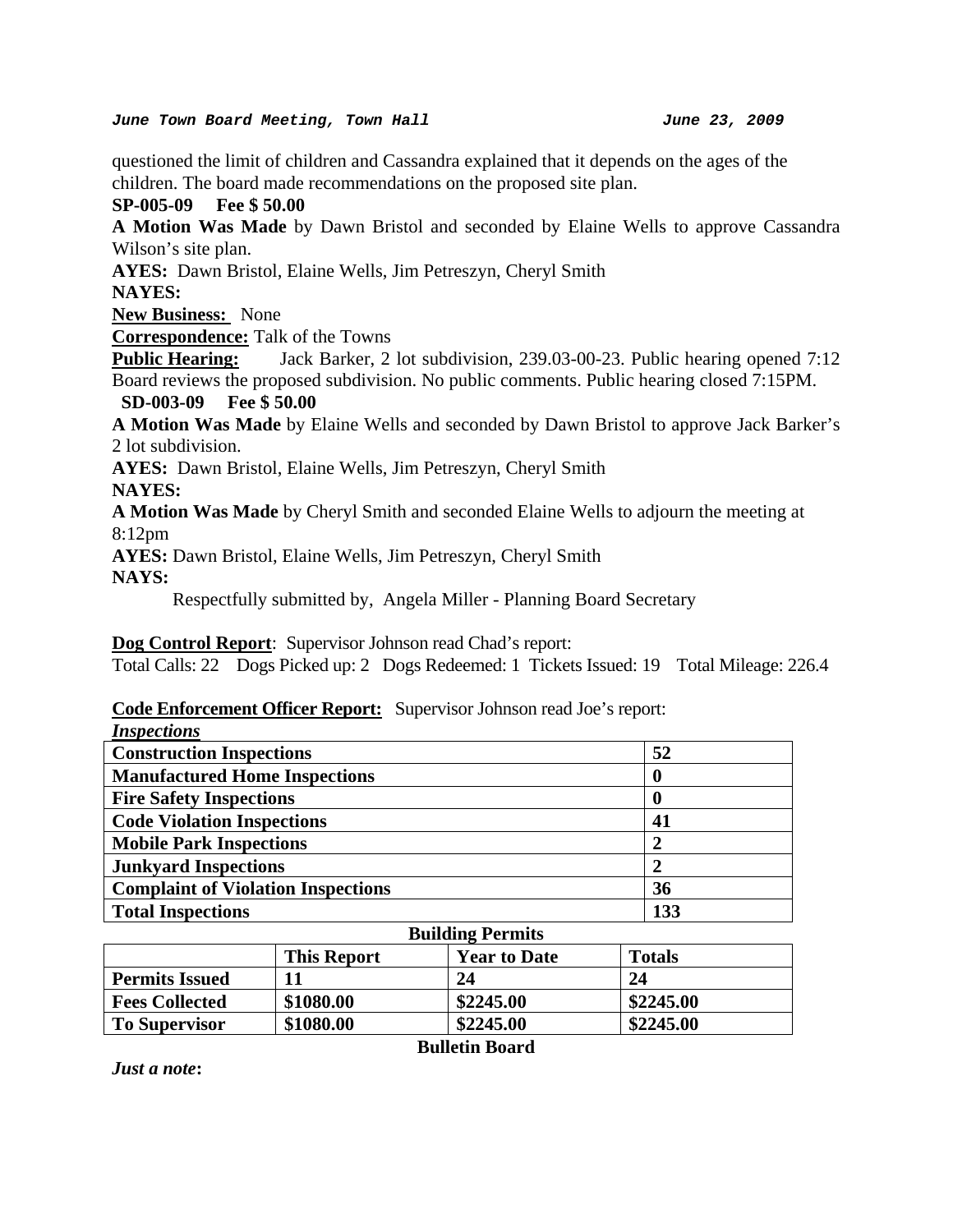*June Town Board Meeting, Town Hall June 23, 2009* 

**Please remember any newly installed swimming pools that are designed to hold over 24" of water are subject to Building Permits.** 

**The Codes Office can be contacted at any time for questions at 593-2333 or email at [PalermoCodes@aol.com](mailto:PalermoCodes@aol.com)** 

*Respectfully Submitted,* Joseph Fiumara - Code Enforcement Officer

**Assessor's Report**: Supervisor Johnson stated that Marty is in Alaska.

**Custodian Report**: Dave stated that Converse was back out to re-do the water test at the hall and it passed this time. CNY Exterminating was out and did the spraying at the hall and at the park. Highway cut the trees that were along the walk path. Dave stated that the lawn mowing is going soso. He didn't get in front of the park due to rain and will get it next time. Dave talked about some vandalism that is going on at the park. Bill Carp had to change out the eye in the light by the kennel road again. Scheduled water test with the health department for the recreation program. Haven't heard anything back so it must of passed. Dave stated that it was suggested to put a filter on the intake in the meeting hall to try to quiet the noise. It has helped some. Dave gave a list of items purchased for the month. Discussion in dugouts took place.

**Rec Director:** Supervisor Johnson stated that the Recreation Director wanted to remind everybody that recreation runs from July  $6<sup>th</sup> - Aug 14<sup>th</sup>$ .

**County Legislator Report**: Barbara stated that she attended the infostructure meeting. Barbara stated that the County is going to use the new voting machines. The county has the bridge done on Co Rt 33, the beavers are gone and the water is low. Barbara stated that the committee met concerning a proposed slaughterhouse. More discussion took place on the proposed slaughterhouse. Cornell came back with a report on Department of Social Service which said it was understaffed. She stated they knew that there were a lot of layoffs in 2003 due to the budget. State is providing \$500,000 to re-staff. Barbara stated that on her Time Warner bill there is a \$2.42 charge to the zip code and questioned if Palermo gets it since there are different zip codes in Palermo. Discussion took place on how the franchise fee works and the amount Palermo gets.

# **Motion to accept Reports**:

**\*-A MOTION WAS MADE** to approve the reports as given by Councilman Hilton seconded by Councilman Gulliver.

**AYES**: Gary Gulliver, Bill Pettit, Tom Hilton, Ellen Johnson **NAYS**:

# **Motion to pay Bills**:

**\*-A MOTION WAS MADE** to pay bills in the following amounts: GENERAL NO 230 to 267 in the amount of \$27,483.22 HIGHWAY NO 158 to 181 in the amount of \$27,485.71 By Councilman Gulliver seconded by Councilman Hilton. **AYES**: Gary Gulliver, Bill Pettit, Tom Hilton, Ellen Johnson **NAYS**: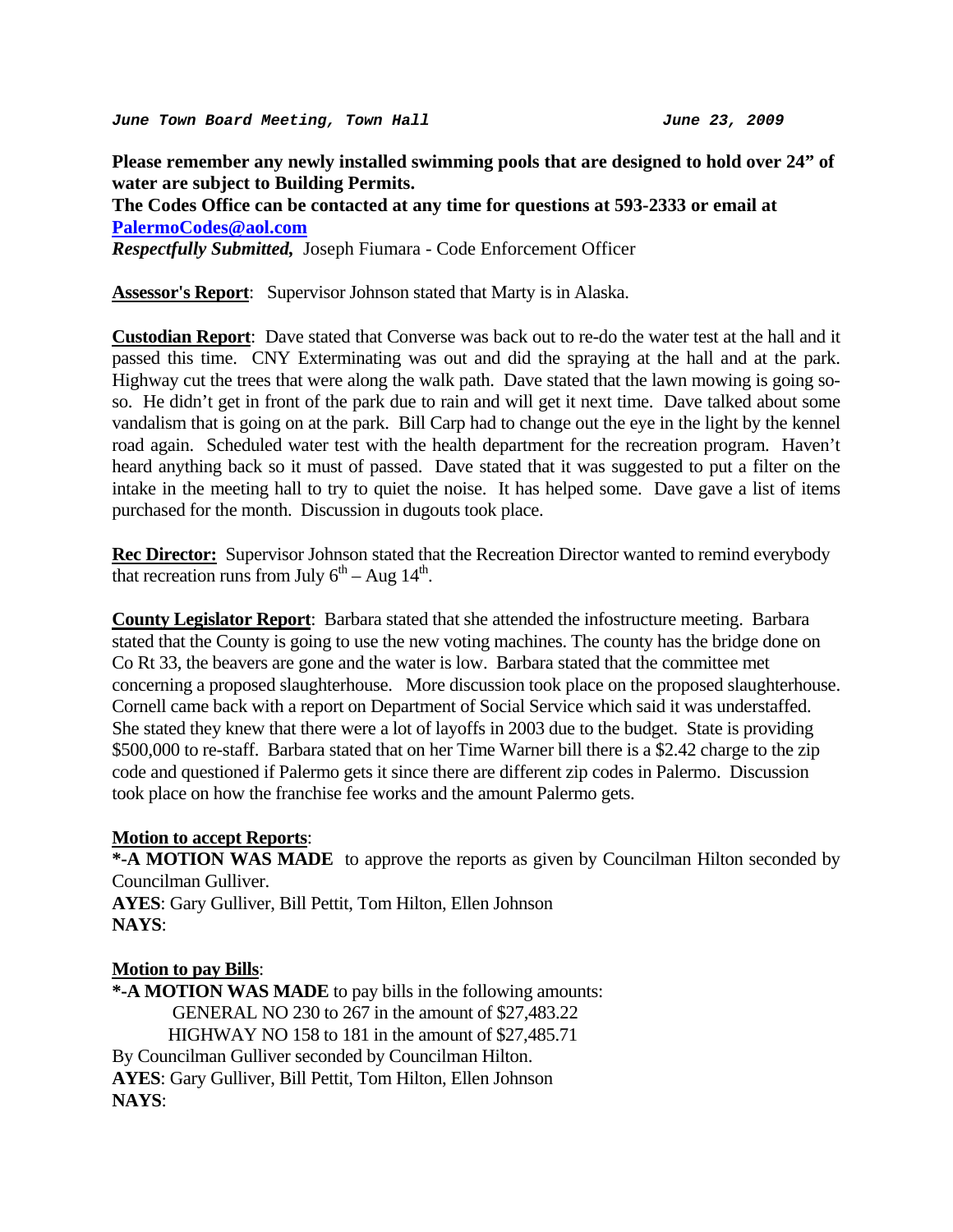**Old Business:** Supervisor Johnson stated that she contacted Donna Miller concerning the PYO and stated that only three people volunteered and that wasn't enough and why there is no PYO this year but she would like another chance with it next year. She stated that she told her about the dugouts and if there was anything they wanted in the building. Get someone to repair the dugouts. Councilman Hilton stated that there is no repair to them. More discussion on the dugouts and PYO took place. Discussion on installing new chain link dugouts instead of rebuilding wooden ones took place. Councilman Hilton suggested to come up with a design such as a 16x5 concrete pad with poles on each corner, center and top bar and chain link. Barbara suggested a security camera for the Park and more discussion took place on vandalism took place.

Councilman Hilton stated that the water at the town hall, they had decided to have Ferris change out the brine tank. He stated that he would like to authorize Ferris to install the UV system for \$1175.00. Councilman Hilton stated that we have a problem that comes and goes and might better take care of it now.

**\*-A MOTION WAS MADE** to contact Ferris Pumps to install a UV system at a price of \$1175.00 at the town hall by Councilman Hilton seconded by Councilman Gulliver. **AYES**: Gary Gulliver, Bill Pettit, Tom Hilton, Ellen Johnson

# **NAYS**:

It was discussed that the water passed at the highway garage for bacteria but there is an orange color suggesting too much iron.

**\*-A MOTION WAS MADE** to have Ferris Pumps check the water at the highway garage by Councilman Gulliver and seconded by Councilman Pettit.

**AYES**: Gary Gulliver, Bill Pettit, Tom Hilton, Ellen Johnson

# **NAYS**:

Discussion took place on the cost of putting municipal water through the town of Palermo and the cost to the taxpayers.

**New Business:** Supervisor Johnson stated she didn't think we needed another account as far as the Sam's Club proposal. Councilman Hilton agreed.

Councilman Gulliver asked Dave if he knew where the no ATV/Snowmobile signs or the posted signs that were outback went. Councilman Gulliver stated that ATVs are going through the parking lot and there was a concern of stones kicking up on vehicles parked in the lot. Dave stated he didn't know. Town Clerk is to contact Babcock highway to get new signs.

Councilman Gulliver stated that he was at a party at the Park and one toilet was plugged and half of the problem seems that when it is flushed the water trickles in that there isn't a lot of water pressure. Town Clerk stated that you have to hold the handle down to flush and little kids aren't going to do that so the toilets also don't get flushed properly and they plug. More discussion was held with different ideas such as pressurized toilets. Councilman Gulliver also suggested to install hand dryers and do away with paper towels. Councilman Gulliver suggested to workshop these problems at a later date.

**Public Session**: Debbie Denery stated that the walk trail is very nice but when you get in the back you can't see the kids and asked if it could be thinned out as a safety factor for adults as well.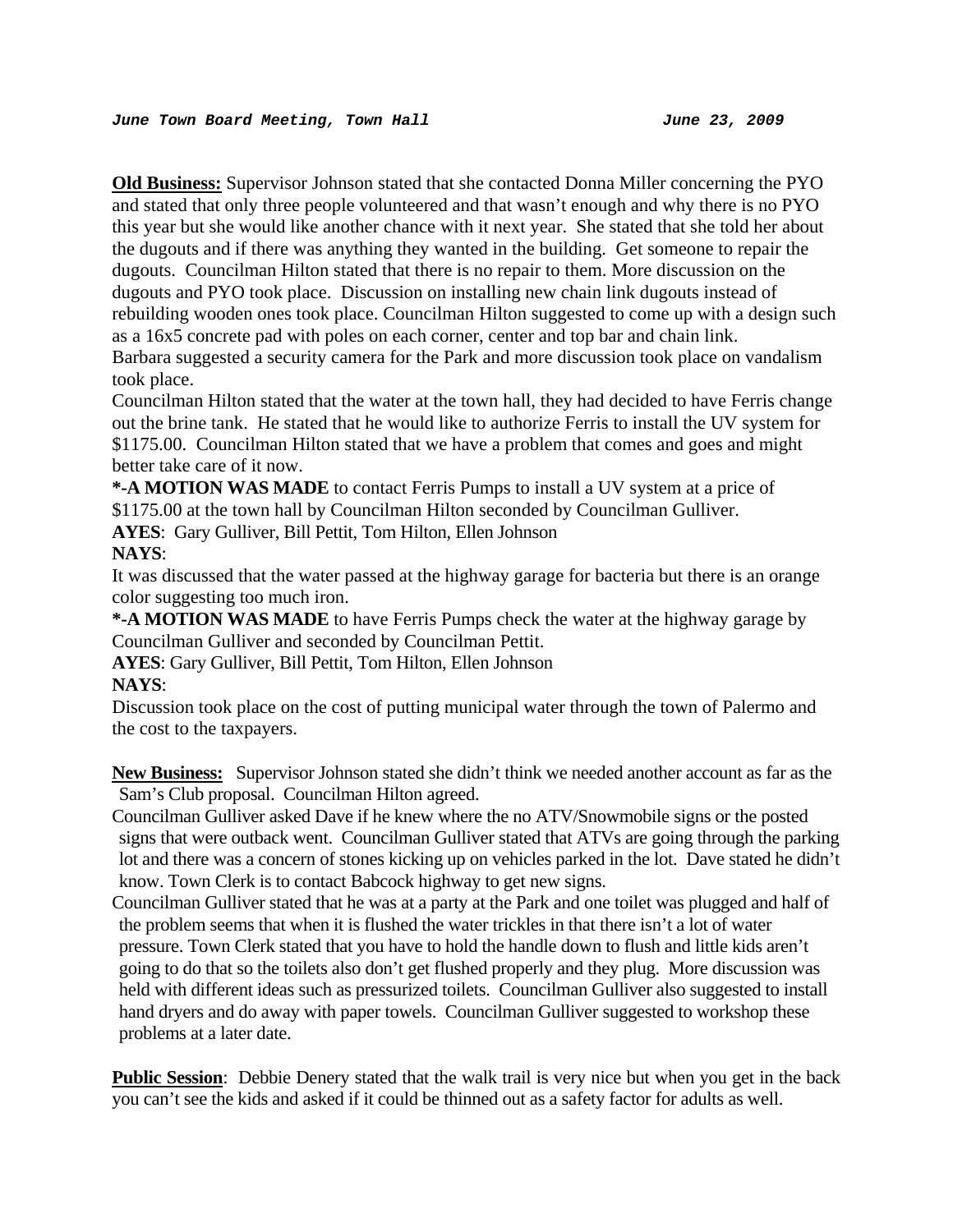#### *June Town Board Meeting, Town Hall* **1988 1988** *June 23, 2009*

More discussion took place and the highway will see what they can do towards the fall when the road work is slow. More discussion took place on having a work day or work weekend at the park.

**Adjournment**: Motion to adjourn was made at: 8:16 pm by Councilman Hilton seconded by Councilman Pettit.

**AYES:** Gary Gulliver, Bill Pettit, Tom Hilton, Ellen Johnson **NAYS:** 

Respectfully Submitted,

 Jean Gulliver Palermo Town Clerk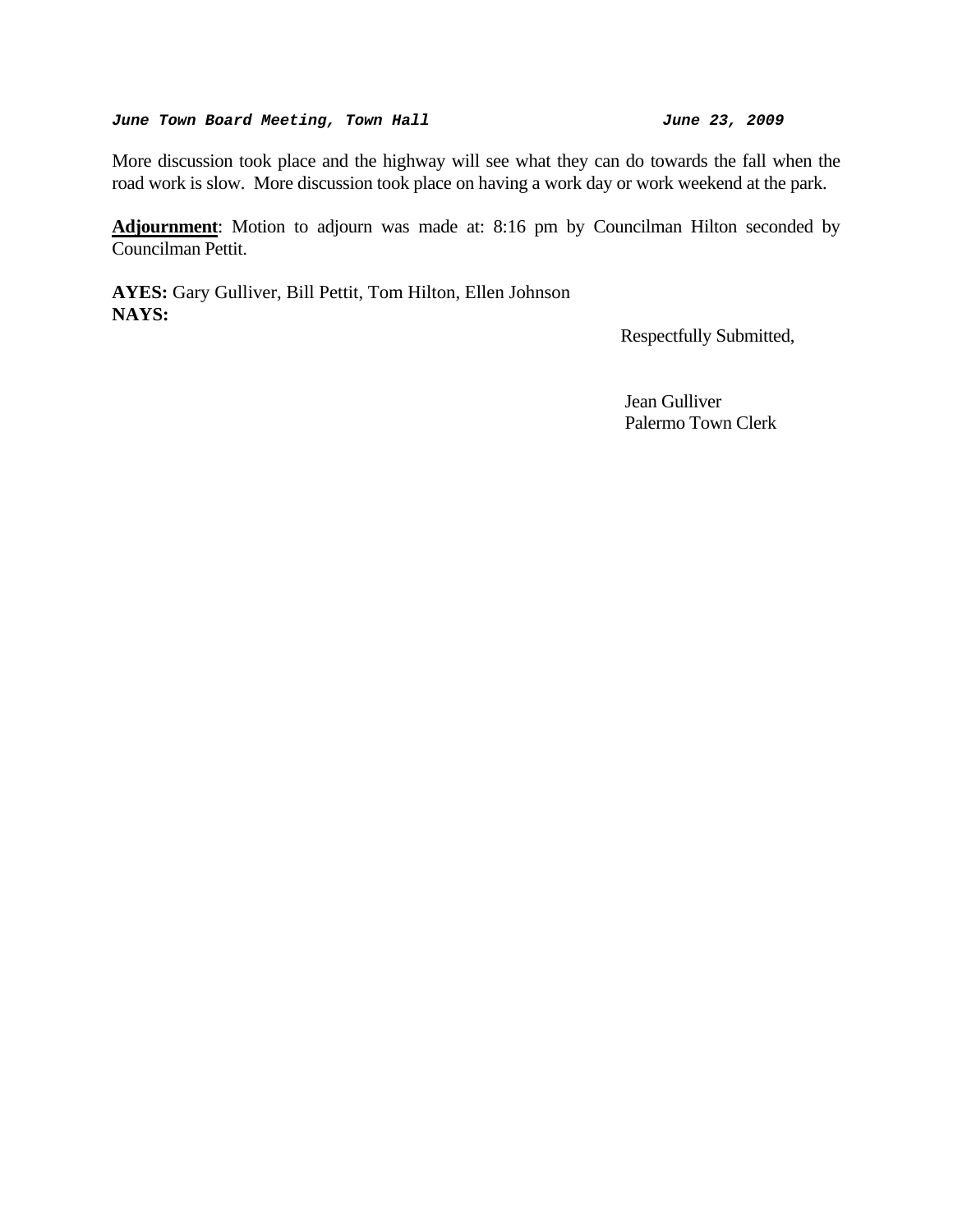# **TOWN OF PALERMO – TOWN BOARD AGENDA JULY 23, 2009**

Workshop Begins - 6:30p.m. Meeting Begins – after end of workshop. Call to Order by the Supervisor Pledge to the Flag with a Moment of Silence Roll Call by Town Clerk Approval/Changes to Minutes of Previous Month Petition to the Town Board Executive Session (When Necessary) Reading of Resolutions 20- Transfer of Funds Public Comments or Questions on Resolutions Resolution Approval Communications Reports: Supervisor Town Clerk Highway Code Enforcement Dog Control Assessor Planning Board Board of Appeals Custodian Rec Director County Legislature

Motion to Accept Reports

Motion to Pay Bills: General No. 268 to 304 Total: \$ 30,295.86 Highway No. 182 to 209 Total: \$ 65,613.93

Old Business:

New Business:

Public Session

Adjournment

Meeting Schedule: Workshop: August18<sup>st</sup> Regular Meeting: August 25<sup>th</sup>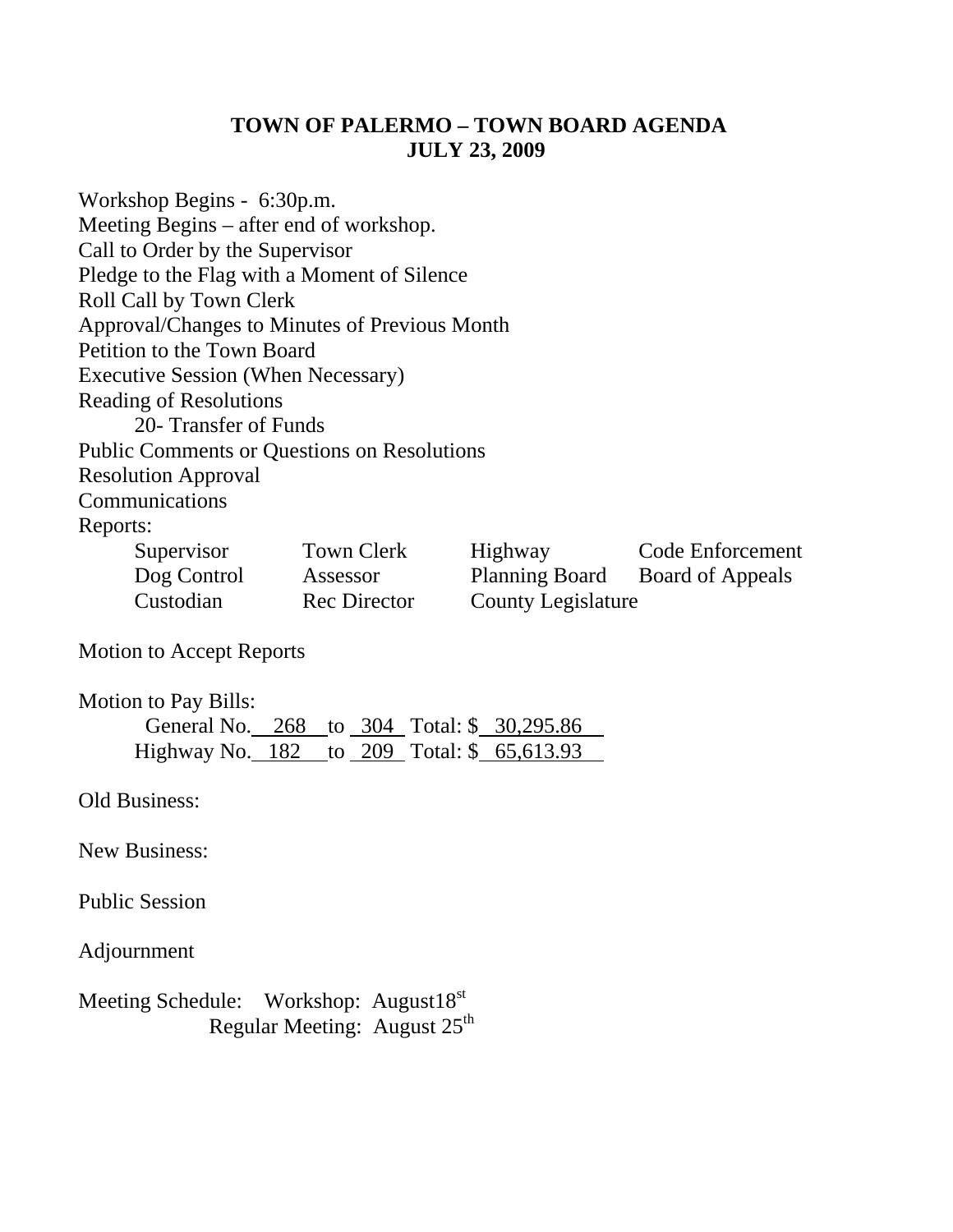# **July Town Board Meeting - Town Hall**

# **July 21, 2009**

Supervisor Johnson called the meeting to order at 7:00pm with a salute to the flag and a moment of silence. Town Clerk took roll call:

**Present:** Supervisor Johnson **Absent:** Councilman Trimble Councilman Gulliver Councilman Pettit Councilman Hilton

**Recording Secretary**: Jean Gulliver, Town Clerk

**Others Present**: Jim Pettit, Highway Superintendent; Marty Webster, Assessor; Dave Delong Custodian; Barbara Brown, County Legislator; 3 members of the public.

# **Corrections to Minutes**: None

# **Motion to accept minutes**:

**\*-A MOTION WAS MADE** to accept the minutes of the previous meetings by Councilman Pettit seconded by Councilman Trimble. **AYES**: Barry Trimble, Gary Gulliver, Bill Pettit, Tom Hilton, Ellen Johnson **NAYS**:

# **Petitions to the Board**: None

**\*-A MOTION WAS MADE** to enter into executive session for the purpose of litigation matters at 7:07pm by Councilman Gulliver seconded by Councilman Pettit. Assessor Webster was asked to join.

**AYES**: Barry Trimble, Gary Gulliver, Bill Pettit, Tom Hilton, Ellen Johnson **NAYS**:

**\*-A MOTION WAS MADE** to close executive session at 7:29pm by Councilman Hilton seconded by Councilman Pettit

**AYES**: Barry Trimble, Gary Gulliver, Bill Pettit, Tom Hilton, Ellen Johnson **NAYS**:

**Resolutions:** Supervisor Johnson read proposed Resolutions: #20 – Transfer of funds

# **Public Comment on Resolutions**: None

# **Resolutions Approval**:

# **Resolution 20 – Transfer of funds**

Whereas the Town Board Town of Palermo has reviewed the bills for July, now therefore,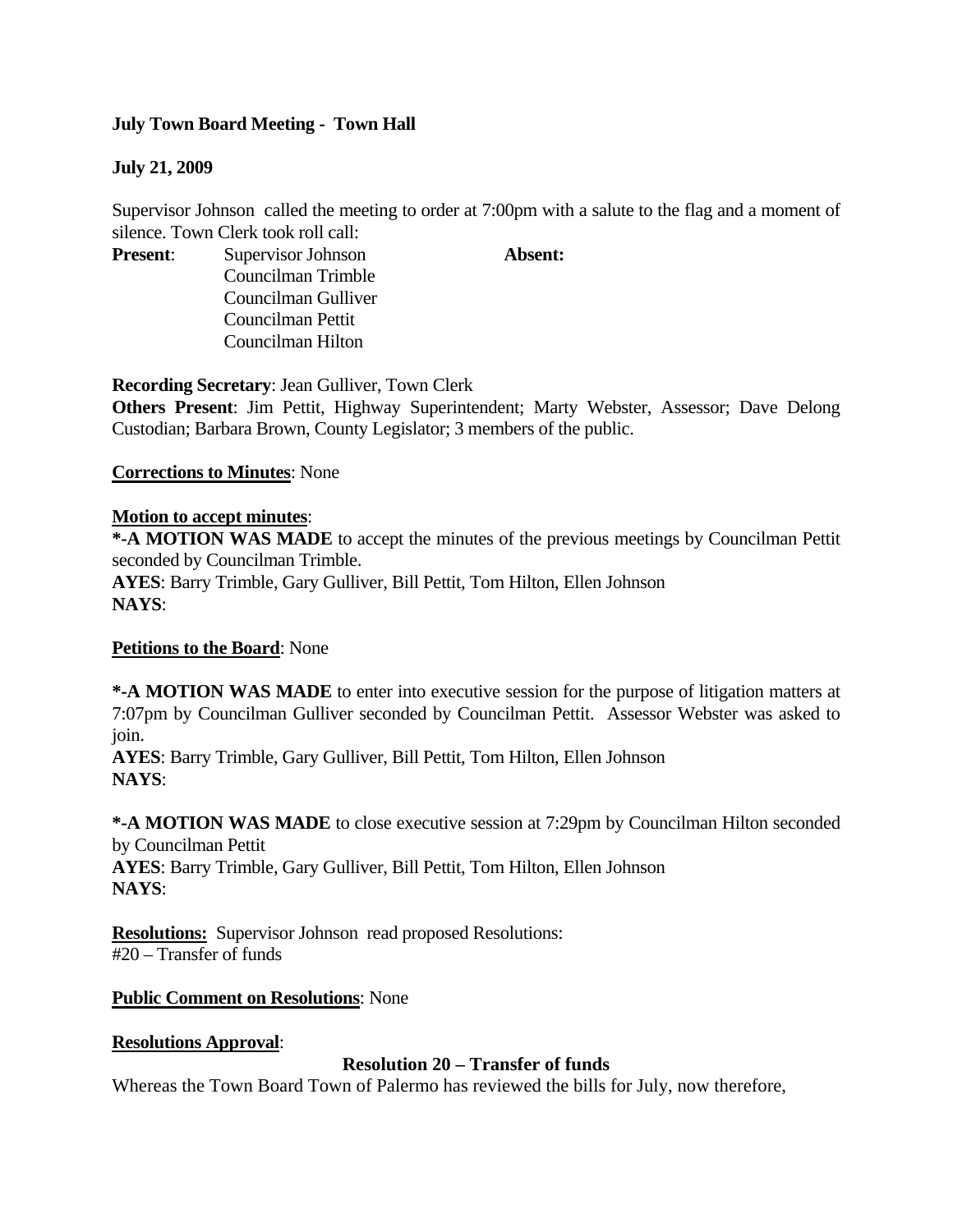Be it Resolved the Town Board Town of Palermo hereby authorizes the Supervisor to make the following transfer of funds:

General

FROM: A1990.4 Contingent in the amount of \$500.00

TO: A5010.4 Superintendent Highway Contractual in the amount of \$500.00

**Communications:** Supervisor Johnson read the following communications:

- 1. 3 upcoming civil service exams
- 2. LaBarge Group concerning grants alert
- 3. Oswego County Health Department Palermo Town Garage Cold Water Tap report from samples taken on May 7<sup>th</sup> and is in compliance except for iron and Manganese.
- 4. Green & Seifter would like to assist in audit and other financial issues
- 5. NYS DEC concerning water quality improvement projects.
- 6. NYS Dept of Health concerning inspection at the park, results all good.
- 7. NYS DEC regarding expansion of Lindsey Aggregates gravel mine from Volney into the town of Palermo by means of the old Gulliver Pit on Red Schoolhouse Road. DEC would act as lead agency.
- 8. Tom Giles asking the town to sign letter if they are not wishing to act as lead agency or to have any adverse comments on the mining expansion of Lindsey Aggregates.

Supervisor Johnson stated that letter is so we don't take control of it. Discussion took place that the DEC requires stringent regulations and carefully monitors such applications. Barbara Brown suggest the town lawyer read it. Councilman Hilton stated they could but why pay the lawyer for something the DEC controls and has tough standards. Councilman Trimble stated he is okay with it, Councilman Hilton stated he has no issues with it, Councilman Pettit is okay with it. Supervisor Johnson to sign letter.

## **Reports**

**Supervisor's Report**: Supervisor Johnson gave her report:

Account Balances as of June 30, 2009

| General Fund: \$300,749.45   |              | Highway Fund \$516,190.60 Trust & Agency: \$15,352.77 |              |
|------------------------------|--------------|-------------------------------------------------------|--------------|
| Park Capital:                | \$6,242.82   | Highway Capital:                                      | \$106,748.76 |
| General Capital:             | \$ 53,707.70 | <b>Highway Money Market:</b>                          | \$10,461.87  |
| <b>General Money Market:</b> | \$109,111.25 | Park Reserve:                                         | 565.29       |

# **Town Clerk's Report:** Town Clerk gave her report:

For the month of June a total of \$5,277.23 was turned over to the Supervisor with \$192.13 of that being for dog licenses. \$176.37 was collected for the County Treasurer for dog licenses and \$90.00 to Ag & Markets for spay/neutering program, and \$89.75 to NYS DEC for sportsman licenses. A total of \$5,633.35 was collected. New hunting license go on sale the third Monday in August and the fees are raised.

Our fly-in will start tomorrow July  $22<sup>nd</sup>$  and end the Sunday July  $26<sup>th</sup>$ . My office here will be closed tomorrow, Thursday and Monday but a note on the door will give a number to call as well as on a message on my phone, which I will check often, and people will be able to come to my house for dog licenses, notary and whatnot or arrangements can be made if it's something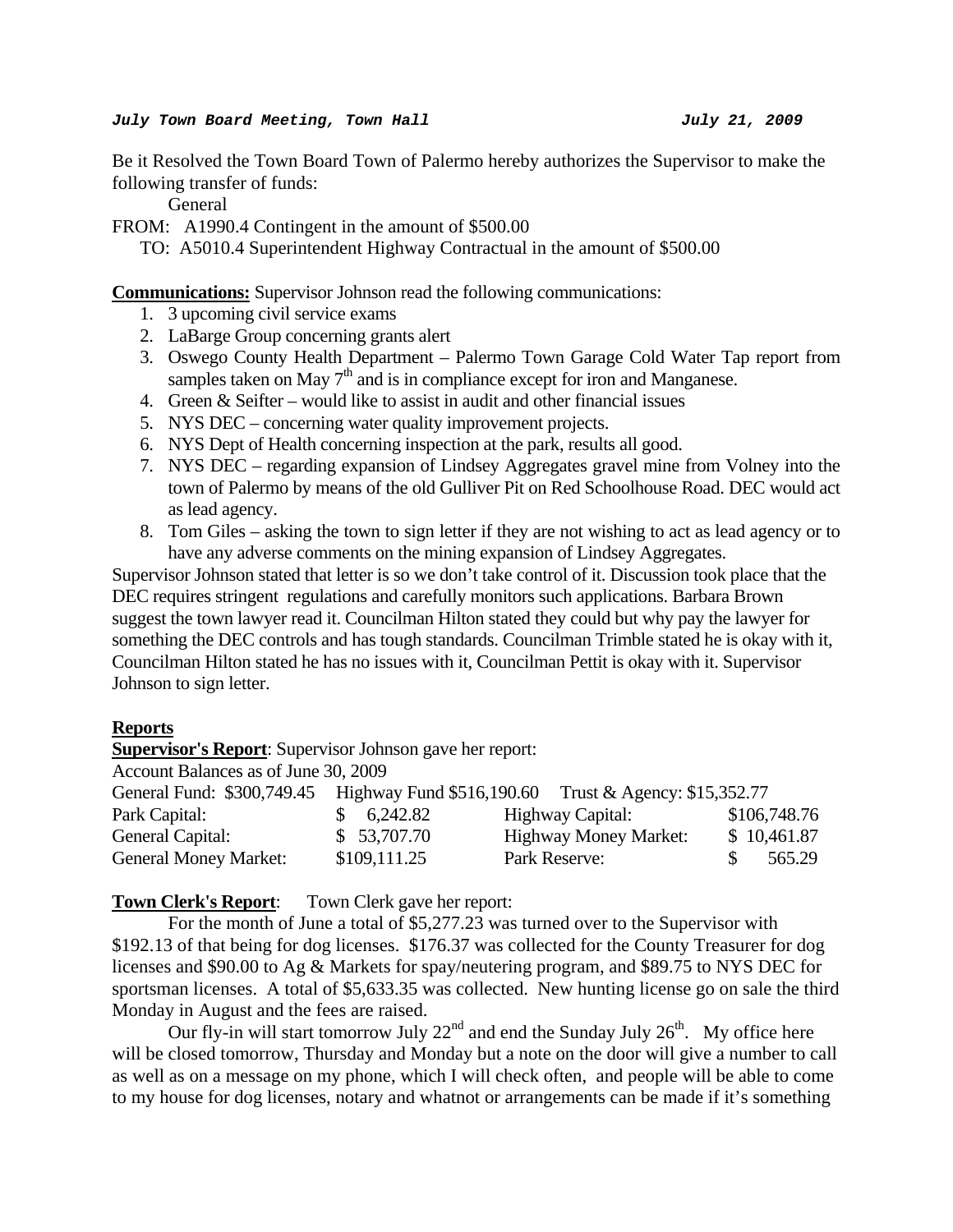more like a marriage license just as it was last year. So I will still be available but I will be working from home on those days. That'll be July 22, 23 and  $27<sup>th</sup>$ .

**Highway Superintendent Report:** Jim stated that all the sand has been hauled in for the year. The loader is blowing o-rings and losing oil so Five Star has it for repairs and rented a loader to use. Jim stated that 1100 ton of salt is in. Volney is blacktopping their roads and when done will do ours. Dave is mowing. Jim stated that Cindy has passed her CDL license and will provide a copy to Julie for files. Jims stated the price of blacktop is \$18/ton cheaper than last year and hopes it stays that way. Jims stated he will be sending three trucks to Volney. Jim stated he has no idea what happened about the sandblaster as New Haven has no Highway Superintendent. Councilman Trimble stated that Tim Searles is acting Highway Superintendent , Jim stated that he will contact him.

| 71  |
|-----|
| U   |
|     |
| 55  |
|     |
|     |
| 38  |
| 173 |
|     |

|             | <b>Code Enforcement Officer Report:</b> Supervisor Johnson read Joe's report: |
|-------------|-------------------------------------------------------------------------------|
| Ingnostiano |                                                                               |

| <b>Building Permits</b>                                    |          |         |         |  |  |
|------------------------------------------------------------|----------|---------|---------|--|--|
| <b>Totals</b><br><b>This Report</b><br><b>Year to Date</b> |          |         |         |  |  |
| <b>Permits Issued</b>                                      |          | 33      | 33      |  |  |
| <b>Fees Collected</b>                                      | \$410.00 | 2655.00 | 2655.00 |  |  |
| <b>To Supervisor</b>                                       | \$410.00 | 2655.00 | 2655.00 |  |  |
| _ _ _ _ _                                                  |          |         |         |  |  |

# **Bulletin Board**

# *Just a note***:**

**Chimneys should be cleaned periodically depending on the fuel source and amount of use. Please remember any newly installed swimming pools that are designed to hold over 24" of water are subject to Building Permits. The Codes Office can be contacted at any time for questions at 593-2333 or email at PalermoCode@aol.com** 

*Respectfully Submitted,* Joseph Fiumara - Code Enforcement Officer

**Assessor's Report:** Marty stated that on May  $24<sup>th</sup>$  the Board of Review met and had 40 complaints. He stated they made their decisions and the final roll was filed with the Town Clerk on July  $1<sup>st</sup>$ . Marty stated that he brought info in on the proposed settlement for a case on the table for assessment litigation.

**Custodian Report**: Dave stated he contacted Fulton Glass on the cylinder for the back door. He called CNY Exterminator to spray for ants at the hall. Wasps and bees seem to be under control. He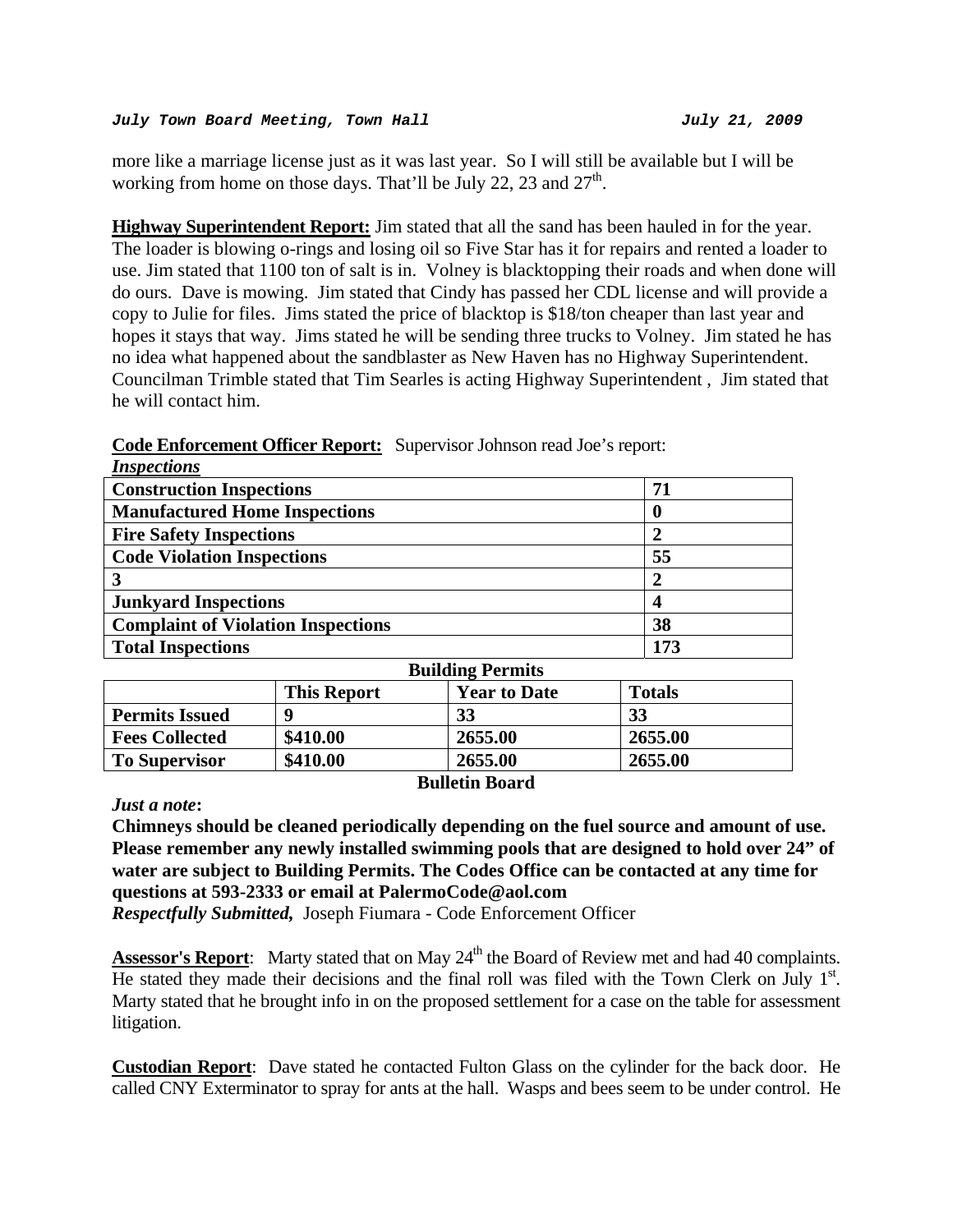stated he fixed the gates for the kennels on the outside. He stated he got a call from Volney Multiplex due to the back door not shutting tight, needed readjusting. Ferris pumps installed the new u/v light and brine tank at the town hall and Dave purchased salt for it. Replaced the hose fittings at the kennel and listed what purchases he made for the month.

## **Recreation Report:** Supervisor Johnson read Donna's report:

The Rec program has been going very well so far this year. We have a total of 70 kids signed up and about 30-40 kids on a daily basis. They have been on field trips to the movies and this week they will be bowling. They have had a sun safety program come to the park as well as a bike rodeo.

They also have a tennis program coming to the park every Tuesday. They will also be having a nutritional program and a rope making program in the upcoming weeks. The breakfast/lunch program also is going very well. The program has seen many new faces along with the old and everyone is enjoying the program every day. Thank you- Donna Miller Rec Director.

**County Legislator Report:** Barbara stated that the county is in a pilot program for the new voting machines. They were demoed at the Oswego County Fair and at farmer's markets. Barbara talked more about how the machines work. Barbara stated that the business that eliminates ammonia in animal manure is still in the county and gave an update on that. Barbara questioned why the Town of Palermo wasn't signed into some of the Emergency Management programs. Supervisor Johnson explained that the Town of Palermo is up to date with the paperwork and the certifications and that the programs weren't grants but hands on training during the week when people are working. Supervisor Johnson stated that the Town of Palermo is up to date in emergency management. Barbara stated that the next county meeting will be in Pulaski as they have to have one meeting a year there or lose the courthouse. Barbara questioned if everyone got their petitions for election in as there are two people running against her and two running for Supervisor, the rest are unopposed.

## **Motion to accept Reports**:

**\*-A MOTION WAS MADE** to approve the reports as given by Councilman Hilton seconded by Councilman Gulliver.

**AYES**: Barry Trimble, Gary Gulliver, Bill Pettit, Tom Hilton, Ellen Johnson **NAYS**:

## **Motion to pay Bills**:

**\*-A MOTION WAS MADE** to pay bills in the following amounts: GENERAL NO 268 to 304 in the amount of \$30,295.86 HIGHWAY NO 182 to 209 in the amount of \$65,613.93 By Councilman Pettit seconded by Councilman Trimble. **AYES**: Barry Trimble, Gary Gulliver, Bill Pettit, Tom Hilton, Ellen Johnson **NAYS**: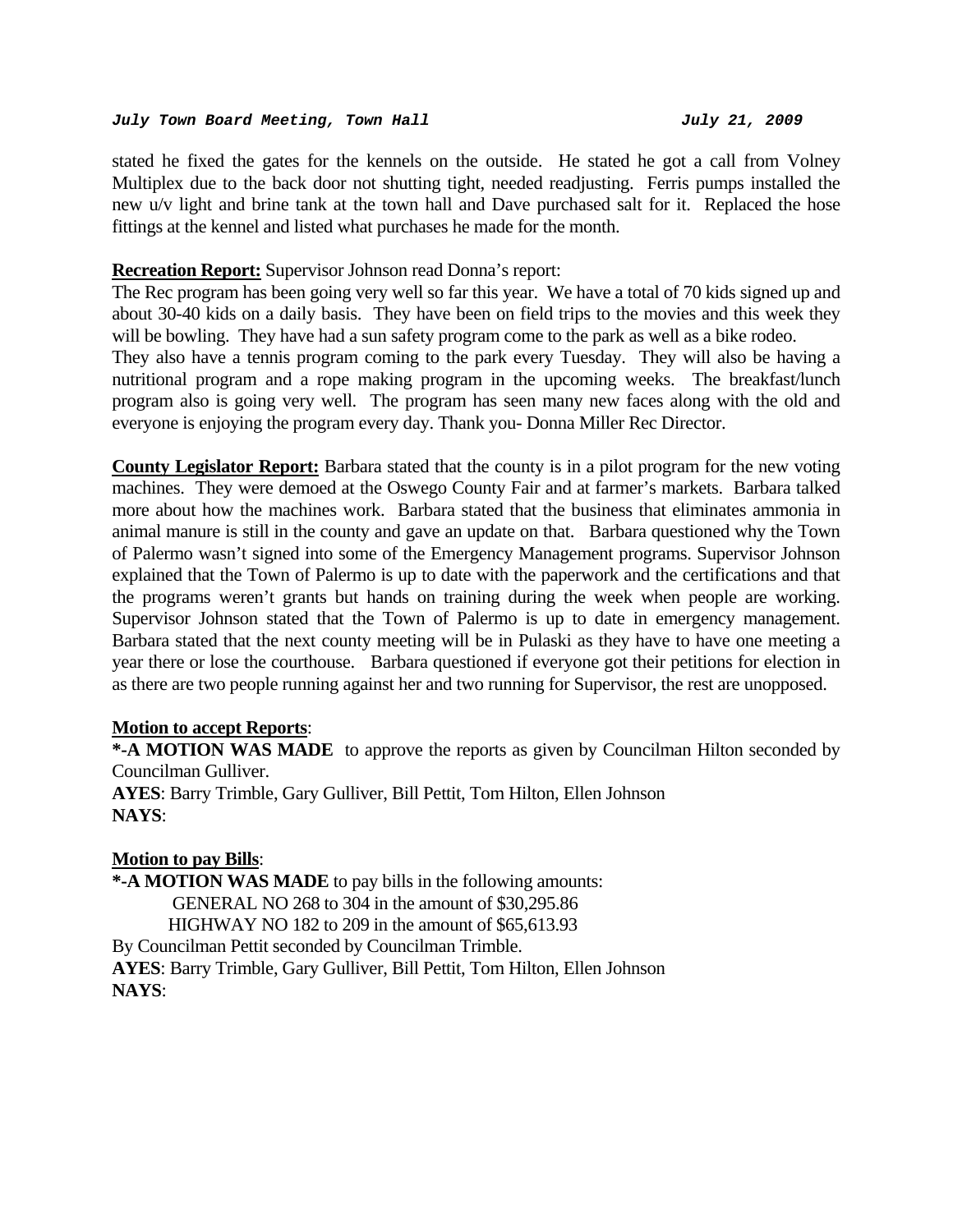**Old Business:** Supervisor Johnson stated that they went into executive session earlier for the purpose of litigation on Murtaugh property.

**\*-A MOTION WAS MADE** to allow Marty Webster, Town Assessor, to contact Allison Nelson, Town Attorney, to settle matter on Murtaugh property on Thompson Road by Councilman Trimble seconded by Councilman Gulliver.

**AYES**: Barry Trimble, Gary Gulliver, Bill Pettit, Tom Hilton, Ellen Johnson **NAYS**:

Discussion on dugouts took place. Councilman Pettit will be getting quotes on chain link for the next workshop. Supervisor Johnson stated that the Eagle Scout that worked on one would like to be involved. Discussed that the insurance company either needs two quotes or a repair bill. Specs along with a phone number will be given to the Town Clerk.

Discussion of wind storm and eight trees down on Co Rt 35a took place.

Supervisor Johnson asked Jim if anyone was working from the youth program. Jim stated they picked up the applications but haven't heard any more.

Supervisor Johnson read the quote for the water problem at the town garage for a chlorination filtration system from Ferris Pumps. Iron and slight sulfur was detected. A quote of \$2850 was given.

**\*-A MOTION WAS MADE** to accept the proposal for a chlorination/filtration system at a cost of \$2,850 from Ferris Pumps to be installed at the town highway garage was made by Councilman Hilton seconded by Councilman Trimble.

**AYES**: Barry Trimble, Gary Gulliver, Bill Pettit, Tom Hilton, Ellen Johnson **NAYS**:

Discussion took place on setting up meeting schedule with the union for upcoming union negotiations. A special workshop to discuss union matters in an executive session was scheduled for August  $4<sup>th</sup>$  at 7:00pm.

Councilman Hilton asked about the loader, Jim stated that it should be back tomorrow. Discussed the condition of Lot 10 Rd curve.

Discussed the playground equipment is at the town garage and Councilman Hilton would like the paperwork to it to help get the boy scout approved for his eagle project and get it going.

# **New Business:**

Councilman Hilton asked if anyone knew of the status of the missing man in Palermo and the answer was he was still missing.

**Adjournment**: Motion to adjourn was made at: 8:27pm by Councilman Gulliver and seconded by Councilman Trimble.

**AYES:** Barry Trimble**,** Gary Gulliver, Bill Pettit, Tom Hilton, Ellen Johnson **NAYS:** 

Respectfully Submitted,

 Jean Gulliver Palermo Town Clerk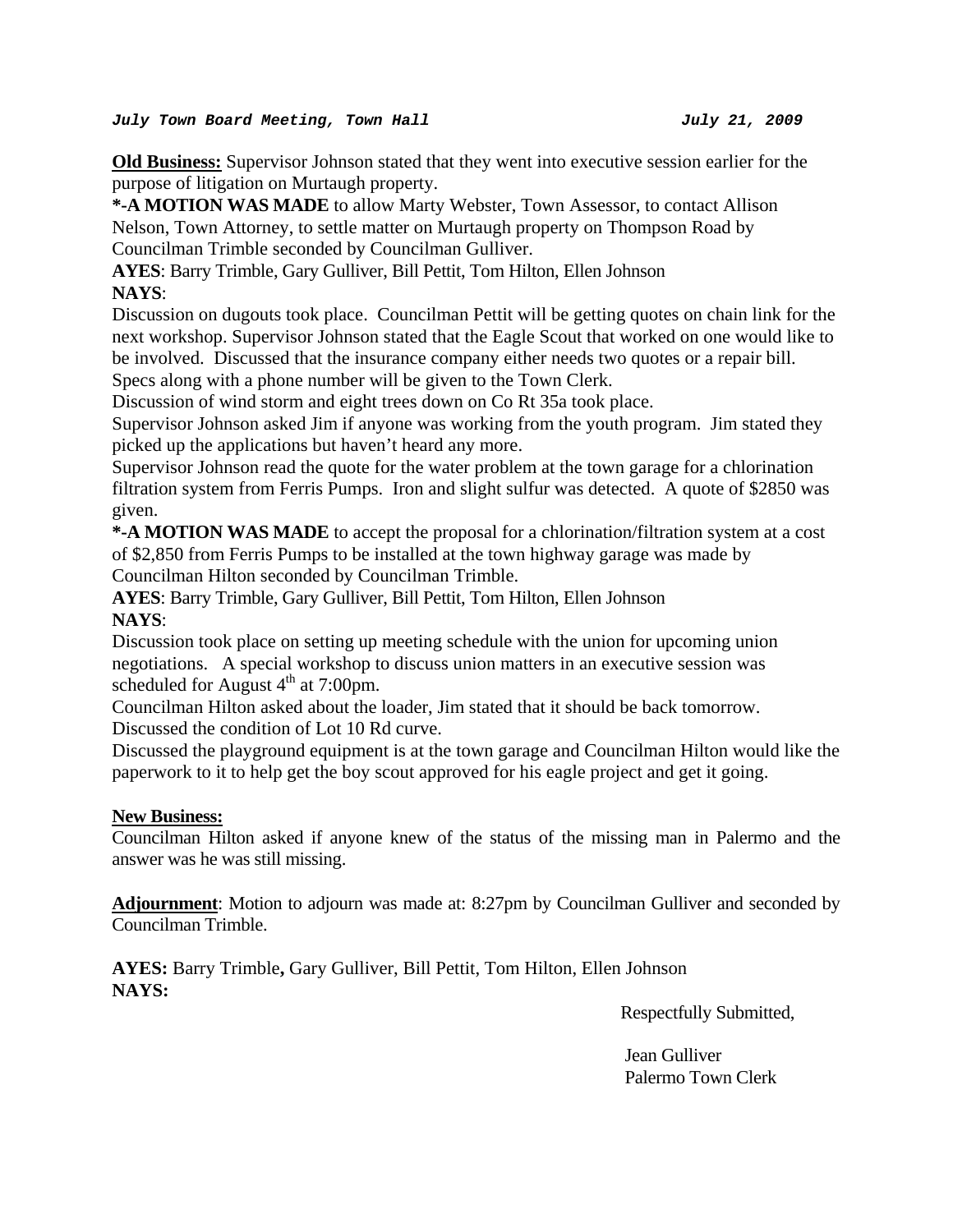| <b>Present:</b> | Councilman Trimble                    | Absent: |  |  |  |
|-----------------|---------------------------------------|---------|--|--|--|
|                 | Councilman Gulliver                   |         |  |  |  |
|                 | Councilman Pettit                     |         |  |  |  |
|                 | Councilman Hilton (entered at 6:52pm) |         |  |  |  |
|                 | Supervisor Johnson                    |         |  |  |  |

**Recording Secretary**: Jean Gulliver, Town Clerk **Others Present**: Jim Pettit, Highway Superintendent, Marty Webster, Assessor, Dave Delong, Custodian, Barbara Brown, County Legislator.

The following discussions took place:

- Audit of bills

- Change Resolution to make transfer in the amount of \$500.

**Adjournment**: **-\*A MOTION WAS MADE** to adjourn at 7:05pm by Councilman Gulliver, seconded by Councilman Pettit.

**AYES:** Barry Trimble, Gary Gulliver, Tom Hilton, Ellen Johnson **NAYS:**

Respectfully Submitted,

Jean Gulliver - Palermo Town Clerk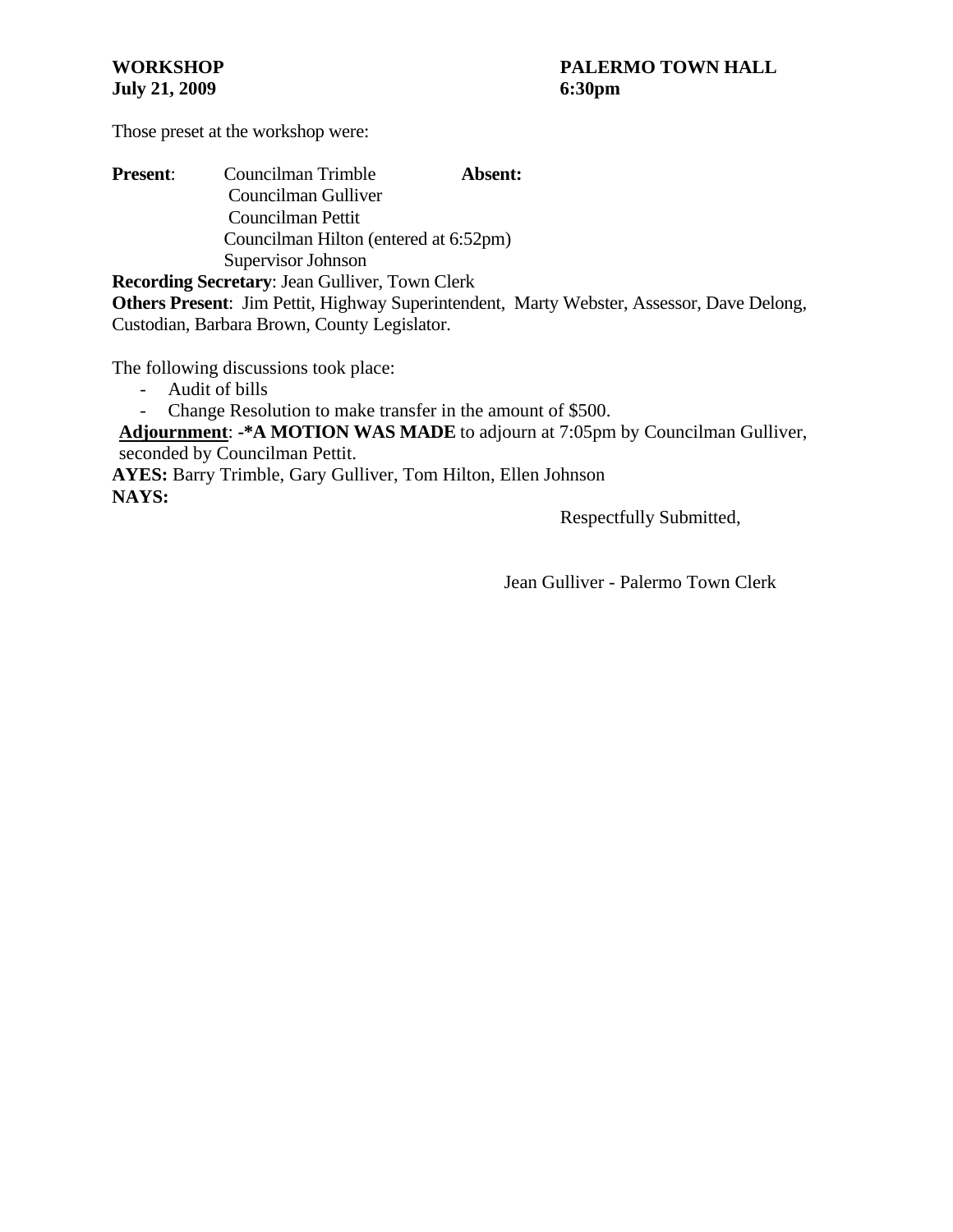| <b>Present:</b> | Councilman Trimble                                           |  |
|-----------------|--------------------------------------------------------------|--|
|                 | Councilman Gulliver                                          |  |
|                 | Councilman Pettit                                            |  |
|                 | Councilman Hilton                                            |  |
|                 | Supervisor Johnson                                           |  |
|                 | <b>Recording Secretary:</b> Angela Miller, Deputy Town Clerk |  |

The purpose of the special workshop is to go into executive session to discuss personnel matters. (NOTE: The meeting was moved to the church due to the ongoing trial the court is holding.)

**\*-A MOTION WAS MADE** to enter into executive session at 7:01pm by Councilman Trimble seconded by Councilman Pettit for the purpose to discuss personnel matters, **AYES**: Barry Trimble, Gary Gulliver, Bill Pettit, Tom Hilton, Ellen Johnson **NAYS**:

**\*-A MOTION WAS MADE** to close executive session at 7:42pm by Councilman Hilton seconded by Councilman Pettit.

**AYES**: Barry Trimble, Gary Gulliver, Bill Pettit, Tom Hilton, Ellen Johnson **NAYS**:

 Discussion was held concerning purchasing folding chairs for the town hall and ways to dispose of the current ones. Discussed purchase of chair rack and where the money can be transferred from.

**\*-A MOTION WAS MADE** to authorize the Town Clerk to purchase 60 new folding chairs and a chair rack for the town hall by Councilman Trimble seconded by Councilman Pettit. **AYES**: Barry Trimble, Gary Gulliver, Bill Pettit, Tom Hilton, Ellen Johnson **NAYS**:

**Adjournment**: **-\*A MOTION WAS MADE** to adjourn at 7:44pm by Councilman Pettit seconded by Councilman Gulliver.

**AYES:** Barry Trimble, Gary Gulliver, Bill Pettit, Tom Hilton, Ellen Johnson **NAYS:**

Respectfully Submitted,

Angela Miller Deputy Town Clerk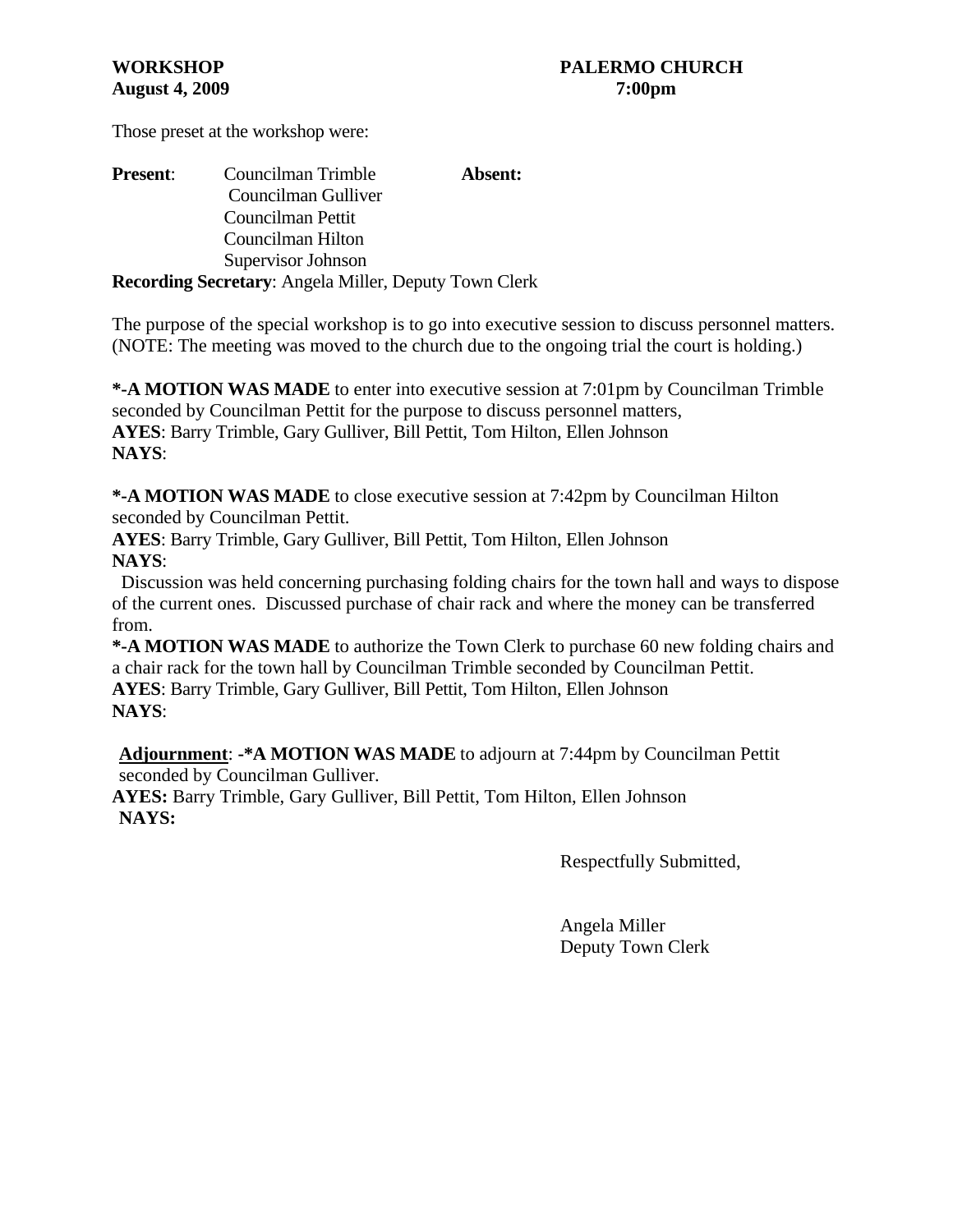| <b>Present:</b> | Councilman Trimble                                        | <b>Absent:</b> Councilman Gulliver |
|-----------------|-----------------------------------------------------------|------------------------------------|
|                 | Councilman Pettit                                         |                                    |
|                 | Councilman Hilton                                         |                                    |
|                 | Supervisor Johnson                                        |                                    |
|                 | <b>Recording Secretary: Jean Gulliver, Town Clerk</b>     |                                    |
|                 | <b>Others Present:</b> Jim Pettit, Highway Superintendent |                                    |

The following discussions took place:

- Bills from the trial were discussed. Supervisor Johnson stated she wanted to make note of two things, one- the Town Clerk was here every day helping the judges and two, the custodian, Tammy Schwartz, was here cleaning every day.
- Lot 10 Rd. Councilman Pettit asked Jim how far down the road did they pave and that it looked good. Supervisor Johnson stated they have received a Notice of Claim from Charles and Cindy Pettit from Lot 10 Rd. It will be sent to the insurance company and they maybe in contact with Jim.
- Union meeting with Mark May will be September  $4<sup>th</sup>$  at 2:00pm
- Councilman Trimble meeting schedule. Councilman Trimble stated that he may not be able to make a meeting for the rest of the year. He stated he is trying but not being here is no good for the people here. Discussion took place on possibility of moving meetings to Monday if court could be moved to a different night. Supervisor Johnson will check with the judges. Councilman Hilton stated he wouldn't like to see Councilman Trimble resign.
- Bench and Monorail to be installed at the park. Councilman Hilton stated that the process it takes for a boy scout to get approved for an eagle scout project takes some time, even a couple of months to get it approved. He stated it may be the end of September for it to happen and may take only a weekend to install.
- Erin Maxwell Candlelight Vigil. Town Clerk stated that the Justice for Erin group would like to hold a candlelight vigil at the park on August  $30<sup>th</sup>$  to commemorate the anniversary of her death from last year and would like permission to be at the park after dark to about 9:00pm. Town Clerk asked if the fee for rental of the pavilion to be waived. Discussed that it was a group of people just meeting the fee could be waived. Town Board had no problem with the later hours. Dave is to know about the vigil.
- Dugouts. Councilman Pettit stated he has a contractor looking at giving an estimate for the dugouts.
- Sayles Cemetery. Supervisor Johnson stated a resident had stated that there is a large limb at Sayles that us ready to fall on headstones. Jims stated he will take a look at it.
- Complaints of Park being dirty. Town Clerk stated that the Hinman family reunion was held a the park and they were disappointed at the pavilion. They stated that the tables were dirty and the floor had not been swept and that it looked like it hadn't been cleaned since Rec was there. She stated that Mr. Hinman had said the rest of the park and bathrooms were nice and clean just the pavilion area and it was the same as last year and they will not be holding a reunion there again.
- Budget. Supervisor Johnson stated she has sent all the forms to the departments to be back to her by Sept.  $4<sup>th</sup>$ . More discussion on meeting times and budget times took place.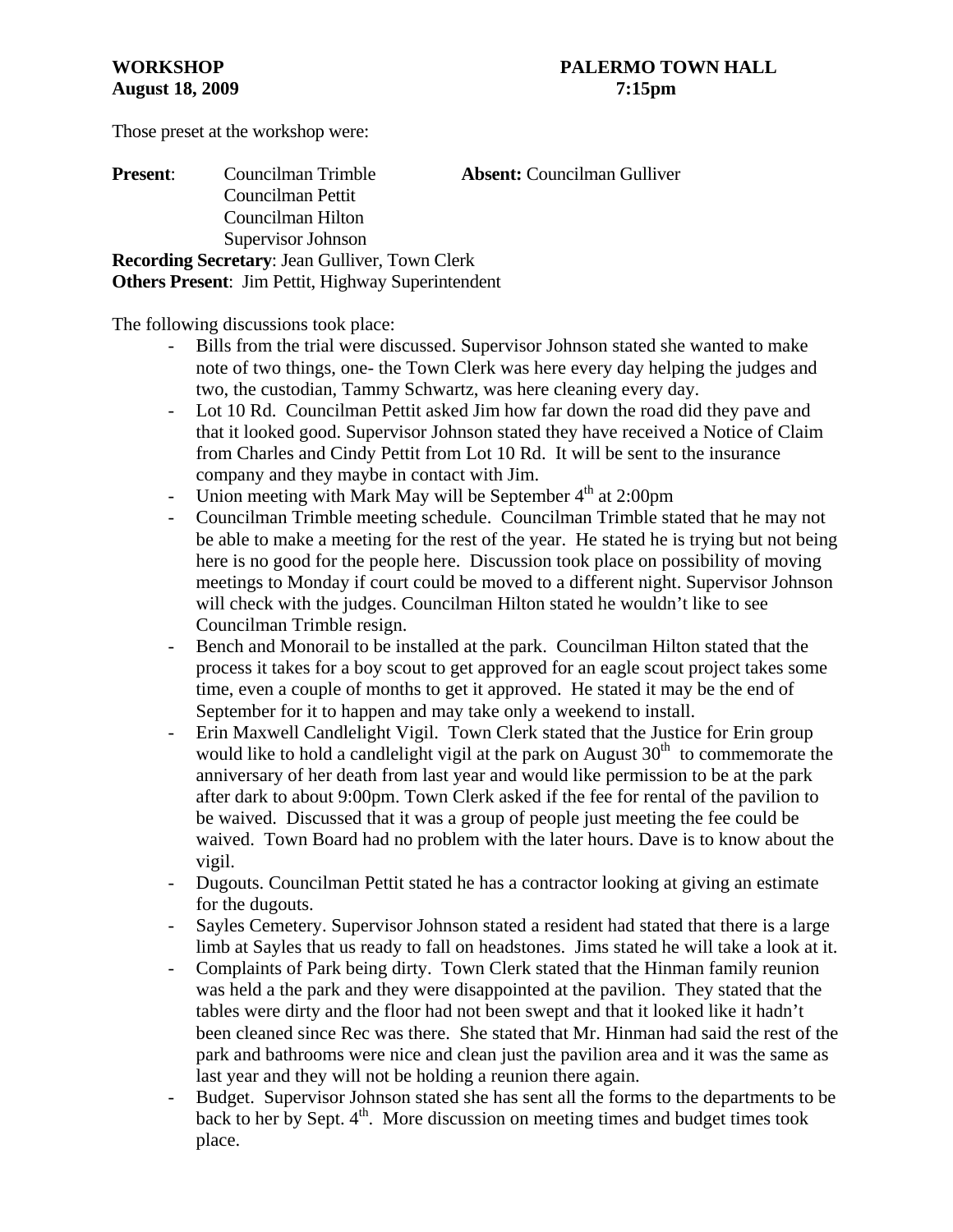#### **August 18, 2009 Workshop Palermo Town Hall**

- Night Crew. Councilman Pettit asked Councilman Trimble if he seen what New Haven did for a night crew and how it worked out. Councilman Trimble stated that he did not know. Councilman Pettit asked Jim how he felt about a night crew just doing the county roads. Jim stated excellent. Use one truck and the they plow county roads then town roads he wouldn't do just county. Jim stated the biggest complaint of time is from 8:00pm to 2:00am.. More discussion of a night crew took place.
- Revenues. Councilman Hilton stated they would be down but having a 100% equalization rate will help. Discussion of budget took place.
- Case tractor. Jim stated that the clutch is gone and it will cost \$3,000 to fix it at Monroe tractor. He stated if they are looking at a tractor next year then they may not want to fix this one just borrow a mower to finish up. More discussion, Jim is to check with Ramar in Pulaski for a price.
- Highway Spending Agreement. Jim stated that he hadn't budgeted shoulder work but has enough money in the budget to do it. Consensus of Town Board is to do it and modify the spending agreement.
- Park. Jim asked if he could take down the dugouts, Town Clerk stated it was okay with the insurance, Councilman Hilton stated to leave the one that is still standing. Jim asked about the brush near the walk path, how much did they want that cleaned out. Discussion took place Jim to use discretion when cleaning that area out. Discussion took place on the legality of the fallen timber if it can be given to a poor family. Discussion took place that it would have to be bid out, highway is to chip it up.
- Sand and Salt. Jim stated that they were all in. Back top is done and they are finishing up helping in Volney. They are in good shape.
- Second Shift. Councilman Trimble stated to look what a second shift would mean financially. He stated that we need to know the cost and potential of getting money from the County. He stated adding services is not going to fly with the economy. Town Clerk to spreadsheet a cost value. More discussion on a night shift took place.

**Adjournment**: **-\*A MOTION WAS MADE** to adjourn at 8:11pm by Supervisor Johnson and seconded by Councilman Trimble.

**AYES:** Barry Trimble, Bill Pettit, Tom Hilton, Ellen Johnson **NAYS:**

> Respectfully Submitted, Jean Gulliver

Palermo Town Clerk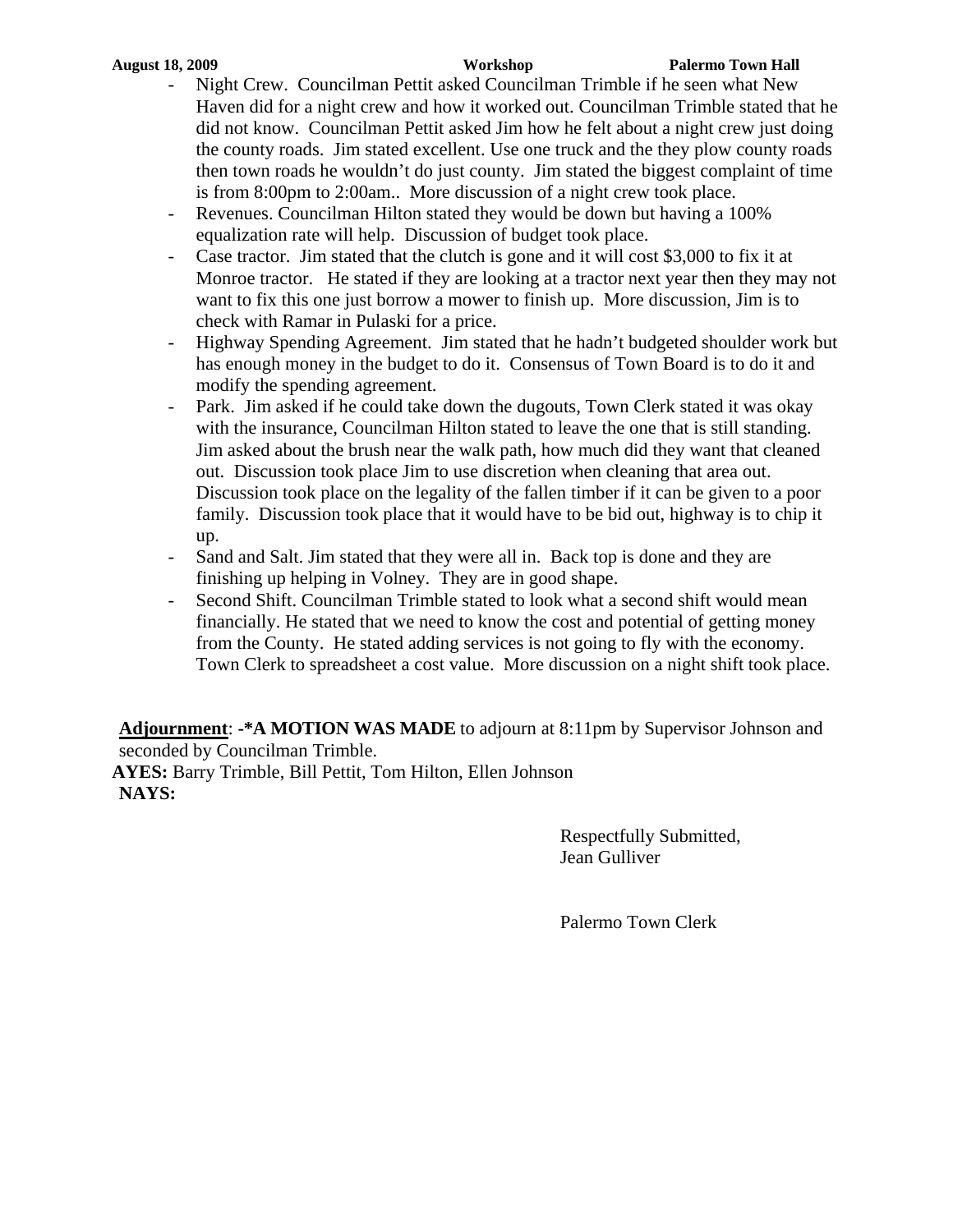# **TOWN OF PALERMO – TOWN BOARD AGENDA AUGUST 25, 2009**

Meeting Begins – 7:00pm. Call to Order by the Supervisor Pledge to the Flag with a Moment of Silence Roll Call by Town Clerk Approval/Changes to Minutes of Previous Month Petition to the Town Board Executive Session (When Necessary) Reading of Resolutions 21- Transfer of Funds Public Comments or Questions on Resolutions Resolution Approval Communications Reports: Supervisor Town Clerk Highway Code Enforcement Dog Control Assessor Planning Board Board of Appeals Custodian Rec Director County Legislature

Motion to Accept Reports

Motion to Pay Bills:

| General No. 308 to 348 Total: \$38,514.01  |  |  |  |
|--------------------------------------------|--|--|--|
| Highway No. 212 to 227 Total: \$ 23,116.87 |  |  |  |

Old Business:

New Business:

Public Session

Adjournment

Meeting Schedule: Workshop: September 15 Regular Meeting: September 22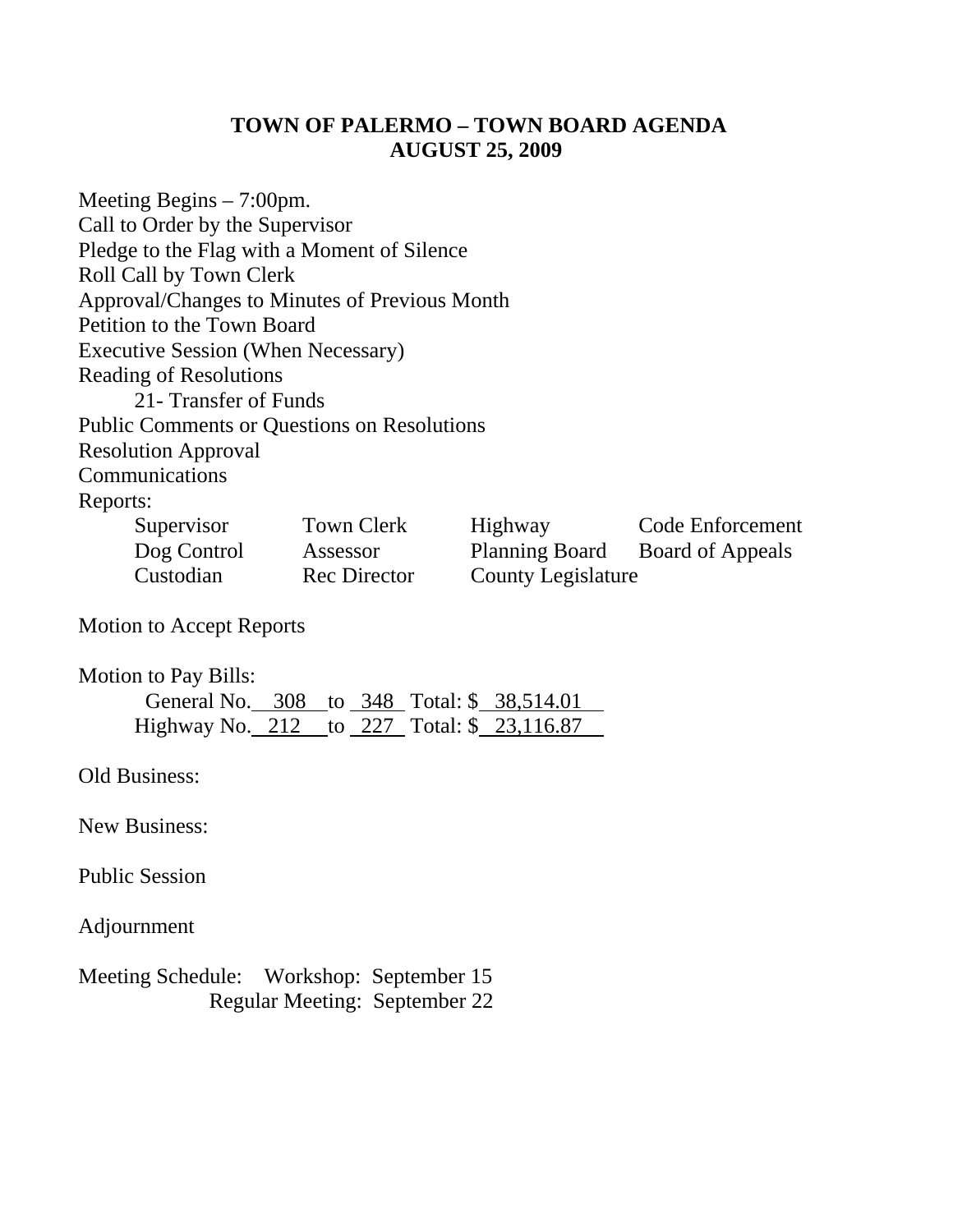# **TOWN OF PALERMO – TOWN BOARD AGENDA SEPTEMBER 29, 2009**

| Workshop Begins $-6:30$ pm $-$ Audit of bills      |                     |                                 |                  |  |
|----------------------------------------------------|---------------------|---------------------------------|------------------|--|
| Meeting Begins – at conclusion of workshop         |                     |                                 |                  |  |
| Call to Order by the Supervisor                    |                     |                                 |                  |  |
| Pledge to the Flag with a Moment of Silence        |                     |                                 |                  |  |
| Roll Call by Town Clerk                            |                     |                                 |                  |  |
| Approval/Changes to Minutes of Previous Month      |                     |                                 |                  |  |
| Petition to the Town Board                         |                     |                                 |                  |  |
| <b>Executive Session (When Necessary)</b>          |                     |                                 |                  |  |
| <b>Reading of Resolutions</b>                      |                     |                                 |                  |  |
| 22- Transfer of Funds                              |                     |                                 |                  |  |
| 23- License Approvals                              |                     |                                 |                  |  |
| <b>Public Comments or Questions on Resolutions</b> |                     |                                 |                  |  |
| <b>Resolution Approval</b>                         |                     |                                 |                  |  |
| Communications                                     |                     |                                 |                  |  |
| Reports:                                           |                     |                                 |                  |  |
| Supervisor                                         | Town Clerk          | Highway                         | Code Enforcement |  |
| Dog Control                                        | Assessor            | Planning Board Board of Appeals |                  |  |
| Custodian                                          | <b>Rec</b> Director | <b>County Legislature</b>       |                  |  |
|                                                    |                     |                                 |                  |  |

Motion to Accept Reports

Motion to Pay Bills:

| General No. 350 to 380 Total: \$ 25,318.78  |  |  |
|---------------------------------------------|--|--|
| Highway No. 228 to 252 Total: \$ 172,275.80 |  |  |

Old Business: Dugouts at Park estimates

New Business: Tentative Budget, workshops to be set

Public Session:

Adjournment:

Meeting Schedule: Workshop: October 20 Regular Meeting: October 27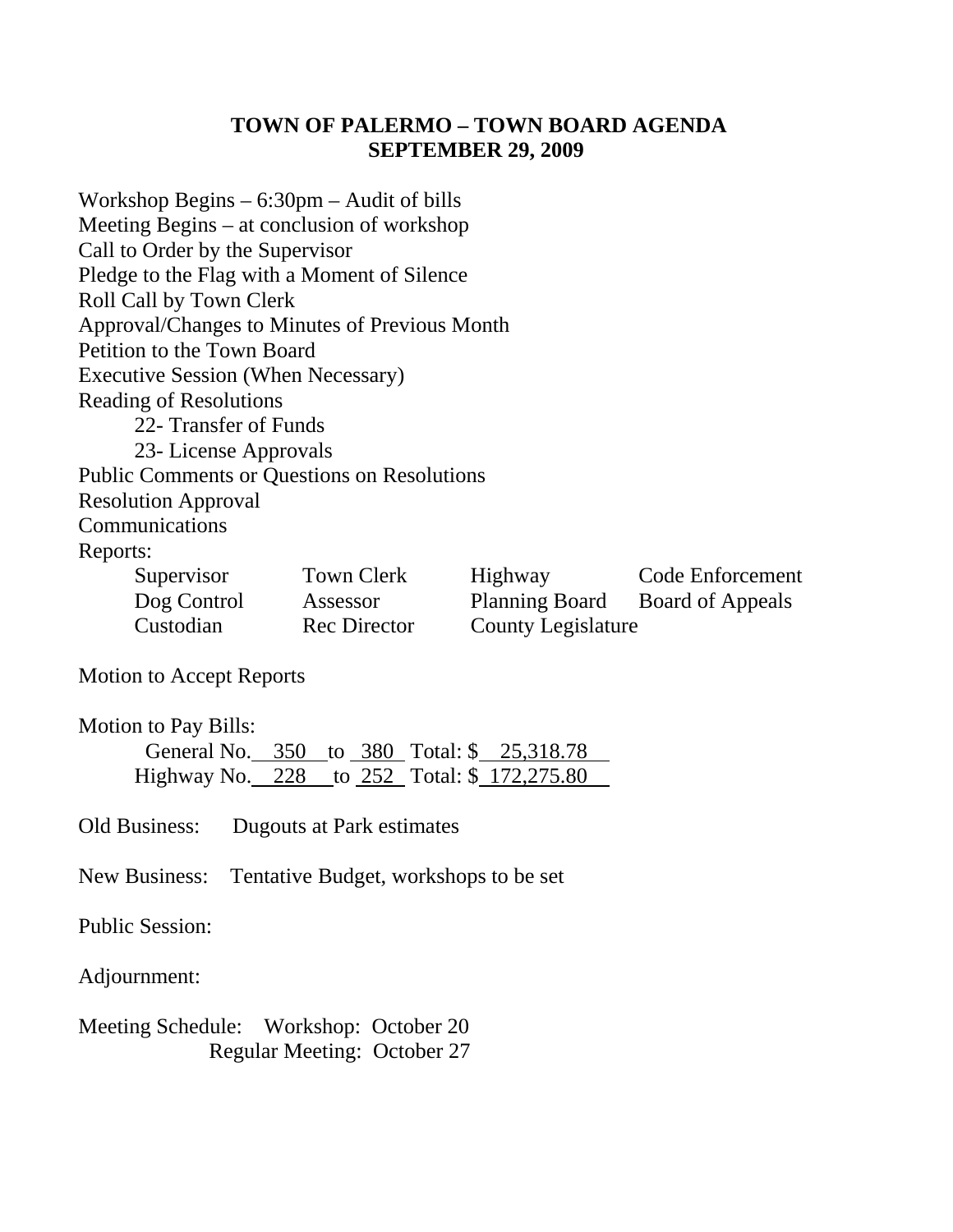# **September Town Board Meeting - Town Hall**

# **September 29, 2009**

Supervisor Johnson called the meeting to order at 7:05pm with a salute to the flag and a moment of silence. Town Clerk took roll call:

**Present:** Supervisor Johnson **Absent:** Councilman Trimble Councilman Gulliver Councilman Pettit Councilman Hilton

**Recording Secretary**: Jean Gulliver, Town Clerk

**Others Present**: Angela Miller, Deputy Dog Control Officer; Marty Webster, Assessor; Dave Delong Custodian; Barbara Brown, County Legislator. 3 members of the public.

**Corrections to Minutes**: None

# **Motion to accept minutes**:

**\*-A MOTION WAS MADE** to accept the minutes of the previous meetings by Councilman Hilton seconded by Councilman Pettit. **AYES**: Barry Trimble, Gary Gulliver, Bill Pettit, Tom Hilton, Ellen Johnson **NAYS**:

# **Petitions to the Board**: None

**\*-A MOTION WAS MADE** to enter into executive session for the purpose of personnel matters at 7:08pm by Councilman Gulliver seconded by Councilman Trimble. **AYES**: Barry Trimble, Gary Gulliver, Bill Pettit, Tom Hilton, Ellen Johnson **NAYS**:

**\*-A MOTION WAS MADE** to close executive session at 7:25 by Councilman Hilton seconded by Councilman Gulliver. **AYES**: Barry Trimble, Gary Gulliver, Bill Pettit, Tom Hilton, Ellen Johnson **NAYS**:

**Resolutions:** Supervisor Johnson read proposed Resolutions: #22 – transfer of funds #23 – License approvals

# **Public Comment on Resolutions**: None

# **Resolutions Approval**:

# **Resolution No. 22- Transfer of Funds**

**Be it Resolved** the Town Board Town of Palermo has reviewed the bills for September and authorizes the following transfer: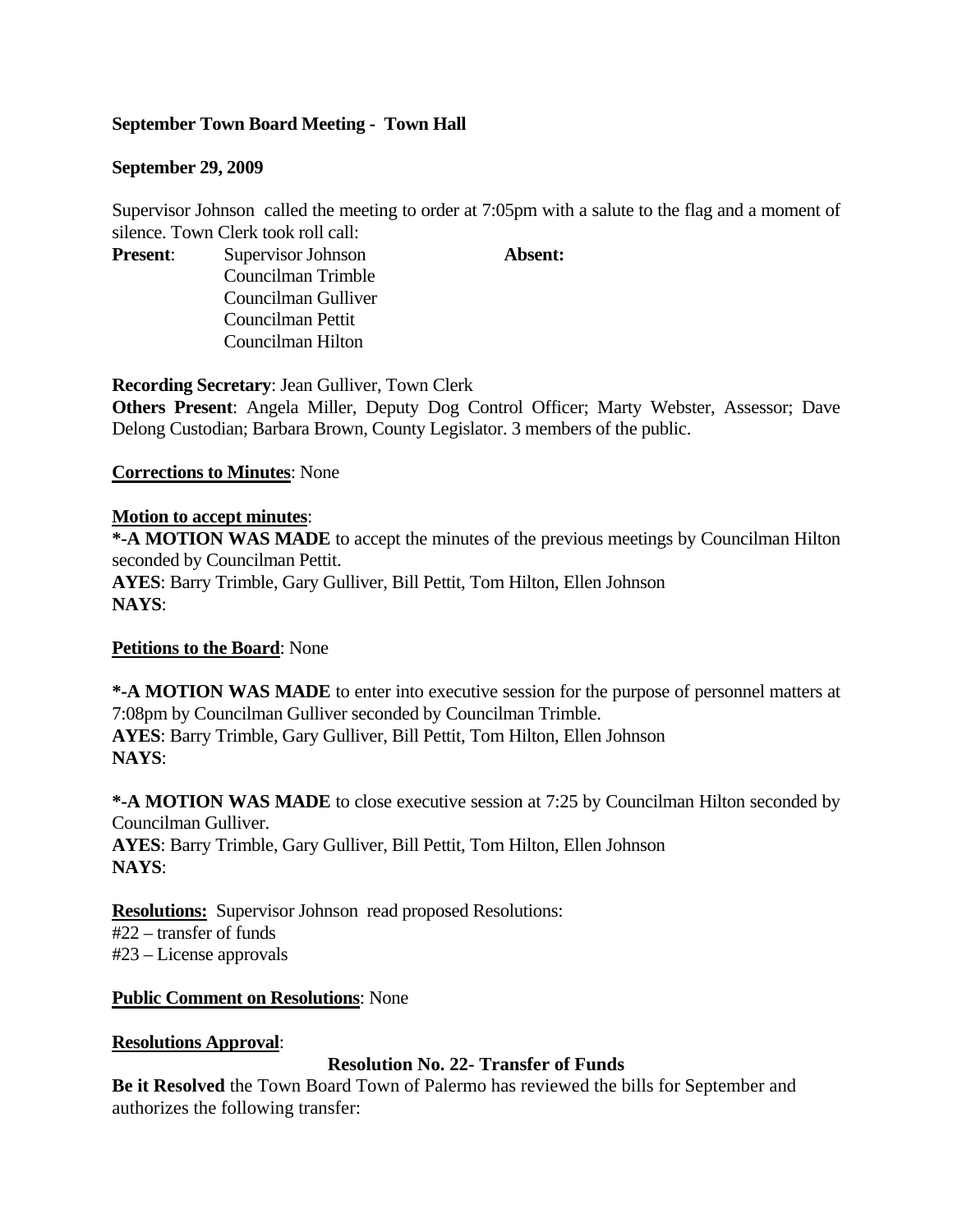From A1990.4 Contingent in the amount of \$100.00

To A1670.4 Printing and Mailing in the amount of \$100.00 and

From A1730.13 Assistant Site Director in the amount of \$.02

 To A7130.12 Site Director in the amount of \$.02 (for rounding purposes) Resolution introduced by Councilman Hilton seconded by Councilman Gulliver. **AYES**: Barry Trimble, Gary Gulliver, Bill Pettit, Tom Hilton, Ellen Johnson **NAYS**:

# **Resolution No 23 – Licenses Approval**

**Be it resolved** the Town Board Town of Palermo hereby, upon inspection of approval by the Code Enforcement Officer and proper payment to the Town Clerk , authorizes the following renewals:

- Bradley Salmon's Junkyard License
- Patricia Jamieson's Junkyard License
- Valentine Burton's Junkyard License
- Palermo Trailer Park
- Island Road Trailer Park
- Sundown Trailer Park

Resolution introduced by Councilman Gulliver seconded by Councilman Trimble. **AYES**: Barry Trimble, Gary Gulliver, Bill Pettit, Tom Hilton, Ellen Johnson **NAYS**:

**Communications:** Supervisor Johnson read the following communications:

- 1. Caraccioli and Nelson regarding settlement of Murtaugh matter.
- 2. GE Capital regarding lower the credit limit amount on the Wal-Mart Card due to less usage
- 3. Mexico Trail Riders regarding the snowmobile trails
- 4. NYMIR regarding a seminar
- 5. Oswego County Youth Bureau stating Palermo received \$1010 for the youth program this year and can budget that amount for next year

# **Reports**

# **Supervisor's Report**: Supervisor Johnson gave her report:

Account Balances as of August 31, 2008

| General Fund: \$273,045.17   |              | Highway Fund \$394,458.55 Trust & Agency: \$17,531.19 |              |
|------------------------------|--------------|-------------------------------------------------------|--------------|
| Park Capital:                | 6,244.38     | <b>Highway Capital:</b>                               | \$106,775.46 |
| General Capital:             | \$53,721.13  | <b>Highway Money Market:</b>                          | \$10,464.49  |
| <b>General Money Market:</b> | \$109,174.90 | Park Reserve:                                         | 565.73       |

**Town Clerk's Report:** Town Clerk gave her report:

**Town Clerk's Report September 2009**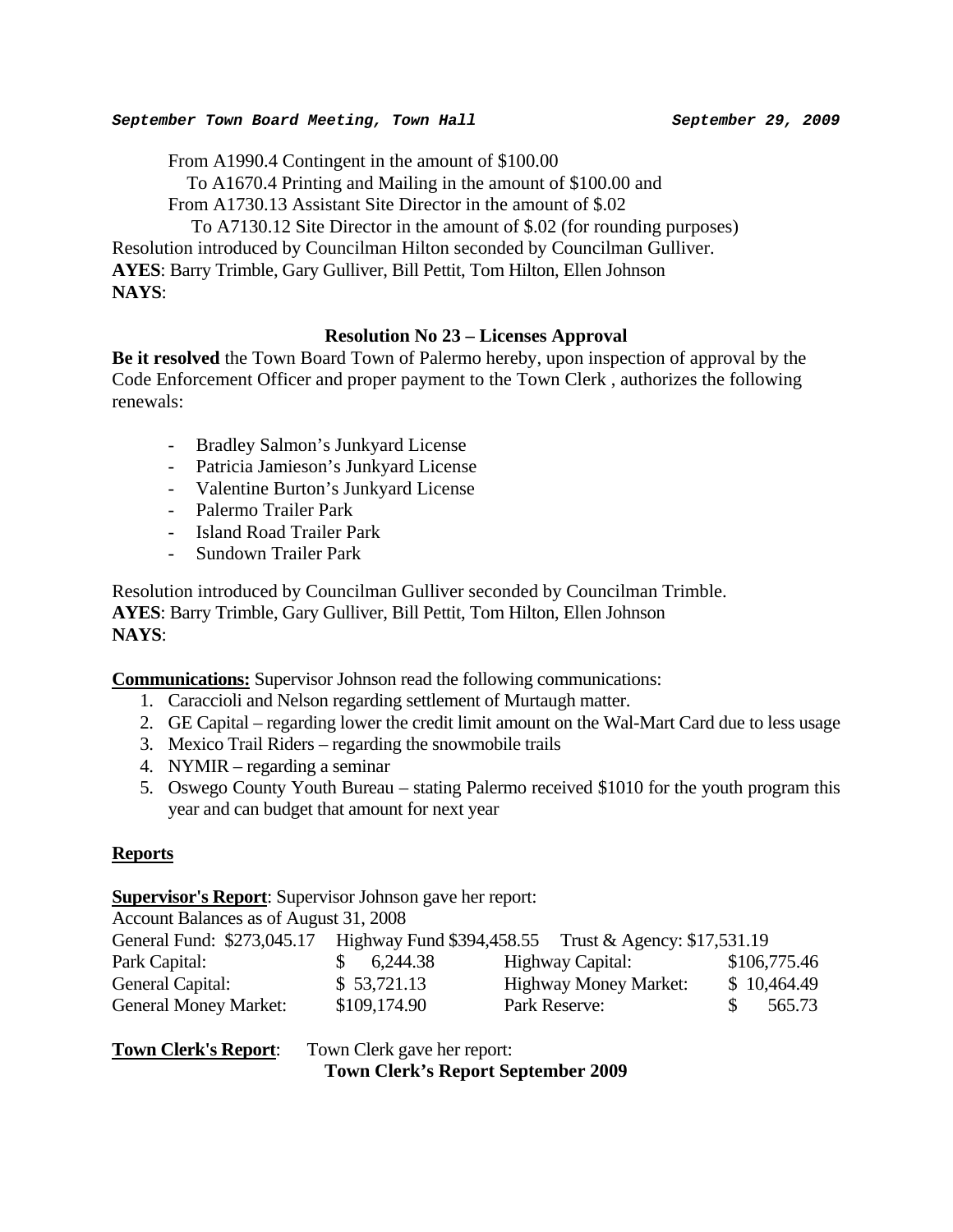For the month of August a total of \$ 5,696.71 was turned over to the Supervisor with \$141.78 of that being for dog licenses. \$128.72 was collected for the County Treasurer for dog licenses and \$102.00 to Ag & Markets for spay/neutering program, \$1,945.61 to NYS DEC for sportsman licenses. A total of \$7,873.04 was collected.

 Hunting licenses sales are still going on. Tomorrow is the last day for doe permits. I have sold a great number of lifetime licenses due to the changes coming up for the 2009/2010. Even though I have taken in more money, I have sold less licenses. People are not happy with the \$30 increase for a Super Sportsman's with a DMP permit nor the age increase for a senior discount being now at age 70 instead of 65 as it always has been. What used to cost a senior \$5.00 last year is \$30.00 this year for the same privileges. With the increase of lifetime sales means a decrease in future revenues not only for the DEC but agents as well. Not that the town makes much from them. For example From August 1 to September  $29<sup>th</sup>$  last year the town's portion was \$193.34 to the DEC portion of 3,314.60 and this year for the same time period the town's portion is only \$79.59 more than last year at \$272.93 compared to DEC's portion which is \$5,826.41 higher making it \$9,141.07. So even though the State's portion tripled from last year the town's part didn't even double. Many hunters are unhappy with the new changes and increased cost.

 The primaries went off without a hitch with the new machines. Everything worked out well here in Palermo with no major breakdowns or problems. Most people were able to use the new machine with little or no difficulty. I don't believe any handicap people used the special features of the machine which I am told could take up to 40 minutes to complete. Voter turnout was very low with only 203 total people voting from all three districts.

 Just a reminder I do not take in school taxes only the land taxes for the county and town that come out in January. Please look on your school bill to see where you pay them.

 I did receive a second call and letter from Logan from NYMIR looking for a least two quotes on the dugouts that were blown over this past May.

I have the 2010 tentative budget to present to the Town Board.

Jean Gulliver Palermo Town Clerk **Planning Board:** Angela read minutes for August and September: August 11, 2009 Diane Kowaleski opened the meeting at 7:02 pm. **Present:** Dawn Bristol, Diane Kowaleski, Cheryl Smith **Absent:** Elaine Wells, Jim Petreszyn **Recording Secretary:** Angela Miller **Others Present:** 4 Public **Motion to accept minutes:** Minutes were reviewed by the board and a motion was made to approve the minutes. Cheryl Smith made a motion to accept the July minutes; it was seconded by Diane Kowaleski **AYES:** Dawn Bristol, Diane Kowaleski, Cheryl Smith **NAYS: Old Business:** None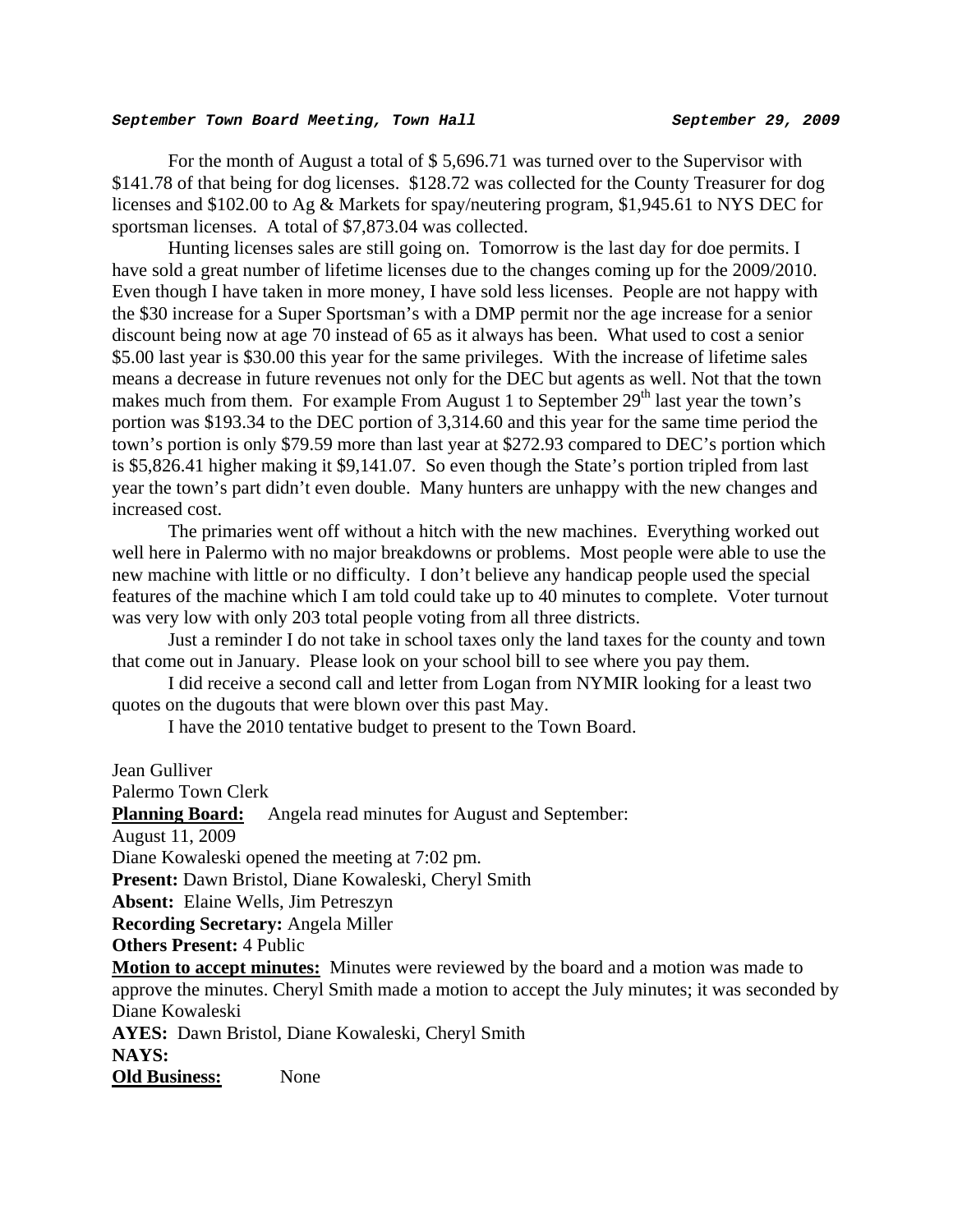**New Business:** Patrick Johnson, 18 JP Lane, 189.00-02-11.2 open gun shop. The board reviewed site plane and made recommendation.

**Correspondence:** None

**Public Hearing:** Bruce Eastman, Co Rte 45, change of lot line. Public hearing opened at 7:04pm. The board reviewed the subdivision and made recommendations. No public comment. Public hearing closed 7:14pm.

Andy McFall, 222.00-04-02, 1 lot subdivision. Public hearing closed.

**A Motion Was Made** by Cheryl Smith and seconded Dawn Bristol to approve Bruce Eastman's subdivision

**AYES:** Dawn Bristol, Diane Kowaleski, Cheryl Smith

**NAYS:** 

**Site Plan-004-2009 Fee\$0.00** 

**A Motion Was Made** by Cheryl Smith and seconded Dawn Bristol to adjourn the meeting at 7:28pm

**AYES:** Dawn Bristol, Diane Kowaleski, Cheryl Smith

**NAYS:** 

# **Planning Board Meeting Reopened at 7:31pm**

**New Business:** Lisa Dunn, 424 Red Schoolhouse Road, Red's Video**,** 205.00-03-12.2 opening bottle and can return and gifts, and balloons. The board reviewed site plan and made recommendation. Site plan to be sent to Oswego County Planning.

**A Motion Was Made** by Dawn Bristol and seconded Cheryl Smith to adjourn the meeting at 7:50pm

**AYES:** Dawn Bristol, Diane Kowaleski, Cheryl Smith

**NAYS** 

 Respectfully submitted by, Angela Miller - Planning Board Secretary September 8, 2009

Jim Petreszyn opened the meeting at 7:15 pm.

**Present:** Elaine Wells, Jim Petreszyn, Cheryl Smith

**Absent:** Dawn Bristol, Diane Kowaleski

**Recording Secretary:** Angela Miller

**Others Present:** 5 Public

Minutes were reviewed by the board and were tabled until October 13, 2009 for approval.

**Old Business:** Lisa Dunn, 424 Red Schoolhouse Road, Red's Video**,** 205.00-03-12.2 opening bottle and can return and gifts, and balloons. Jim Petreszyn questioned the hours of operation and the internal flow and how it works. Lisa Dunn explained that the hours were Monday thru Friday 9am to 6pm and Saturday 9am to 2pm. She also explained that there was a big counter where people place cans and bottles and the cans and bottles are stored out back. The board reviewed site plan and made recommendation. Site plan to be resent to Oswego County Planning.

 Patrick Johnson, 18 JP Lane, 189.00-02-11.2 open gun shop. Patrick Johnson stated that he was only going to buy and sell guns and that he was not going to do the gun smith part. Hours of operation are Monday, Wednesday, and Friday 3pm to 9pm and Saturday 9am – 5pm. Mr. Johnson also explained that pistols would be kept in metal safe and that he would have to put bars on the windows. He would be selling about 60 guns. Discussion of signage took place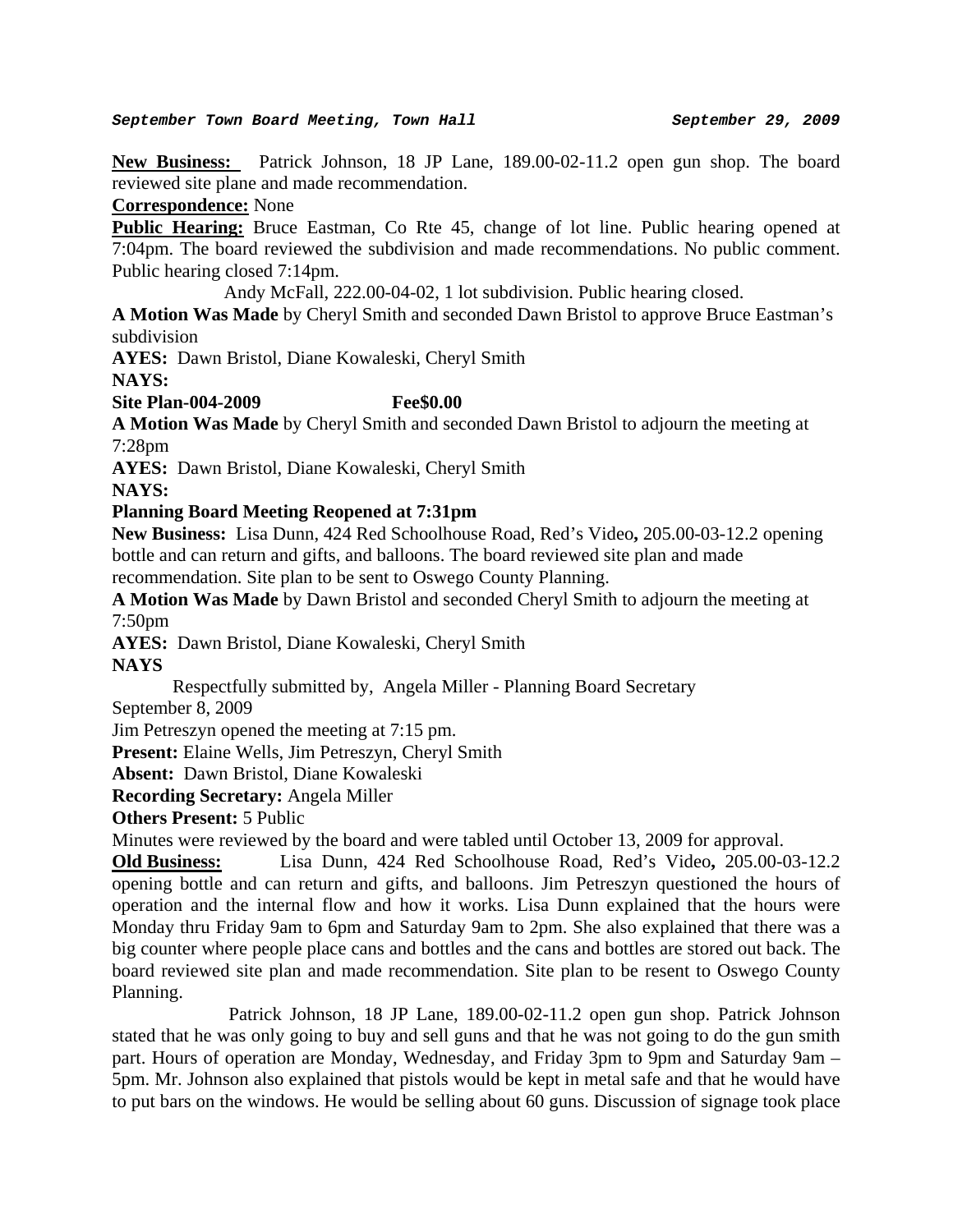as well as if the ATF would allow him to use the front door to the house. The board reviewed site plan and made recommendation.

**New Business:** None

**Correspondence:** Training from Oswego County Planning

**Public Hearing:** Mert Jones, 204.00-03-07.17, 764 Red Schoolhouse Road, 2 Lot subdivision. Public hearing opened at 7:15pm. The board reviewed the proposed subdivision. No public comment. Public hearing closed at 7:19pm.

**A Motion Was Made** by Cheryl Smith and seconded Elaine Wells to approve Mert Jones' subdivision

**AYES:** Elaine Wells, Jim Petreszyn, Cheryl Smith **NAYS: Site Plan-005-2009 Fee\$50.00** 

**A Motion Was Made** by Elaine Wells and seconded Cheryl Smith to adjourn the meeting at 8:28pm

**AYES:** Elaine Wells, Jim Petreszyn, Cheryl Smith **NAYS** 

Respectfully submitted by, Angela Miller - Planning Board Secretary

# **Dog Control Report**: Angela gave report:

Total Calls: 11 (today) Dogs Picked up: 3 Dogs Redeemed: 3 Several tickets issued Angela stated she got a phone call from a NYS Trooper last Thursday for an abandon dog on Craw Road. She stated she explained that she cannot seize the dog due to abandonment falling under Article 26 and Dog Control Officers cannot deal with Article 26 only Article 7. She stated she told them to call Oswego SPCA and gave them a number of a lady to call. She stated the trooper was pretty insistent that the dog needs to be picked up. She stated she explained again the reasons why she could not legally do it and they need to call the SPCA. She stated that apparently they called Volney Dog Control Officer and she received a letter. She stated she had two calls from Volney, the first one was telling her the Troopers were looking for her and the second asking what the troopers said. She stated that she didn't call Volney back as she had already spoke to the trooper. The letter from Volney Dog Control Officer stated that they called three times and is billing the Town of Palermo \$150 for picking up and sheltering the dog on Craw Rd. Angela stated she call the Dog Control Officer and talked to them, telling them she spoke with the trooper that day and gave him the SPCA number and that Dog Control Officer cannot do anything with an abandonment case by law, dog was illegally seized and had no right to come into our town as we have no contract. She told Volney that she didn't know they had taken the dog, they did not leave that information on the phone or she would of called them back. Angela stated that they stated the trooper called them to take the dog and did the paperwork, she stated that she the troopers cannot order them to do something wrong. Angela stated that in all the conferences she has attended and conversation with Ag and Markets they have all told her to stay away from Article 26, to only be concerned with Article 7. Discussion took place and advised to have town attorney look into it.

Supervisor Johnson asked what happened to dogs that were picked up by Jean, she had heard they were euthanized immediately, Angela stated as soon as she seen the dogs she knew who the owner was and they were given back to the owner. Angela stated that the phone message that Supervisor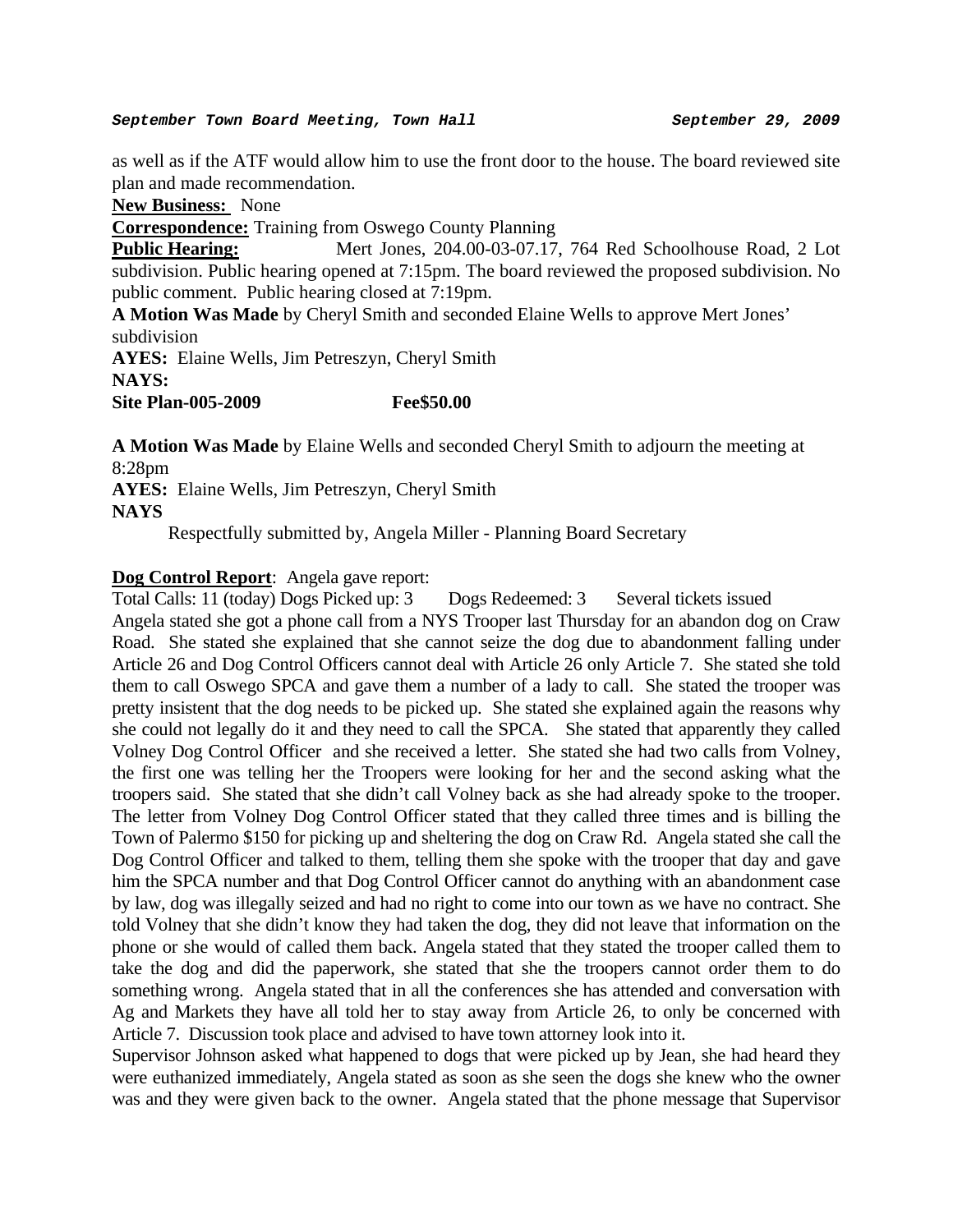Johnson has just received stating they have been trying to get a hold of the Dog Control Officer for weeks was a person who just got a letter for unlicensed dog yesterday. They had no calls.

| <b>Inspections</b>                        |     |
|-------------------------------------------|-----|
| <b>Construction Inspections</b>           | 68  |
| <b>Manufactured Home Inspections</b>      | O   |
| <b>Fire Safety Inspections</b>            |     |
| <b>Code Violation Inspections</b>         | 41  |
| <b>Mobile Park Inspections</b>            |     |
| <b>Junkyard Inspections</b>               |     |
| <b>Complaint of Violation Inspections</b> | 32  |
| <b>Total Inspections</b>                  | 141 |

# **Code Enforcement Officer Report:** Supervisor Johnson read Joe's report:

| <b>Building Permits</b> |                    |                     |               |
|-------------------------|--------------------|---------------------|---------------|
|                         | <b>This Report</b> | <b>Year to Date</b> | <b>Totals</b> |
| <b>Permits Issued</b>   |                    | 49                  | 49            |
| <b>Fees Collected</b>   | \$600.00           | \$4095.00           | \$4095.00     |
| <b>To Supervisor</b>    | \$600.00           | \$4095.00           | \$4095.00     |

# **Bulletin Board**

*Just a note***:** 

**Any questions on what types of activities require permits? Please contact us for answers and guidance [PalermoCodes@aol.com](mailto:PalermoCodes@aol.com)** 

*Respectfully Submitted,* Joseph Fiumara - Code Enforcement Officer

**Assessor's Report**: Marty stated that he will be sending out exemptions early because of those that travel in the winter. March  $1<sup>st</sup>$  is still the deadline for exemptions. Discussion took place on why Marty prefers to buy self addressed stamped envelopes instead of using the mail machine.

Marty stated that Murtaugh sent out a letter demanding refunds after already agreeing not to for 2008/2009 and doesn't affect 2009/2010 land tax bills as they aren't sent out. Marty stated that will need to sign up for new construction with the census bureau.

**Custodian Report**: Dave stated that he had Brian Clark cover for him at the park on the  $11<sup>th</sup>$ , 12, and 13<sup>th</sup>. He stated that the softball league had their tournament all went well and can refund their deposit. He stated a vigil was held at the park for Erin Maxwell and went well. Dave stated that he helped the Town Clerk set up the tables and chairs for the voting, ATV restrictions signs were set up at the hall, fixed lights in men's bathroom, water test was done at park. Discussion took place to have it retested now that it was shocked. Dave stated that Volney Mulitplex called a couple of times and both times the alarm went off the sheriff's came. They figured the blinds in the conference room were closed and the heat duct was making them move setting off the alarm. Dave listed the items he bought for the month.

Supervisor Johnson stated that she had a letter from Dave stating that he will not be seeking reappointment for 2010. Supervisor Johnson thanked Dave for his service.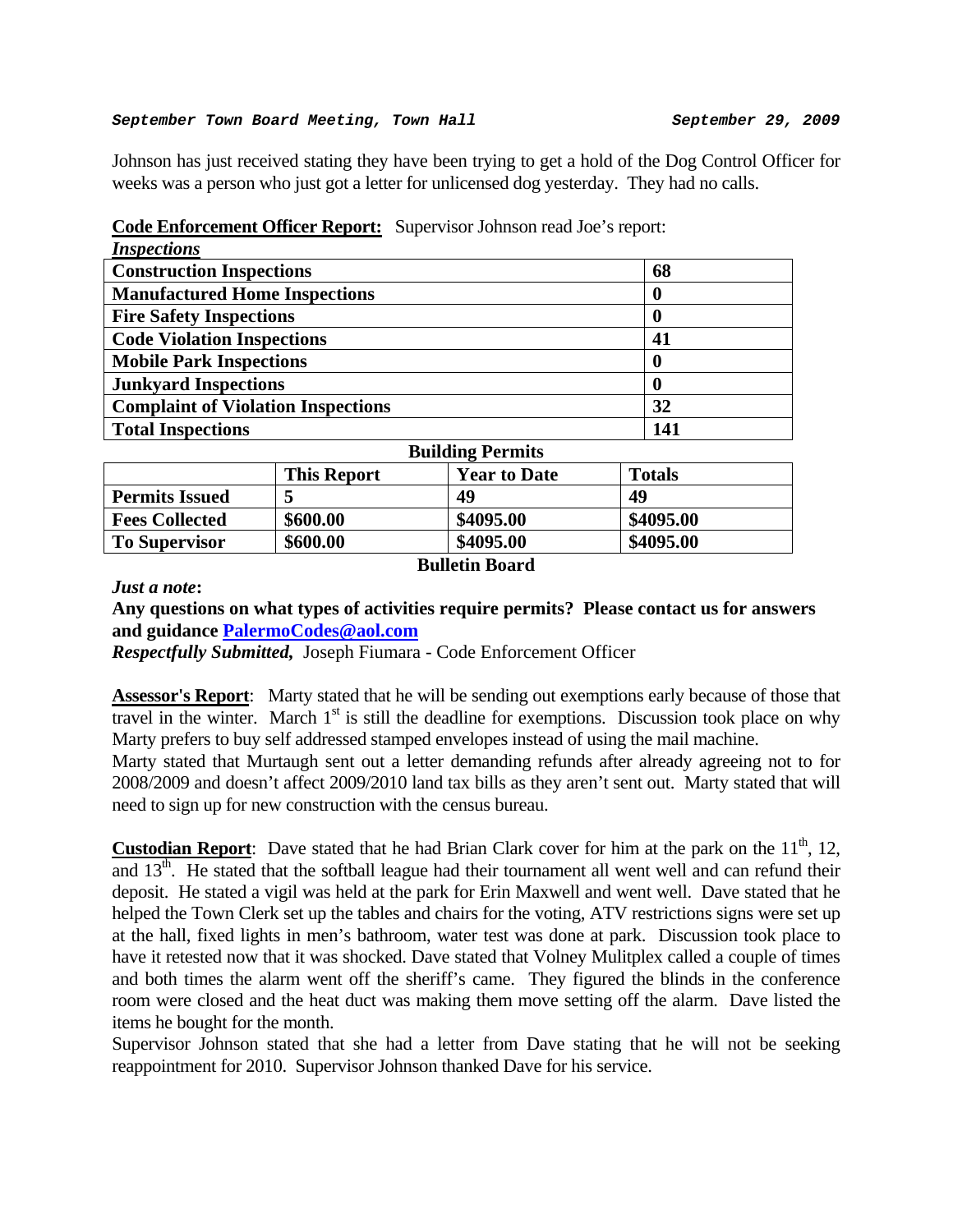**County Legislator Report:** Barbara stated that she just returned from Saratoga Conference, had a session on changing demographics. She stated they said a bus was coming from Washington Dc to the auction for tax sale of property. She stated the county is putting on class for requirements of Planning Board training on October  $8<sup>th</sup>$  at Castaways. She stated they did a Resolution at NYSAC on seriousness of the dairy situation and it was prioritized, she stated it was too late for a lot of people. Six farmers from Oswego County will attend a meeting tomorrow night. Barbara spoke about a letter from the Dept of Ag and Markets concerning people hoarding cats and cat colonies, that there is a little known law of a fine of \$250 for not having shots for their cats. She stated that all cats are supposed to have certain shots and a rabies shot by the time they are four months old. Supervisor Johnson stated who do you call to report that. Barbara stated that the Dog Control Officer doesn't do it so it would be law enforcement. More discussion took place.

Barbara stated that the 911 system is being worked on. 15 new towers for digital are being installed instead of analog. Barbara stated that tax sale will start at 9:30am. Palermo has four properties up for tax sale and one person was given an exemption.

# **Motion to accept Reports**:

**\*-A MOTION WAS MADE** to approve the reports as given by Councilman Gulliver seconded by Councilman Hilton.

**AYES**: Barry Trimble, Gary Gulliver, Bill Pettit, Tom Hilton, Ellen Johnson **NAYS**:

# **Motion to pay Bills**:

**\*-A MOTION WAS MADE** to pay bills in the following amounts: GENERAL NO 350 to 380 in the amount of \$25,318.78 HIGHWAY NO 228 to 252 in the amount of \$172,275.80 By Councilman Trimble seconded by Councilman Gulliver. **AYES**: Barry Trimble, Gary Gulliver, Bill Pettit, Tom Hilton, Ellen Johnson **NAYS**:

**Old Business:** Town Clerk to get estimates for dugouts. Councilman Hilton asked if all projects were completed and all payroll were received, Town Clerk answered yes, but not sure if Eldon had come back complete his painting yet. Councilman Hilton stated to have Jim or Peter to contact him to get it completed if it isn't. Discussed grass grew good around the walk trail. Josh Russo introduced himself as a senior at Mexico school, scout with troop 760 and is looking to get his Eagle Scout project approved of installing a bench and monorail in the Town of Palermo in memory of Erin Maxwell.

**\*-A MOTION WAS MADE** to authorize Supervisor Johnson to sign Josh Russo's Eagle Scout project application for the installation of a monorail and custom park bench by Councilman Hilton seconded by Councilman Trimble.

**AYES**: Barry Trimble, Gary Gulliver, Bill Pettit, Tom Hilton, Ellen Johnson **NAYS**:

Goal is to have the project done by no later than Nov 22, but hopefully to be done by the first of November. More discussion took place about what other Eagle Scouts have done in the county.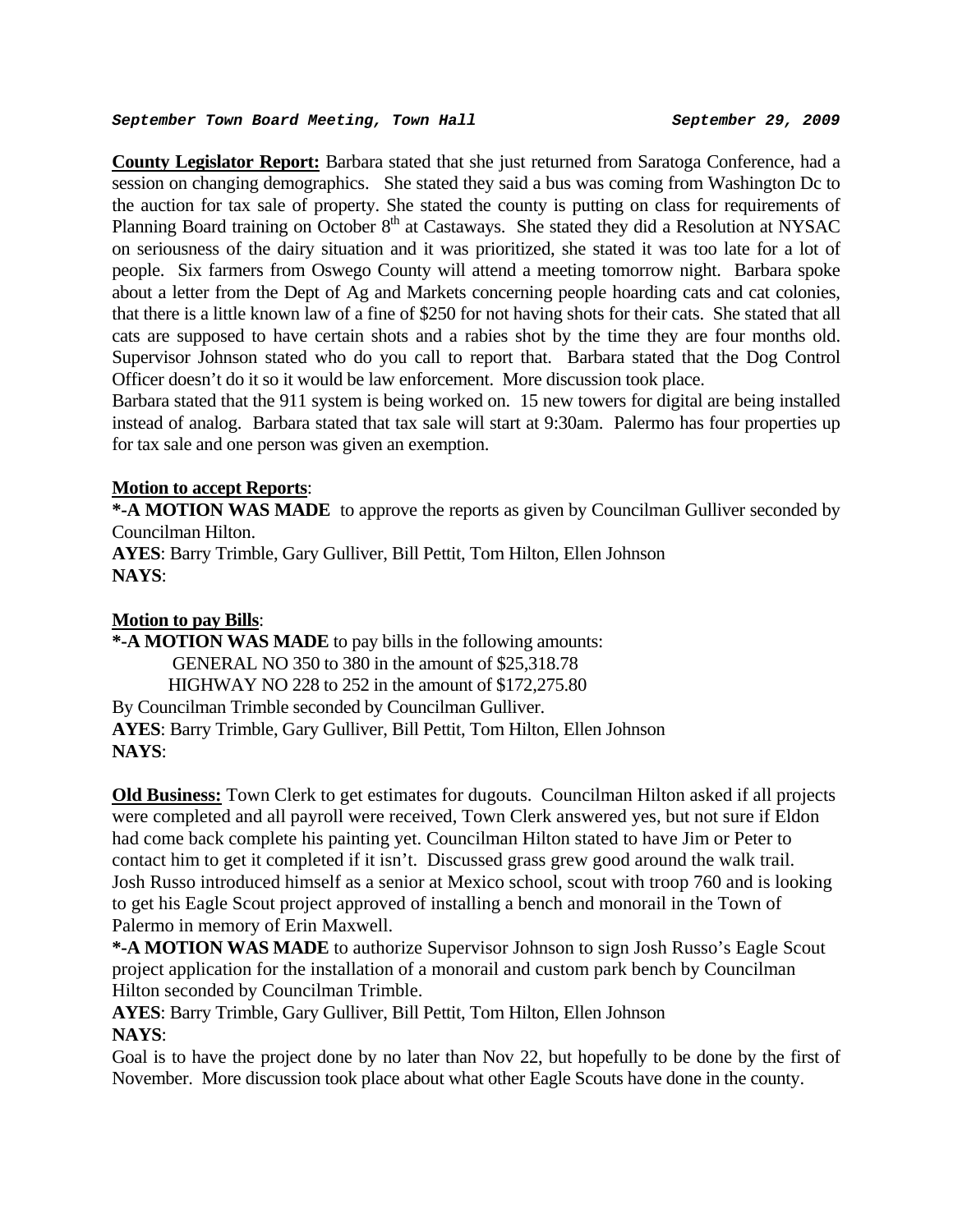Councilman Gulliver stated that we heard back verbally from Ferris concerning the water at the garage and would like to see something in writing. Town Clerk stated she only got verbally and he stated that all tested well and the settings were right. Town Clerk to get a written statement and email to Town Supervisor.

Councilman Gulliver stated we got two quotes for tree removal and it should be done while the weather is good. He stated we have one from Upstate Land and Timber for \$4900 for 5 trees and one from Mannise Tree Service for \$2600 for 4 trees. He recommended to leave it to Jim's discretion with a cap up to \$3650 if there is a fifth one.

**\*-A MOTION WAS MADE** approve Mannise Tree Service not to exceed \$3650 for the removal of at least four trees and possibly a fifth tree at the Clifford Cemetery by Councilman Gulliver seconded by Councilman Hilton.

**AYES**: Barry Trimble, Gary Gulliver, Bill Pettit, Tom Hilton, Ellen Johnson **NAYS**:

**New Business:** Supervisor Johnson stated they need to set up budget workshops. Discussion took place that Councilman Pettit, Councilman Trimble and possible Supervisor Johnson will not be at the Oct  $27<sup>th</sup>$  meeting. First budget workshop will be held on Oct  $13<sup>th</sup>$  at 6:30pm. The budget hearing will be scheduled for Oct  $20<sup>th</sup>$  at 6:30pm with the workshop to follow the hearing and the regular October board meeting to following the workshop.

Supervisor Johnson stated that she will not be holding normal Supervisor hours through October due to numerous doctor appointments, will only be in November to do payroll and will be back in December.

Councilman Gulliver asked if we had a contract with the mat service we use. Town Clerk stated there is no contract. Councilman Gulliver stated it will save the town half of the cost and suggest to go with Unifirst.

**\*-A MOTION WAS MADE** by Councilman Gulliver to accept the proposal for Unifirst for mat service seconded by Councilman Pettit.

**AYES**: Barry Trimble, Gary Gulliver, Bill Pettit, Tom Hilton, Ellen Johnson **NAYS**:

Supervisor Johnson suggested to get ad in paper for annual appointments soon in case we need to readvertise.

**Adjournment**: Motion to adjourn was made at: 8:29pm pm Councilman Trimble seconded by Councilman Gulliver.

**AYES:** Barry Trimble**,** Gary Gulliver, Bill Pettit, Tom Hilton, Ellen Johnson **NAYS:** 

Respectfully Submitted,

Jean Gulliver Palermo Town Clerk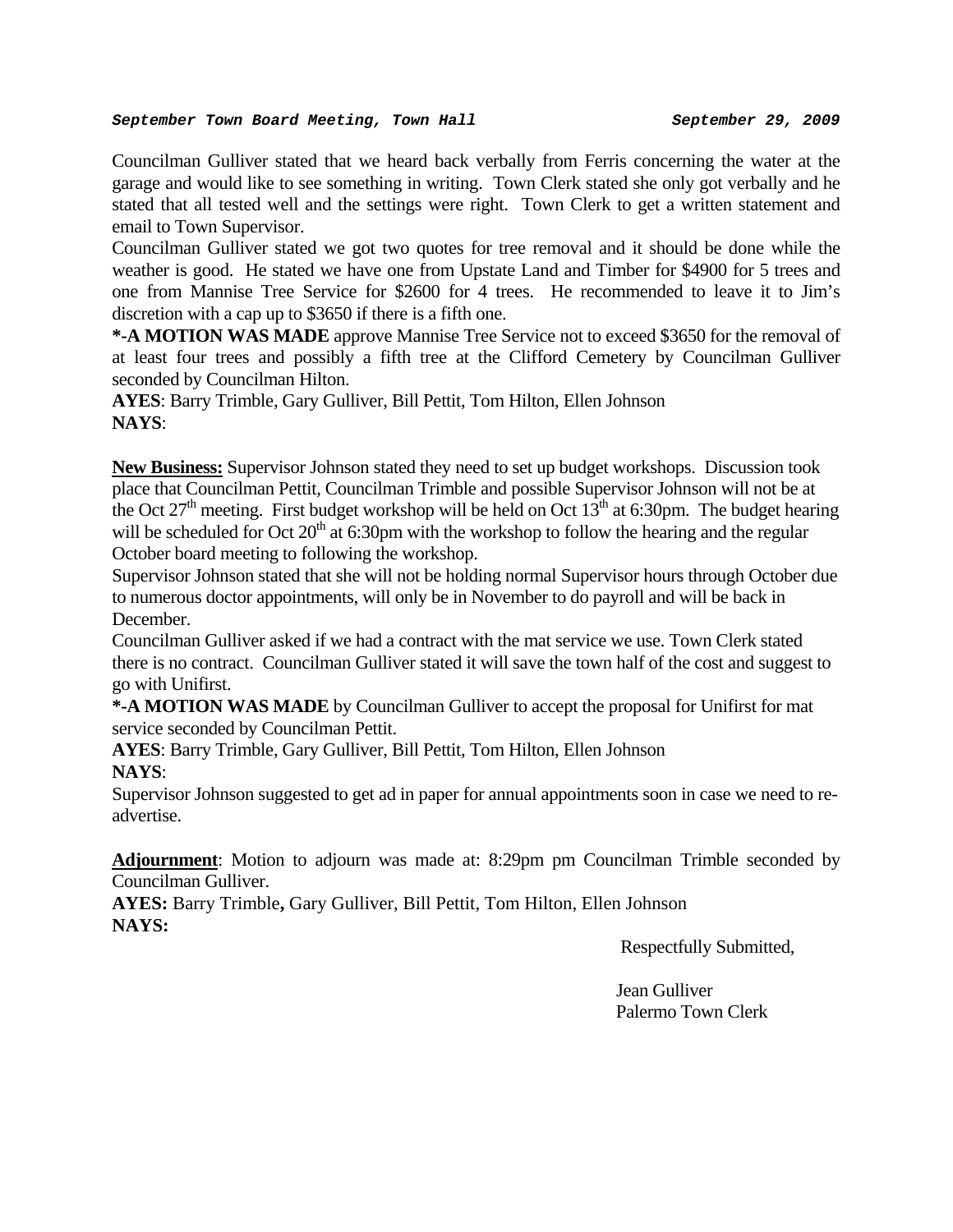# **September 29, 2009** 6:30pm

Those preset at the workshop were:

**Present**: Councilman Trimble (entered at 6:55pm) **Absent:** Councilman Gulliver Councilman Pettit 9entered at 6:37pm) Councilman Hilton Supervisor Johnson

**Recording Secretary**: Jean Gulliver, Town Clerk **Others Present**: Dave Delong, custodian; Marty Webster, Assessor; Angela Miller, Deputy Dog Control Officer.

The following discussions took place:

- Town Board audited bills
- Dugouts. Town Clerk received a second letter from NYMIR needing two quotes. Discussed what size and kind of dugouts took place. Town Clerk to get quotes.
- Unifirst. Unifirst gave a quote for mat service for \$35 a week, it get it done every two weeks so the cost would be \$70 a month compared to \$121.20 that is paid now.
- Converse Lab. Water at the town park failed with coliform. Dave treated with Clorox. Discussed water sampling and how it was done.
- Letter from attorney for Murtaugh, Discussed Town Clerk received request for 2008/2009 taxes to be refunded and had received an email from town attorney stated that was not part of the agreement.
- Proposal for tree removal at Clifford Cemetery. Town Clerk stated two quotes were received. One from Mannise Tree Service for 4 trees at a cost of \$2600 and one from Upstate Land and Timber for five trees at a cost of \$4900.

**Adjournment**: **-\*A MOTION WAS MADE** to adjourn at 7:05pm by Councilman Gulliver seconded by Councilman Hilton.

**AYES:** Barry Trimble, Gary Gulliver, Bill Pettit, Tom Hilton, Ellen Johnson **NAYS:**

> Respectfully Submitted, Jean Gulliver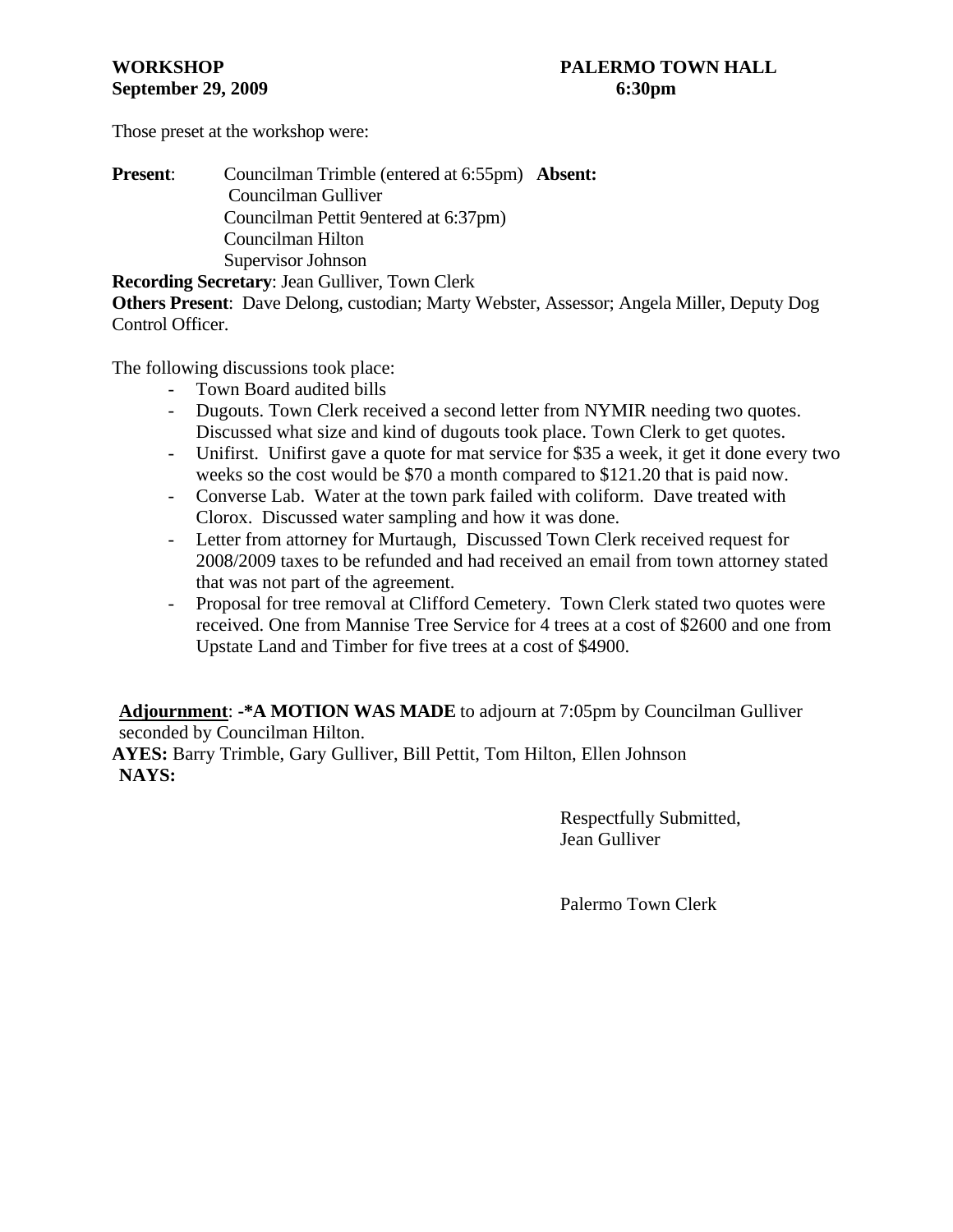Those preset at the workshop were:

| <b>Present:</b> | Councilman Trimble                                    | Absent: |
|-----------------|-------------------------------------------------------|---------|
|                 | Councilman Gulliver                                   |         |
|                 | Councilman Pettit                                     |         |
|                 | Councilman Hilton                                     |         |
|                 | Supervisor Johnson                                    |         |
|                 | <b>Recording Secretary: Jean Gulliver, Town Clerk</b> |         |

**Others Present**: Jim Pettit, Highway Superintendent, Barbara Brown, County Legislator, 2 public

The following discussions took place:

- 3% raise across the board on the general side
- Line by line items in the proposed budget
- Dog Control Officer equipment to leave at \$1000 and not reduce it
- Engineer to leave some in that account for future use
- Lower Park contractual to \$10,000
- Zero out Board of Appeals equipment as it is not needed.
- Planning Board asked for larger increase of their secretary, Town Board to leave it as 3% like everyone else.
- Reviewed General Revenues
- Reviewed Highway Budget
- Zero the amount under equipment for DA5110/2
- Capital outlay and conditions of the roads
- Machinery equipment fund was discussed
- Employee benefits were discussed
- Highway revenues were reviewed
- Oswego County Snow Removal Agreement was reviewed.

**Adjournment**: **-\*A MOTION WAS MADE** to adjourn at 8:30pm by Councilman Trimble seconded by Councilman Hilton.

**AYES:** Barry Trimble, Gary Gulliver, Bill Pettit, Tom Hilton, Ellen Johnson **NAYS:**

> Respectfully Submitted, Jean Gulliver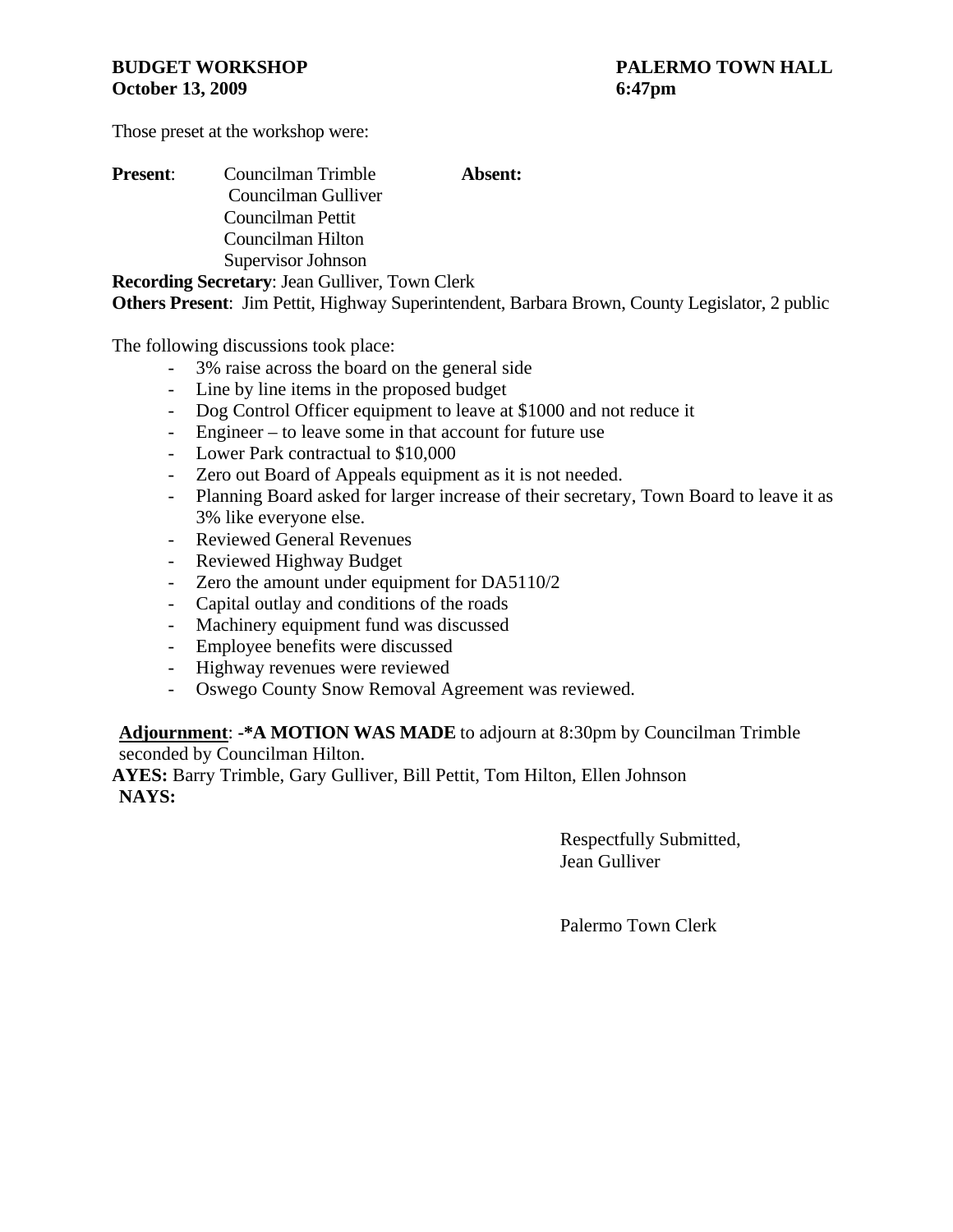# **TOWN OF PALERMO – TOWN BOARD AGENDA OCTOBER 20, 2009**

Budget Hearing Begins – 6:30pm Roll Call by Town Clerk Workshop Begins – at conclusion of workshop Meeting Begins – at conclusion of workshop Call to Order by the Supervisor Pledge to the Flag with a Moment of Silence Roll Call by Town Clerk Approval/Changes to Minutes of Previous Month Petition to the Town Board Executive Session (When Necessary)

Reading of Resolutions

24 - Adoption of Budget

25 - Oswego County Snowplowing Agreement

26 - Transfer of Funds

Public Comments or Questions on Resolutions Resolution Approval Communications Reports:

| Supervisor  | Town Clerk          | Highway            | <b>Code Enforcement</b> |
|-------------|---------------------|--------------------|-------------------------|
| Dog Control | Assessor            | Planning Board     | <b>Board of Appeals</b> |
| Custodian   | <b>Rec Director</b> | County Legislature |                         |

Motion to Accept Reports

Motion to Pay Bills:

|  | General No. 381 to 413 Total: \$24,372.25  |  |
|--|--------------------------------------------|--|
|  | Highway No. 253 to 277 Total: \$ 25,244.00 |  |

Old Business: New Business: Public Session: Adjournment:

Meeting Schedule: Workshop: November 17 Regular Meeting: November 24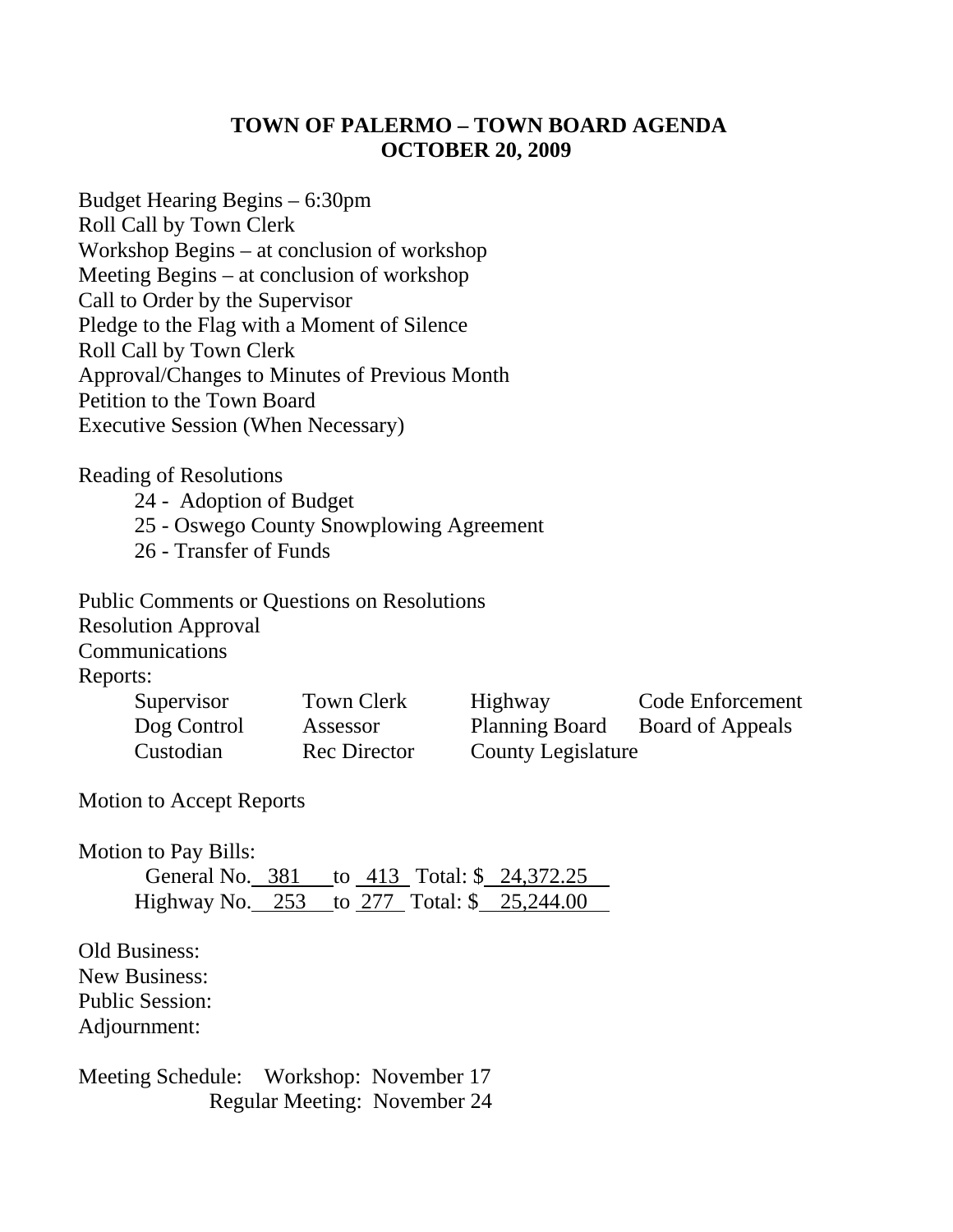# **October 20, 2009** 6:35pm

Those preset at the workshop were:

| <b>Present:</b> | Councilman Trimble (entered at 6:47pm)                                                               | Absent: |  |
|-----------------|------------------------------------------------------------------------------------------------------|---------|--|
|                 | Councilman Gulliver                                                                                  |         |  |
|                 | Councilman Pettit                                                                                    |         |  |
|                 | Councilman Hilton                                                                                    |         |  |
|                 | Supervisor Johnson                                                                                   |         |  |
|                 | <b>Recording Secretary: Jean Gulliver, Town Clerk</b>                                                |         |  |
|                 | $\Omega$ de an Darram (Fig. Datter Halance Constitution Line Darlam Darram $\Omega$ control Labour 1 |         |  |

**Others Present**: Jim Pettit, Highway Superintendent, Barbara Brown, County Legislator; Julie Schmeling, Supervisor secretary; Tammy Schwartz, Janitor; 3 members of the public

Supervisor Johnson opened the hearing with the purpose of the meeting to hear comments and go over the 2010 General, Highway and Fire Budget. Supervisor Johnson read through the entire budgets and opened the floor for comment.

Barbara Brown questioned on the highway revenue where is the County Sales Tax, Supervisor Johnson stated it is all in the General Revenue

No public comments were made for or against the 2010 General, Highway and Fire Budget.

**Adjournment**: **-\*A MOTION WAS MADE** to adjourn at 6:57pm by Councilman Hilton seconded by Councilman Trimble. **AYES:** Barry Trimble, Gary Gulliver, Bill Pettit, Tom Hilton, Ellen Johnson **NAYS:**

> Respectfully Submitted, Jean Gulliver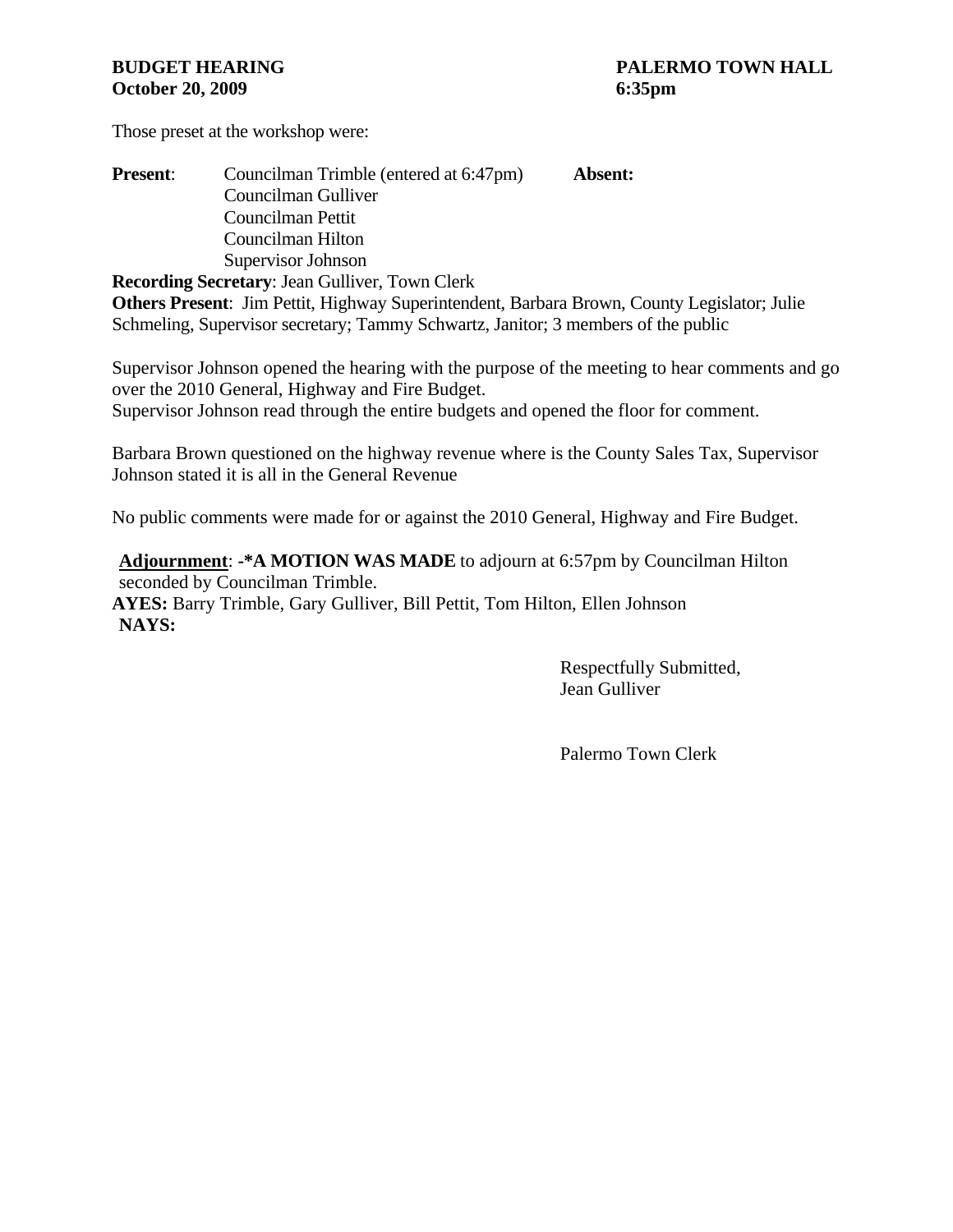# **October Town Board Meeting - Town Hall**

# **October 20, 2009**

Supervisor Johnson called the meeting to order at 7:17pm with a salute to the flag and a moment of silence. Town Clerk took roll call:

**Present:** Supervisor Johnson **Absent:** Councilman Trimble Councilman Gulliver Councilman Pettit Councilman Hilton

**Recording Secretary**: Jean Gulliver, Town Clerk

**Others Present**: Jim Pettit, Highway Superintendent; Tammy Schwartz, Janitor; Julie Schmeling, Supervisor Secretary; Barbara Brown, County Legislator.

# **Corrections to Minutes**: None

# **Motion to accept minutes**:

**\*-A MOTION WAS MADE** to accept the minutes of the previous meetings by Councilman Gulliver seconded by Councilman Hilton. **AYES**: Barry Trimble, Gary Gulliver, Bill Pettit, Tom Hilton, Ellen Johnson **NAYS**:

# **Petitions to the Board**: None

**Resolutions:** Supervisor Johnson read proposed Resolutions:

#24 – Adoption of 2010 Town and Fire Budget

#25 – Oswego County Snow Removal Contract

#26 – Transfer of Funds

#27 – Approval of Highway Union Contract

# **Public Comment on Resolutions**: None

# **Resolutions Approval**:

# **Resolution No 24 – Adoption of Budget**

**Whereas** the Town Board Town of Palermo held a public hearing on October 20,2009 to hear comments for or against the 2010 Budget and Fire Contract now therefore

**Be it Resolved** the Town Board Town of Palermo hereby adopts the 2010 General, Highway, and Fire Budget as presented.

Resolution introduced by Councilman Hilton seconded by Councilman Gulliver.

**AYES**: Barry Trimble, Gary Gulliver, Bill Pettit, Tom Hilton, Ellen Johnson

**NAYS**:

# **Resolution 25 – Oswego County Snow Removal Agreement**

**Whereas** the Town Board Town of Palermo has reviewed the 2009/2010 the Oswego County Snow Removal agreement t, now therefore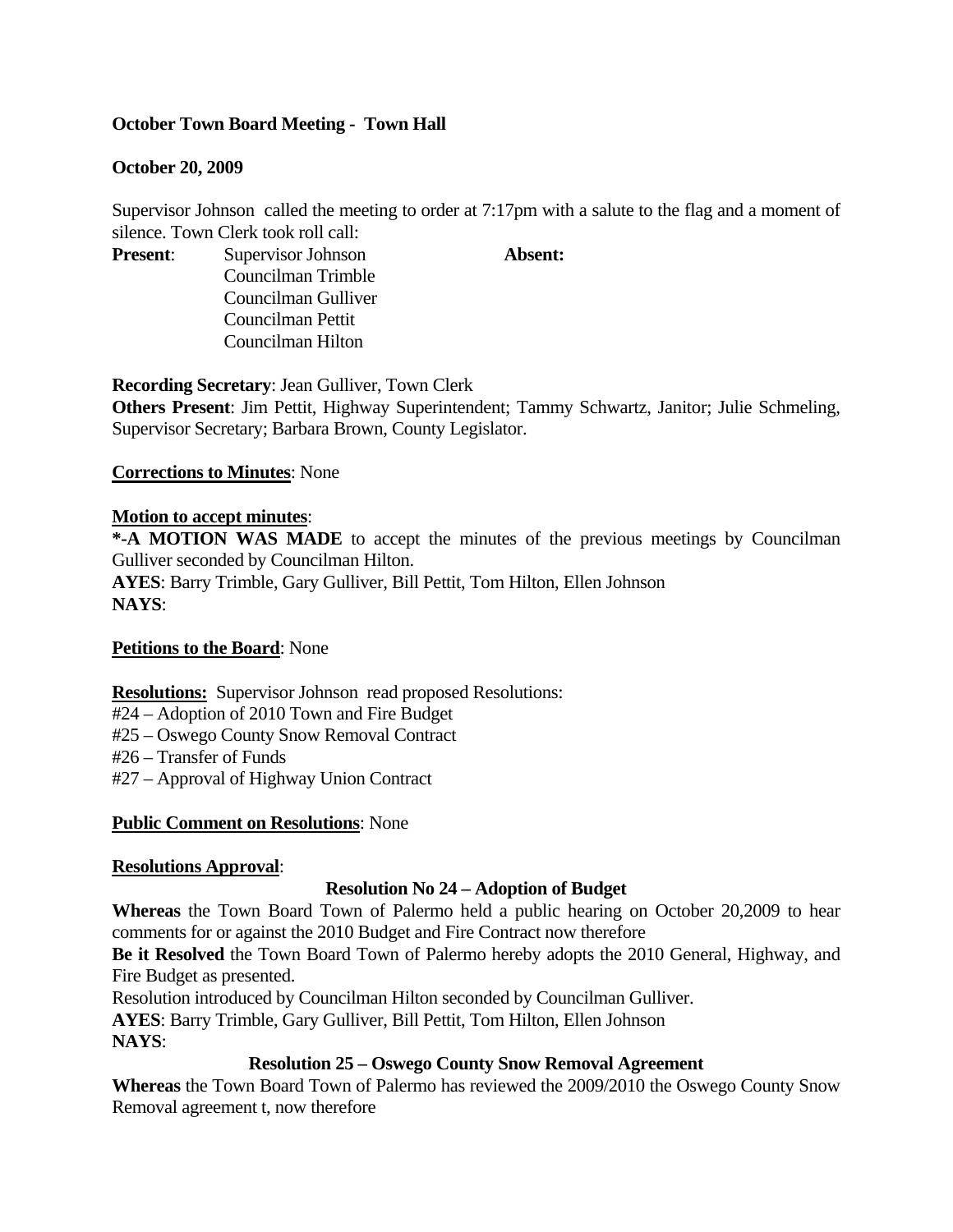#### *October Town Board Meeting, Town Hall October 20, 2009*

**Be It Resolved** the Town Board Town of Palermo hereby authorizes the Highway Superintendent to sign the agreement with the County of Oswego for snowplowing on the county roads for the 2009/2010 winter season.

Resolution introduced by Councilman Trimble seconded by Councilman Pettit.

**AYES**: Barry Trimble, Gary Gulliver, Bill Pettit, Tom Hilton, Ellen Johnson

# **NAYS**:

# **Resolution No 26 – Transfer of Funds**

Be it Resolved the Town Board, Town of Palermo hereby authorizes the Town Supervisor to make the following Transfers to keep the accounts from being over expended: General:

From: A1990.4 Contingment in the amount of \$1400.00

To: A1220.4 Supervisor Contractual in the amount of \$500.00

A1670.4 Printing/Mailing Contractual in the amount of \$300.00

A5182.4 Street Lighting Contractual in the amount of \$100.00

A3620.4 Code Enforcement in the amount of \$500.00

Highway:

From: DA5112.2 Capital Outlay in the amount of \$530.00

To: DA5112.4 Capital Outlay Contractual in the amount of \$530.00

Resolution introduced by Councilman Hilton seconded by Councilman Gulliver.

**AYES**: Barry Trimble, Gary Gulliver, Bill Pettit, Tom Hilton, Ellen Johnson **NAYS**:

# **Resolution 27 – Union Contract**

Whereas the Town Board Town of Palermo has reviewed the 2010-2012 Highway Union Contract as presented by the Union,

Be It Resolved the Town Board Town of Palermo hereby authorizes the Town Supervisor to sign said contract on behalf of the Town of Palermo with the amended changes as discussed in executive session and approved by the union.

Resolution introduced by Councilman Gulliver seconded by Councilman Hilton.

**AYES**: Barry Trimble, Gary Gulliver, Bill Pettit, Tom Hilton, Ellen Johnson **NAYS**:

**Communications:** Supervisor Johnson read the following communications:

- 1. NYS Youth Advocate Programs announcing a new program called Time Dollar Banking that will run from October 2009 through September 2010. They are looking for proposals for service projects. They target at-risk youths who will provide community service in exchange for Time Dollars that can be cashed in for various things.
- 2. Oswego County Self-Insurance Plan 2010 apportionment for the Town of Palermo is \$34,319.
- 3. Oswego County Self-Insurance Plan clarification letter that the apportionments are added to the county tax bills. Towns don't pay.
- 4. NYS Comptroller announcing an upcoming interactive teleconference
- 5. Mexico Trail Riders Concerning their desire to utilize a strip of land owned by National Grid that runs through the Town of Palermo. National Grid has asked for confirmation that the towns where the trail runs through have no objections.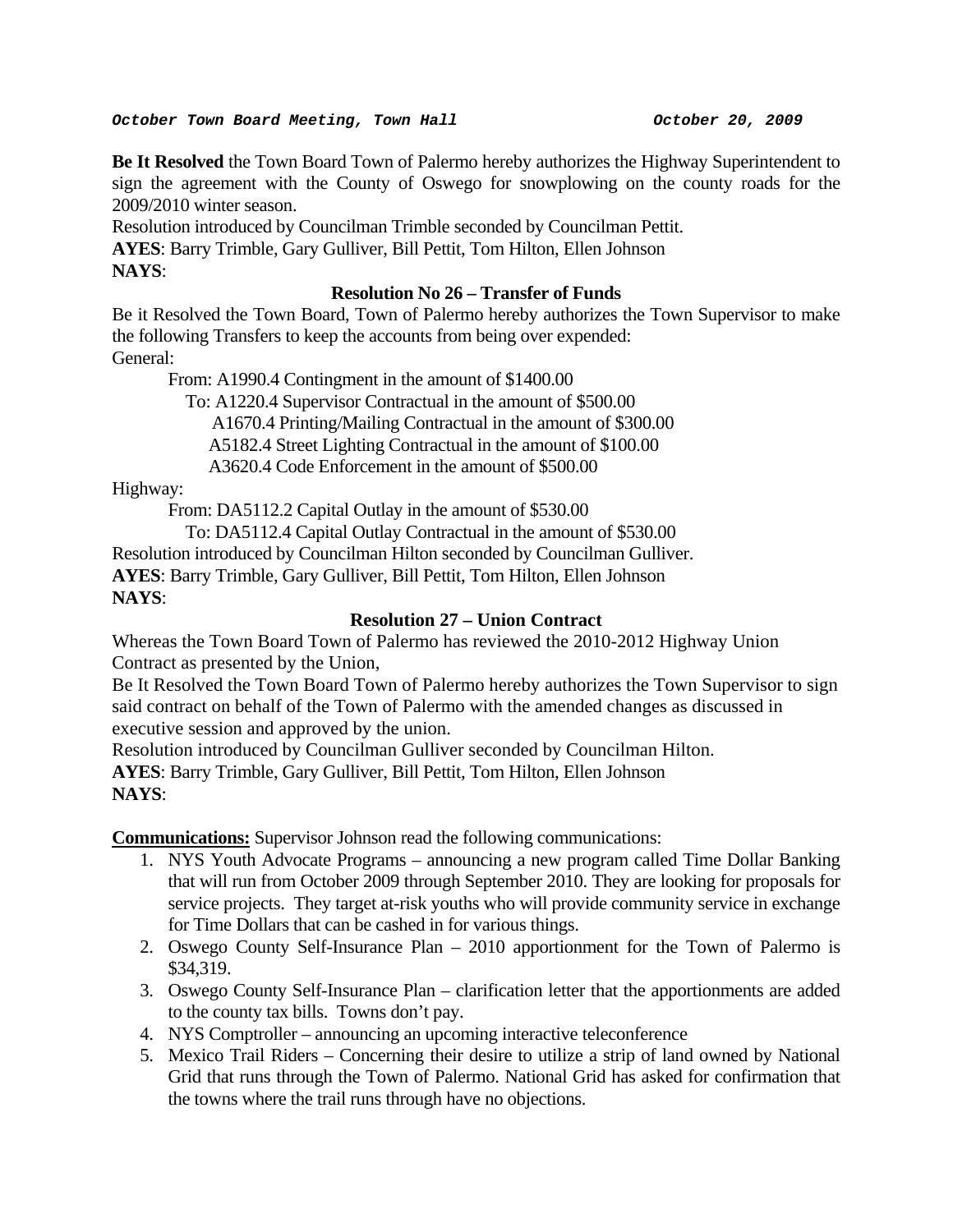## **Reports**

| <b>Supervisor's Report:</b> Supervisor Johnson gave her report:                  |              |                              |              |
|----------------------------------------------------------------------------------|--------------|------------------------------|--------------|
| Account Balances as of August 31, 2008                                           |              |                              |              |
| General Fund: \$325,088.75 Highway Fund \$214,808.12 Trust & Agency: \$16,382.70 |              |                              |              |
| Park Capital:                                                                    | 6,245.03     | <b>Highway Capital:</b>      | \$106,786.58 |
| General Capital:                                                                 | \$53,726.73  | <b>Highway Money Market:</b> | \$10,465.58  |
| <b>General Money Market:</b>                                                     | \$109,204.47 | Park Reserve:                | 565.79       |

# **Town Clerk's Report**: Town Clerk gave her report:

#### **Town Clerk's Report October 2009**

For the month of September a total of \$ 573.79 was turned over to the Supervisor with \$106.00 of that being for dog licenses and \$213.29 for Hunting licenses, \$94.00 was collected for the County Treasurer for dog licenses and \$39.00 to Ag & Markets for spay/neutering program, \$7,884.71 to NYS DEC for sportsman licenses. A total of \$8,591.50 was collected.

 The second draw for doe permits will be November 1st. There is no charge for these if you purchased a doe permit in August/September. The areas are: 1C, 3M, 3R, 3S, - all near Ulster County to Long Island..8A,8F,8G,8H,8N, Located in Wayne county and west - 9A and  $9F$  – near Niagara Falls area. Nov 1<sup>st</sup> falls on a Sunday, I will not be open. If these were popular areas I may of come in, but these are not the normal areas anyone hunts, these are first come/first serve. If they are available at the time of purchase – you WILL get one. Sales of hunting licenses are slowing down and as a matter of fact are less than last year due to

the higher cost and the addition cost of the DMP permit. Several life time licenses were sold this year so that means less revenues in upcoming years from those that purchased lifetimes.

 There is an upcoming workshop Tomorrow in Clay Town Hall on electronic records management , GIS, as well as managing emails. These generally are from 9 to noon but this one is all day. I will be attending the conference so my office will be closed tomorrow due to it. The Seniors monthly meeting is tomorrow and the hall will be open to them. Tammy will be unlocking and locking the hall up before and after their meeting. Dave is at hunting camp and his helper is at work just as mine is.

 Other than that things are slowing down for the time being in my office, but that won't last long with tax season fast approaching.

Jean Gulliver Palermo Town Clerk

**Highway Superintendent Report:** Jim stated that he hauled sand for New Haven and North Volney, getting plow equipment ready on trucks. Jim stated that they cut the island out by the walk trail at the park. He stated they are trying to get stuff ready for winter.

**Planning Board:** Supervisor Johnson read Planning Board report/minutes:

October 13, 2009 Diane Kowaleski opened the meeting at 7:00 pm.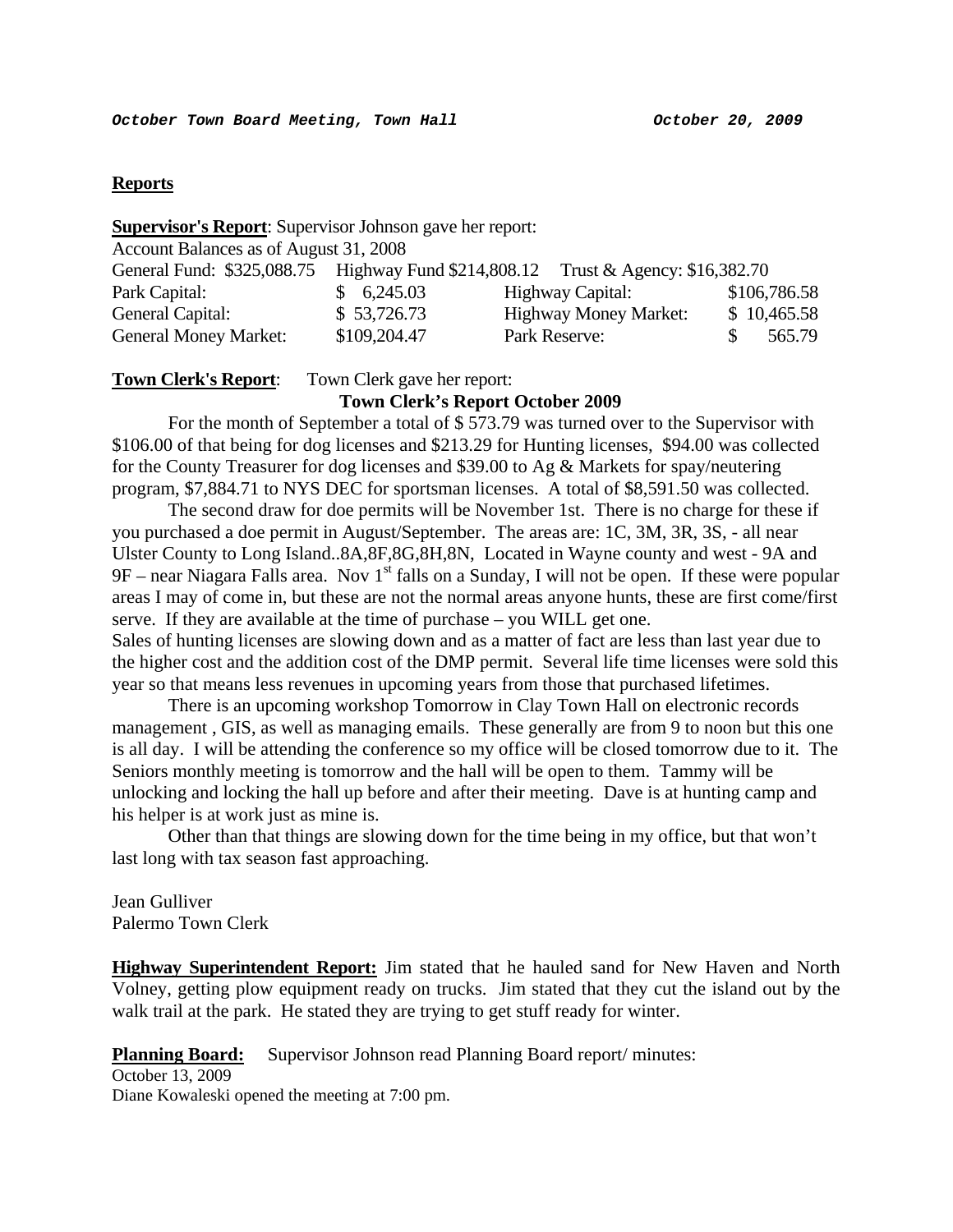#### *October Town Board Meeting, Town Hall October 20, 2009*

**Present:** Dawn Bristol, Elaine Wells, Diane Kowaleski, Cheryl Smith **Absent:** Jim Petreszyn **Recording Secretary:** Angela Miller

**Others Present:** 4 Public

**Motion to accept minutes:** Minutes were reviewed by the board and a motion was made to approve the minutes.

Cheryl Smith made a motion to accept the August minutes; it was seconded by Dawn Bristol

**AYES:** Dawn Bristol, Elaine Wells, Diane Kowaleski, Cheryl Smith

**NAYS:** 

**Motion to accept minutes:** Minutes were reviewed by the board and a motion was made to approve the minutes. Cheryl Smith made a motion to accept the September minutes; it was seconded by Elaine Wells

**AYES:** Dawn Bristol, Elaine Wells, Diane Kowaleski, Cheryl Smith

**NAYS:** 

**Old Business:** Lisa Dunn, 424 Red Schoolhouse Road, Red's Video**,** 205.00-03-12.2 opening bottle and can return and gifts, and balloons. The board reviewed proposed site plan.

**A Motion Was Made** by Cheryl Smith and seconded Elaine Wells to approve Lisa Dunn's site plan.

**AYES:** Dawn Bristol, Elaine Wells, Diane Kowaleski, Cheryl Smith

**NAYS:** 

#### **Site Plan-006-2009 Fee\$50.00**

 Patrick Johnson, 18 JP Lane, 189.00-02-11.2 open gun shop. Building a shop instead of having in basement of house. There is a 6 car parking lot. The board reviewed proposed site plan.

**A Motion Was Made** by Elaine Wells and seconded Cheryl Smith to approve Patrick Jonson's site plan. **AYES:** Dawn Bristol, Elaine Wells, Diane Kowaleski, Cheryl Smith **NAYS: Site Plan-007-2009 Fee\$50.00 New Business:** None **Correspondence:** Town & Topics **Public Hearing:** None **A Motion Was Made** by Dawn Bristol and seconded Elaine Wells to adjourn the meeting at 7:36pm **AYES:** Dawn Bristol, Elaine Wells, Diane Kowaleski, Cheryl Smith **NAYS** 

Respectfully submitted by, Angela Miller - Planning Board Secretary

**Dog Control Report:** Supervisor Johnson read Chad's report from July to October. Total Calls: 46, Dogs Picked up: 7, Euthanized: 2, Dogs Redeemed: 5, Tickets issued: 16 Total Mileage: 381

# **Code Enforcement Officer Report:** Supervisor Johnson read Joe's report:

| <i>Inspections</i>                        |    |
|-------------------------------------------|----|
| <b>Construction Inspections</b>           | 70 |
| <b>Manufactured Home Inspections</b>      |    |
| <b>Fire Safety Inspections</b>            |    |
| <b>Code Violation Inspections</b>         | 24 |
| <b>Mobile Park Inspections</b>            |    |
| <b>Junkyard Inspections</b>               |    |
| <b>Complaint of Violation Inspections</b> | 40 |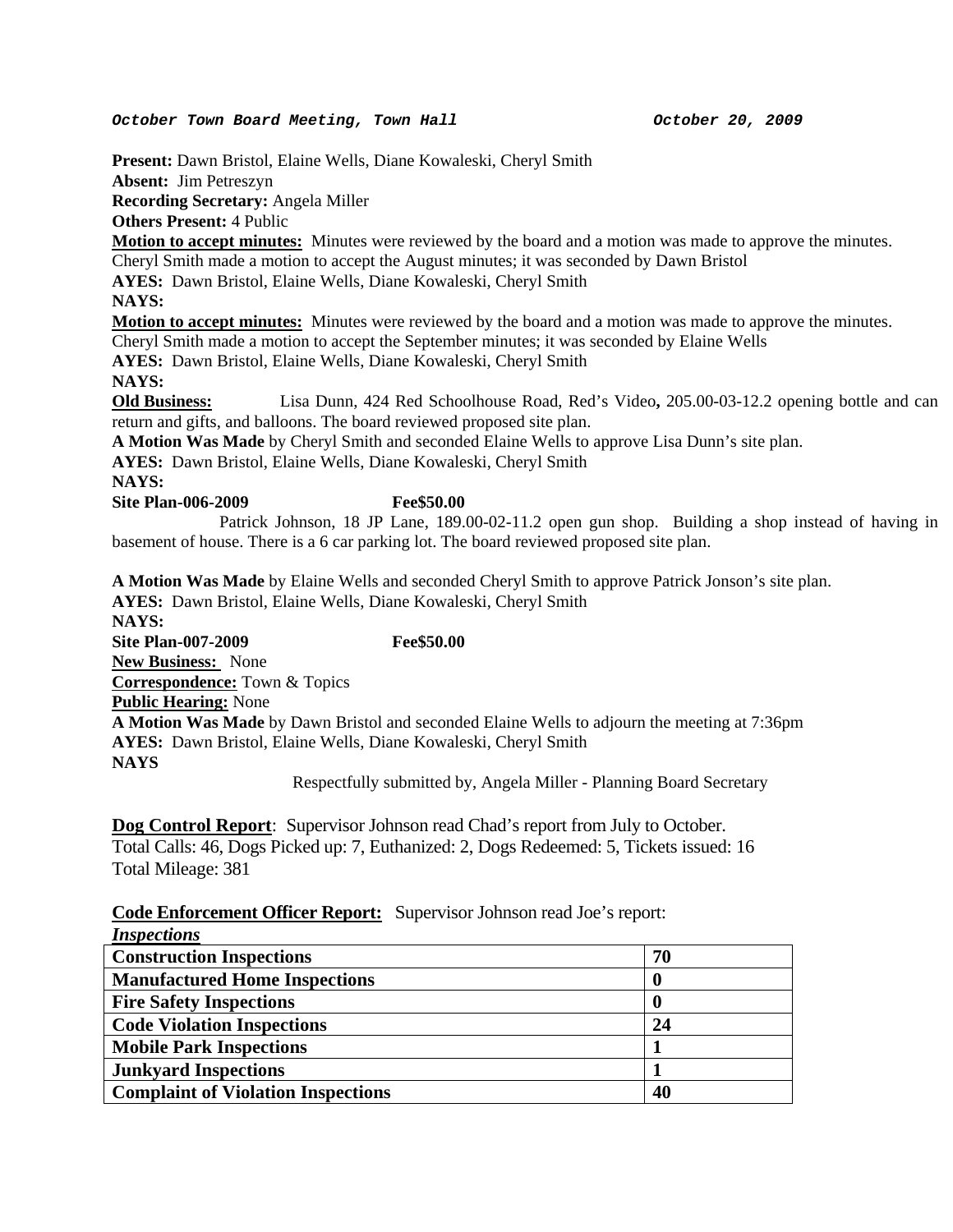|                    |                     | 136                                          |
|--------------------|---------------------|----------------------------------------------|
|                    |                     |                                              |
| <b>This Report</b> | <b>Year to Date</b> | <b>Totals</b>                                |
|                    | 57                  | 57                                           |
| 950.00             | 5045.00             | 5045.00                                      |
| 950.00             | 5045.00             | 5045.00                                      |
|                    |                     | <b>Building Permits</b><br><b>DU</b> 11 11 D |

#### **Bulletin Board**

## *Just a note***:**

# **Any questions on what types of activities require permits? Please contact us for answers and guidance. PalermoCodes@aol.com**

*Respectfully Submitted,* Joseph Fiumara - Code Enforcement Officer

**Assessor's Report**: Marty stated that he will be sending out Senior Exemptions early but the deadline is still March 1, 2010.

#### **Motion to accept Reports**:

**\*-A MOTION WAS MADE** to approve the reports as given by Councilman Gulliver seconded by Councilman Trimble.

**AYES**: Barry Trimble, Gary Gulliver, Bill Pettit, Tom Hilton, Ellen Johnson **NAYS**:

#### **Motion to pay Bills**:

**\*-A MOTION WAS MADE** to pay bills in the following amounts:

GENERAL NO 381 to 413 in the amount of \$24,372.25

HIGHWAY NO 253 to 277 in the amount of \$25,244.00

By Councilman Gulliver seconded by Councilman Pettit.

**AYES**: Barry Trimble, Gary Gulliver, Bill Pettit, Tom Hilton, Ellen Johnson **NAYS**:

**Old Business:** Councilman Hilton thanks the town of behalf of the Boy scouts for the use of the town park. He stated they had a good time and good weather. He stated there were about 150 scouts and leaders. Councilman Hilton asked the Town Clerk to make a note to Dave that the hydrant by the tennis courts does not shut off. He stated that everything is picked up, they did a service project and picked up two bags of trash in the woods. Raccoons were discussed. Barbara Brown stated that a sign is missing on west end of Paradise Rd, Jim stated he will look at it as he will be putting a blind sign up.

Councilman Pettit asked about the dugouts at the park, Town Clerk stated she is working on getting quotes.

Discussion took place on covering the writing that is on Paradise Road. Councilman Gulliver stated to Jim to keep track of costs of covering the writing and the man hours. The person responsible is going to court for defacing property.

Discussed the playground equipment to be installed. Councilman Hilton stated that all is approved for the eagle scout. Discussed getting the equipment out of the town barn and down to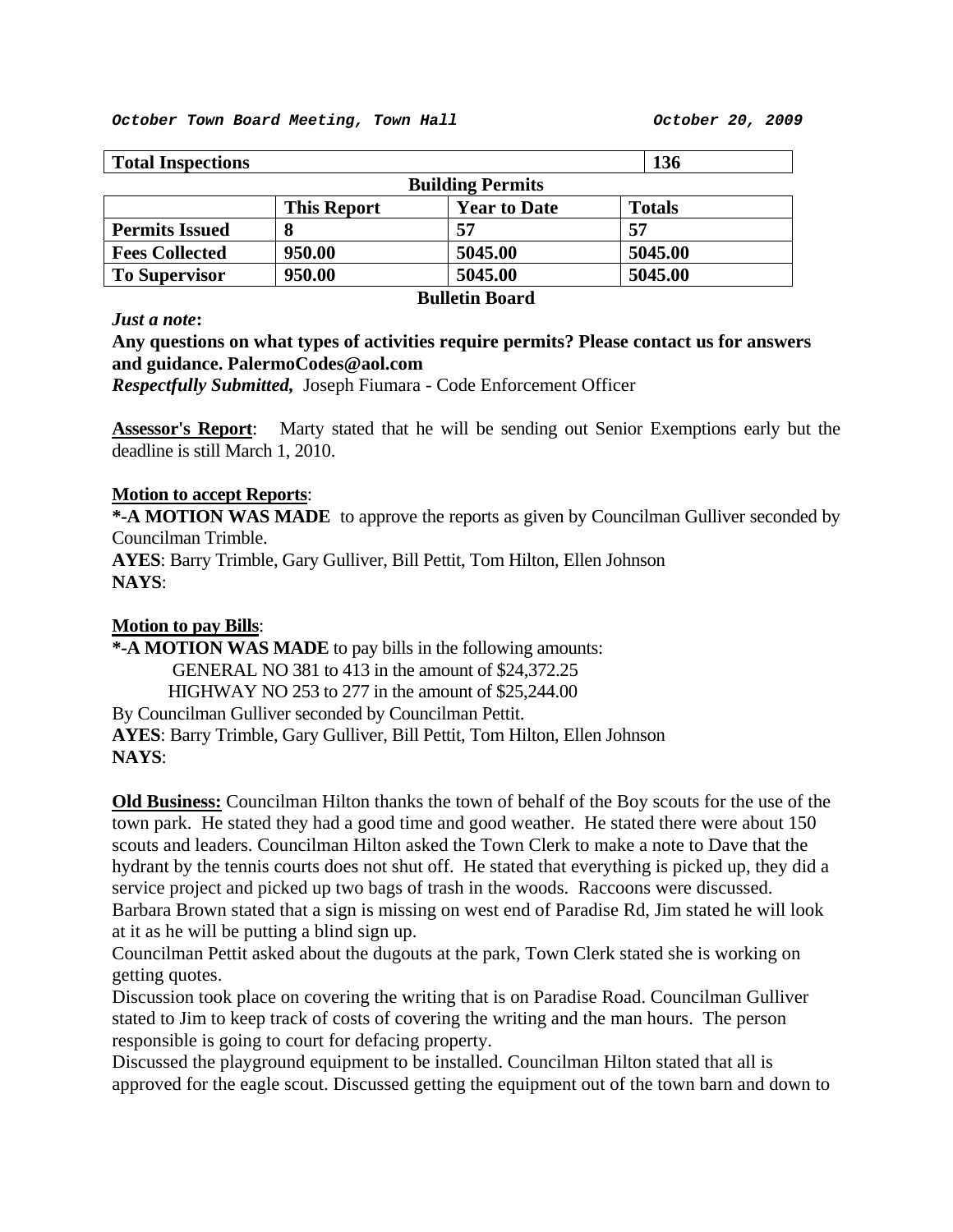#### *October Town Board Meeting, Town Hall October 20, 2009*

the building at the pavilion. Barbara asked if the value of the equipment has been added to the town's insurance. It will be checked on.

Councilman Gulliver asked if the trees were done at Clifford Cemetery, it was answered not yet.

**Adjournment**: Motion to adjourn was made at: 7:52pm by Councilman Hilton and seconded by Councilman Trimble.

**AYES:** Barry Trimble**,** Gary Gulliver, Bill Pettit, Tom Hilton, Ellen Johnson **NAYS:** 

Respectfully Submitted,

 Jean Gulliver Palermo Town Clerk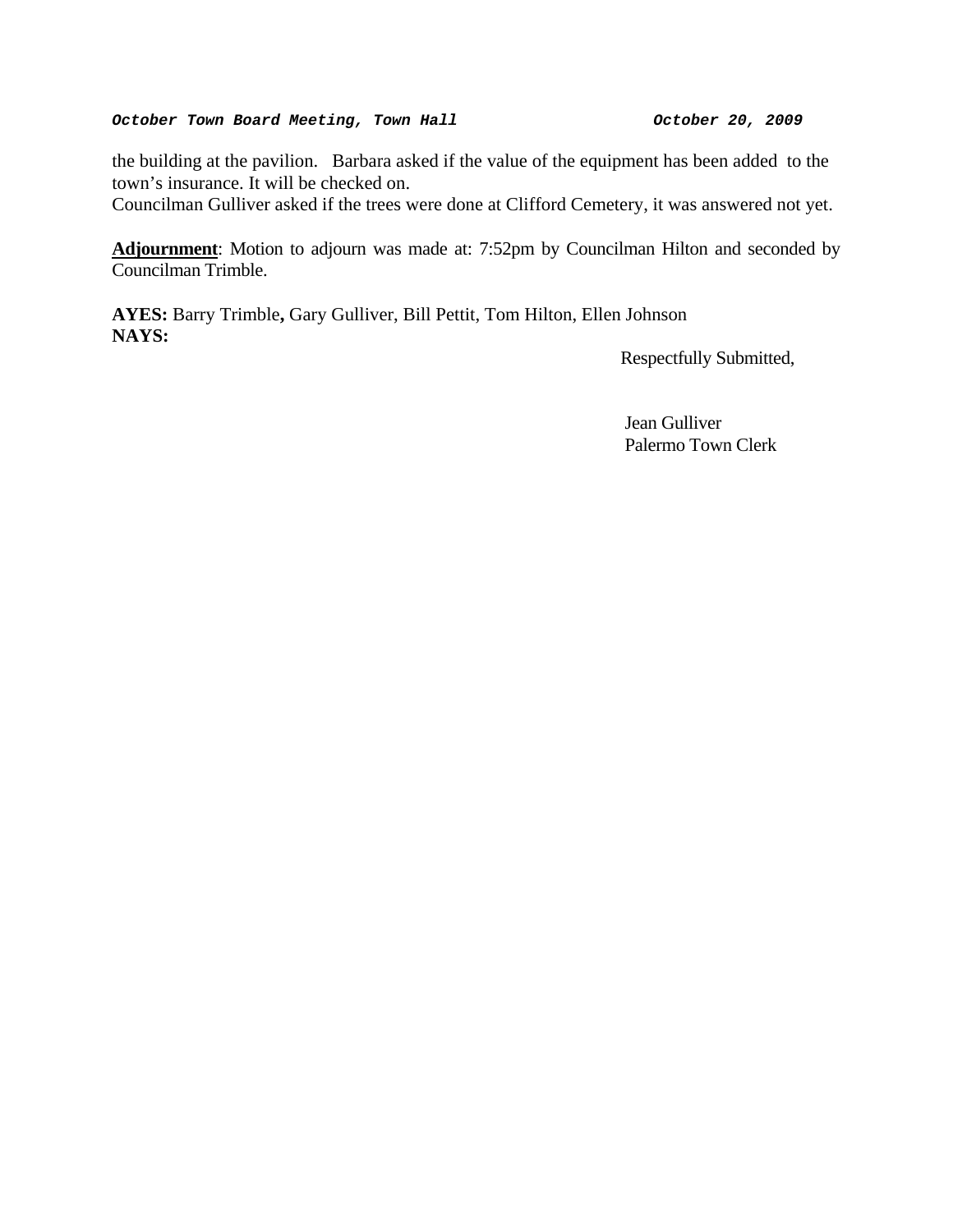Those preset at the workshop were:

# **Present**: Councilman Trimble **Absent:** Councilman Gulliver Councilman Pettit Councilman Hilton Supervisor Johnson

**Recording Secretary**: Jean Gulliver, Town Clerk

**Others Present**: Jim Pettit, Highway Superintendent; Barbara Brown, County Legislator; Marty Webster, Assessor; Julie Schmeling, Supervisor Secretary; Tammy Schwarz, Janitor

The following discussions took place:

- Union Contract, Supervisor Johnson stated they should have a copy of Union Contract, will need to go into executive session for discussion.
- Mat Service. Town Clerk stated that she had called to cancel the mat service from All Season and they asked for a chance to meet the price. They are still \$5.00 more per week. Consensus to keep to the motion last month and hire Unifirst.

**\*-A MOTION WAS MADE** to enter into executive session at 7:07pm for the purpose of Union Matters by Councilman Gulliver seconded by Councilman Pettit.

**AYES**: Barry Trimble, Gary Gulliver, Bill Pettit, Tom Hilton, Ellen Johnson **NAYS**:

**\*-A MOTION WAS MADE** to close executive session at 7:14pm by Councilman Gulliver seconded by Councilman Pettit.

**AYES**: Barry Trimble, Gary Gulliver, Bill Pettit, Tom Hilton, Ellen Johnson **NAYS**:

- Alarms keep going off, Town Clerk to call Volney Multiplex
- Councilman Trimble asked Supervisor Johnson if she received a letter from the snowmobile club, she stated yes.

**Adjournment**: **-\*A MOTION WAS MADE** to adjourn at 7:17pm by Councilman Gulliver seconded by Councilman Trimble.

**AYES:** Barry Trimble, Gary Gulliver, Bill Pettit, Tom Hilton, Ellen Johnson **NAYS:**

> Respectfully Submitted, Jean Gulliver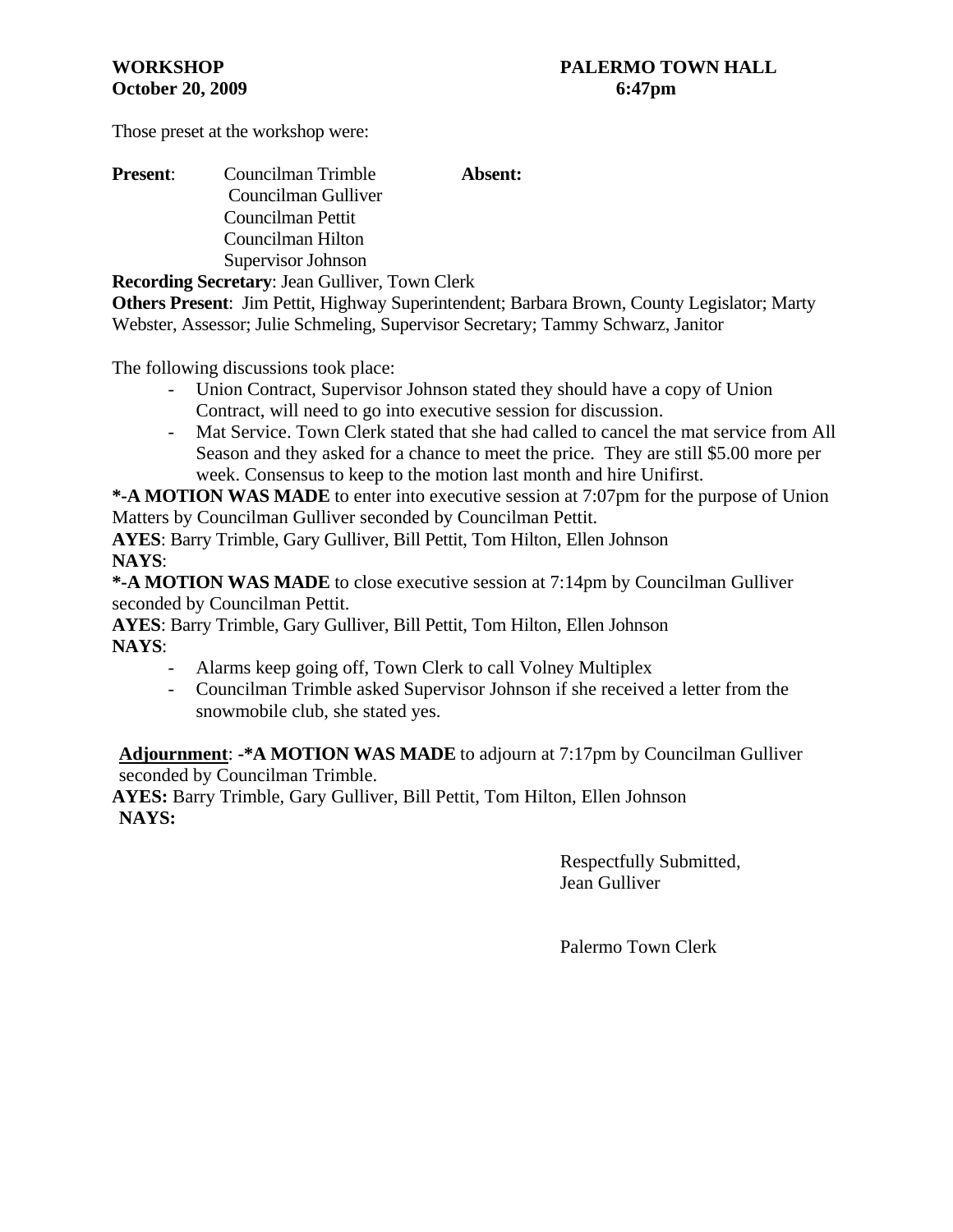Those preset at the workshop were:

 Councilman Gulliver Councilman Pettit Councilman Hilton

**Present:** Councilman Trimble **Absent:** Supervisor Johnson (on Maternity leave)

**Recording Secretary**: Jean Gulliver, Town Clerk **Others Present**:

The following discussions took place:

- Audit of bills
- Health insurance proposal from the union. Town Board reviewed, Supervisor Johnson to sign.
- Union contract, was asked if it was completed. Councilman Trimble stated he thought it was
- Appointed positions. Town Clerk gave Town Board those that wish to apply for the annual positions
- Health insurance and pension costs were discussed
- Playground equipment and bench. Deputy Supervisor Hilton stated all were installed and gave updated on how it was completed. Chips and soda was provided to the workers by the Justice for Erin group. A dedication is going to be Saturday at Noon.

**Adjournment**: **-\*A MOTION WAS MADE** to adjourn at 7:50pm by Councilman Trimble seconded by Councilman Pettit.

**AYES:** Barry Trimble, Gary Gulliver, Bill Pettit, Tom Hilton, **NAYS:**

> Respectfully Submitted, Jean Gulliver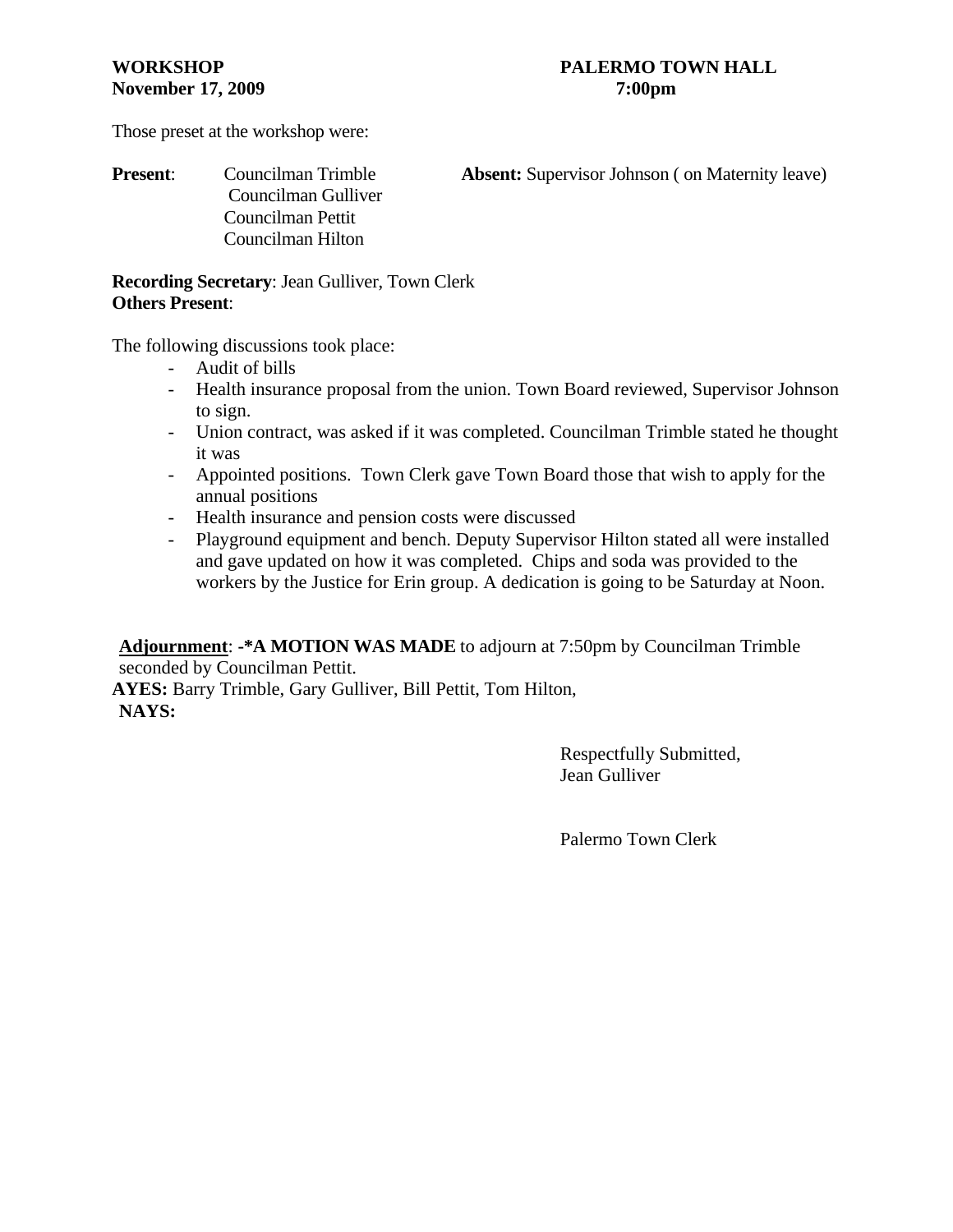# **TOWN OF PALERMO – TOWN BOARD AGENDA NOVEMBER 24, 2009**

Meeting Begins – 7:00pm Call to Order by the Supervisor Pledge to the Flag with a Moment of Silence Roll Call by Town Clerk Approval/Changes to Minutes of Previous Month Petition to the Town Board Executive Session (When Necessary)

Reading of Resolutions 28 - Transfer of Funds

Public Comments or Questions on Resolutions Resolution Approval

Communications

Reports:

| Supervisor  | Town Clerk          | Highway            | <b>Code Enforcement</b> |
|-------------|---------------------|--------------------|-------------------------|
| Dog Control | Assessor            | Planning Board     | <b>Board of Appeals</b> |
| Custodian   | <b>Rec Director</b> | County Legislature |                         |

Motion to Accept Reports

Motion to Pay Bills:

|  | General No. 414 to 449 Total: \$ 30,772.08 |  |
|--|--------------------------------------------|--|
|  | Highway No. 278 to 300 Total: \$ 48,201.63 |  |

Old Business: New Business: Public Session: Adjournment:

Meeting Schedule: Workshop: December 15 Regular Meeting: December 22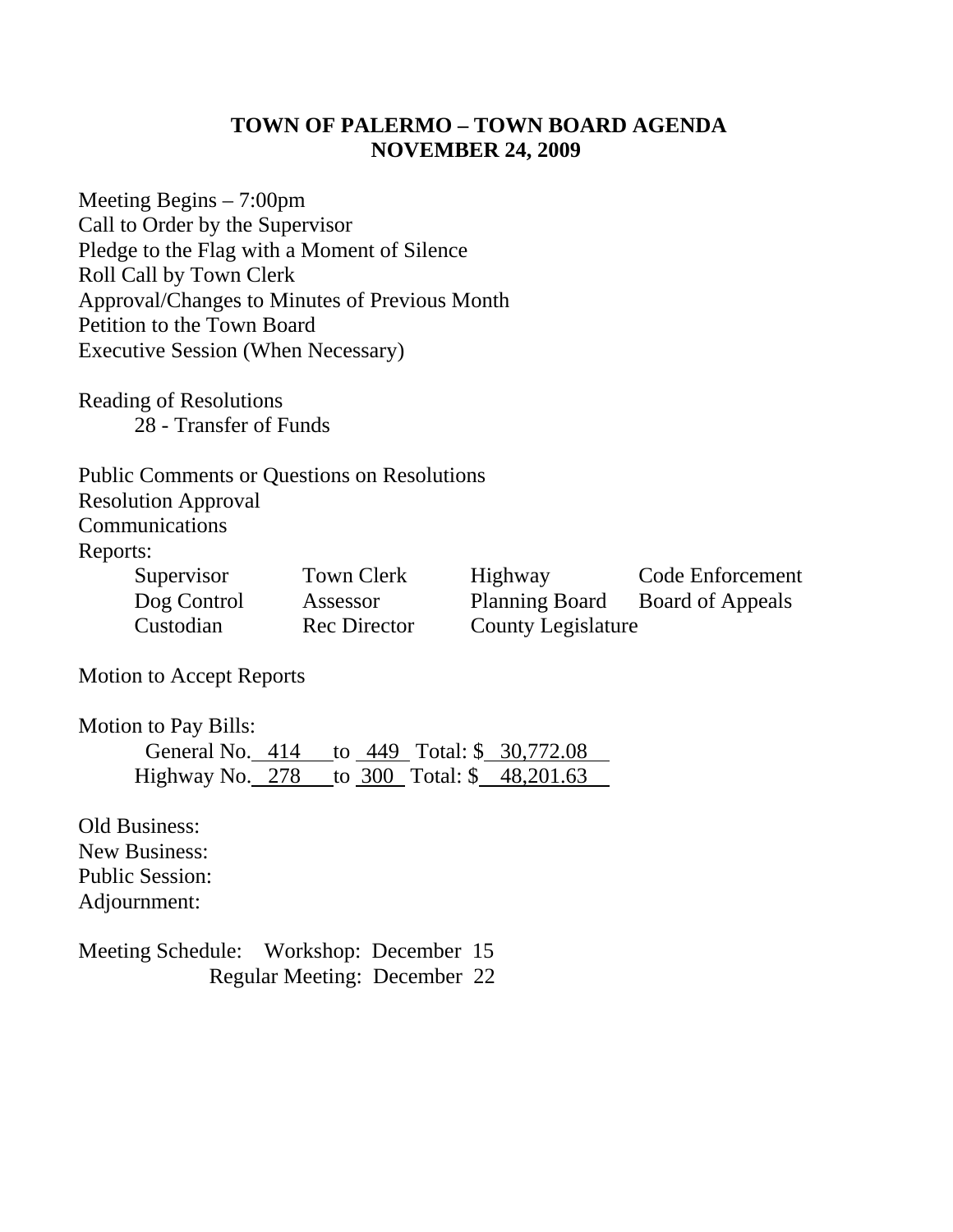# **November Town Board Meeting - Town Hall**

# **November 24, 2009**

Deputy Supervisor Hilton called the meeting to order at 7:07pm with a salute to the flag and a moment of silence. Town Clerk took roll call:

**Present**: Councilman Trimble **Absent:** Supervisor Johnson Councilman Gulliver Councilman Pettit Councilman Hilton

**Recording Secretary**: Jean Gulliver, Town Clerk **Others Present**: Jim Pettit, Highway Superintendent; Dave Delong Custodian; 3 members of the public. Town Clerk stated that Supervisor Johnson has had her baby and it was a boy and all are doing well.

# **Corrections to Minutes**: None

# **Motion to accept minutes**:

**\*-A MOTION WAS MADE** to accept the minutes of the previous meetings by Councilman Trimble seconded by Councilman Gulliver. **AYES**: Barry Trimble, Gary Gulliver, Bill Pettit, Tom Hilton **NAYS**:

# **Petitions to the Board**: None

**Resolutions:** Deputy Supervisor Hilton read proposed Resolutions: #28 – Transfer of Funds

# **Public Comment on Resolutions**: None

# **Resolutions Approval**:

# **Resolution No 28 – Transfer of Funds**

Be it Resolved the Town Board, Town of Palermo has reviewed the bills for November and hereby authorizes the Town Supervisor to make the following Transfers to keep the accounts from being over expended:

Highway:

From: DA5110.4 General Repairs Contractual in the amount of \$15,000.00

To: DA5130.4 Machinery Contractual in the amount of \$15,00.00

Resolution introduced by Councilman Gulliver seconded by Councilman Pettit.

**AYES**: Barry Trimble, Gary Gulliver, Bill Pettit, Tom Hilton **NAYS**:

**Communications:** Deputy Supervisor Hilton read the following communications:

- 1. Time Warner announcing channel changes
- 2. NYS DEC regarding taking a survey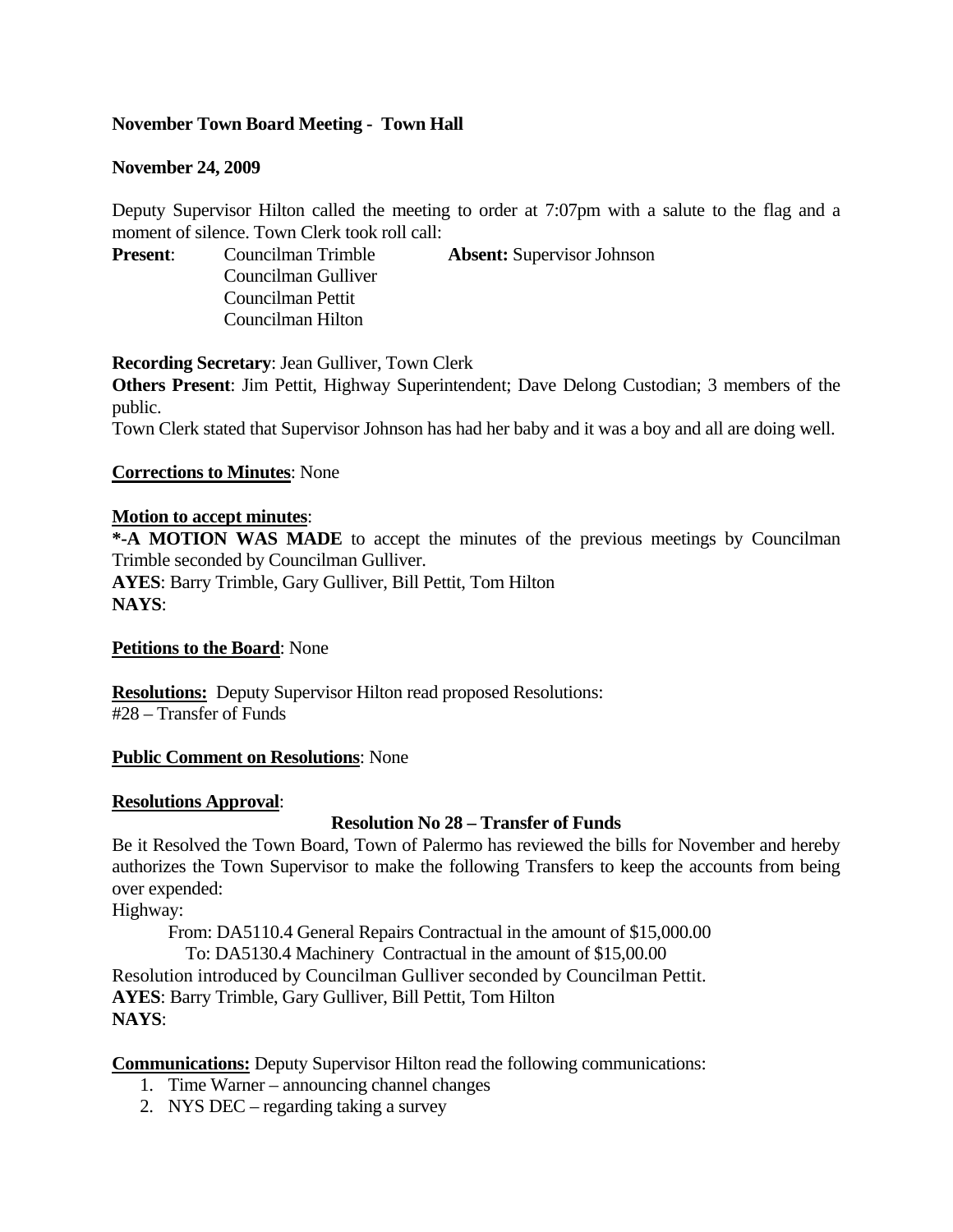#### *November Town Board Meeting, Town Hall November 24, 2009*

- 3. Office of County Attorney Concerning upgrading the Oswego County Management Radios. They are lead agency.
- 4. Oswego County Fair newsletter

## **Reports**

#### **Supervisor's Report**: Supervisor Johnson gave her report:

Account Balances as of October 31, 2009

| General Fund: \$297,942.37   |              | Highway Fund $$180,851.91$ Trust & Agency: $$6,425.17$ |              |
|------------------------------|--------------|--------------------------------------------------------|--------------|
| Park Capital:                | \$6,245.55   | Highway Capital:                                       | \$106,795.48 |
| General Capital:             | \$53,731.21  | <b>Highway Money Market:</b>                           | \$10,466.45  |
| <b>General Money Market:</b> | \$109,231.77 | Park Reserve:                                          | 565.84       |

**Town Clerk's Report:** Town Clerk gave her report:

## **Town Clerk's Report November 2009**

For the month of October a total of \$ 497.71 was turned over to the Supervisor with \$55.65 of that being for dog licenses and \$22.64 for Hunting licenses, \$49.35 was collected for the County Treasurer for dog licenses and \$15.00 to Ag & Markets for spay/neutering program, \$388.36 to NYS DEC for sportsman licenses. A total of \$1,044.50 was collected.

 Things are pretty slow in my office at this time with the holidays coming. I will not be in my office Wednesday or Thursday due to Thanksgiving.

 Tax bills will be printed next month and we will be mailing them out the last week of December. That last week of December I will not be holding regular clerk hours as we will be closing out 2009 books and processing the tax bills for mailing.

Starting next Monday there will be an osteoporosis exercise class. It will be on Mondays and Thursdays 9:30am. I also have applications for all annual positions except for building and grounds custodian and the Recreation Director.

Hope everyone has a Happy and safe Thanksgiving!

Jean Gulliver - Palermo Town Clerk

#### **Highway Superintendent Report:**

Jim stated that all trucks are ready for plowing. Four trucks are all equipped and have been gone through from front to back. Jim stated they had rebuilt a spare wing as well as built a screen for sand. He stated he talked to Fire Department and they would like the concession parking lot opened all winter for landing zone for emergencies. All salt and sand are in – all ready for winter.

Deputy Supervisor Hilton stated that he doesn't need to plow everything but it needs to be plowed back to the pavilion in order to get back to it for removal of snow from the roof. Also he stated to try to keep snow pushed back so gates can be opened if needed.

**Planning Board:** Deputy Supervisor Hilton read Planning Board minutes:

November 10, 2009

Jim Petreszyn opened the meeting at 7:00pm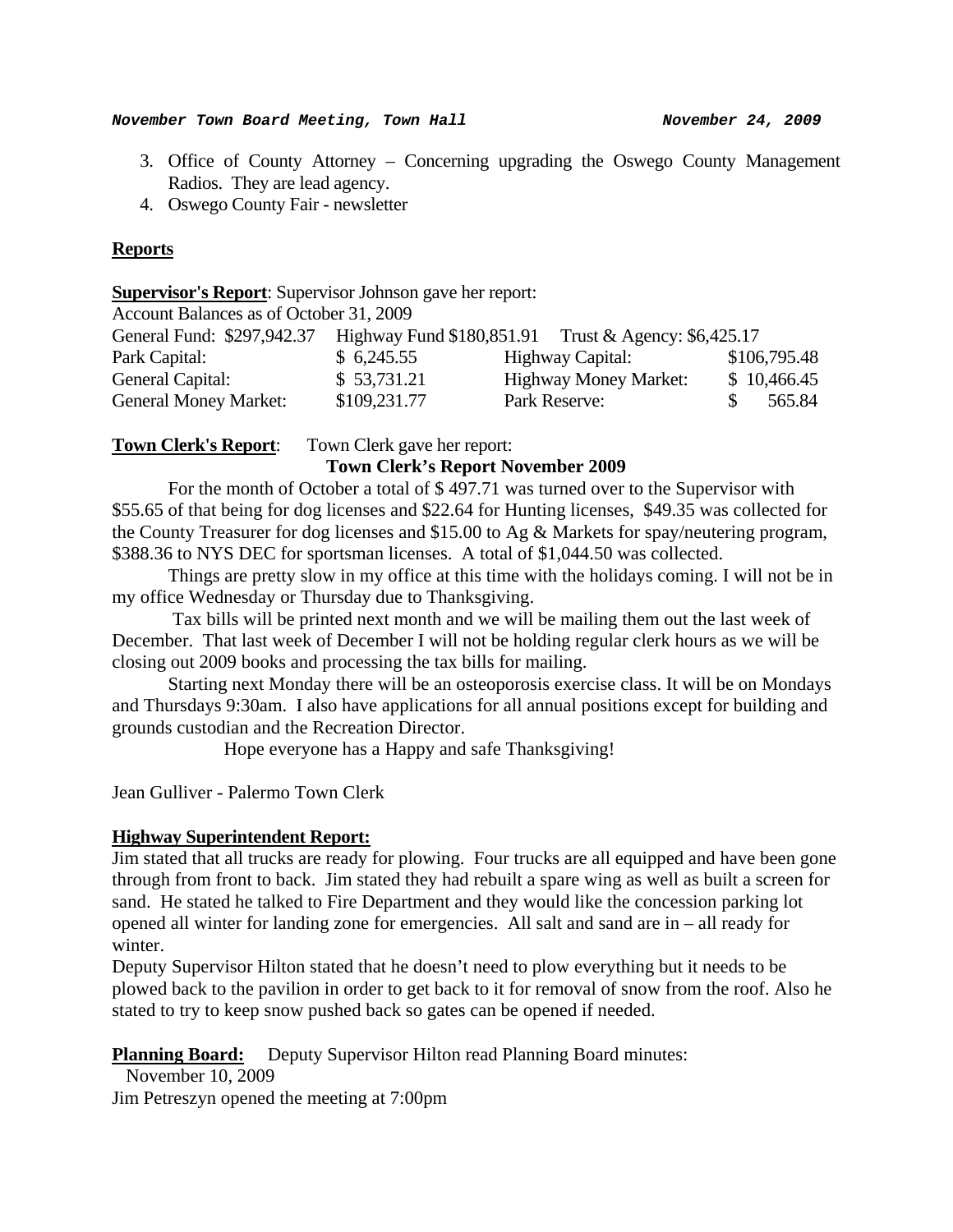*November Town Board Meeting, Town Hall November 24, 2009* 

**Present**: Dawn Bristol, Jim Petreszyn, Diane Kowaleski, Cheryl Smith **Absent**: Elaine Wells **Recording Secretary**: Angela Miller **Others Present**: 0 Public **Motion to accept the minutes**: Minutes were reviewed by the board and a motion was made to approve the minutes. Diane Kowaleski made a motion to accept the October minutes; it was seconded by Dawn Bristol. **AYES**: Dawn Bristol, Jim Petreszyn, Diane Kowaleski, Cheryl Smith **NAYS**: **Old Business:** None **New Business**: None **Correspondence**: None **Public Hearing**: None **A Motion Was Made** by Diane Kowaleski and seconded by Dawn Bristol to adjourn the meeting at 7:30pm **AYES**: Dawn Bristol, Jim Petreszyn, Diane Kowaleski, Cheryl Smith **NAYS**: Respectfully submitted b, Angela Miller – Planning Board Secretary

**Dog Control Report**: Deputy Supervisor Hilton read Chad's report:

Total Calls: 11 Dogs Picked up: 2 Euthanized: 1 Redeemed: 1

# **Code Enforcement Officer Report:** Supervisor Johnson read Joe's report:

| <i>Inspections</i>                                                    |     |
|-----------------------------------------------------------------------|-----|
| <b>Construction Inspections</b>                                       | 64  |
| <b>Manufactured Home Inspections</b>                                  |     |
| <b>Fire Safety Inspections</b>                                        | 2   |
| <b>Code Violation Inspections</b>                                     | 30  |
| <b>Mobile Park Inspections</b>                                        | 2   |
| <b>Junkyard Inspections</b>                                           |     |
| <b>Complaint of Violation Inspections</b>                             | 39  |
| <b>Total Inspections</b>                                              | 138 |
| $\mathbf{D}_{\mathbf{u}}$ ilding $\mathbf{D}_{\alpha \mathbf{w}}$ ita |     |

| Dunuing refilms       |                    |                       |               |  |
|-----------------------|--------------------|-----------------------|---------------|--|
|                       | <b>This Report</b> | <b>Year to Date</b>   | <b>Totals</b> |  |
| <b>Permits Issued</b> | 10                 | 67                    | 67            |  |
| <b>Fees Collected</b> | \$700.00           | \$5745.00             | \$5745.00     |  |
| <b>To Supervisor</b>  | \$700.00           | \$5745.00             | \$5745.00     |  |
|                       |                    | <b>Bulletin Board</b> |               |  |

#### *Just a note***:**

**Any questions on what types of activities require permits? Please contact us for answers and guidance PalermoCodes@aol.com.** 

*Respectfully Submitted,* Joseph Fiumara - Code Enforcement Officer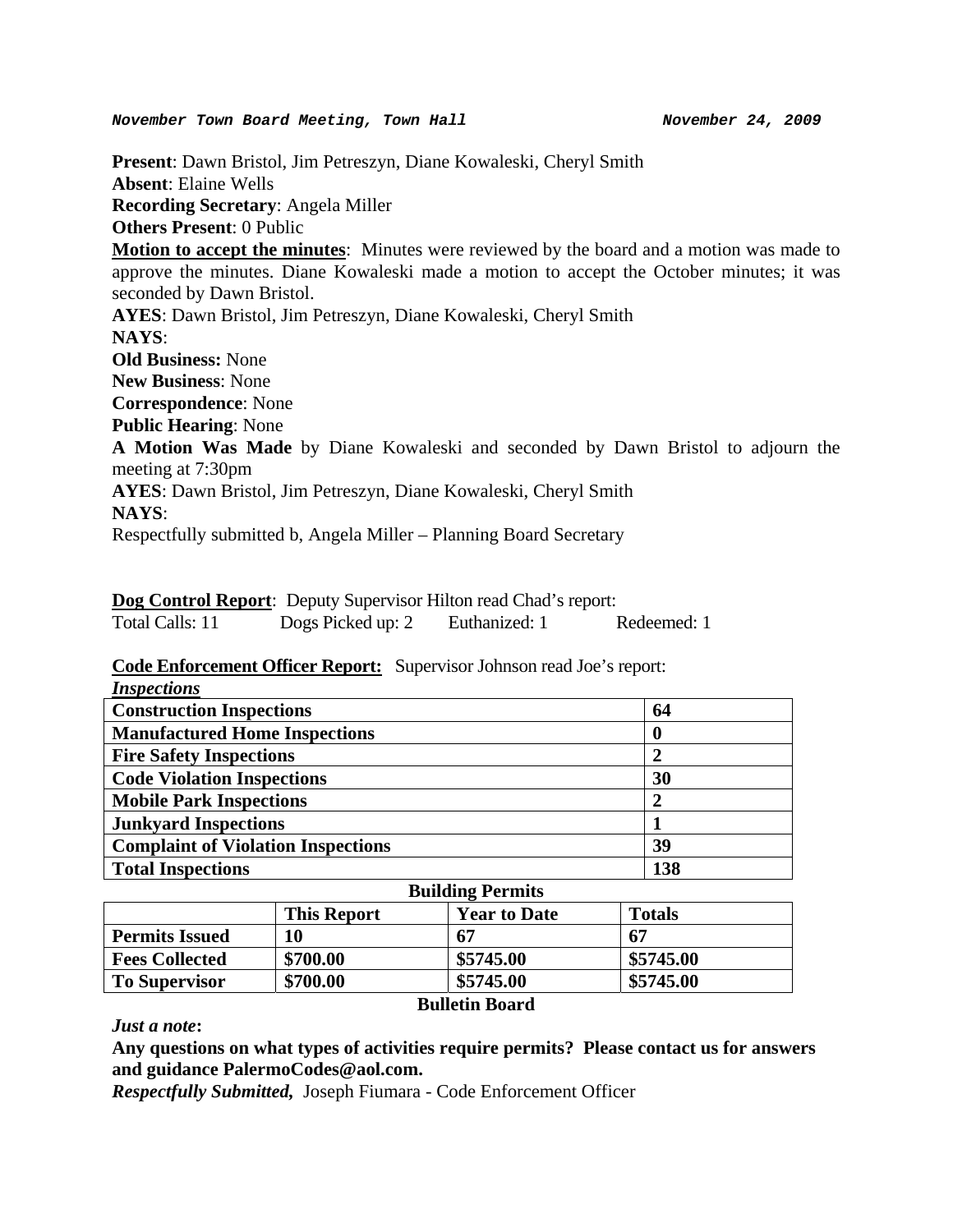**Custodian Report**: Dave stated that there was no report on the last water test by Converse for the Park. Scout checked out the parts for the playground project. Dave stated he helped set up and take down for elections. Dave stated that Rex has helped him out buttoning up the Park for the winter. Also helped with holes for the playground equipment. Boy scouts finished up with chips and Saturday they had the dedication of the playground. No purchases were made for the month. Playground is all done and looks good. Deputy Supervisor Hilton thanked Dave for helping and opening up the park for them.

Deputy Supervisor Hilton stated that County Legislator Barbara Brown was involved in a minor accident after leaving the dedication at the park, but she is fine.

## **Motion to accept Reports**:

**\*-A MOTION WAS MADE** to approve the reports as given by Councilman Pettit seconded by Councilman Trimble.

**AYES**: Barry Trimble, Gary Gulliver, Bill Pettit, Tom Hilton **NAYS**:

# **Motion to pay Bills**:

**\*-A MOTION WAS MADE** to pay bills in the following amounts: GENERAL NO 414 to 449 in the amount of \$30,772.08 HIGHWAY NO 279 to 300 in the amount of \$48,201.63 By Councilman Gulliver seconded by Councilman Pettit. **AYES**: Barry Trimble, Gary Gulliver, Bill Pettit, Tom Hilton **NAYS**:

**Old Business:** Deputy Supervisor Hilton stated the playground work is done at the park and had a great turnout on Saturday for the dedication. News people were there, there was a ribbon cutting ceremony. The Eagle Scout did a nice job and is one of the better ones that he has seen. Very positive but a lot of heavy hearts.

**\*-A MOTION WAS MADE** by Councilman Gulliver to authorize the Town Clerk to put an ad in the paper for a buildings and grounds custodian and a recreation director and seconded by Councilman Trimble.

**AYES**: Barry Trimble, Gary Gulliver, Bill Pettit, Tom Hilton **NAYS**:

**New Business:** Deputy Supervisor Hilton stated that there is \$10,000 in the Raymond Bond for Dutchess Lane and thinks that next year they should investigate to see what needs to be done. He discussed what happened in the past, the town attorney tried to get the right of ways from the owners a few years back and couldn't get them all to sign off. Before the town can do anything they need to see if the residents are willing to sign off as there are a lot of issues with the road. He stated one of the biggest issues is the drainage with the State on the intersection of Dutchess and St. Rt 3. Jim asked if there is a lot of snow is he authorized to plow and if he could put markers on the road.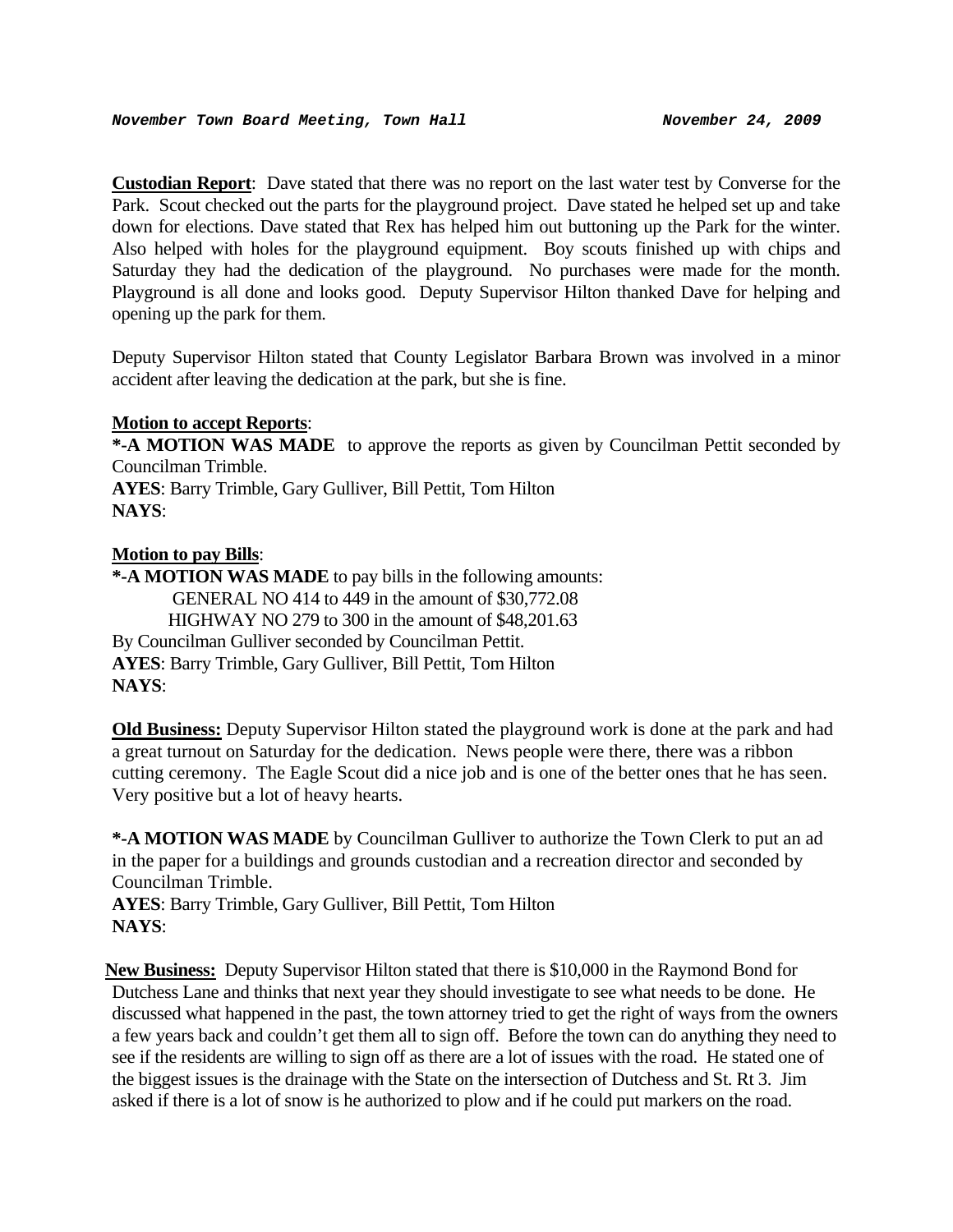Discussion took place that plowing can only be done in an emergency only by law, such as fire department or ambulance needs to get through there.

Councilman Trimble stated that a study and audit could be done, Deputy Supervisor Hilton stated that before the town can legally spend any money they need to have the right of ways signed over to the town. More discussion took place concerning Dutchess Lane.

**\*-A MOTION WAS MADE** to have the town attorney contact the property owners of Dutchess Lane to see if there is interest of obtaining of highway right of way for highway improvement by Councilman Gulliver seconded by Councilman Pettit.

**AYES**: Barry Trimble, Gary Gulliver, Bill Pettit, Tom Hilton

Deputy Supervisor Hilton stated that if Allison does get right of ways, a survey will need to be done as there is a shed, fences and number of things that will need to be relocated and moved. Discussed checking for Grants or if the people of Dutchess Lane wanted to set up a highway district and be assessed on a 10 year period.

Councilman Pettit stated to keep equipment in mind for a second shift.

**Public Session**: No one spoke

**Adjournment**: Motion to adjourn was made at: 7:45pm by Councilman Pettit seconded by Councilman Trimble.

**AYES:** Barry Trimble**,** Gary Gulliver, Bill Pettit, Tom Hilton **NAYS:** 

Respectfully Submitted,

 Jean Gulliver Palermo Town Clerk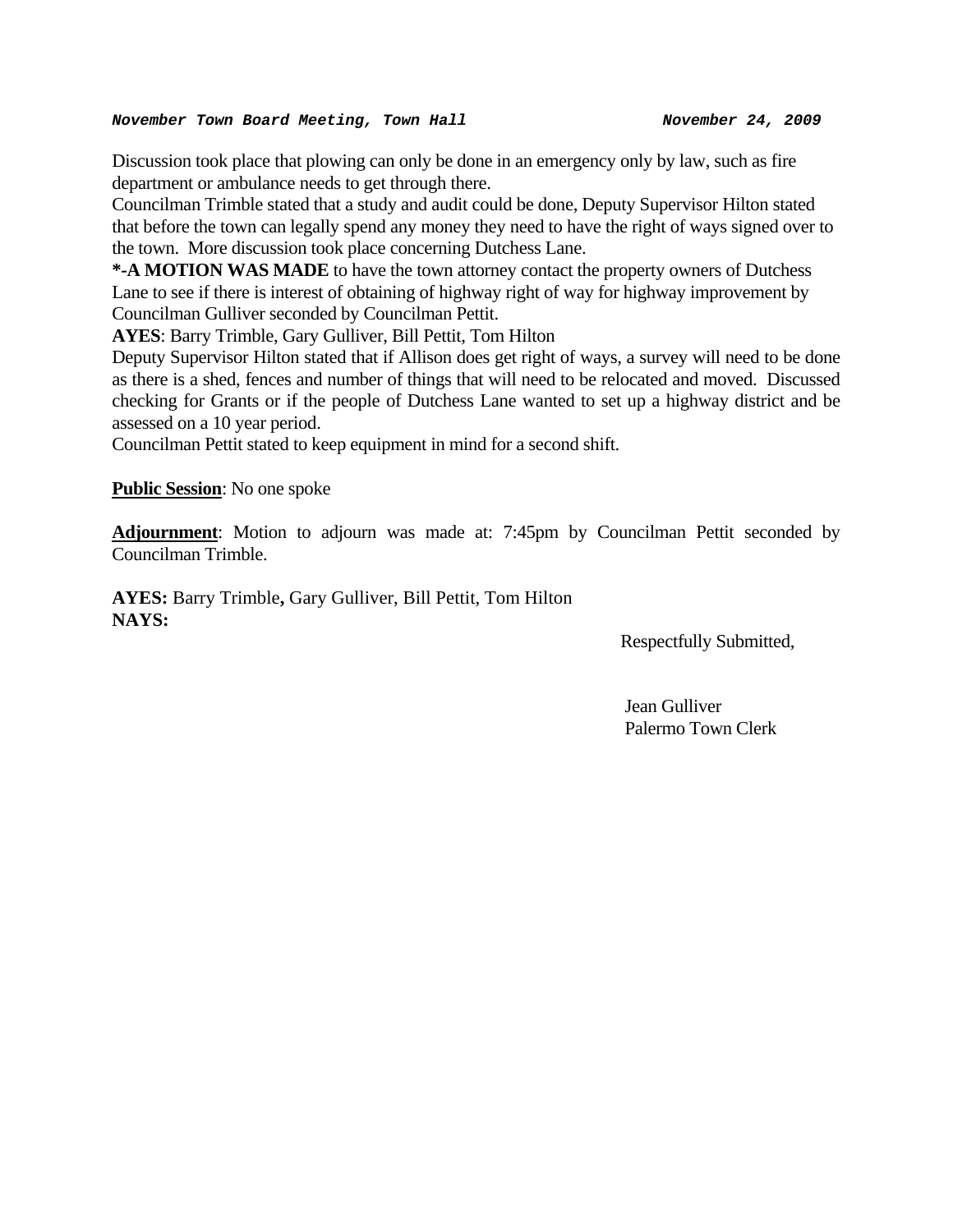Those preset at the workshop were:

**Present**: Councilman Trimble **Absent:** Councilman Pettit Councilman Gulliver Councilman Hilton Supervisor Johnson **Recording Secretary**: Jean Gulliver, Town Clerk

**Others Present**: Jim Pettit, Highway Superintendent ; Joe Fiumara, Code Enforcement Officer; 3 public

The following discussions took place:

- Board of Appeal wages. The wages for the Board of Appeals didn't make sense with the secretary making 50 cents more than board member and the chairperson makes \$150 more than the Board when there is no difference in duties other than chairing the meeting. 2010 budget makes these differences larger. Town Clerk stated when it was created the chair made \$100 more and the secretary \$50 less.
- Fire Department contract.

# **Resolution No #29 – Fire Department Contract**

Whereas the Town Board Town of Palermo has reviewed the 2010 Palermo Fire Department contract, now therefore

Be It Resolved the Town Board Town of Palermo hereby accepts the proposed 210 Palermo Fire Department Contract.

Resolution introduced by Councilman Trimble seconded by Councilman Gulliver.

**AYES**: Barry Trimble, Gary Gulliver, Tom Hilton, Ellen Johnson **NAYS**:

- Applications for Recreation Director and Buildings and Grounds. Town Clerk stated she received one for Rec Director from Donna Miller. Town Clerk stated she received 2 apps for custodian from Randy Poyneer and Kevin Davis. It was asked if they were advertised. Town Clerk stated twice, once in November and the second time in December. Patty stated she had one person come to her and she didn't know it had been advertised. Town Clerk stated that the cutoff date was today at 7:00pm.
- Meetings schedule for Organizational workshop and meeting. Tuesday January  $5<sup>th</sup>$  at 7:00pm for the Organizational Meeting and December  $29<sup>th</sup>$  at 7:00pm for the workshop. Discussion took place on whether or not to allow more time for the advertised position of Custodian.
- PayChex Patty asked about the minutes referring to having PayChex do a presentation. Town Clerk stated they already did at beginning of year. Supervisor Johnson stated there were no savings by switching.
- Board of Review Town Clerk stated that she called Dave Hastings and confirmed there is no one up for the Board of Review so need to ignore the application from Doug Hinman as his time is not up yet.
- New Code Enforcement Officer Deputy. Joe stated that he will have a new deputy and introduced Mary. She is a construction inspector with City of Fulton and will be doing training. She will be replacing Bob Dalton who did a great job. Joe stated that she will do inspections and some hours at the hall. Joe stated that he will be taking a more active roll as well and would like to change the wages to reflect it. He would like the change as follows:

Code Enforcement Officer - \$11,222.00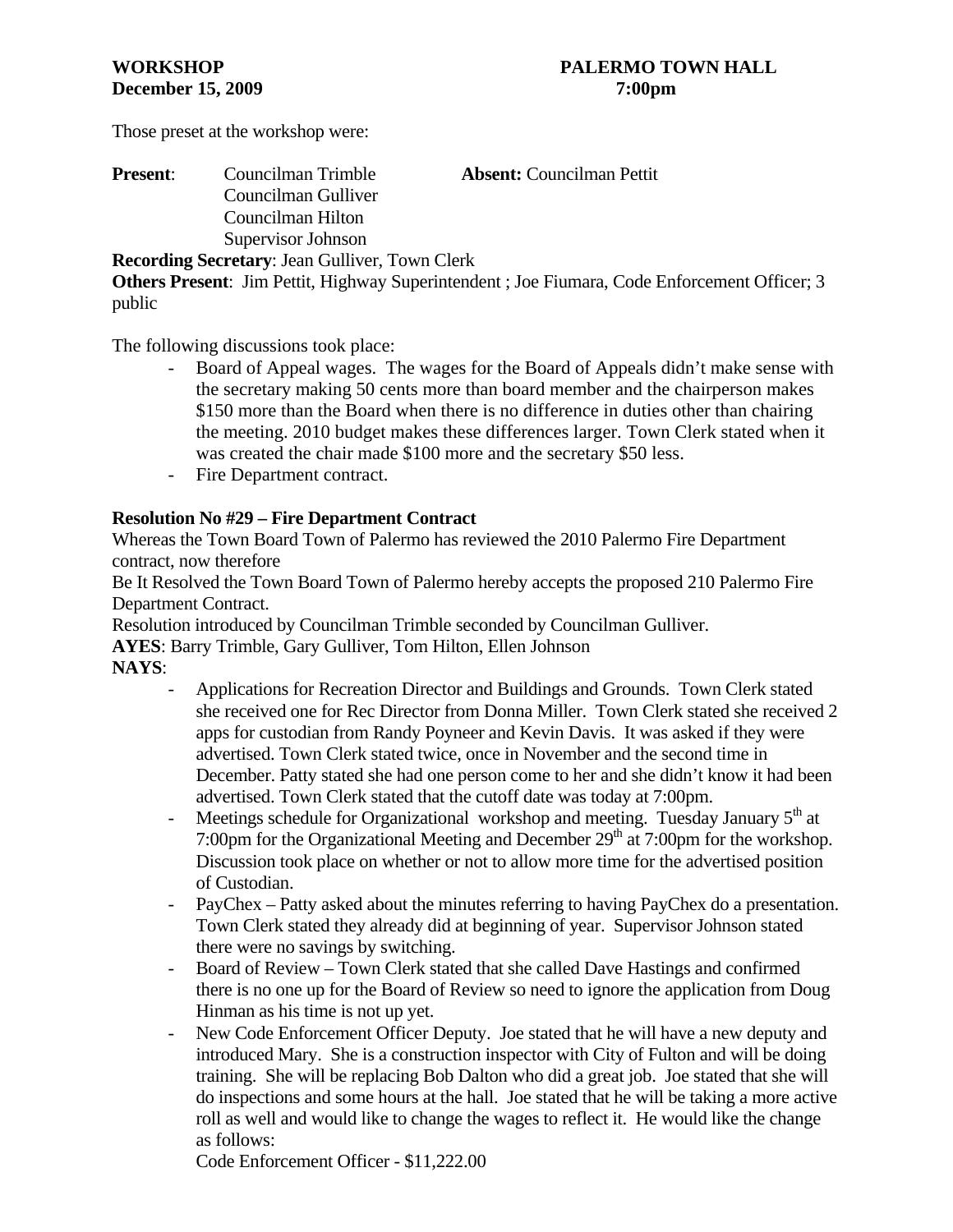Code Enforcement Officer Deputy - \$4,800

the amount for the total is the same as in the budget just the distribution changed.

**\*-A MOTION WAS MADE** to make changes to the wage page of the budget as follows:

Board of Appeals Chairperson from \$530.00 to \$\$485.00

Board of Appeals Members from \$371.00 each to \$385.00 each

Board of Appeal Secretary from \$372.00 to \$362.00

Code Enforcement Officer from \$9,920.00 to \$11,222.00

Code Enforcement Officer Deputy from \$6,102.00 to \$4,800.00

By Councilman Gulliver seconded by Councilman Hilton.

**AYES**: Barry Trimble, Gary Gulliver, Tom Hilton, Ellen Johnson

# **NAYS**:

The changes will not affect the total budget of each category just the distribution between them.

**\*-A MOTION WAS MADE** to close applications for advertised jobs to be December 17<sup>th</sup> at 5:00pm and Town Board authorizes the Town Clerk to check references and make appointments for interviews starting at 7:00pm on December  $29<sup>th</sup>$  at the town hall by Councilman Gulliver seconded by Councilman Hilton.

**AYES**: Barry Trimble, Gary Gulliver, Tom Hilton, Ellen Johnson **NAYS**:

- Plow routes. Discussion took place on plow routes, slush on roads and freezing rain.
- Dutchess Lane. Supervisor Johnson stated that she put a call into Allison concerning looking at Dutchess Lane issue. More discussion took place concerning Dutchess Lane, getting right of ways, State of New York and the culvert on St Rte 3, and a highway district establishment for paying the construction of the road before the town can take it over.
- Councilman Trimble thanked Supervisor Johnson for her service to the town and welcomed Patty and looking forward to working with her.

**Adjournment**: **-\*A MOTION WAS MADE** to adjourn at 7:44pm by Councilman Gulliver seconded by Councilman Trimble.

**AYES:** Barry Trimble, Gary Gulliver, Tom Hilton, Ellen Johnson **NAYS:**

> Respectfully Submitted, Jean Gulliver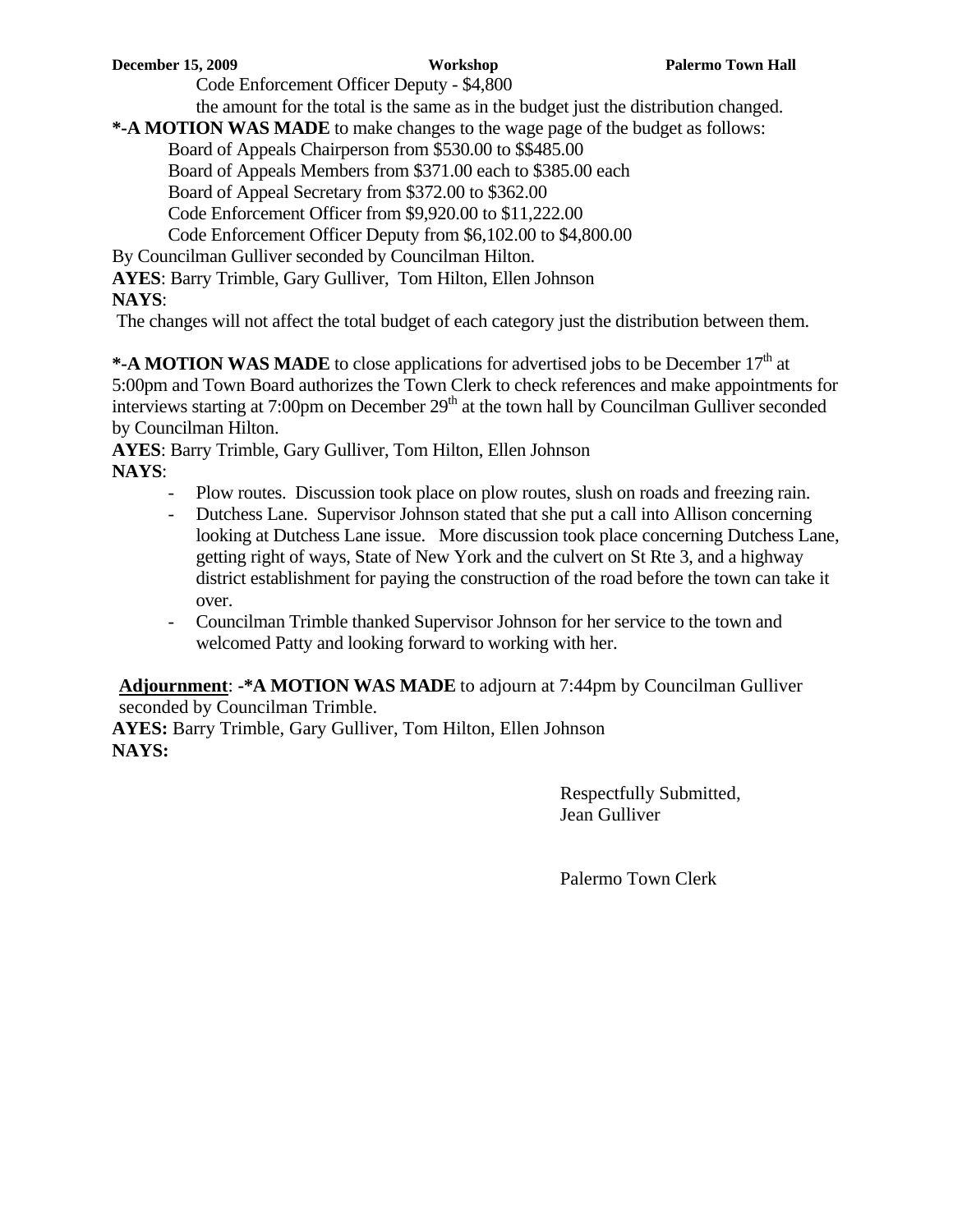# **TOWN OF PALERMO – TOWN BOARD AGENDA DECEMBER 22, 2009**

Meeting Begins – 7:00pm Call to Order by the Supervisor Pledge to the Flag with a Moment of Silence Roll Call by Town Clerk Approval/Changes to Minutes of Previous Month Petition to the Town Board Executive Session (When Necessary)

Reading of Resolutions

30 - Transfer of Funds and Encumber

31 – Hold over of Office

Public Comments or Questions on Resolutions

Resolution Approval

Communications

# Reports:

| Supervisor  | Town Clerk   | Highway                   | <b>Code Enforcement</b> |
|-------------|--------------|---------------------------|-------------------------|
| Dog Control | Assessor     | Planning Board            | <b>Board of Appeals</b> |
| Custodian   | Rec Director | <b>County Legislature</b> |                         |

Motion to Accept Reports

Motion to Pay Bills:

|  | General No. 450 to 494 Total: \$34,329.28  |  |
|--|--------------------------------------------|--|
|  | Highway No. 301 to 327 Total: \$ 65,497.63 |  |

Old Business:

New Business: Public Session: Adjournment:

Meeting Schedule: Organizational Workshop: December 29<sup>th</sup> at 7:00pm Organizational Meeting: January  $5<sup>th</sup>$  at 7:00pm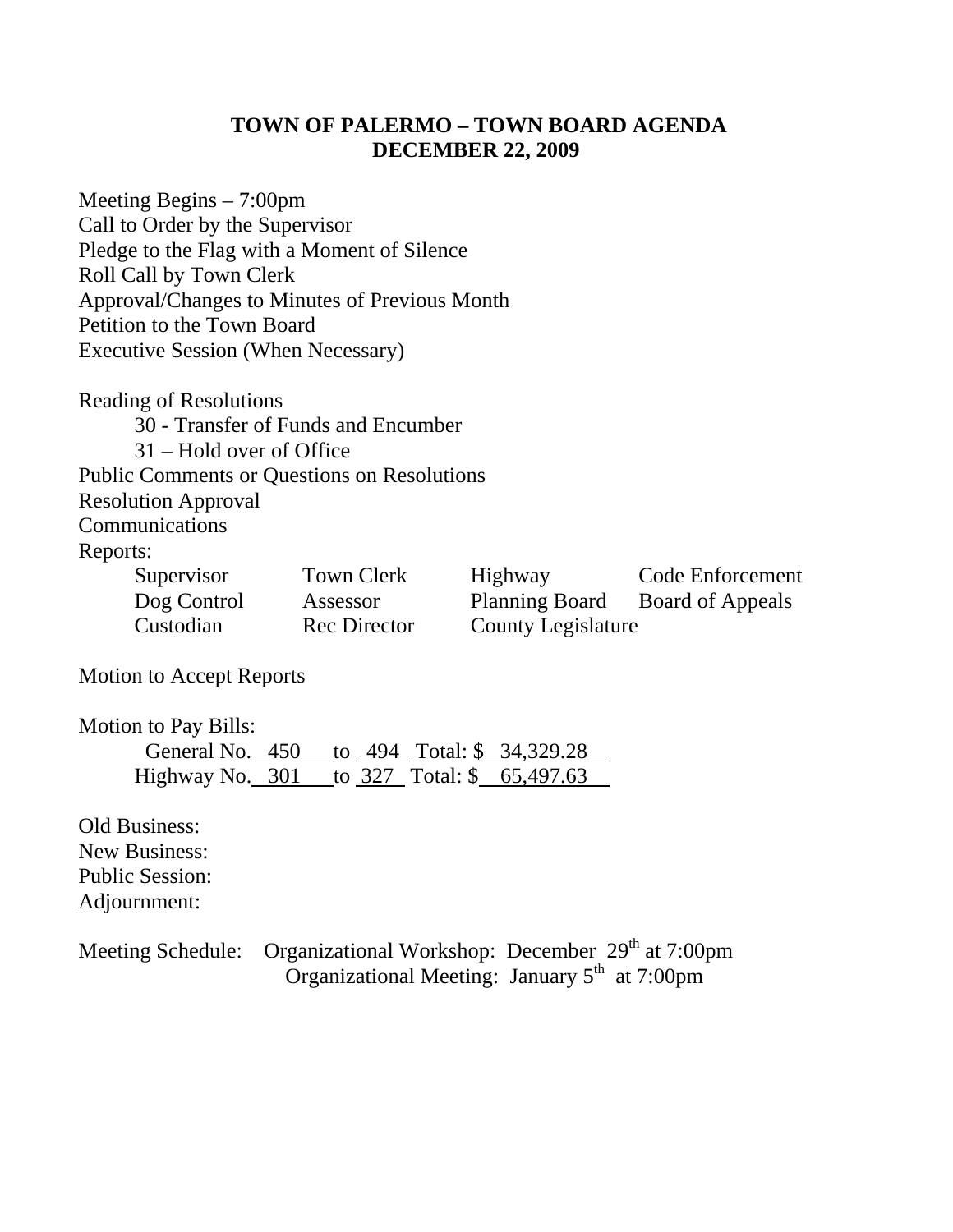# **December Town Board Meeting - Town Hall**

## **December 22, 2009**

Supervisor Johnson called the meeting to order at 7:00pm with a salute to the flag and a moment of silence. Town Clerk took roll call:

**Present:** Supervisor Johnson **Absent:** Councilman Trimble Councilman Gulliver Councilman Hilton

 Councilman Pettit **Recording Secretary**: Jean Gulliver, Town Clerk

**Others Present**: Marty Webster, Assessor; Barbara Brown, County Legislator; Dave Delong Custodian; 2members of the public.

#### **Corrections to Minutes**: None

## **Motion to accept minutes**:

**\*-A MOTION WAS MADE** to accept the minutes of the previous meetings by Councilman Gulliver seconded by Councilman Pettit. **AYES**: Gary Gulliver, Bill Pettit, Ellen Johnson **NAYS**:

## **Petitions to the Board**: None

**Resolutions:** Supervisor Johnson read proposed Resolutions: #30 – Transfer of Fund and Encumbrances #31 – Hold Over of Offices

#### **Public Comment on Resolutions**: None

#### **Resolutions Approval**:

# **Resolution No: 30 – Transfer of Funds and Encumbrance**

**Be It Resolved** the Town Board Town of Palermo here authorizes the end of year transfers as follows:

**General** 

From: A1990.4 Contingment in the amount of \$193.84 to:

- To: A1010.1 Town Board Personal in the amount of \$.20cents (rounding) A3310.4 Traffic Control contractual in the amount of \$133.14
	- A3620.4 Safety Inspection contractual in the amount of \$60.50

#### Highway

From: DA9730.6 Debt Service Principal in the amount of \$663.70 to DA9730.7 Interest in the amount of \$663.70

**Be it Further Resolved**, the Town Board Town of Palermo hereby authorizes the encumbrance of the last payroll of the year date ending 12/25/08 for the highway department, the payroll for the Town Clerk and Highway Superintendent, \$377.39 for camera purchase from A3620.2 Code Enforcement Officer Equipment and any outstanding bills for December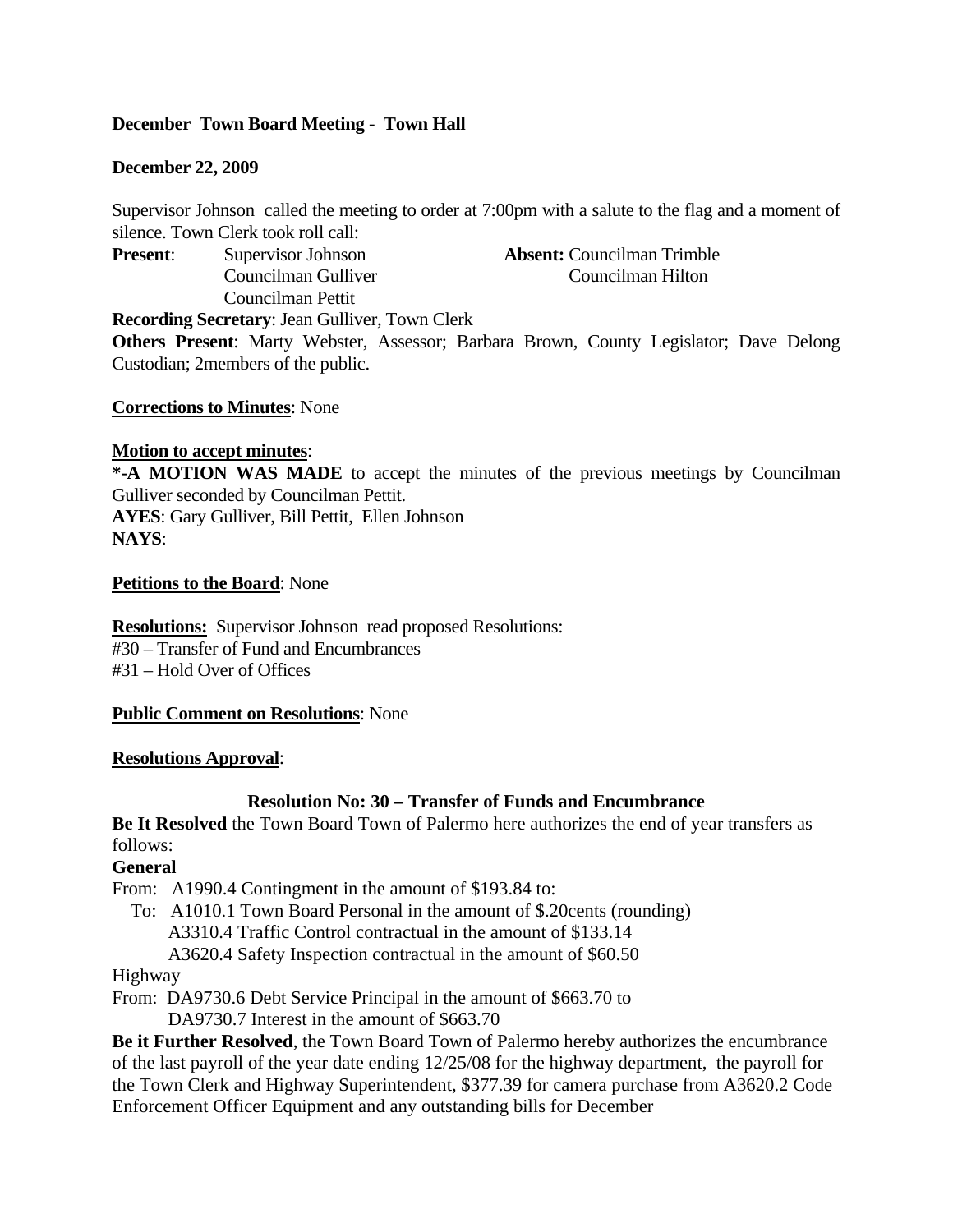Resolution introduced by Councilman Gulliver seconded by Councilman Pettit. **AYES**: Gary Gulliver, Bill Pettit, Ellen Johnson **NAYS**:

# **Resolution No 31 – Hold over of Offices**

**Whereas** the Town Board Town of Palermo will be reviewing annual positions for the Town of Palermo now therefore

**Be It Resolved** the Town Board Town of Palermo will hold the people of the following positions over until appointments are made at the 2010 Organizational meeting in January:

 Dog Control Officer Deputy Dog Control Officer Code Enforcement Officer Deputy Code Enforcement Officer Planning Board Member Board of Appeals member Planning Board Secretary Board of Appeals Secretary Custodian Janitor Historian Resolution introduced by Councilman Pettit seconded by Councilman Gulliver.

**AYES**: Gary Gulliver, Bill Pettit, Ellen Johnson **NAYS**:

**Communications:** Supervisor Johnson read the following communications:

1 – several upcoming civil service exams

2 – Patricia Egan – concerning new snow emergency declaration policy

3 – Oswego County Real Property – update on names and addresses of officials

4 – Hartford – concerning NYS Comp Board changes

5 – Labarge Group – concerning technical assistant grants notification

# **Reports**

**Supervisor's Report**: Supervisor Johnson gave her report:

Account Balances as of November 31, 2009

| General Fund: \$269,762.41   | Highway Fund \$180,851.91 | Trust $&$ Agency:            | \$8,003.61   |
|------------------------------|---------------------------|------------------------------|--------------|
| General Capital:             | \$53,735.69               | Highway Capital:             | \$106,804.38 |
| Park Capital:                | \$6,246.07                | <b>Highway Money Market:</b> | \$10,467.32  |
| <b>General Money Market:</b> | \$109,259.08              | Park Reserve:                | 565.89<br>S. |

# **Town Clerk's Report**: Town Clerk gave her report:

For the month of November a total of \$398.94 was turned over to the Supervisor with \$111.30 of that being for dog licenses. \$98.70 was collected for the County Treasurer for dog licenses and \$54.00 to Ag & Markets for spay/neutering program, \$22.50 for Dept of Health for Marriage Licenses and \$173.86 to NYS DEC for sportsman licenses. A total of \$748.00 was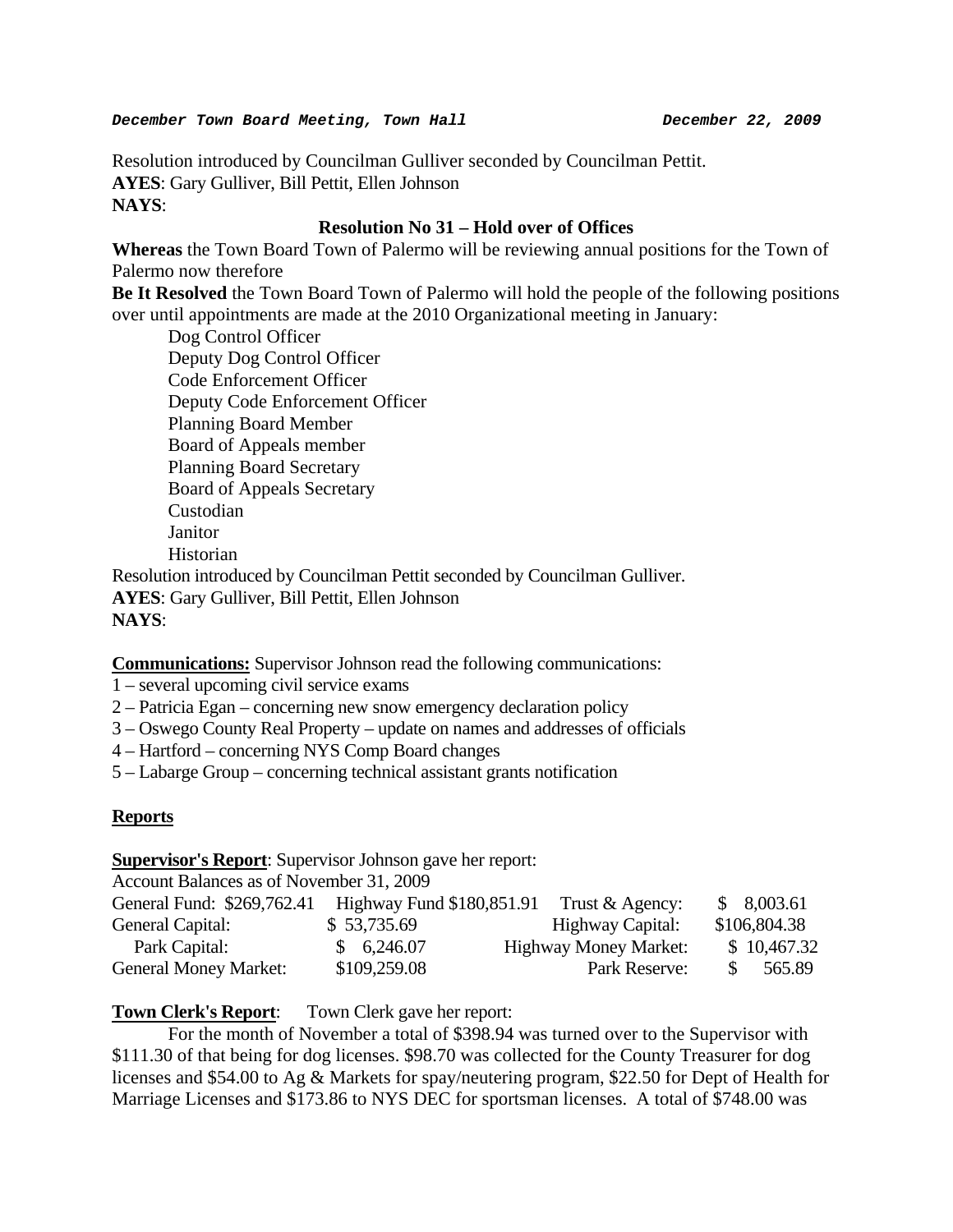collected. Tax bills are being printed and we will be mailing them out next week. I will not be holding regular clerk hours next week due to closing out 2009 books and processing the tax bills for mailing and the holidays in between. I finally got a proposal from A-Z for the replacement of the dug outs in the amount of \$5,760 each for a total of \$17,280 for all three and sent it on to Logan at NYMIR, hopefully to finally close that claim out. No other contractor contacted me back that I called. A-Z was the only one that submitted anything and that was explained to Logan as well. I want to thank Ellen for her years of service to the Town of Palermo and wish her the best in the new year and her new endeavors. It has been a pleasure to work with her. I also would like to thank Dave for his hard work in keeping the buildings and park in shape. Special thank you for all the times he helped me setup for different things. Job well done and has been a pleasure to work with him. Town offices will be closed Thursday and Friday this week due to Christmas and Thursday and Friday next week due to New Years. Hope everyone has a Happy and safe Holiday! Jean Gulliver- Palermo Town Clerk

**Planning Board:** Supervisor Johnson read Planning Board minutes:

December 8, 2009

Jim Petreszyn opened the meeting at 7:00pm.

**Present**: Elaine Wells, Jim Petreszyn, Diane Kowaleski, Cheryl Smith

**Absent**: Dawn Bristol

**Recording Secretary:** Angela Miller

**Others Present**: 2 Public

**Motion to accept minutes:** Minutes were reviewed by the board and a motion was made to approve the minutes. Diane Kowaleski made a motion to accept the November minutes; it was seconded by Cheryl Smith

**AYES**: Elaine Wells, Jim Petreszyn, Diane Kowaleski, Cheryl Smith

**NAYS**:

**Old Business**: None

**New Business**: Kevin and Kim Enders, 2437 Co Rte 4, 169.00-01-08.03, site plan for maple syrup production and sales. The board reviewed the proposed site and made recommendations. Site plan will be sent to Oswego County Planning.

**Correspondence**: None

**Public Hearing**: None

**\*-A Motion Was Made** by Cheryl Smith and seconded by Diane Kowaleski to adjourn the meeting at 7:53pm.

**AYES**: Elaine Wells, Jim Petreszyn, Diane Kowaleski, Cheryl Smith

**NAYS**:

Respectfully submitted by – Angela Miller – Planning Board Secretary

**Dog Control Report**: Supervisor Johnson read Chad's report:

Total Calls: 8 Dogs Picked up: 1 Dogs Redeemed: 1 Total Mileage: 103.1

**Code Enforcement Officer Report:** Supervisor Johnson read Joe's report:

*Inspections*

| <b>Construction Inspections</b> | ີ້ |
|---------------------------------|----|
|                                 |    |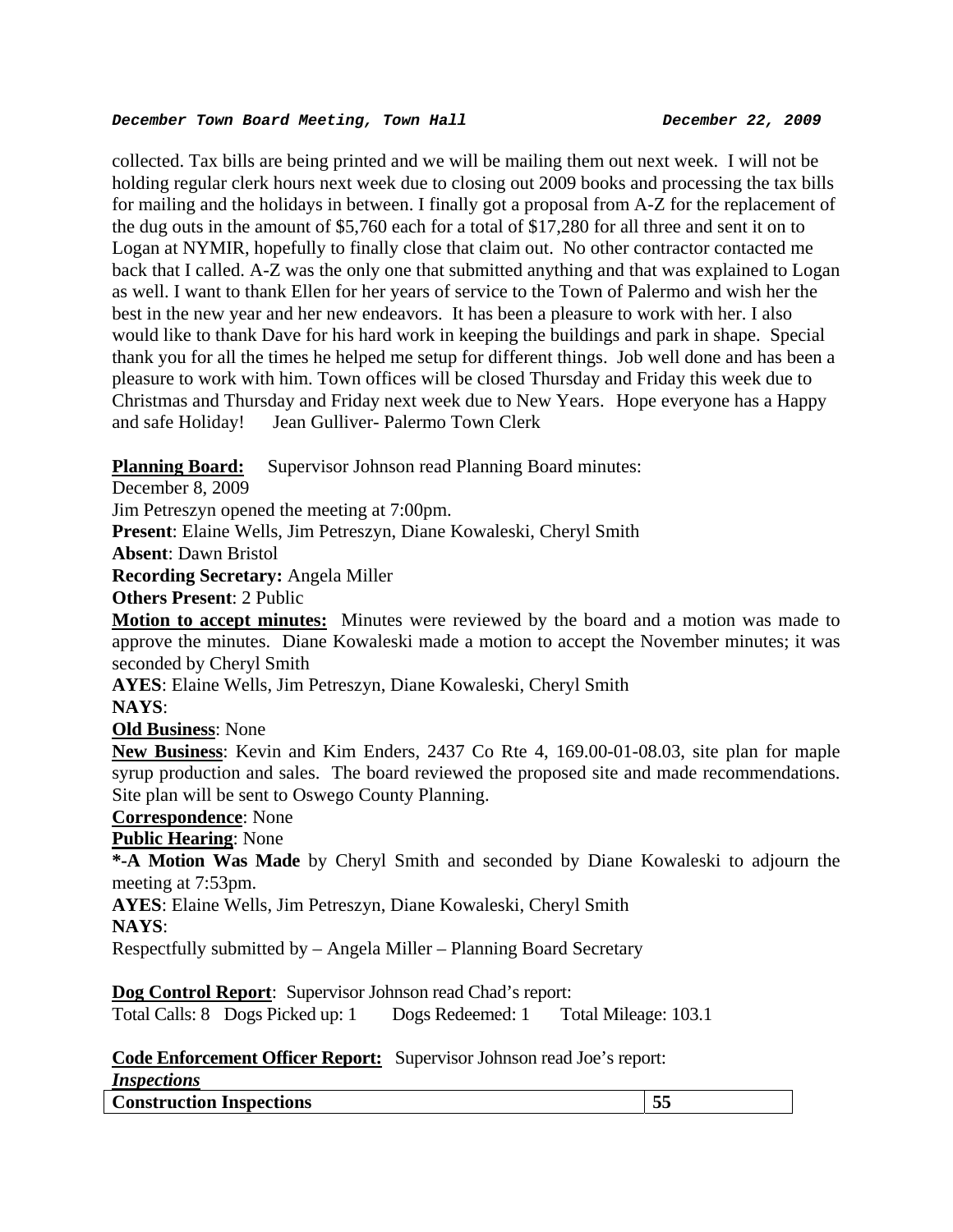| <b>Manufactured Home Inspections</b>      | U   |  |  |
|-------------------------------------------|-----|--|--|
| <b>Fire Safety Inspections</b>            |     |  |  |
| <b>Code Violation Inspections</b>         | 31  |  |  |
| <b>Mobile Park Inspections</b>            | O   |  |  |
| <b>Junkyard Inspections</b>               |     |  |  |
| <b>Complaint of Violation Inspections</b> | 21  |  |  |
| <b>Total Inspections</b>                  | 113 |  |  |
| <b>Ruilding Permits</b>                   |     |  |  |

| $\sim$ was water to the station |                    |                       |               |  |
|---------------------------------|--------------------|-----------------------|---------------|--|
|                                 | <b>This Report</b> | <b>Year to Date</b>   | <b>Totals</b> |  |
| <b>Permits Issued</b>           |                    | 70                    | 70            |  |
| <b>Fees Collected</b>           | \$575              | \$6320.00             | \$6320.00     |  |
| <b>To Supervisor</b>            | \$575.00           | \$6320.00             | \$6320.00     |  |
|                                 |                    | <b>Bulletin Board</b> |               |  |

#### *Just a note***:**

**Any questions on what types of activities require permits? Please contact us for answers and guidance [PalermoCodes@aol.com.](mailto:PalermoCodes@aol.com)** 

*Respectfully Submitted,* Joseph Fiumara - Code Enforcement Officer

**Assessor's Report**: Marty stated he sent out Senior exemptions renewal forms before seniors went to Florida. He stated it worked out well. Deadline is still March  $1<sup>st</sup>$ . He stated the tax rate is  $3%$ lower. He stated he provided to Allison all the ground work for a cold war veteran's exemption. He stated the county passed one. It covers vets from 1945-1991 that didn't fall into any other category defined by the state. He stated it would be a 10% exemption on their town tax. He stated it need to be passed before March 1<sup>st</sup>.

**Custodian Report**: Dave stated he has been salting and shoveling and knocked down the ice. He stated the park has been cleaned out after the storms. He replaced two light bulbs for the lights by the door and listed his purchases for the month. Dave stated that the door from the meeting room to the back needs repair. The whole frame moves. Town Clerk stated she contacted Rowlee Construction and they will fix it after the holidays.

# **Historian Report**: Supervisor Johnson read Beverly Beck's annual report:

The abandoned cemeteries were the main focus for my work this year. They are starting to look a lot better and are more cared for then in the past. The flags were placed for Memorial Day and artificial flowers were put on graves in all three abandoned cemeteries. In addition, I planted daffodil bulbs on many of the graves in the fall. The work started last year at the Sayles Corners Cemetery by Sweet Woods Memorials in Phoenix was completed and the stones are now repaired as much as possible. Some have been broken so long that the edges get worn and cannot be put back together. The fence at Sayles was painted partly by the youth group at Palermo Church and finished by myself. The Scout Troop from Palermo Church painted the fence at Tinkers Cemetery as well as doing a clean up of branches and brush. The cemetery looks good. The Town removed a tree that was dying so that should take care of some of the downed branches that seem to litter the grounds. I am currently working on an update of records for all the cemeteries in Palermo. The graves in the abandoned cemeteries are sometimes not readable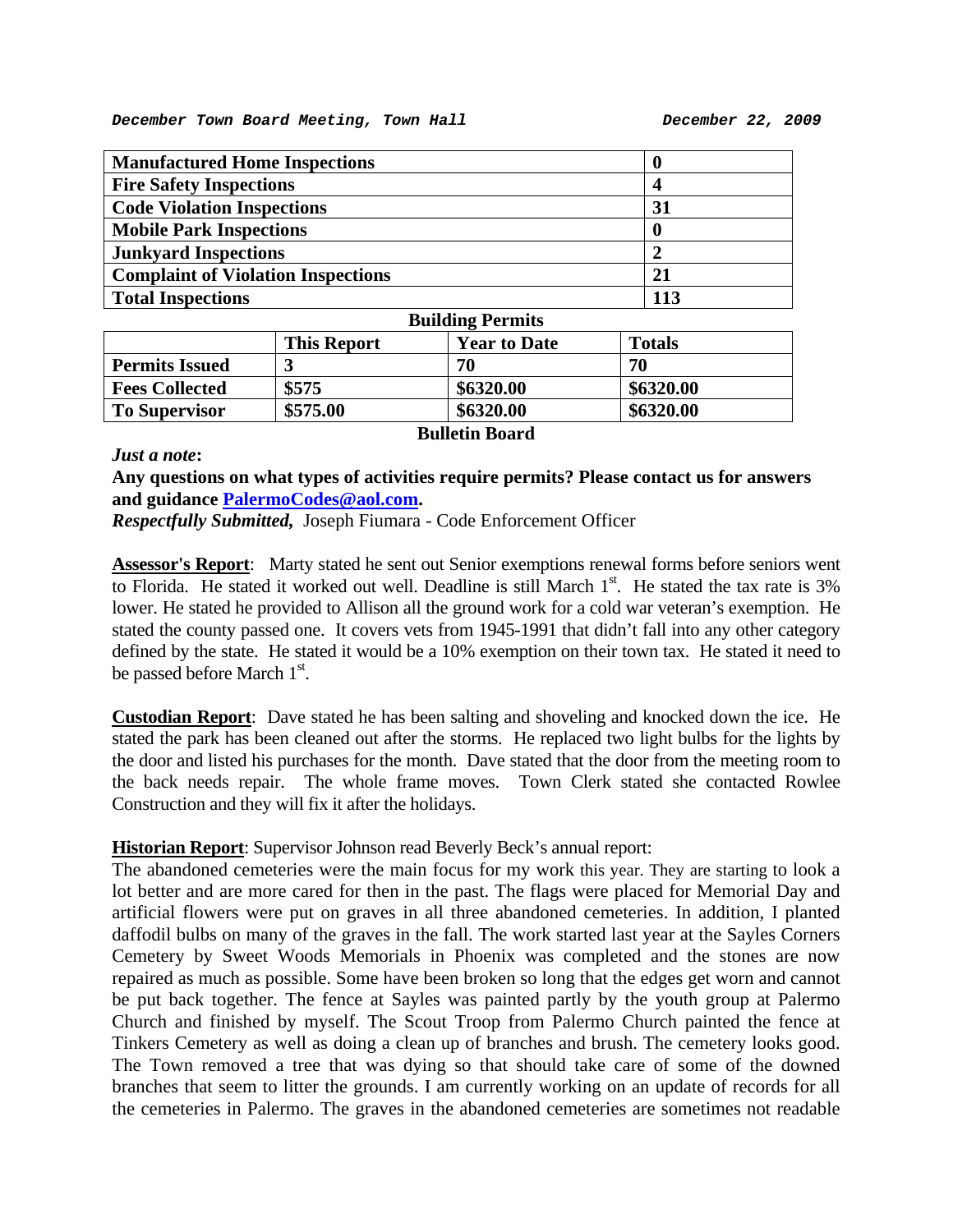so I have to rely on the records I inherited from Gladys Green. I did a physical inventory of Palermo Center Cemetery and will at some time be getting an updated list from Upsons Corners. Many times when people ask about their family members, they want to actually go to the grave site so it is important that we know where they are. At this time, I am working on an alphabetical list only for the town's cemeteries. Hopefully in the near future, I will have plot maps so no one will have to search a whole cemetery to find their relative. I plan to have as much as possible done by county fair time next year so it will be available to those that are interested. There have been approximately 25 requests for information this year. One man came all the way from Utah to search out his relatives so the information needs to be there to help these folks.

Respectfully submitted, Beverly Beck – Town Historian

**County Legislator Report**: Barbara stated that the town highway did a good job on cleaning brush and shrubs from Sayles. Barbara stated that this year they will be working on the war of 1812 and there is a Vet in Clifford cemetery and one in Roosevelt. Sunday School class did all the flowers at Sayles Cemetery and got the flags from Mrs. Beck. Barbara stated that this year has been hard on families and the church had 49 families come in for help. Barbara asked if you have money after Christmas to donate to the Church for next year. Barb stated that the county passed the budget. A hold up was a incentive payment that passed in February and departments were ignoring it. It was an incentive to do better to move up. She stated the tax rate is the same. She stated that the state is talking about taking over Medicaid but news reports stated they have overpaid. Barbara stated that the county passed the Cold War Exemption and encourages the towns to do the same. Barbara spoke of a new legislator from Hannibal who is 21 years old and the youngest legislator ever. Barbara stated that Clay Brewer will retire with 30 years and a party will be held in February.

## **Motion to accept Reports**:

**\*-A MOTION WAS MADE** to approve the reports as given by Councilman Gulliver seconded by Councilman Pettit.

**AYES**: Gary Gulliver, Bill Pettit, Ellen Johnson **NAYS**:

# **Motion to pay Bills**:

**\*-A MOTION WAS MADE** to pay bills in the following amounts: GENERAL NO 450 to 495 in the amount of \$34,429.28 HIGHWAY NO 301 to 327 in the amount of \$65,497.63 By Councilman Pettit seconded by Councilman Gulliver. **AYES**: Gary Gulliver, Bill Pettit, Ellen Johnson **NAYS**:

**Old Business:** Quote for dugout has been sent on to the insurance company.

Councilman Gulliver asked if town attorney has been contacted. Supervisor Johnson stated that she wants to meet with the Town Board and see how they want to proceed before the town spends any money. Councilman Gulliver stated they can do that after the first of the year.

**New Business:** None